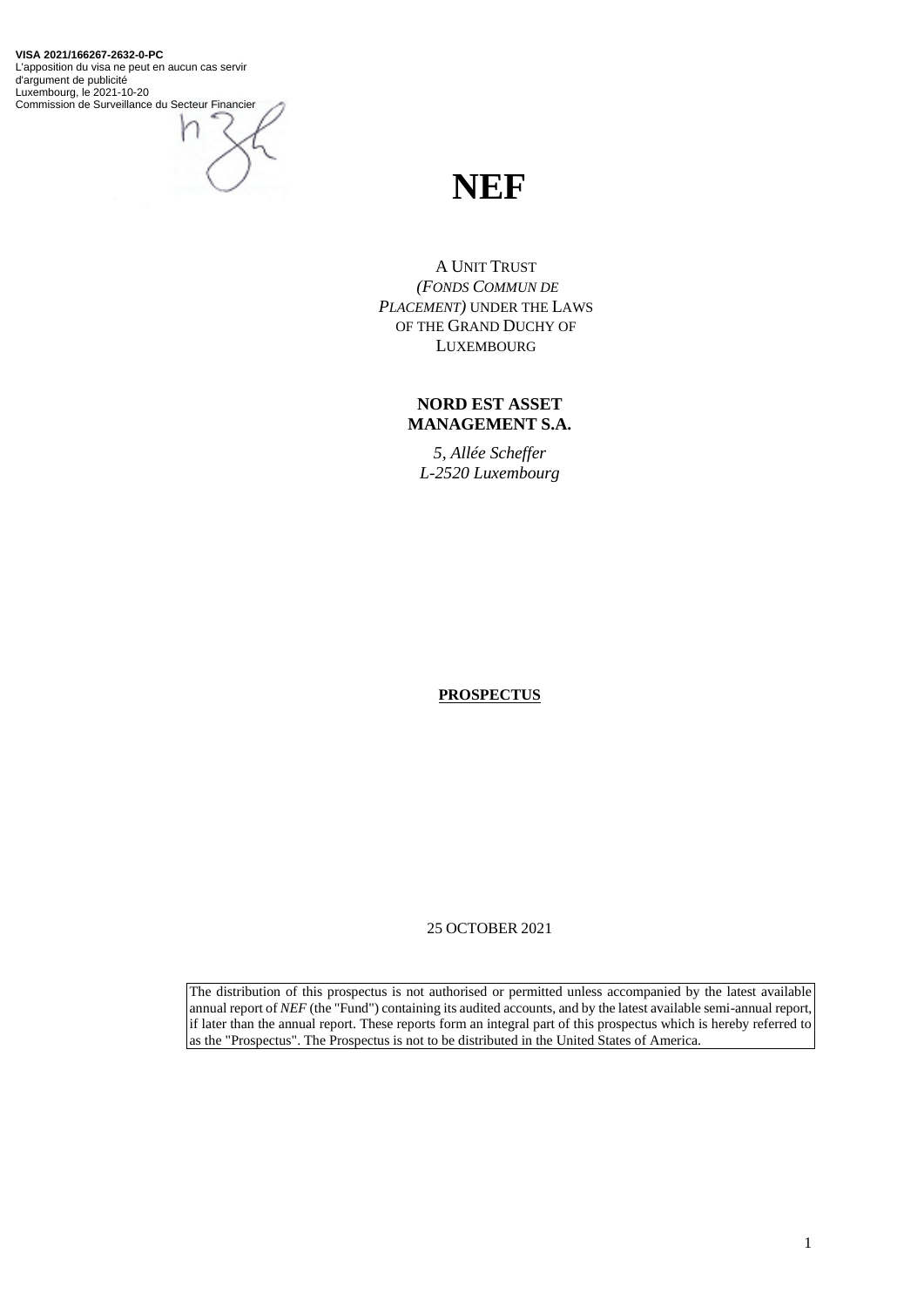# **TABLE OF CONTENTS**

# Page

| THE DEPOSITARY, CENTRAL ADMINISTRATION AGENT AND REGISTAR AND TRANSFER                                   |  |
|----------------------------------------------------------------------------------------------------------|--|
|                                                                                                          |  |
|                                                                                                          |  |
|                                                                                                          |  |
|                                                                                                          |  |
|                                                                                                          |  |
| ANTI MONEY LAUNDERING PROCEDURES AND FURTHER IDENTIFICATION                                              |  |
|                                                                                                          |  |
|                                                                                                          |  |
|                                                                                                          |  |
|                                                                                                          |  |
|                                                                                                          |  |
|                                                                                                          |  |
|                                                                                                          |  |
|                                                                                                          |  |
|                                                                                                          |  |
|                                                                                                          |  |
| DURATION AND LIQUIDATION OF THE FUND AND OF ANY SUB-FUND95                                               |  |
|                                                                                                          |  |
| RESTRICTIONS AND<br>FINANCIAL TECHNIQUES<br><b>AND</b><br><b>INVESTMENT</b><br><b>INTRUMENTS</b><br>. 96 |  |
|                                                                                                          |  |
|                                                                                                          |  |
|                                                                                                          |  |
|                                                                                                          |  |
|                                                                                                          |  |
|                                                                                                          |  |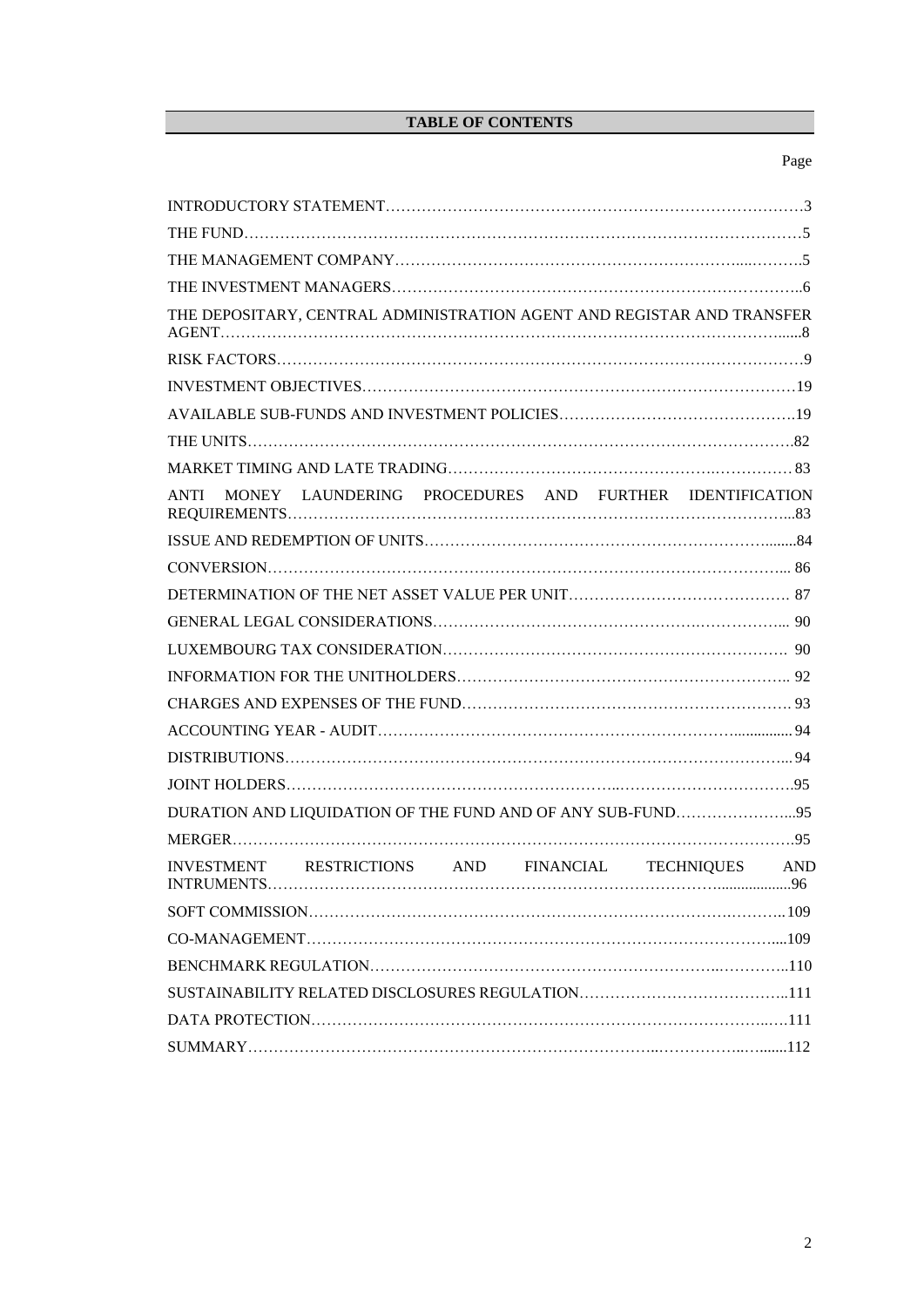*NEF* (the "Fund") is a unit trust registered under Part I of the Luxembourg Law of December 17, 2010 on Collective Investment Undertakings (the "Law"). However, such registration does not require any Luxembourg authority to approve or disapprove either the adequacy or accuracy of the Prospectus. Any representations to the contrary are unauthorised and unlawful. The Management Regulations were approved on October 8, 1999 and published in the Recueil électronique des sociétés et associations (the "RESA") on November 16, 1999. The Management Regulations were amended for the last time in 2021 and a notice of the deposit of the amendment to the Management Regulations and of the Consolidated Management Regulations at the Registre de Commerce et des Sociétés de Luxembourg was published in the RESA. Copies of the Consolidated Management Regulations and of the amendment(s) shall be available at the Registre de Commerce et des Sociétés de Luxembourg as well as at the registered office of the management company of the Fund (the "Management Company").

The Fund is an undertaking for collective investment in transferable securities ("UCITS") for the purposes of the Council Directive 2009/65/EC ("UCITS Directive") and the Board of Directors of the Management Company (referred hereafter to as the "Board") proposes to market the Units in accordance with the UCITS Directive in the Member States of the European Union.

The Units are not being offered in the United States of America, and may be so offered only pursuant to an exemption from registration under the Securities Act of 1933, as amended (the "1933 Act"), and have not been registered with the Securities and Exchange Commission or any state securities commission nor has the Fund been registered under the United States Investment Company Act of 1940, as amended (the "1940 Act"). No transfer or sale of the Units shall be made in the US unless, among other things, such transfer or sale is exempt from the registration requirement of the 1933 Act and any applicable state securities laws or is made pursuant to an effective registration statement under the 1933 Act and such state securities laws and would not result in the Fund becoming subject to registration or regulation under the 1940 Act.

As provided for by the Law, the Fund is managed by a Management Company.

The Units represent undivided interests solely in the assets of the Fund. They do not represent interests in or obligations of, and are not guaranteed by, any Government, Investment Managers, Depositary, Management Company or any other person or entity.

The present Prospectus (referred hereafter to as the "Prospectus") contains information about the Fund that a prospective Investor should consider before investing in the Fund and should be retained for future reference.

Neither delivery of this Prospectus nor anything stated herein should be taken to imply that any information contained herein is correct as of any time subsequent to the date hereof. However, the Directors of the Management Company accept responsibility for the information contained in this Prospectus as being accurate at the date of publication.

The Prospectus is susceptible to changes concerning the addition or suppression of Sub-Funds as well as other modifications. Therefore, it is advisable for subscribers to ask the Management Company for the most recent issue of the Prospectus.

This Prospectus does not constitute an offer to sell or a solicitation of an offer to buy any Units in any jurisdiction in which such offer, solicitation or sale would be unlawful or to any person to whom it is unlawful to make such offer in such jurisdiction.

No person is authorised to give any information which is not contained in the Prospectus or the documents mentioned therein and which are available for consultation by the general public. The Board is held responsible for all information set out in the Prospectus at the time of its publication.

Potential subscribers to the Fund should inform themselves on applicable laws and regulations (i.e. as to the possible tax requirements or foreign exchange controls) of the countries of their citizenship, residence or domicile, and which might be relevant to the subscription, purchase, holding, and redemption of Units.

There can be no assurance that the Fund will achieve its objective. The net asset value of Units and the income from them, if any, may go down as well as up.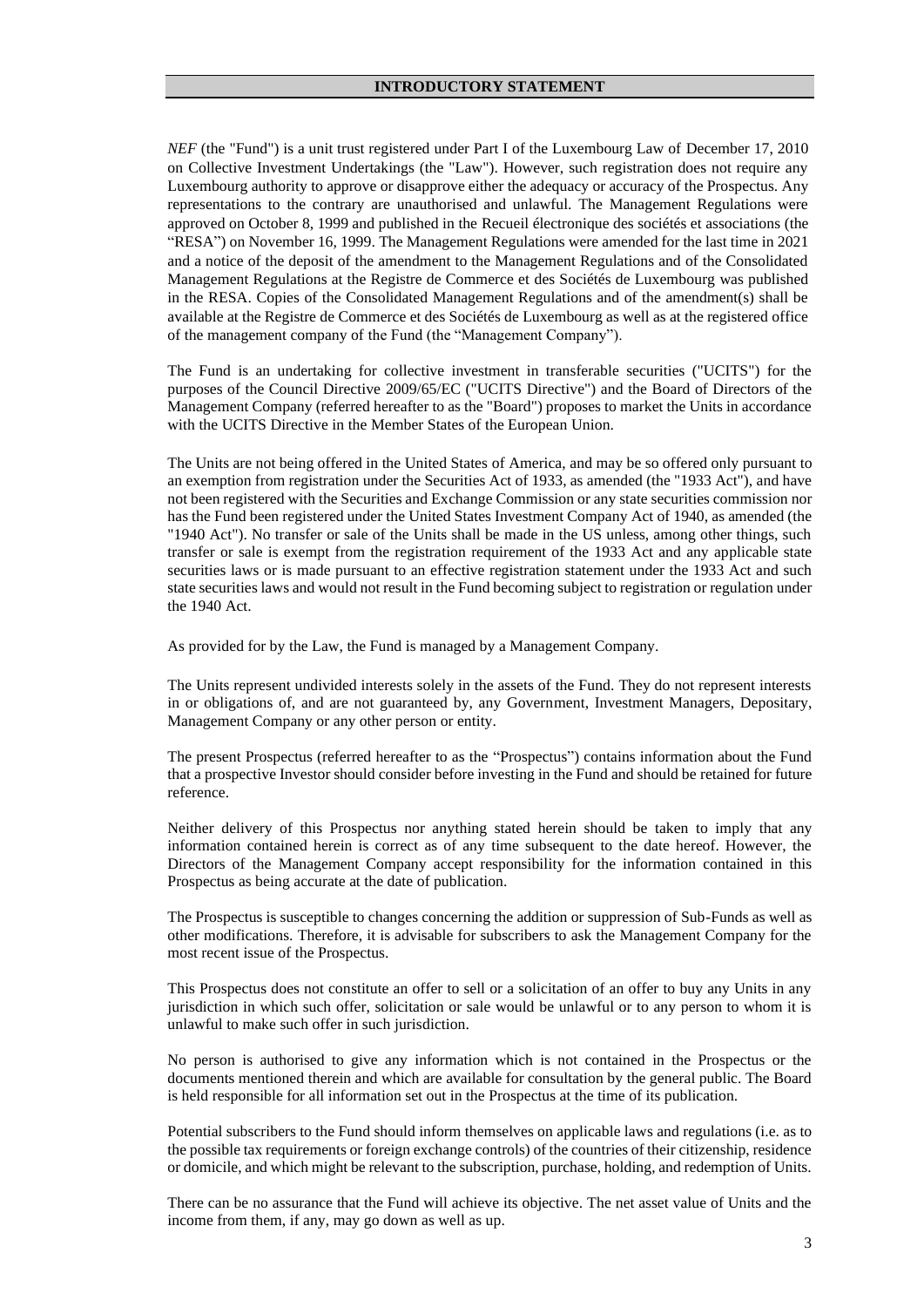Any reference to "EUR", "USD", "GBP" and "JPY" in the Prospectus, refers respectively to the lawful currency of the European Union Member States that adopt the Euro, the United States of America, the United Kingdom, and Japan.

In the context of money laundering prevention and in compliance with Luxembourg and international regulations applicable thereto, each new investor will be required to establish its identity to the Management Company or to the financial institution which collects its subscription. Such identification will require to be provided upon subscription in the manner described in the subscription form, failing which the subscription will be refused. Particularly, both the Depositary and the Management Company are, or will be, subject to Luxembourg legislation and regulations with respect to the laundering of funds coming from the drug trade or other illegal activities. They both undertake to take, or cause to be taken, all reasonable action for such legislation and regulations to be fully implemented.

The Management Company, in its sole discretion and in accordance with the applicable provisions of this Prospectus, the Management Regulations and any applicable legal provision, will refuse to register any transfer in the register of Unitholders or compulsorily redeem any Units acquired in contravention of the provisions of this Prospectus, the Management Regulations hereto attached or any legal provision.

The Management Regulations do not provide for meetings of Unitholders.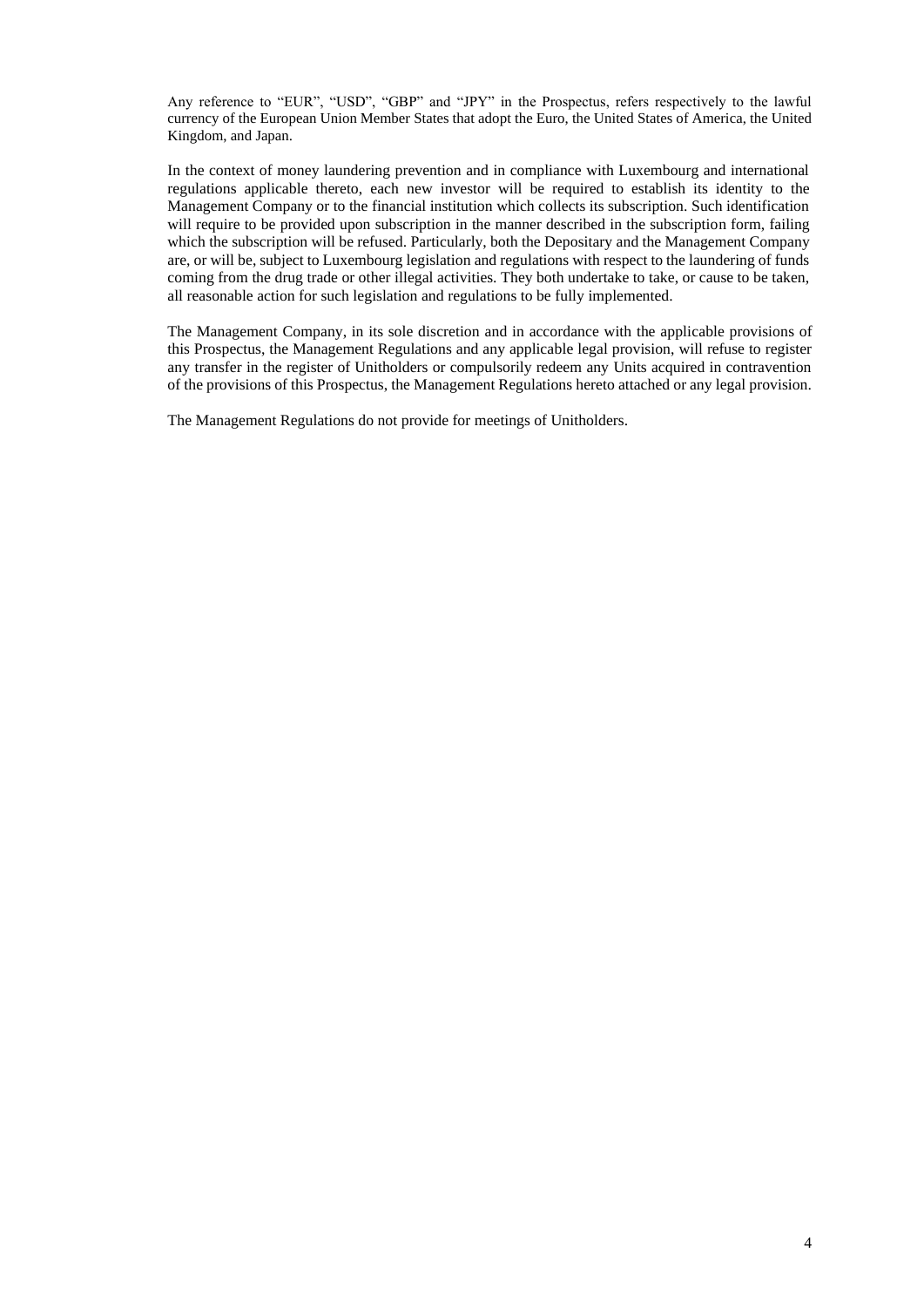#### **THE FUND**

*NEF* is an open-ended undertaking for collective investment created for an indefinite duration. The Fund qualifies as a *"Fonds Commun de Placement"* (unit trust) pursuant to Part I of the Luxembourg Law of December 17, 2010 on Collective Investment Undertakings, as amended (the "Law").

The Fund is managed by the Management Company in compliance with a set of management regulations (the "Management Regulations").

The Fund is organised as an "umbrella fund". An "umbrella fund" is one single copropriatorship comprising several sub-funds (the "Sub-Fund(s)"). Each Sub-Fund constitutes a separate pool of assets (invested in accordance with the particular investment features applicable to this sub-fund) and liabilities. Each Sub-Fund operates like a single entity and therefore the value of a given unit will depend upon which Sub-Fund it relates or which corresponding category it belongs.

The assets of the Fund will thus be divided into several Sub-Funds belonging to all the holders of Units (the "Unitholders") of the relevant Sub-Fund. Unitholders of a given Sub-Fund have equal rights among themselves in this Class in proportion to their holding in this Sub-Fund. The particular investment policy and features of each of the available Sub-Funds and corresponding Sub-Funds are listed below in Section "Available Sub-Funds and investment policies" of the Prospectus.

Although the Fund represents a single copropriatorship, unless otherwise agreed to with the creditors and any commitments apply to any Sub-Fund of the Fund, the assets and liabilities of each Sub-Fund following from these commitments are attributed to separate Sub-Funds. The rights of unitholders and of creditors concerning a Sub-Fund or which have arisen in connection with the creation, operation or liquidation of a Sub-Fund are limited to the assets of that Sub-Fund. The assets of a Sub-Fund are exclusively available to satisfy the rights of investors in relation to that Sub-Fund and the rights of those creditors whose claims have arisen in connection with the creation, the operation or the liquidation of that Sub-Fund.

# **THE MANAGEMENT COMPANY**

The Management Company of the Fund is *NORD EST ASSET MANAGEMENT*, also abbreviated to *NEAM***,** a *"société anonyme"* (limited company) under the Luxembourg law of August 10, 1915 on Commercial Companies (as amended). It was incorporated on May 19, 1999 for an unlimited duration with the sole purpose of managing the affairs of the Fund. Its corporate capital amounts to EUR 1.475.000. The Management Company is governed by Chapter 15 of the Law.

Its articles of incorporation were published in the RESA on June 22, 1999.

The Management Company is registered with the Registre de Commerce et des Sociétés de Luxembourg under number B 69705.

In accordance with the UCITS Directive and the UCITS Rules, the Management Company has established and applies a remuneration policy and practices that are consistent with, and promote, sound and effective risk management and that does not encourage risk taking which is inconsistent with the risk profile and the Articles of Incorporation of the Company.

The Management Company's remuneration policy is in line with the business strategy, objectives, values and interests of the Management Company and the Fund and its investors and includes measures to avoid conflicts of interest.

The compensations paid by the Management Company may include only a fixed part or a fixed and a variable part.

The variable remuneration depends on the achievement of specific professional and technical objectives assigned to employees in a multi-year framework, to the extent applicable appropriate to the holding period recommended to the investors of the funds managed by the Management Company in order to ensure that the assessment process is based on the longer-term performance of the funds and their investment risks and that the payment of performance-based components of remuneration is spread over the same period. The variable remuneration is not linked to the performance of the Fund managed.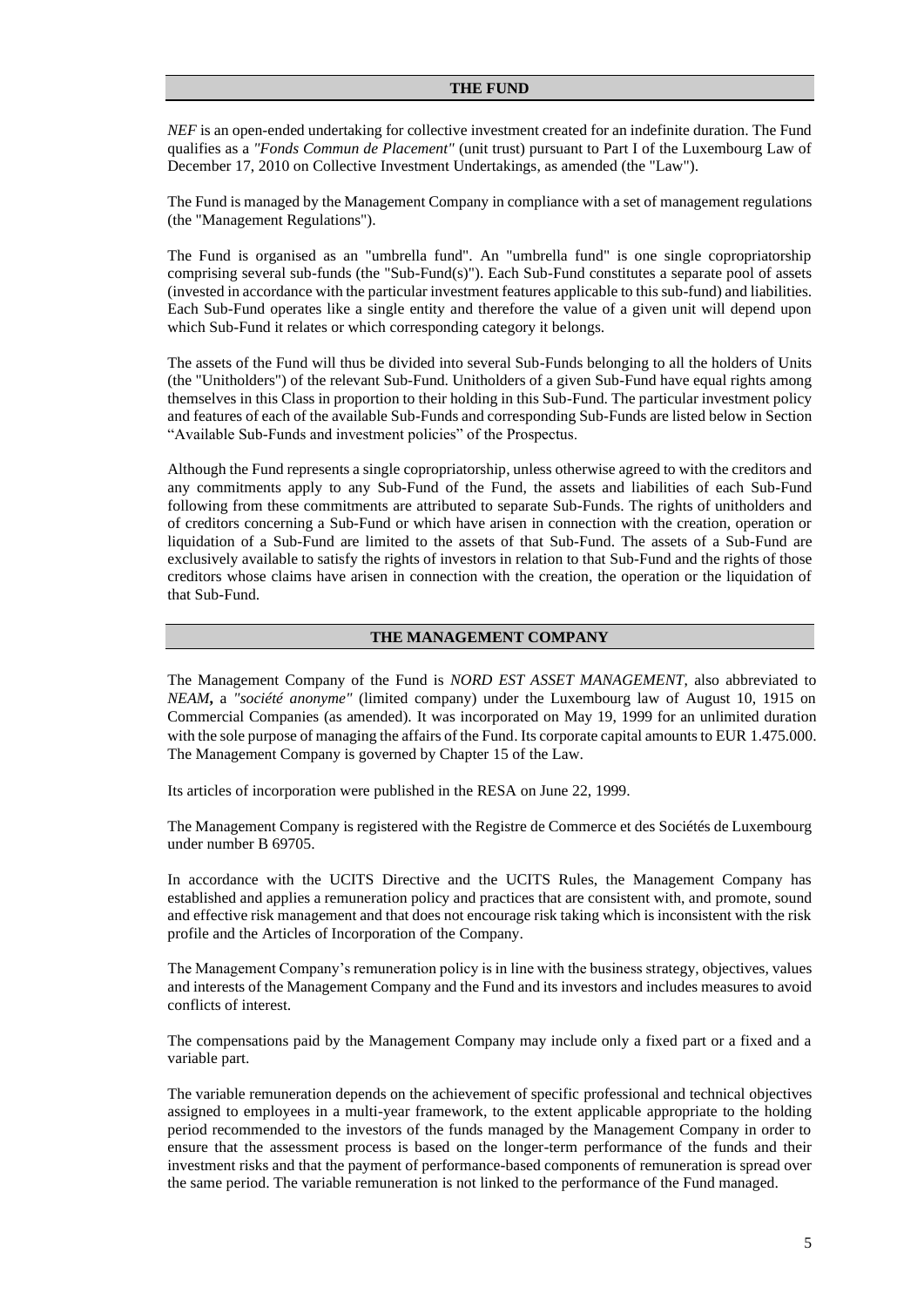Fixed and variable components of total remuneration are appropriately balanced and the fixed remuneration component represents a sufficiently high proportion of the total remuneration to allow the operation of a fully flexible policy on variable components, including the possibility to pay no variable remuneration component;

The details of the Management Company's remuneration policy, including amongst other things, a description of how the remuneration and benefits are calculated, the identity of persons responsible for awarding the remuneration and benefit, are available on the following website <http://neam.lu/document/remuneration-policy/>. A paper copy of the remuneration policy will be made available free of charge to the investors of the Fund upon request to the Management Company.

In accordance with the UCITS Directive and the UCITS Rules, the Management Company is required to take all reasonable steps to identify and adequately manage conflicts of interest entailing a material risk of damage to the investors' interests. A conflict of interest policy is put in place with the purpose to identify the potential conflicts of interest and to take appropriate measures to prevent and manage such conflicts in an independent manner.

Cassa Centrale Banca – Credito Cooperativo Italiano S.p.A., in its role of distributor and paying agent, has a conflict of interest deriving by its ownership control on the Management Company and by the combined performance of above mentioned services.

The details of the Management Company's conflict of interest policy are available on the website [www.neam.lu.](http://www.neam.lu/) A paper copy of the conflict of interest policy will be made available free of charge to the investors of the Fund upon request to the Management Company.

# **THE INVESTMENT MANAGERS**

The Fund has appointed for each Sub-Fund the following Investment Managers by entering into the following investment management agreements (the "Investment Management Agreements"):

1. An Investment Management Agreement dated July 1, 2010 with Amundi (UK) Limited for an indefinite period of time. Amundi (UK) Limited is organised under the laws of England and Wales and has its registered office at 77, Coleman Street, London, EC2R 5BJ, United Kingdom.

2. An Investment Management Agreement dated 5 April 2001 with BNP Paribas Asset Management France for an indefinite period of time. This Investment Management Agreement was amended and restated on 5 August 2020 with effect as from the same date. BNP Paribas Asset Management France is organised under the laws of France. The registered office of BNP Paribas Asset Management France is situated at 1, boulevard Haussmann - 75009 Paris, France.

3. An Investment Management Agreement originally dated July 1, 2010 with Fischer Francis Trees & Watts for an indefinite period of time. Fischer Francis Trees & Watts is organised under the laws of England and Wales and has its registered office in 2 Royal Exchange London EC3V 3RA, United Kingdom. Pursuant to a Novation Agreement dated February 25**,** 2011, the rights and obligations defined in the Investment Management Agreement dated July 1, 2010 have been transferred to Fischer Francis Trees & Watts UK Limited. Fischer Francis Trees & Watts UK Limited is organised under the laws of England and Wales and has its registered office in 5 Aldermanbury Square London EC2V 7BP, United Kingdom. Pursuant to a Novation Agreement dated July 20, 2015 the rights and obligations defined in the Investment Management Agreement dated July 1, 2010 and transferred on February 25, 2011, have been transferred to BNP PARIBAS Asset Management UK Ltd. The Investment Management Agreement with BNP PARIBAS Asset Management UK Ltd was amended and restated on 30 March 2020 with effect as from 2 April 2020. BNP PARIBAS Asset Management UK Ltd is organised under the laws of England and Wales and has its registered office at 5 Aldermanbury Square, London – England, EC2V 7BP, United Kingdom.

4. An Investment Management Agreement dated July  $1<sup>st</sup>$ , 2008 with Raiffeisen Kapitalanlage-Gesellschaft m.b.H. for an indefinite period of time. Raiffeisen Kapitalanlage-Gesellschaft m.b.H. is organised under the laws of the Austria and has its registered office at Mooslackengasse 12, A-1190 Vienna, Austria. Addendums dated June 2015 and March 2016 of the relevant Investment Management Agreement dated July 1<sup>st</sup>, 2008 have been added to said Investment Management Agreement.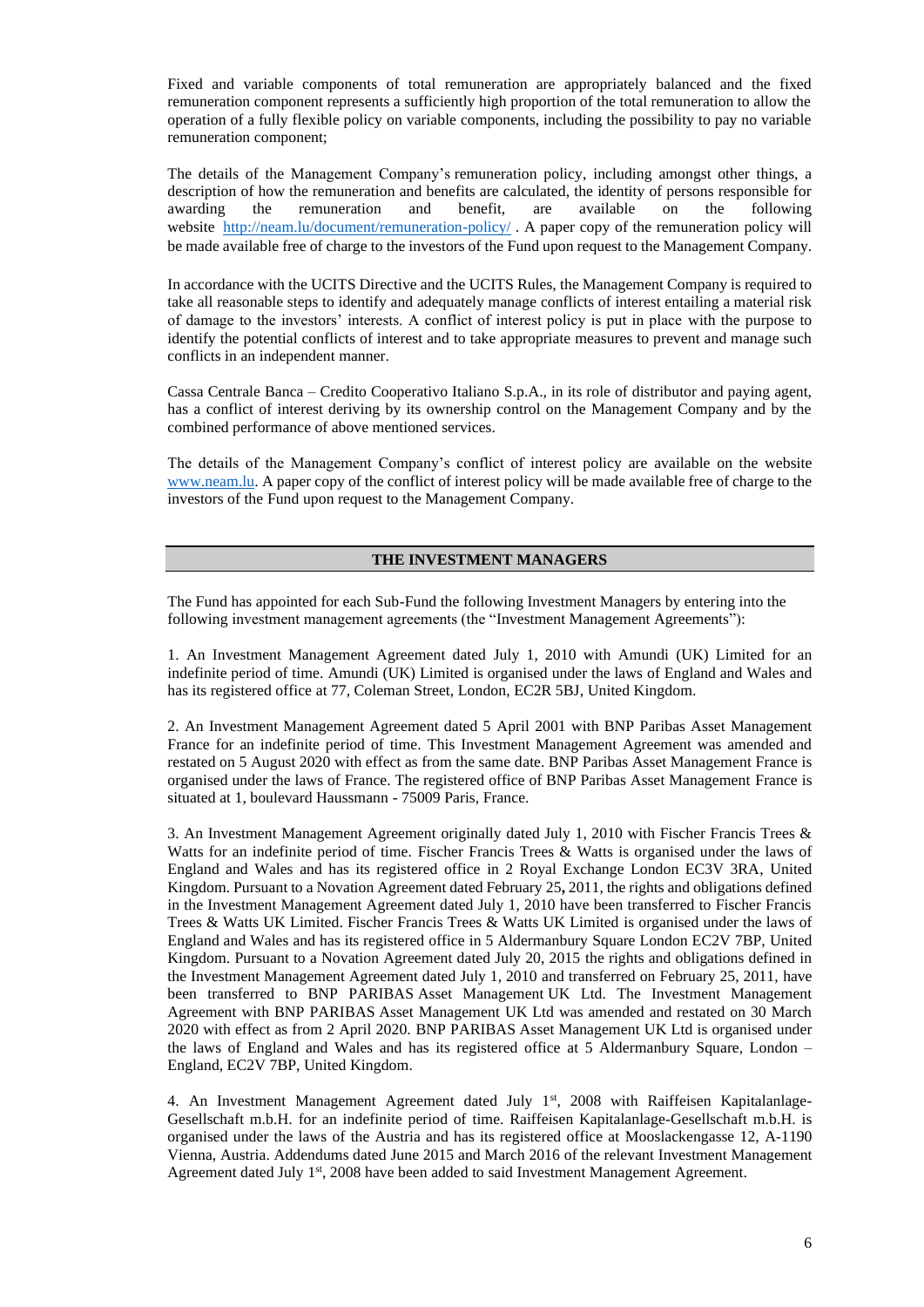5. An Investment Management Agreement dated December 20, 2006 with Union Investment Luxembourg S.A. for an indefinite period of time. Union Investment Luxembourg S.A., which is organised under the laws of the Grand Duchy of Luxembourg and has its registered office at 3, Heienhaff, L-1736 Senningerberg, Grand Duchy of Luxembourg.

6. An Investment Management Agreement originally dated January 20, 2003 with BlackRock Investment Management (UK) Limited (ex. Merrill Lynch Investment Managers Limited). The Investment Management Agreement with BlackRock Investment Management (UK) Limited was amended and restated on 20 July 2020. BlackRock Investment Management (UK) Limited is organised under the laws of England and Wales and has its registered office at 12 Throgmorton Avenue, London, EC2N 2DL, United Kingdom.

7. An Investment Management Agreement dated January 20, 2003 with Vontobel Asset Management Inc. for an indefinite period of time. Vontobel Asset Management Inc., is organised under the laws of the State of New York and has its registered office at 1540 Broadway, 38th Floor, New York, NY 10036.

8. An Investment Management Agreement originally dated November 1<sup>st</sup>, 2014 with Schroder Investment Management Limited. The Investment Management Agreement with Schroder Investment Management Limited was amended and restated on 24 March 2020 with effect as from 24 March 2020. Schroder Investment Management Limited is organised under the laws of England and Wales and has its registered office at 1 London Wall Place, London EC2Y 5AU, United Kingdom.

9. An Investment Management Agreement dated July  $1<sup>st</sup>$ , 2010 with DWS Investment GmbH for an indefinite period of time. This Investment Management Agreement was amended and restated on 11 April 2017. The Investment Management Agreement was further amended on 30 April 2021. DWS Investment GmbH is organized under the laws of Germany, having its registered office at Mainzer Landstraße 11-17, 60329 Frankfurt am Main, Germany.

10. An Investment Management Agreement dated September 2nd , 2013 with FIL Pensions Management, for an indefinite period of time. The Investment Management Agreement was amended and restated on 12 April 2021. FIL Pensions Management, is organised under the laws of England and Wales and has its registered office in Beech Gate, Millfield Lane, Lower Kingswood, Tadworth, Surrey KT20 6RP, United Kingdom, amended on December 1, 2016.

11. An Investment Management Agreement dated June 11, 2015 with AMUNDI SGR S.p.A. for an indefinite period of time. AMUNDI SGR S.p.A. is a joint stock company incorporated pursuant to the Italian law, having its registered office at Via Cernaia 8/10 20121 Milan, Italy.

12. An Investment Management Agreement dated June 28, 2017 with MFS International (U.K.) Limited. for an indefinite period of time. MFS International (U.K.) Limited, having its registered office in One Carter Lane, London, EC4V 5ER, United Kingdom.

13. An Investment Management Agreement dated July 3rd, 2017 with Eurizon Capital SGR SpA for an indefinite period of time. Eurizon Capital SGR SpA , having its registered office in Piazzetta Giordano Dell'amore, 3, 20121 Milan, Italy.

14. An Investment Management Agreement originally dated March 16, 2018 with La Française Asset Management. The Investment Management Agreement with La Française Asset Management was amended and restated on 9 April 2020 with effect as from the same date. La Française Asset Management is organised under the laws of France, having its registered office in 128, boulevard Raspail, 75006, Paris, France.

15. An Investment Management Agreement dated September 9, 2019 with Niche Asset Management LTD for an indefinite period of time. Niche Asset Management LTD is organised under the laws of England and Wales and has its registered office at 17 Lennox Gardens, London, SW1X 0DB United Kingdom.

16. An Investment Management Agreement dated 28 December 2020 with PIMCO Europe GmbH for an indefinite period of time. PIMCO Europe GmbH is organised under the laws of Germany and has its registered office at Seidlstraße 24-24a, 80335 Munich, Germany.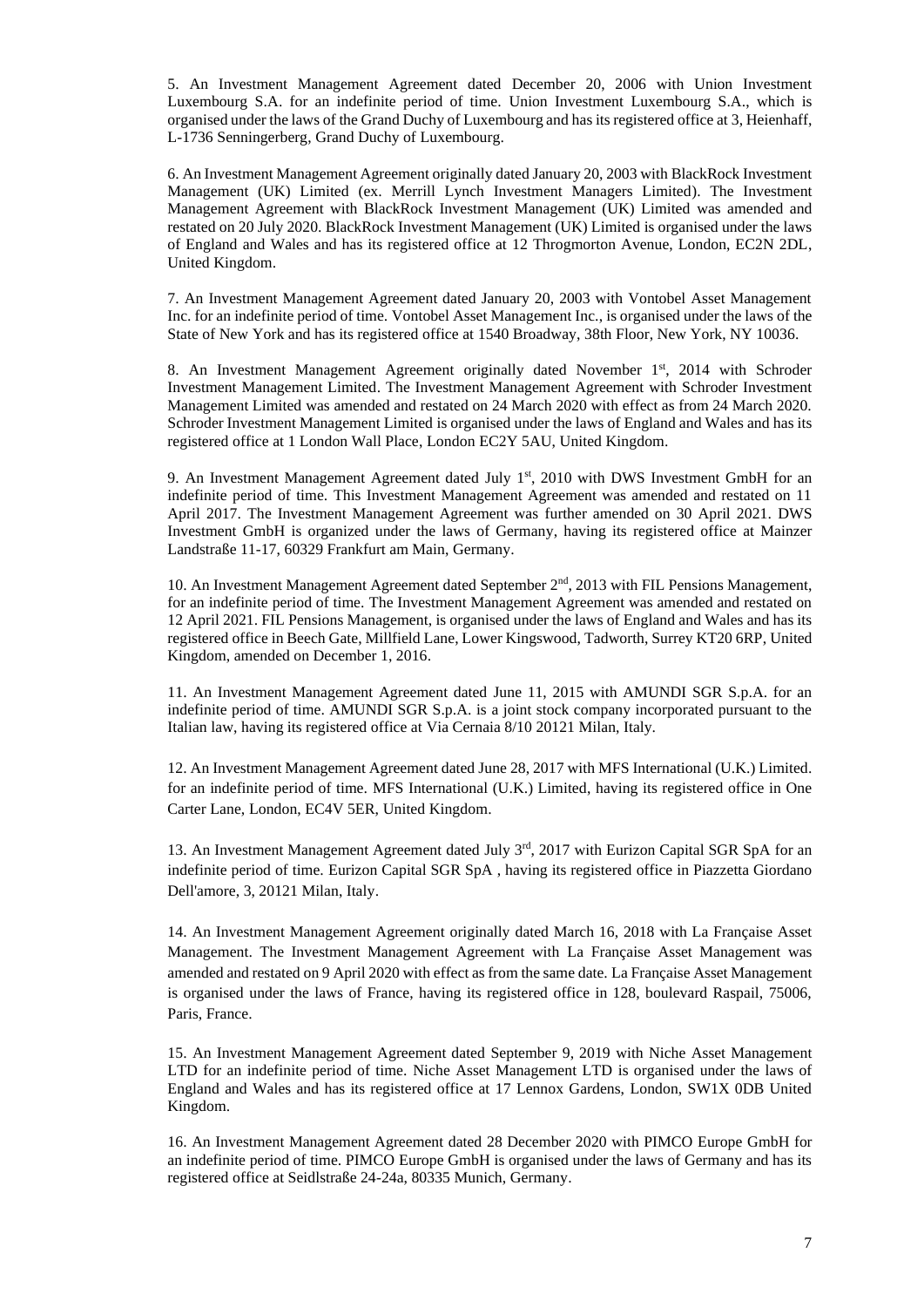For the performance of their duties, the Investment Managers may decide, under their full responsibility and costs, to be assisted by one or several other investment adviser(s). Subject to the overall supervision, under the responsibility of the Management Company and in compliance with applicable Management Regulations, the Investment Managers have full authority to invest the assets placed under their discretionary management (but held in the name of the Fund) in accordance with the investment policies and objective contained in the Prospectus and as may be determined by the Management Company.

The Management Company will receive from the Fund a management fee at a rate specified under the Section "Available Sub-Funds and investment policies" and will remunerate from this management fee the Investment Managers.

# **THE DEPOSITARY, CENTRAL ADMINISTRATION AGENT AND REGISTRAR AND TRANSFER AGENT**

CACEIS Bank, Luxembourg Branch, is the Luxembourg Branch of CACEIS Bank France, a public limited liability company (*société anonyme*) incorporated under the laws of France with a share capital of 440,000,000 Euros, having its registered office located at 1-3, place Valhubert, 75013 Paris, France, identified under number 692 024 722 RCS Paris and was appointed by the Management Company as Depositary through a depositary agreement dated as of September  $5<sup>th</sup>$ , 2016, as amended from time to time (the "**Depositary Agreement**") and under the relevant provisions of the Law.

The Depositary is independent from the Management Company.

Investors may consult upon request at the registered office of the Management Company the Depositary Agreement to have a better understanding and knowledge of the limited duties and liabilities of the Depositary.

The Depositary has been entrusted with the custody and/or, as the case may be, recordkeeping and ownership verification of the Sub-Funds' assets, and it shall fulfil the obligations and duties provided for by Part I of the Law. In particular, the Depositary shall ensure an effective and proper monitoring of the Fund' cash flows as well as SFTs and TRS.

In due compliance with the UCITS Rules the Depositary shall:

- (i) ensure that the sale, issue, re-purchase, redemption and cancellation of units of the Fund are carried out in accordance with the applicable national law and the Law and the Fund Constitutive Documents;
- (ii) ensure that the value of the Units is calculated in accordance with the Law, the Fund Constitutive Documents and the procedures laid down in the UCITS Directive;
- (iii) carry out the instructions of the Management Company, unless they conflict with the Law or the Fund Constitutive Documents;
- (iv) ensure that in transactions involving the Fund's assets any consideration is remitted to the Fund within the usual time limits;
- (v) ensure that the Fund's income is applied in accordance with the Law and the Fund Constitutive Documents.

The Depositary may not delegate any of the obligations and duties set out in (i) to (v) above.

In compliance with the provisions of the UCITS Directive, the Depositary may, under certain conditions, entrust part or all of the assets which are placed under its custody and/or recordkeeping to correspondents or third party custodians as appointed from time to time. The Depositary's liability shall not be affected by any such delegation, unless otherwise specified, but only within the limits as permitted by the Law.

A list of these correspondents /third party custodians are available on the website of the Depositary [\(www.caceis.com](http://www.caceis.com/) section "veille réglementaire"). Such list may be updated from time to time. A complete list of all correspondents /third party custodians may be obtained, free of charge and upon request, from the Depositary. Up-to-date information regarding the identity of the Depositary, the description of its duties and of conflicts of interest that may arise, the safekeeping functions delegated by the Depositary and any conflicts of interest that may arise from such a delegation are also made available to investors upon request.

The Management Company and the Depositary may terminate the Depositary agreement at any time by giving ninety (90) days' notice in writing. The Management Company may, however, dismiss the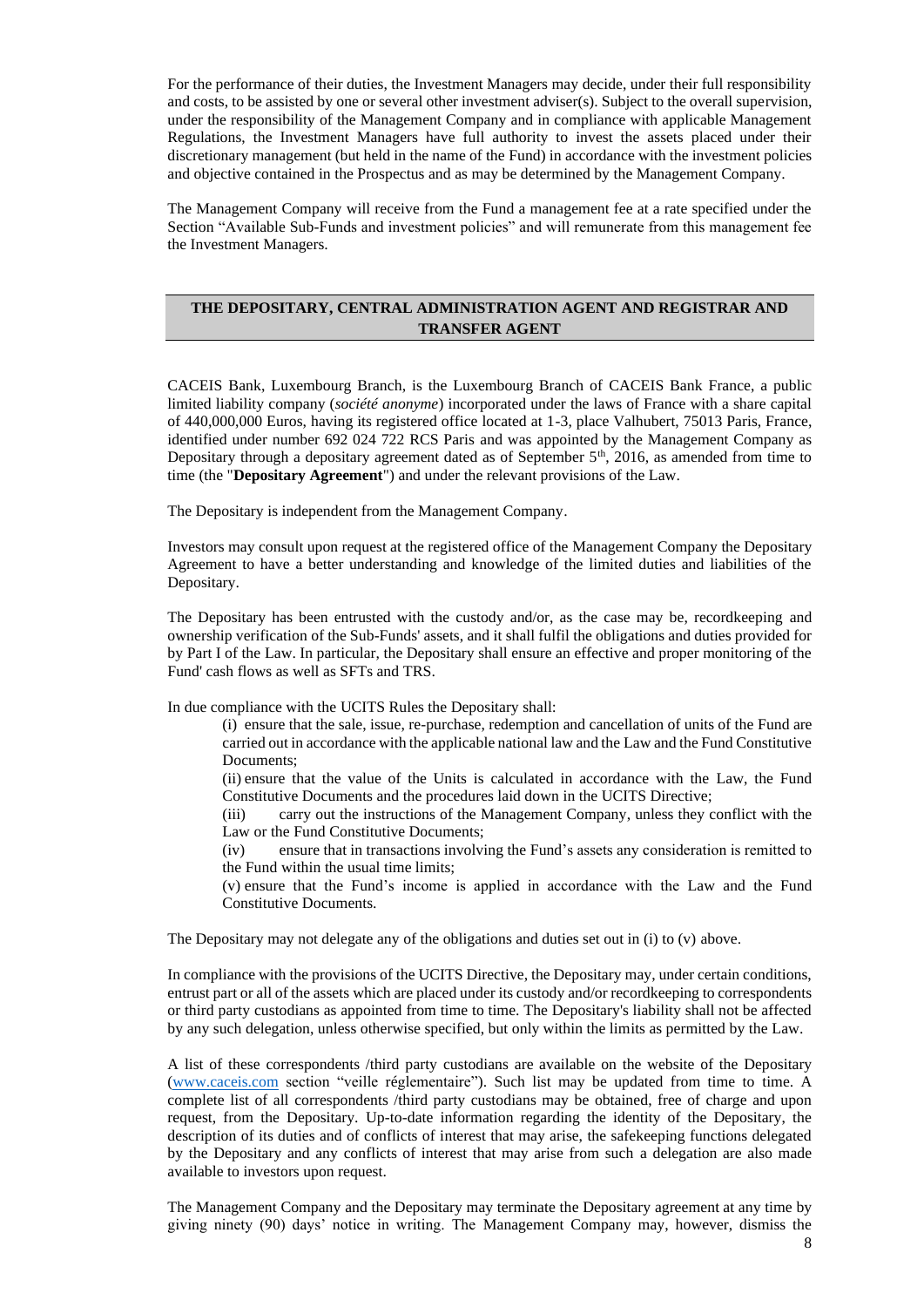Depositary only if a new depositary is appointed within two months to take over the functions and responsibilities of the Depositary. After its dismissal, the Depositary must continue to carry out its functions and responsibilities until such time as the entire assets of the Sub-Funds have been transferred to the new depositary.

In order to address any situations of conflicts of interest, the Depositary has implemented and maintains a management of conflicts of interest policy, aiming namely at:

(a) identifying and analysing potential situations of conflicts of interest;

(b) recording, managing and monitoring the conflict of interest situations either in:

- relying on the permanent measures in place to address conflicts of interest such as maintaining separate legal entities, segregation of duties, separation of reporting lines, insider lists for staff members; or

implementing a case-by-case management to (i) take the appropriate preventive measures such as drawing up a new watch list, implementing a new Chinese wall, making sure that operations are carried out at arm's length and/or informing the concerned Unitholders of the Fund, or (ii) refuse to carry out the activity giving rise to the conflict of interest.

The Depositary has established a functional, hierarchical and/or contractual separation between the performance of its UCITS depositary functions and the performance of other tasks on behalf of the Fund, notably, administrative agency and registrar agency services.

The Depositary has no decision-making discretion nor any advice duty relating to the Fund's investments. The Depositary is a service provider to the Fund and is not responsible for the preparation of this Prospectus and therefore accepts no responsibility for the accuracy of any information contained in this Prospectus or the validity of the structure and investments of the Fund.

The fees and charges of the Depositary, in accordance with common practice in Luxembourg, are borne by the Fund and will not exceed 0,10% per annum of the respective Sub-fund's net assets.

Pursuant to an agreement made as of January 1<sup>st</sup>, 2014, CACEIS Bank, Luxembourg Branch has been appointed as the Fund's Central Administration Agent. The agreement is made for an unlimited duration and may be terminated by either party giving a 90 days' notice. CACEIS Bank, Luxembourg Branch is empowered to delegate, under its full responsibility, all or part of its duties as Central Administration Agent and Registrar and Transfer Agent to a third Luxembourg entity, with the prior consent of the Management Company.

As Central Administration Agent, CACEIS Bank, Luxembourg Branch is responsible for the processing of the issue (registration) and redemption of the units in the Fund and settlement arrangements thereof, the calculation of the Net Asset Value per unit, the maintenance of records and other general administrative functions.

# **RISK FACTORS**

**Investors should understand that all investments involve risk and there can be no guarantee against loss resulting from an investment in any Sub-Fund(s), nor can there be any assurance that the Sub-Fund(s) investment objectives will be attained. The Management Company does not guarantee the performance or any future return of the Fund or any of its Sub-Funds.**

**Investors' attention is drawn to the following risk factors. This does not purport to be an exhaustive list of the risk factors relating to investment in the Fund or any of its Sub-Funds.**

#### *Emerging Markets, less developed and New Markets:*

**These markets may be volatile and illiquid and investments in these markets may be considered speculative and subject to significant delays in settlement. The risk of significant fluctuations in the net asset value and of the suspension of redemptions in this Sub-Fund may be higher than for Sub-Funds investing in major world markets. In addition, there may be higher than usual risk of political, economic, social and religious instability and adverse changes in government regulations and laws in less developed or emerging markets. The assets of Sub-Funds investing in less developed, emerging markets or New Market, as well as the income derived from the Sub-Fund, may also be affected unfavourably by fluctuations in currency rates and exchange control and tax regulations and consequently the net asset value of shares of these Sub-Funds may be subject to**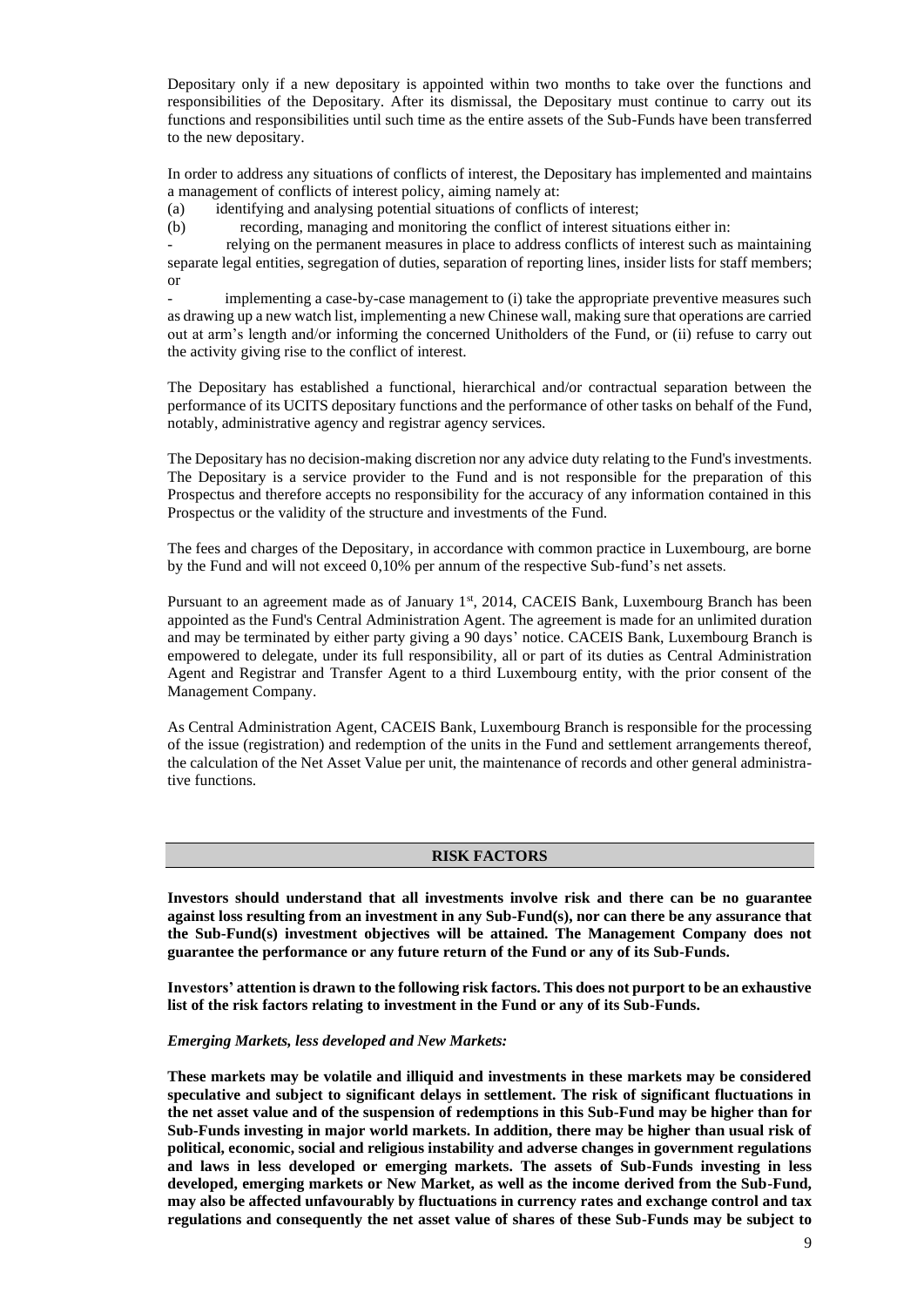**significant volatility. Some of these markets may not be subject to accounting, auditing and financial reporting standards and practices comparable to those of more developed countries and the securities markets of such markets may be subject to unexpected closure. In addition, there may be less government supervision, legal regulation and less well defined tax laws and procedures than in countries with more developed securities markets.**

**Prospective applicants should consult a professional adviser as to the suitability for them of an investment in this Sub-Fund as it is intended to invest in less developed or emerging markets. Application to such Sub-Fund should only be considered by investors who are aware of, and able to bear, the risks related to those and are prepared to invest on a long-term basis.**

# *Investing in Latin America:*

**Investments in transferable securities of Latin American issuers involve special considerations and risk, including the risks associated with international investing generally. It is therefore recommended that investors look upon the Portfolio as a long-term investment. Investors should additionally regard this Portfolio as a high risk investment.**

# *Investing in Mainland China:*

**Although investment in Chinese securities or securities economically tied to China does not constitute the principal investment focus of any Sub-Fund, rather it may constitute a sector in the investment discretion of certain Sub-Funds, the Sub-Funds may invest a portion of their assets in securities of issuers located in the People's Republic of China ("PRC"). Investing in the domestic (onshore) market of the PRC is subject to the risks of investing on an international basis and in emerging markets (as described above), and additionally, risks that are specific to the PRC market.**

**The legal rights of investors in China are uncertain, government intervention is common and unpredictable, and some of the major trading and custody systems are unproven. In PRC, it is uncertain whether a court would protect the fund's right to securities it may purchase, whether purchased via a local broker under the Stock Connect program, the Bond Connect program, or other methods. The structure of these schemes does not require full accountability of some of its component entities and leaves investors such as the fund with relatively little standing to take legal action in China. The regulations of these schemes may be subject to change.**

**In addition, Chinese security exchanges or authorities may tax or limit short-swing profits, recall eligible stocks, set or change quotas (maximum trading volumes, either at the investor level or at the market level) or otherwise block, limit, restrict or delay trading, hampering or preventing a fund from implementing its intended strategies.**

# *China Interbank Bond Market (CIBM):*

**PRC prohibits outside lenders from extending credit directly to individuals or entities within China, however, foreign investors (such as the Fund) can, in compliance with applicable regulatory and legal requirements, buy Chinese corporate and government bonds. Currently, the majority of PRC bond trading activity takes place in the China Interbank Bond Market (CIBM), and the main products traded in this market include government bonds, central bank papers, policy bank bonds and corporate bonds. Because these bonds are denominated in RMB, whose value and liquidity is to some extent controlled by the government, currency risks (described below) may affect the liquidity and trading price of Chinese bonds.**

**To the extent permissible by the relevant PRC regulations or authorities, and as further outlined above in the section "Investment Policy and Objectives" of the relevant Sub-Fund, a Sub-Fund may also directly invest in bonds available in the CIBM in compliance with the applicable rules and regulations. An onshore trading and settlement agent shall be engaged by the Investment Manager or a Sub-Investment Manager to make the filing on behalf of the Fund and conduct trading and settlement agency services for the Fund.**

**The CIBM is still in a stage of development and the market capitalization and trading volume may be lower than those of more developed markets. Market volatility and potential lack of liquidity due to low trading volume of certain debt securities may result in prices of debt securities traded on such market fluctuating significantly. Sub-Funds investing in such market are therefore subject to liquidity and volatility risks and may suffer losses in trading PRC bonds. The bid and offer spreads of the prices of the PRC bonds may be large, and the relevant Sub-Funds may therefore**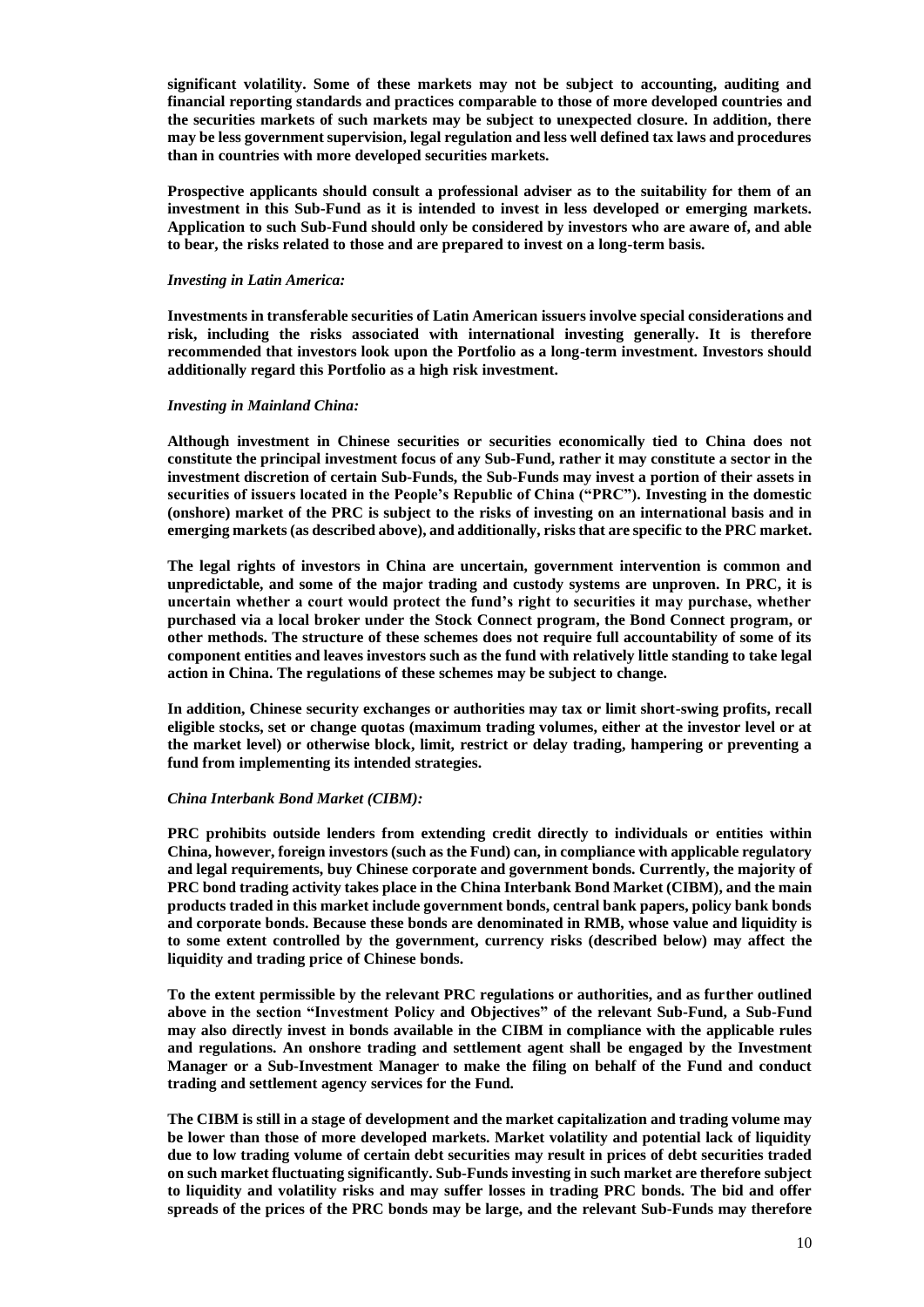**incur significant trading and realization costs and may even suffer losses when selling such investments.**

**Many of the same concerns about investor rights apply to Chinese bonds as well.**

**To the extent that a Sub-Fund transacts in the CIBM, that Sub-Fund may also be exposed to risks associated with settlement procedures and default of counterparties. The counterparty which has entered into a transaction with the Sub-Fund may default on its obligation to settle the transaction by delivery of the relevant security or by payment for value. In addition, since the relevant filings and account opening for investment in the CIBM have to be carried out via an onshore settlement agent, a Sub-Fund is subject to the risks of default or errors on the part of the onshore settlement agent.**

**The CIBM is also subject to regulatory risks. The CIBM rules are very new and have yet to be tested on the market. At this stage the CIBM rules are still subject to further clarification and/or changes, which may adversely affect a Sub-Fund's capability to invest in the CIBM. In the extreme circumstances where the relevant PRC authorities suspend account opening or trading on the CIBM, a Sub-Fund's ability to invest in the CIBM will be limited and a Sub-Fund may suffer substantial losses as a result.**

**Foreign investors may remit investment amounts in RMB or foreign currency into China for investing in the CIBM. For repatriation of funds out of China by the Sub-Fund, the ratio of RMB to foreign currency should generally match the original currency ratio when the investment principal was remitted into China, subject to maximum permissible deviations under applicable laws and regulations. Such requirements may change in the future which may have an adverse impact on a Sub-Fund's investment in the CIBM. The authorities and/or their agents may take certain administrative actions such as suspension of trading and mandatory exit against the Fund and/or the Investment Manager and/or the Sub-Investment Manager (as applicable) in the event of any non-compliance with the applicable laws and regulations.**

**Some of the debt securities held by a Sub-Fund may have been assigned a credit rating by a local Chinese credit rating agency. The rating criteria and methodology used by these agencies may be different from those adopted by most of the established international credit rating agencies (e.g. S&P, Moody's or Fitch). Therefore, the rating systems of these agencies may not provide an equivalent standard for comparison with securities rated by international credit rating agencies. In selecting a Sub-Fund's debt securities, the Investment Manager or the Sub-Investment Manager may refer to credit ratings assigned by local Chinese credit rating agencies but will primarily rely on its own internal analysis to evaluate each debt security independently.**

#### *Risks associated with Bond Connect:*

**Bond Connect is a mutual bond market access program between Hong Kong and the PRC through which eligible overseas investors can invest in fixed income securities traded on the CIBM. To the extent that a Sub-Fund's investments in China are made through Bond Connect, such investments may be subject, where applicable, to additional risk factors, similar to those described in section "Risks associated with Stock Connect" below.**

**Although Bond Connect removes CIBM's investment quota and the need for a bond settlement agent, investments made through Bond Connect may be subject to high price volatility and potential lack of liquidity due to low trading volume of certain debt securities. Large spreads between bid and offer prices, which make it harder to sell bonds at a profit, are also a risk, as it is counterparty risk. Furthermore, if the relevant authorities suspend account opening or trading via Bond Connect, the relevant Sub-Fund's ability to invest in CIBM will be limited, and the relevant Sub-Fund may not be able to effectively pursue its investment strategy or it may have an adverse effect on the relevant Sub-Fund's performance.**

# *Risks associated with Stock Connect:*

**Certain Sub-Funds may invest and have direct access to certain eligible China A Shares via the Shanghai-Hong Kong Stock Connect, a securities trading and clearing linked program which aims to achieve mutual stock market access between the Mainland China and Hong Kong. The Shanghai-Hong Kong Stock Connect comprises a "Northbound" Shanghai Trading Link and a "Southbound" Hong Kong Trading Link. Similarly, the Shenzhen-Hong Kong Stock Connect**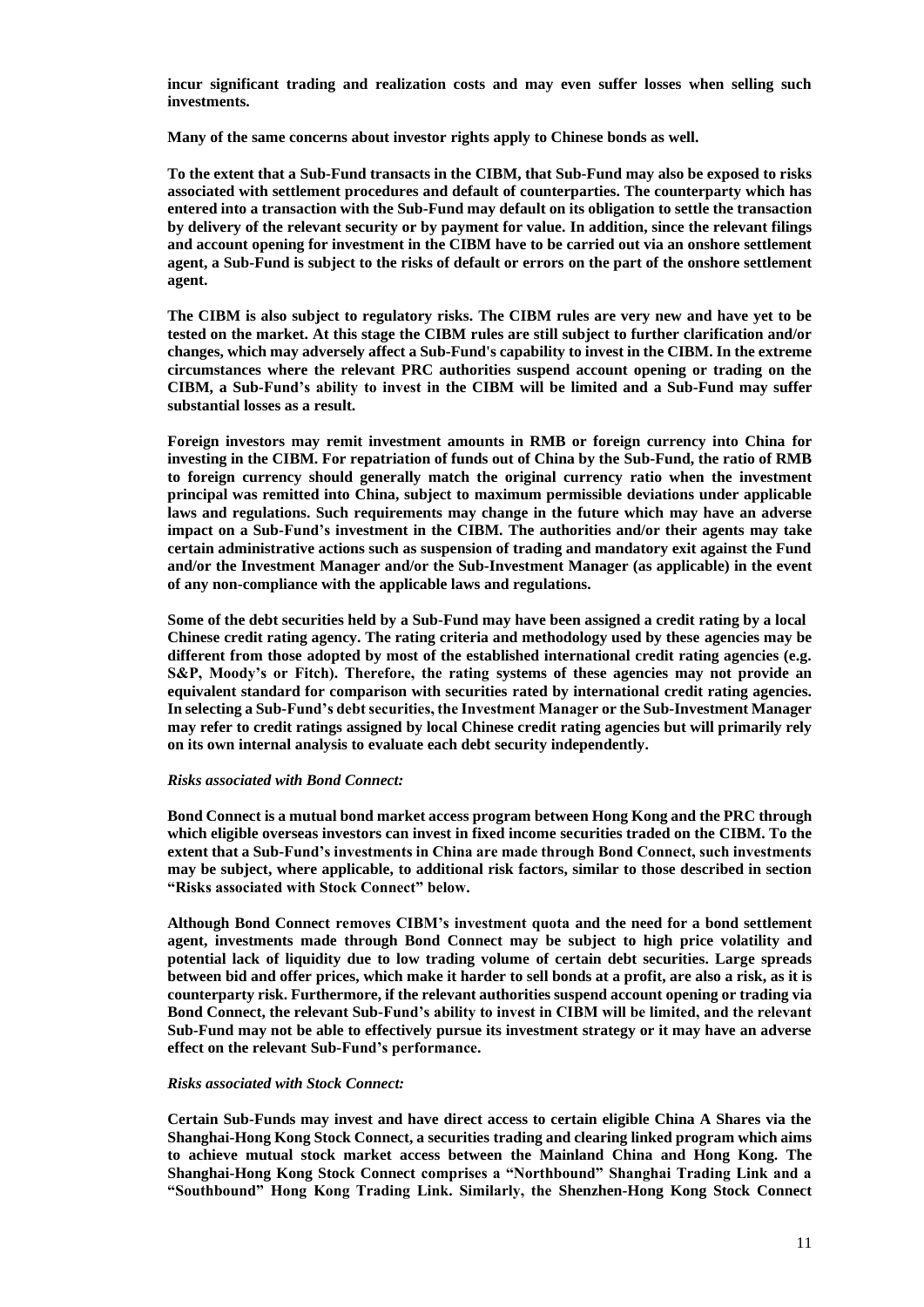**comprises a "Northbound" Shenzhen Trading Link and a "Southbound" Hong Kong Trading Link. Under the Northbound Shanghai Trading Link and Northbound Shenzhen Trading Link, Hong Kong and overseas investors through Hong Kong brokers may be able to trade certain eligible China A-Shares listed on the Shanghai Stock Exchange and Shenzhen Stock Exchange respectively.**

**Investments in China A-Shares through the Stock Connect Programmes are subject, among others, to regulatory change, quota limitations and also operational constraints which may result in increased counterparty risk.**

**To the extent a Sub-Fund invests in China A-Shares through the Stock Connect Programmes, in addition to the risks associated with investments in China, a Sub-Fund will be subject to the following additional risks:**

# *Regulatory Risk:*

**Stock Connect is novel in nature, and is subject to regulations promulgated by regulatory authorities and implementation rules made by the stock exchanges and the clearing houses. Current rules and regulations (including in connection with operations and cross-border legal enforcement with respect to cross-border trades of China A-Shares under Stock Connect Programmes) may change, including, with potential retrospective effect. A Sub-Fund, which may invest in the PRC markets through Stock Connect, may be adversely affected as a result of such changes.**

# *Nominee arrangements in holding China A-Shares:*

**China A-Shares purchased through the China-Hong Kong Stock Connect Programmes are held in an omnibus account by the Hong Kong Securities Clearing Company Limited ("HKSCC"). The China Securities Regulatory Commission ("CSRC") Stock Connect rules expressly provide that investors enjoy the rights and benefits of the securities acquired through Stock Connect in accordance with applicable laws. However, the courts in the PRC may consider that any nominee or custodian as registered holder of securities would have full ownership thereof, and that even if the concept of beneficial owner is recognised under PRC law those securities would form part of the pool of assets of such entity available for distribution to creditors of such entities and/or that a beneficial owner may have no rights whatsoever in respect thereof. Consequently, a Sub-Fund cannot ensure that the Sub-Fund's ownership of these securities or title thereto is assured in all circumstances. Furthermore, HKSCC - as nominee holder - shall have no obligation to take any legal action or initiate court proceeding to enforce any rights on behalf of the investors in respect of the securities in the PRC or elsewhere. Therefore, although the relevant Sub-Fund's ownership may be ultimately recognised, the Sub-Fund may suffer difficulties or delays in enforcing their rights in China A-Shares.**

# *Legal and beneficial ownership risks:*

**Where securities are held in custody on a cross-border basis, there are specific legal/beneficial ownership risks linked to compulsory requirements of the local central securities depositaries. As in other emerging markets, the only legislative framework is only beginning to develop the concept of legal/formal ownership and of beneficial ownership or interest in securities.**

**To the extent that HKSCC is deemed to be performing safekeeping functions with respect to assets held through it, it should be noted that the Depositary and the Sub-Funds will have no legal relationship with HKSCC and no legal direct recourse against HKSCC in the event that the Sub-Funds suffer losses resulting from the performance or insolvency of HKSCC.**

**In the event of default, HKSCC's liabilities under its market contracts with clearing participants will be limited to assisting clearing participants with claims. HKSCC will act in good faith to seek recovery of the outstanding stocks and monies through available legal channels. In this event, the Sub-Funds may not fully recover their losses or their China Hong-Kong Stock Connect Programmes securities and the process of recovery could also be delayed.**

# *Quota Limitations:*

**Stock Connect programmes are subject to quota limitations. In particular, Stock Connect is subject to a daily quota measuring total purchases and sales of securities via Stock Connect (the**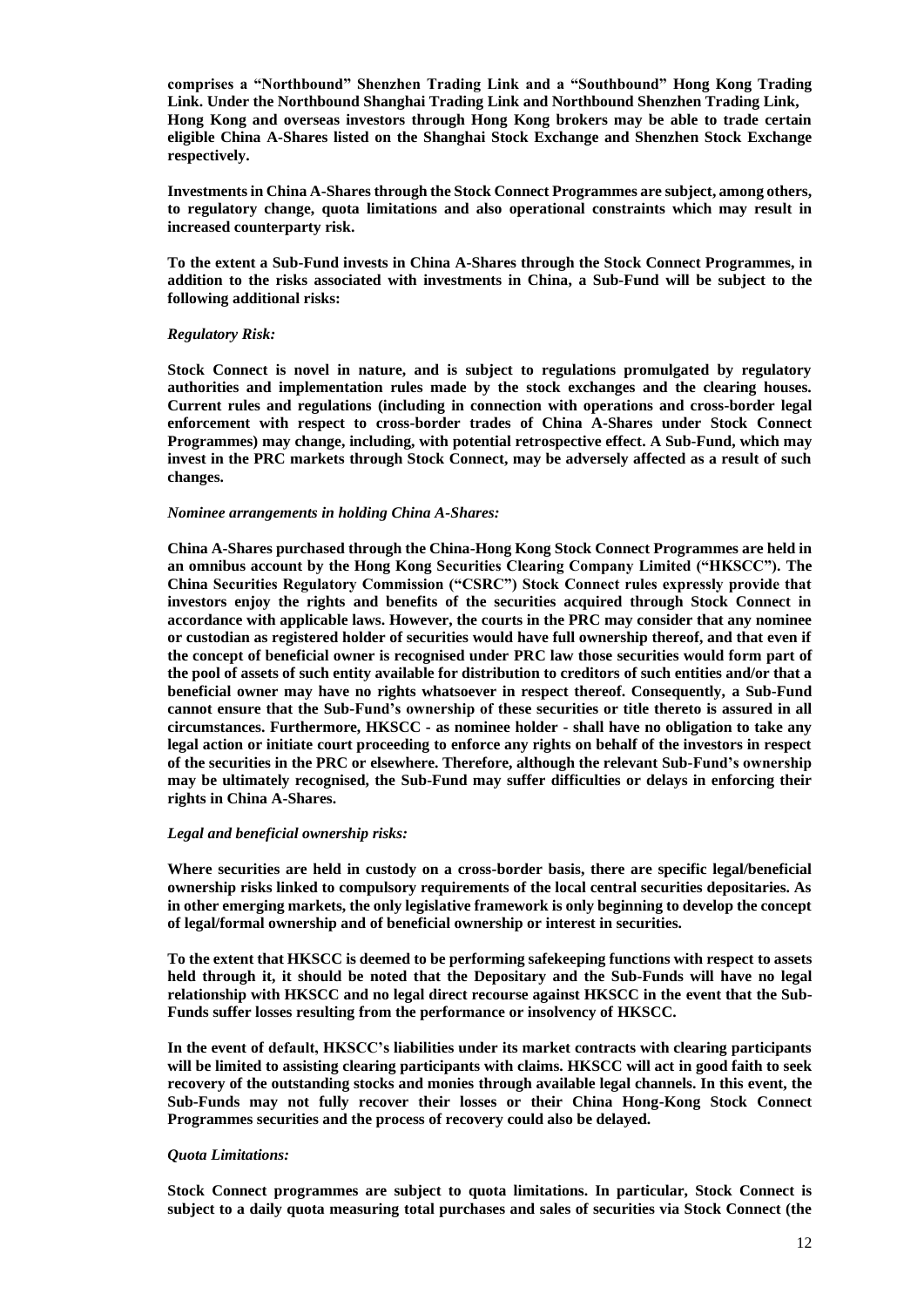**"Daily Quota") which does not belong to the relevant Sub-Fund and can only be utilized on a firstcome-first-serve basis. Once the Daily Quota is exceeded, buy orders will be rejected (although investors will be permitted to sell their cross-boundary securities regardless of the Daily Quota balance). Therefore, quota limitations may restrict the Sub-Fund's ability to invest in China A-Shares through Stock Connect on a timely basis, and the Sub-Fund may not be able to effectively pursue its investment strategies.**

# *Participation in an Investor Compensation Scheme:*

**A Sub-Fund investments in China A-Shares through the Stock Connect program is not covered by the either Mainland and/or Hong Kong Investor Compensation scheme or any other investor compensation scheme.** 

# *Different in Trading Times:*

**Stock Connect will only operate on days when both the relevant Chinese markets and Hong Kong markets are open for trading and when banks in the relevant markets are open on the corresponding settlement days. So it is possible that there are occasions when it is a normal trading day for the relevant Chinese market but Hong Kong or overseas investors (such as a Sub-Fund) cannot carry out any China A-Share trading. A Sub-Fund may be subject to a risk of price fluctuations in China A-Shares during the time when Stock Connect is not trading as a result.**

# *Suspension Risk:*

**Each of the stock exchanges involved with the Stock Connect Programmes may suspend trading if necessary to ensure an orderly and fair market and that risks are managed prudently. Where a suspension is effected, a Sub-Fund's ability to access the relevant China A-Share market will be adversely affected.**

# *Operational Risk:*

**Stock Connect is premised on the functioning of the operational systems of the relevant market participants. Market participants are able to participate in Stock Connect subject to meeting certain information technology capability, risk management and other requirements as may be specified by the participants and/or the relevant clearing house.**

**The Sub-Funds may incur substantial losses if its counterparty fails to pay for securities the Sub-Fund has delivered, or for any reason fails to complete its contractual obligations owed to the Sub-Fund. On the other hand, significant delays in settlement may occur in certain markets in registering the transfer of securities. Such delays could result in substantial losses for the Sub-Fund if investment opportunities are missed or if the Sub-Funds is unable to acquire or dispose of a security as a result. As a consequence, the broker model involving Delivery Versus Payment settlement has been chosen in order to limit counterparty risk.**

# *Segregation:*

**China A-Shares are held in a securities account in the name of HKSCC opened with ChinaClear, which is an omnibus account in which all securities of the investors of the Stock Connect are commingled. All these securities are beneficially owned by the investors and are segregated from HKSCC's own assets. In addition, the securities beneficially owned by particular investors will be segregated in the accounts opened with HKSCC by relevant sub-custodians, and in the accounts opened by the Depositary with the relevant sub-custodians.**

# *Recall of Eligible Securities:*

**When a security is recalled from the scope of eligible securities for trading via Stock Connect, the security can only be sold but is restricted from being bought. This may affect the investment portfolio or strategies of a Sub-Fund, for example, when the Investment Manager or the Sub-Investment Manager wishes to purchase a security which is recalled from the scope of eligible securities.**

# *Trading Costs:*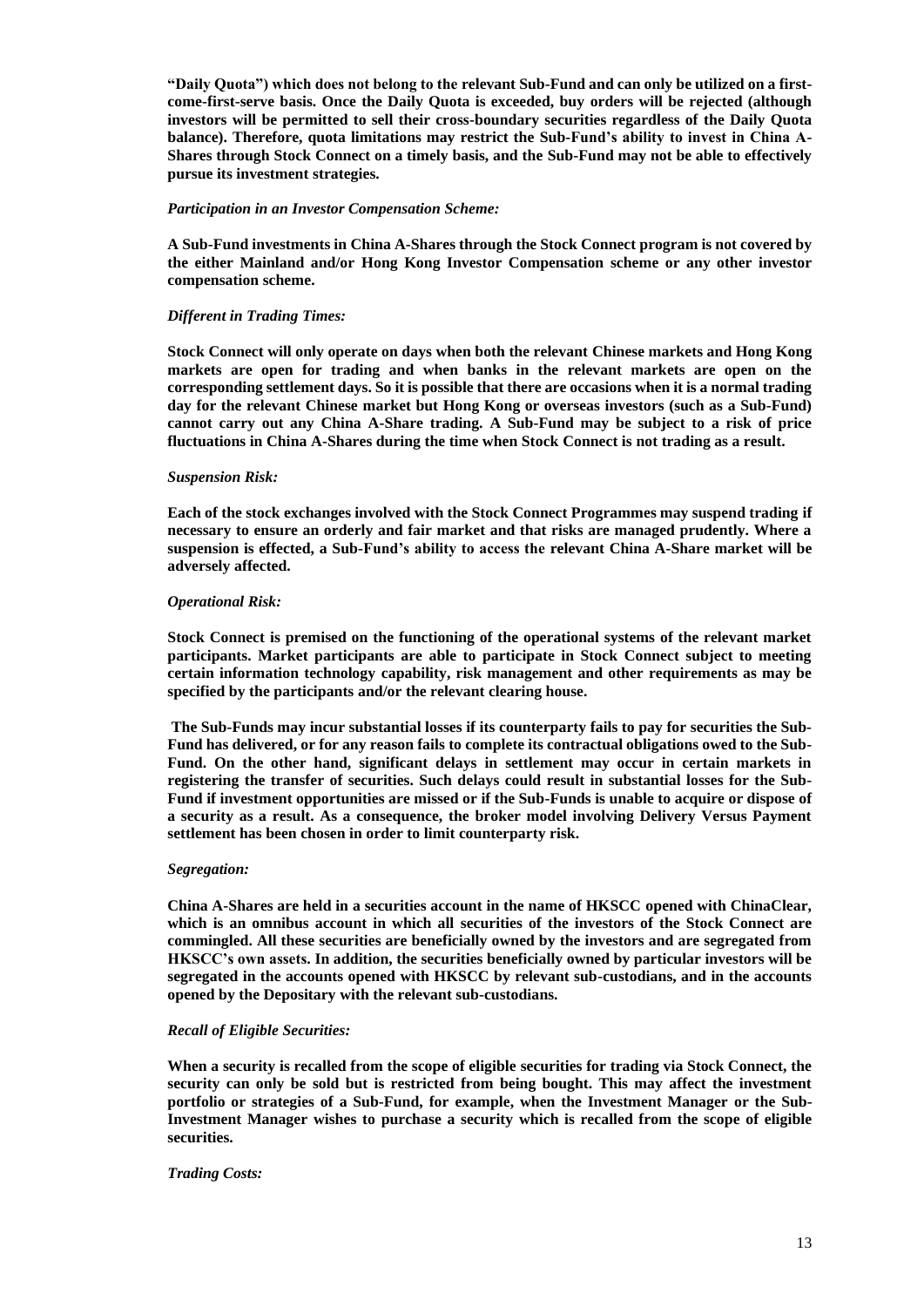**In addition to paying trading fees and stamp duties (if any) in connection with China A-Share trading, a Sub-Fund may be subject to new portfolio fees, dividend withholding tax and tax concerned with income arising from stock transfers which are yet to be determined by the relevant authorities.**

**Trading in securities via Stock Connect may be subject to clearing and settlement risk.**

# *PRC tax provision risk:*

**The Management Company reserves the right to provide for appropriate Chinese tax on gains of any Sub-Fund that invests in PRC securities thus impacting the valuation of the Sub-Fund.** With the uncertainty over whether and how certain gains on PRC securities are to be taxed, **coupled with the possibility of the laws, regulations and practice in the PRC changing, and also the possibility of taxes being applied retrospectively, any provision for taxation made by the Management Company may be excessive or inadequate to meet final PRC tax liabilities on gains derived from the disposal of PRC securities. Consequently, investors may be advantaged or disadvantaged depending upon the final outcome of how such gains will be taxed, the level of provision and when they subscribed and/or redeemed their Units in/from the Sub-Funds.**

#### *Chinese Renminbi Currency and Conversion Risks:*

**Some Sub-Funds may invest in assets that are denominated in Chinese renminbi (RMB). The investment in RMB denominated assets are subject to the following risks.**

**Investors should be aware that the RMB is subject to a managed floating exchange rate based on market supply and demand with reference to a basket of currencies.**

**Currently, the RMB is traded on two markets – one in Mainland China and one outside Mainland China, primarily in Hong Kong. RMB traded in Mainland China, CNY, is not freely convertible and is subject to foreign exchange control policies and repatriation restrictions imposed by the PRC authorities. On the other hand, the RMB traded outside Mainland China, CNH, is freely tradeable but still subject to controls, limits and availability.** 

**In general, the respective daily exchange rate of the RMB against other currencies is allowed to float within a range above or below the central parity rates published by the People's Bank of China ("PBOC") each day. Its exchange rate against other currencies, including e.g. USD or HKD, is therefore susceptible to movements based on external factors. There can be no assurance that such exchange rates will not fluctuate widely.**

**While CNY and CNH represent the same currency, they are traded on different and separate markets which operate independently. As such, the value of CNH could differ, perhaps significantly from that of CNY and the exchange rate of CNH and CNY may not move in the same direction due to a number of factors including, without limitation, the foreign exchange control policies and repatriation restrictions pursued by the PRC government from time-to time, as well as other external market forces. Any divergence between CNH and CNY may adversely impact investors.**

**There is no assurance that RMB will not be subject to devaluation, in which case the value of investors' investments in RMB assets will be adversely affected. Currently, the PRC government imposes certain restrictions on repatriation of RMB out of the PRC. Investors should note that such restrictions may limit the depth of the RMB market available outside of the PRC and thereby, may reduce the liquidity of a Sub-Fund.** 

**A Sub-Fund may be subject to risk of not having sufficient RMB for currency conversion prior to investment.**

**The PRC government's policies on exchange controls and repatriation restrictions are subject to change, and Sub-Funds' and their investors' position may be adversely affected by such change.**

#### *Interest Rate Risk:*

**The Net Asset Value of the Fund will change in response to fluctuations in interest rates. Interest rate risk involves the risk that when interest rates decline, the market value of fixed-income securities tends to increase. Conversely, when interest rates increase, the market value of fixed-**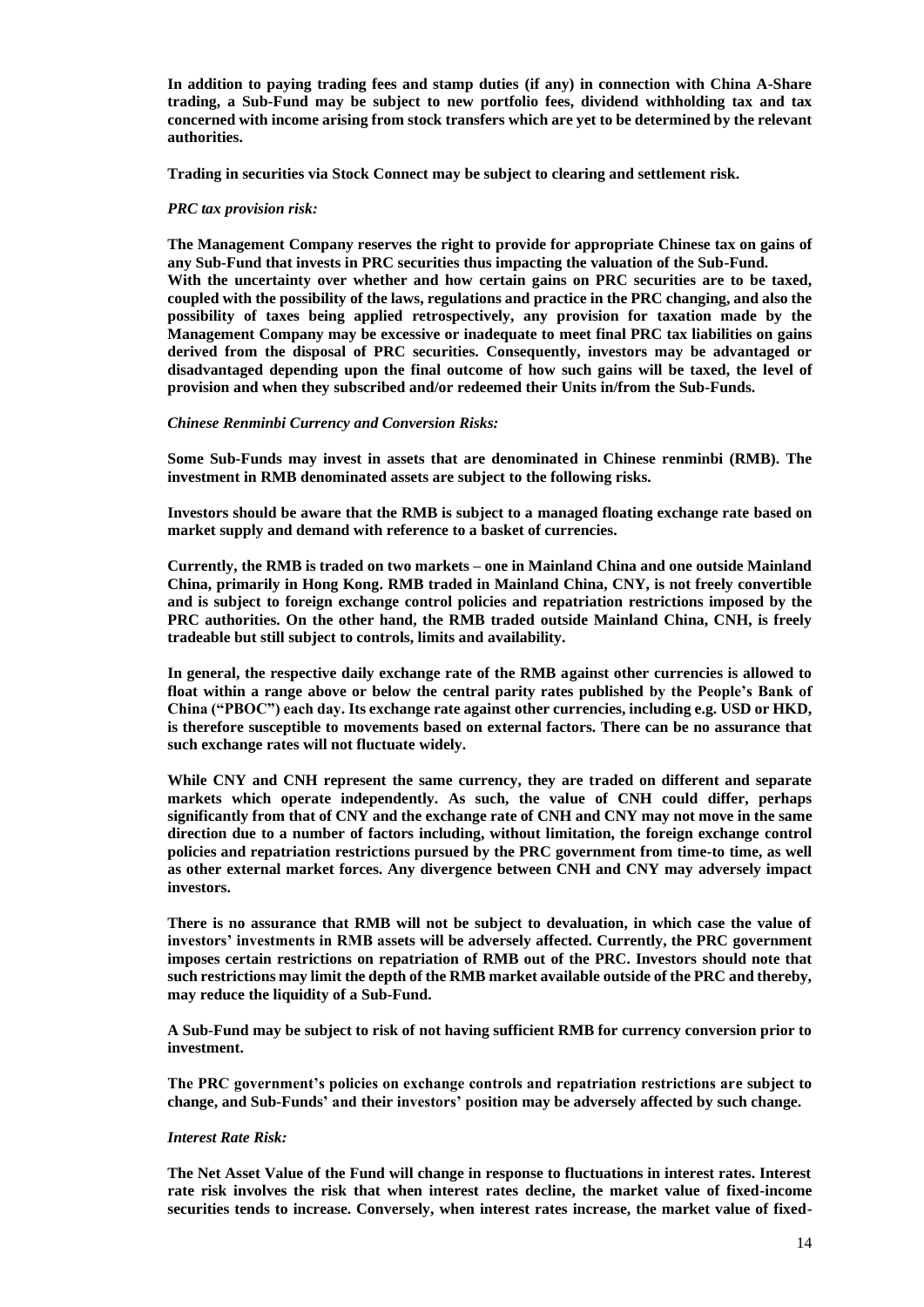**income securities tends to decline. Long-term fixed-income securities will normally have more price volatility than short-term securities because of a greater risk of fluctuation in interest rates. A rise in interest rates generally can be expected to depress the value of the Fund's investments.** 

**The Fund shall be actively managed to mitigate market risk, but it is not guaranteed that the Fund will be able to achieve its objective at any given period.**

# *Credit Risk:*

**Credit risk involves the risk that an issuer of fixed-income securities held by the Fund (which may it ratings) may default on its obligations to pay interest and repay principal, and the Fund will not recover its investment. The Credit Risk may be further affected by sustainability risks. The risk of default of a counterpart may therefore be negatively impacted or exacerbated in case of occurrence of a sustainability risk (e.g. ESG issues, climate change, natural disaster, pandemics, etc).**

#### *Market Risk:*

**The risk that the value of the relevant Sub-Fund's investments will fall as a result of movements in financial markets generally. The Market Risk may be further affected by sustainability risks. The value of the relevant Sub-Fund's investments may therefore be negatively impacted or exacerbated in case of occurrence of a sustainability risk (e.g. ESG issues, climate change, natural disaster, pandemics, etc).** 

#### *Management Risk:*

**The risk that the relevant Sub-Fund's investment techniques will be unsuccessful and may cause the Sub-Fund to incur losses.** 

#### *Risk of global investments:*

**Investment in securities issued by companies and governments of different nations and denominated in different currencies involves certain risks. These risks include exchange rate fluctuations, international and regional political and economic developments and the possible imposition of exchange controls or other local governmental laws or restrictions applicable to such investments.**

# *Liquidity Risk:*

**There is the risk that the Fund will not be able to pay repurchase proceeds within the time period stated in the Prospectus, because of unusual market conditions, an unusually high volume of repurchase requests, or other reasons. The Liquidity Risk may be further affected by sustainability risks. The liquidity of the Fund may therefore be negatively impacted or exacerbated in case of occurrence of a sustainability risk (e.g. ESG issues, climate change, natural disaster, pandemics, etc).**

#### *Investing in Derivatives:*

**There are certain investment risks which apply in relation to techniques and instruments which the Investment Manager may employ for efficient portfolio management purposes including, but not limited to, those described below. However, should the Investment Manager's expectations in employing such techniques and instruments be incorrect, a Sub-Fund may suffer a substantial loss, having an adverse effect on the net asset value of the Units.**

# *Financial and Derivatives Instruments and Hedging Strategies:*

**Investments of a compartment may be composed of securities with varying degree of volatility and may comprise, from time to time, financial derivative instruments. Since financial derivative instruments may be geared instruments, their use may result in greater fluctuations of the net asset value of the Sub-Fund concerned.**

**The Management Company, acting on behalf of a Sub-fund may use financial derivative instruments for efficient portfolio management or to attempt to hedge or reduce the overall risk of its investments or, if disclosed in relation to any Sub-Fund, may be used as part of the principal investment policies. The Management Company's ability to use the strategies on behalf of a Sub-**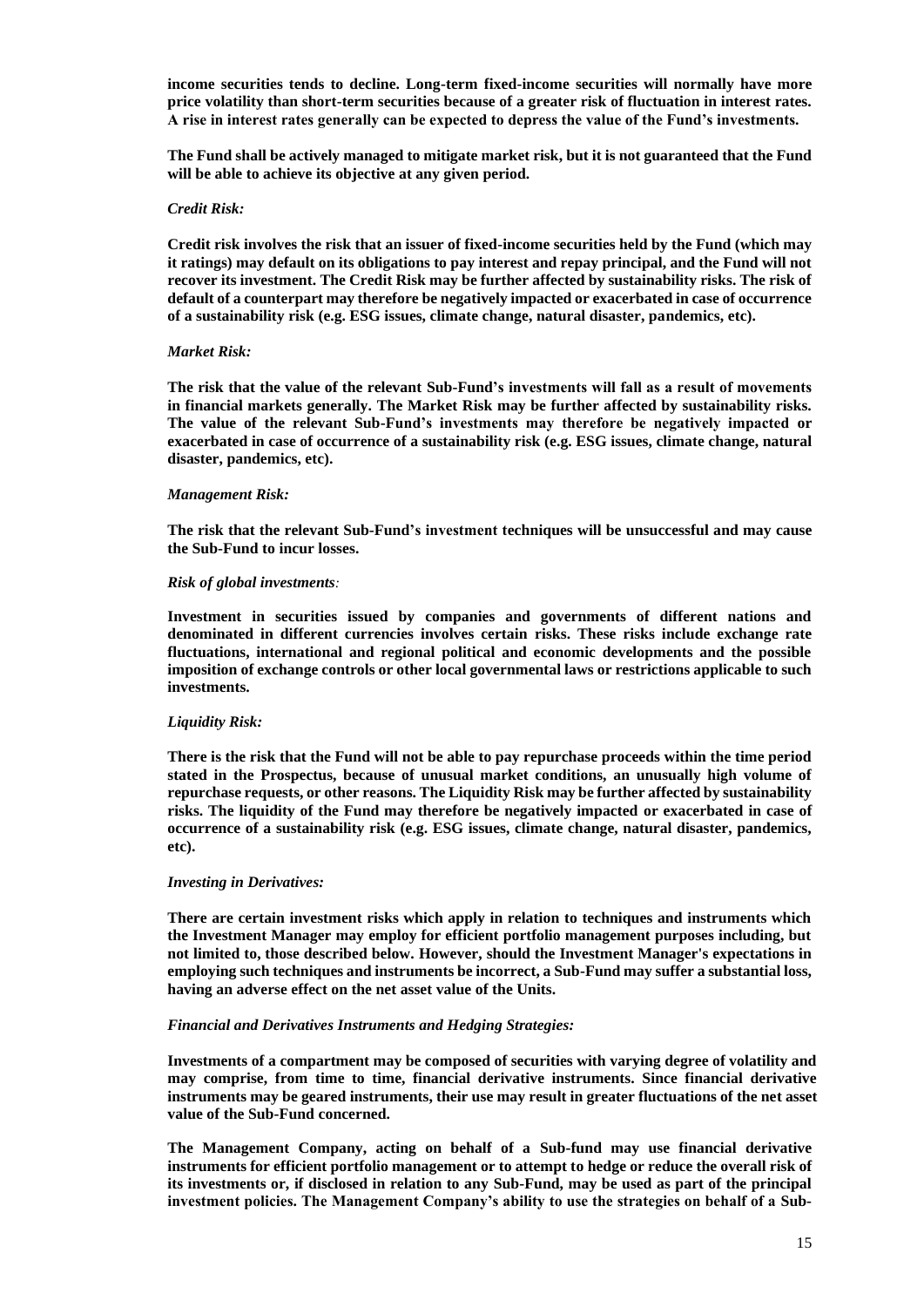**Fund may be limited by market conditions, regulatory limits and tax considerations. Use of these strategies involve special risks, including:**

**1. dependence on the Management Company's or Investment Adviser's ability to predict movements in the price of securities being hedged and movements in interest rates;** 

**2. imperfect correlation between the movements in securities or currency on which a derivatives contract is based and movements in the securities or currencies in the relevant Sub-Fund;** 

**3. the absence of a liquid market for any particular instrument at any particular time;**

**4. the degree of leverage inherent in futures trading (i.e. the loan margin deposits normally required in future trading means that futures trading may be highly leveraged). Accordingly, a relatively small price movement in a futures contract may result in an immediate and substantial loss to a Sub-Fund;** 

**5. possible impediments to efficient portfolio management or the ability to meet repurchase requests or other short term obligations because of a percentage of a Sub-Fund's assets used to cover its obligations.**

#### *Counterparty Risk:*

**The Fund will be exposed to credit risk on the counterparties with which it trades in relation to financial derivative instrument contracts that are not traded on a recognised exchange. Such instruments are not afforded the same protections as may apply to participants trading financial derivative instruments on organised exchanges, such as the performance of guarantee of an exchange clearing house. The Fund will be subject to the possibility of insolvency, bankruptcy or default of a counter party with which the Management Company trades on behalf of the Fund. Such instruments, which could result in substantial loss to a Sub-Fund.**

#### *Credit Default Swaps:*

**When these transactions are used in order to eliminate a credit risk in respect of the issuer of a security, they imply that the Management Company, on behalf of the Fund, bears a counterparty risk in respect of the protection seller.**

**This risk is, however, mitigated by the fact that the Management Company will only enter into credit default swap transactions on behalf of the Fund with highly rated financial institutions.**

**Credit default swaps used for a purpose other than hedging, such as for efficient portfolio management purposes, may present a risk of liquidity if the position must be liquidated before its maturity for any reason. The Management Company, on behalf of the Fund, will mitigate this risk by limiting in an appropriate manner the use of this type of transaction.**

**Finally, the valuation of credit default swaps may give rise to difficulties which traditionally occur in connection with the valuation of OTC contracts.**

#### *Closed-ended real-estate funds and closed-ended hedge funds:*

**The investors must be aware that they may suffer a greater risk resulting from the investment in closed-ended real-estate funds and closed-ended hedge funds, these funds being themselves subject to specific risks relating to real-estate and alternative investments different from those inherent to investments in equity and fixed income securities.**

**Moreover, investment in the units of closed-ended real-estate funds and closed-ended hedge funds can conduct to pay twice the same kind of fees (as depositary fees or management fees) that may be charged both to the Sub-fund itself and to the closed-ended real-estate funds and closed-ended hedge funds in which it invests.**

#### *Securities lending and repurchase agreements risk:*

**'Securities or commodities lending' or 'securities or commodities borrowing' means a transaction by which a counterparty transfers securities or commodities subject to a commitment that the borrower will return equivalent securities or commodities on a future date or when requested to do so by the transferor, that transaction being considered as securities or commodities lending for the counterparty transferring the securities or commodities and being considered as securities or commodities borrowing for the counterparty to which they are transferred.**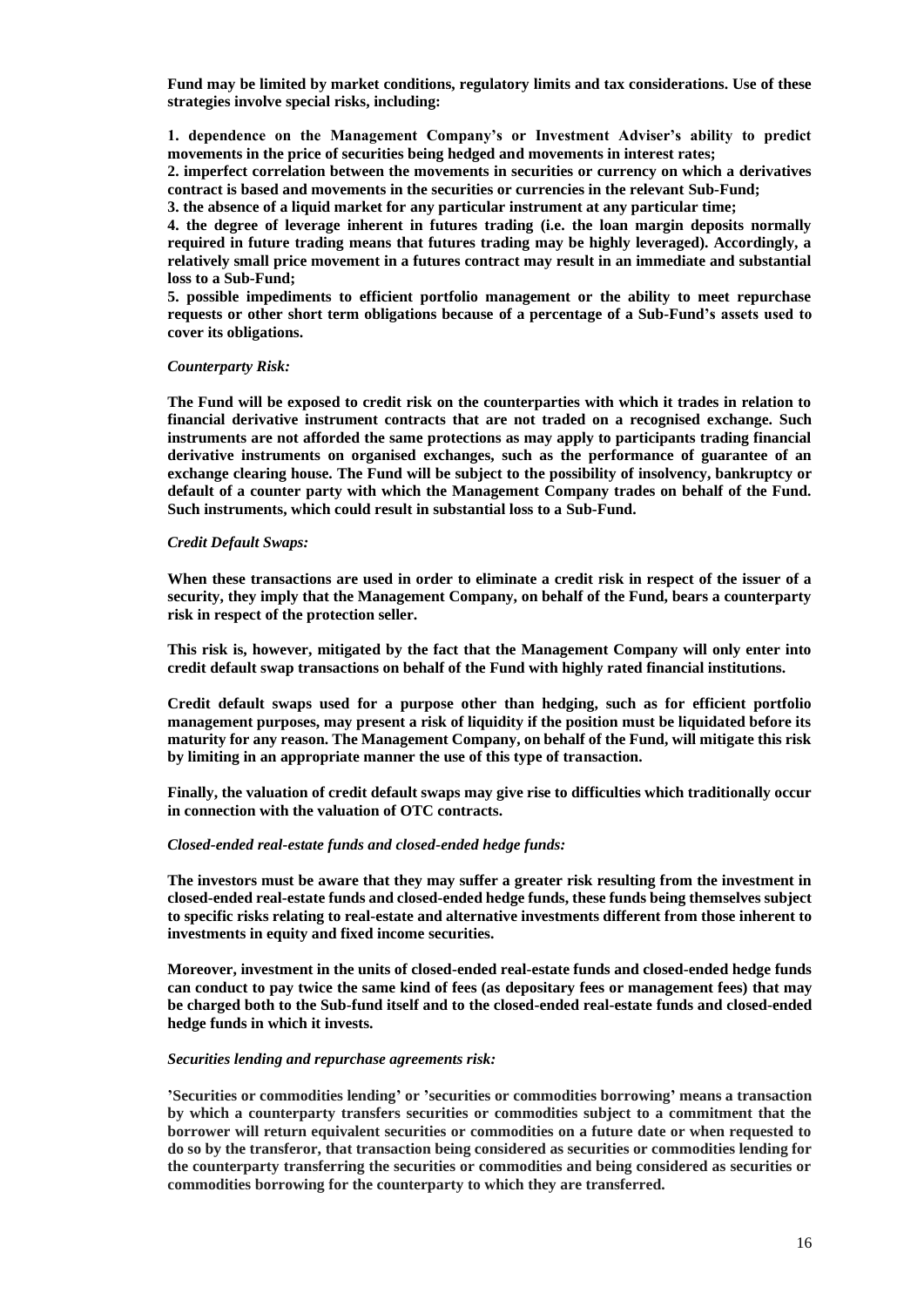**The use of securities lending and repurchase transactions involves specific risks and may have an adverse impact on the performance of the Fund. If the counterparty defaults or fails to return the securities lent or does not return securities lent in a timely manner, the collateral provided may need to be sold and the lent securities repurchased at the prevailing price, which may lead to a loss in value of the Fund. Securities lending also carries operational risks such as the non-settlement of instructions associated with securities lending. To the extent that the Fund engages in securities lending, such operational risks are managed by the Management Company through proper means**

# *Risks linked to SFTs and TRS:*

# *Control and Monitoring:*

**Derivative products are highly specialised instruments that require investment techniques and risk analysis different from those associated with equity and fixed income securities. The use of derivative techniques requires an understanding not only of the underlying assets of the derivative but also of the derivative itself, without the benefit of observing the performance of the derivative under all possible market conditions. In particular, the use and complexity of derivatives require the maintenance of adequate controls to monitor the transactions entered into, the ability to assess the risk that a derivative adds to a company and the ability to forecast the relative price, interest rate or currency rate movements correctly.**

# *Liquidity Risk:*

**Liquidity risk exists when a particular instrument is difficult to purchase or sell. If a derivative transaction is particularly large or if the relevant market is illiquid, it may not be possible to initiate a transaction or liquidate a position at an advantageous price (however, the Fund will only enter into OTC derivatives if it is allowed to liquidate such transactions at any time at fair value).**

#### *Counterparty Risk:*

**The Fund may enter into transactions in OTC markets, and the Sub-Funds may incur losses through their commitments vis-à-vis a counterparty on the techniques described above, in particular its swaps, total return swaps ("TRS"), forwards, in the event of the counterparty's default or its inability to fulfil its contractual obligations. This will expose the Fund to the credit of its counterparties and their ability to satisfy the terms of such contracts. In the event of a bankruptcy or insolvency of a counterparty, the Fund could experience delays in liquidating the position and significant losses, including declines in the value of its investment during the period in which the Fund seeks to enforce its rights, inability to realise any gains on its investment during such period and fees and expenses incurred in enforcing its rights. There is also a possibility that the above agreements and derivative techniques are terminated due, for instance, to bankruptcy, supervening illegality or change in the tax or accounting laws relative to those at the time the agreement was originated.**

#### *Legal Risks:*

**There is a risk that legal agreements in respect of certain derivatives, instruments and techniques are terminated due, for instance, to bankruptcy, supervening illegality or change in tax or accounting laws. In such circumstances, a Sub-Fund may be required to cover any losses incurred. Furthermore, certain transactions are entered into on the basis of complex legal documents. Such documents may be difficult to enforce or may be the subject of a dispute as to interpretation in certain circumstances. Whilst the rights and obligations of the parties to a legal document may be governed by the applicable laws, in certain circumstances (for example insolvency proceedings) other legal systems may take priority which may affect the enforceability of existing transactions.**

#### *Securities Lending, Repurchase Agreements and Reverse Repurchase Transactions:*

**The principal risk when engaging in securities lending, repurchase or reverse repurchase transactions is the risk of default by a counterparty who has become insolvent or is otherwise unable or refuses to honour its obligations to return securities or cash to the Sub-Fund as required by the terms of the transaction. Counterparty risk is mitigated by the transfer or pledge of collateral in favour of the Sub-Fund. However, securities lending, repurchase or reverse repurchase transactions may not be fully collateralized. Fees and returns due to the Sub-Fund under securities lending, repurchase or reverse repurchase transactions may not be collateralized. In addition, the value of collateral may decline between collateral rebalancing dates or may be**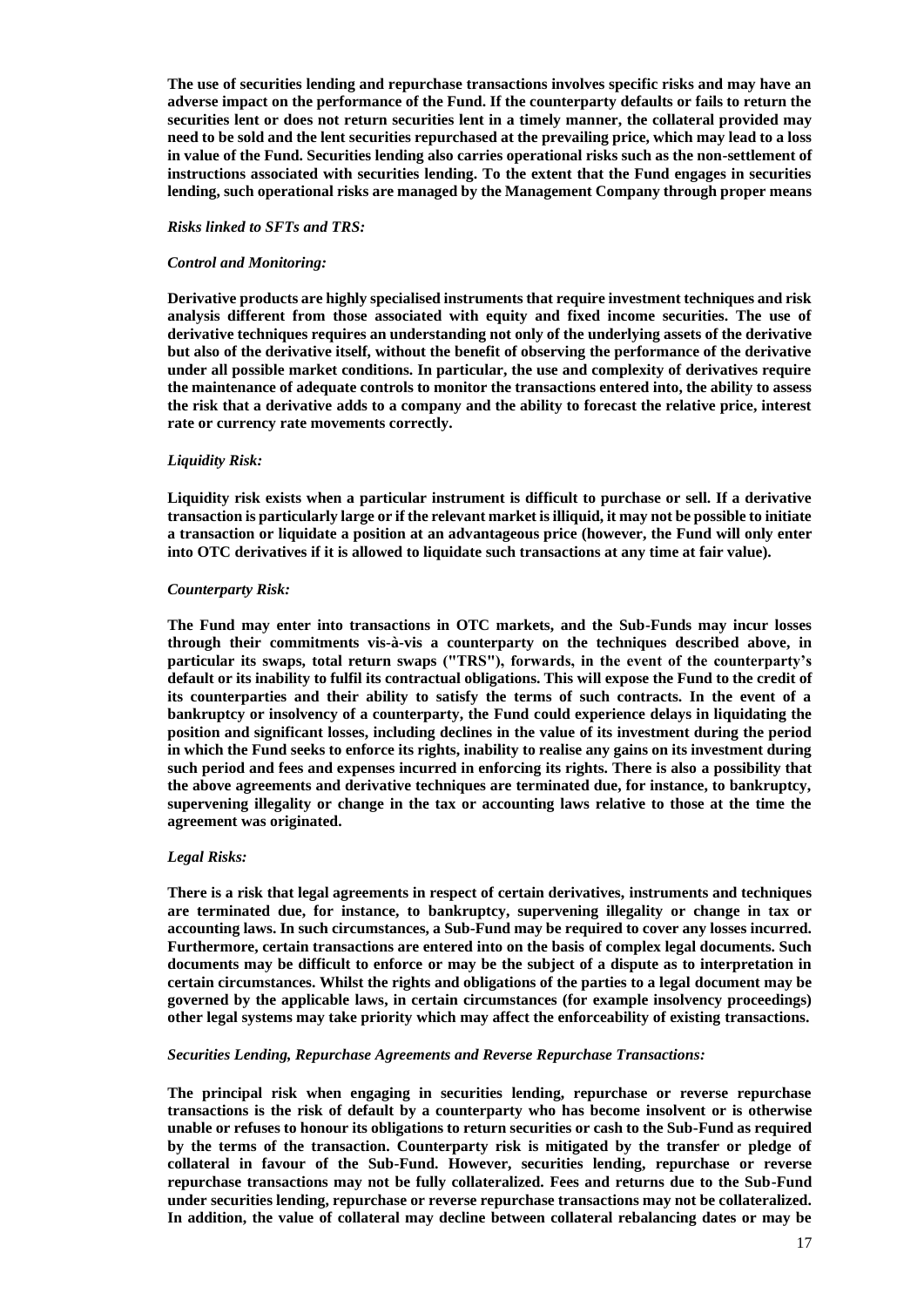**incorrectly determined or monitored. In such a case, if a counterparty defaults, the Sub-Fund may need to sell non-cash collateral received at prevailing market prices, thereby resulting in a loss to the respective Sub-Fund.**

**A Sub-Fund may also incur a loss in reinvesting cash collateral received. Such a loss may arise due to a decline in the value of the investments made. A decline in the value of such investments would reduce the amount of collateral available to be returned by the Sub-Fund to the counterparty as required by the terms of the transaction. The Sub-Fund would be required to cover the difference in value between the collateral originally received and the amount available to be returned to the counterparty, thereby resulting in a loss to the Sub-Fund.**

**Securities lending, repurchase or reverse repurchase transactions also entail operational risks such as the non-settlement or delay in settlement of instructions and legal risks related to the documentation used in respect of such transactions.**

**The Fund may enter into securities lending, repurchase or reverse repurchase transactions with other companies. Affiliated counterparties, if any, will perform their obligations under any securities lending, repurchase or reverse repurchase transactions concluded with the Fund in a commercially reasonable manner. In addition, the Investment Manager will select counterparties and enter into transactions in accordance with best execution and at all times in the best interests of the respective Sub-Fund and its Unitholders. However, Unitholder should be aware that the Investment Manager may face conflicts between its role and its own interests or that of affiliated counterparties.**

# *Other Risks:*

**Other risks in using derivatives include the risk of differing valuations of derivatives arising out of different permitted valuation methods and the inability of derivatives to correlate perfectly with underlying securities, rates and indices. Many derivatives, in particular OTC derivatives, are complex and often valued subjectively and the valuation can only be provided by a limited number of market professionals which may act as counterparties to the transaction to be valued. Inaccurate valuations can result in increased cash payment requirements to counterparties or a loss of value to the Fund.**

**However, this risk is limited as the valuation method used to value OTC derivatives must be verifiable by an independent auditor.**

**Derivatives do not always perfectly or even highly correlate or track the value of the securities, rates or indices they are designed to track. Consequently, the Fund's use of derivative techniques may not always be an effective means of, and sometimes could be counterproductive to, following the Fund's investment objective.**

**If the investors are in any doubt about the risk factors relevant to an investment, they should consult their stockbroker, bank manager, solicitor, accountant or other financial adviser.**

#### *Depositary Risk:*

**The Depositary's liability only extends to its own negligence and wilful default and to that caused by the negligence or wilful misconduct of its local agent, and does not extend to losses due to the liquidation, bankruptcy, negligence or wilful default of any registrar. In the event of such losses, the Fund will have to pursue its rights against the issuer and/or the appointed registrar of the securities.**

**Securities held with a local correspondent or clearing / settlement system or securities correspondent ("Securities System") may not be as well protected as those held within Luxembourg. In particular, losses may be incurred as a consequence of the insolvency of the local correspondent or Securities System. In some markets, the segregation or separate identification of a beneficial owner's securities may not be possible or the practices of segregation or separate identification may differ from practices in more developed markets.**

#### *Sustainability risk:*

**A sustainability risk is an environmental, social or governance (ESG) event or condition that, if it occurs, could cause an actual or a potential material negative impact on the value of the investment.**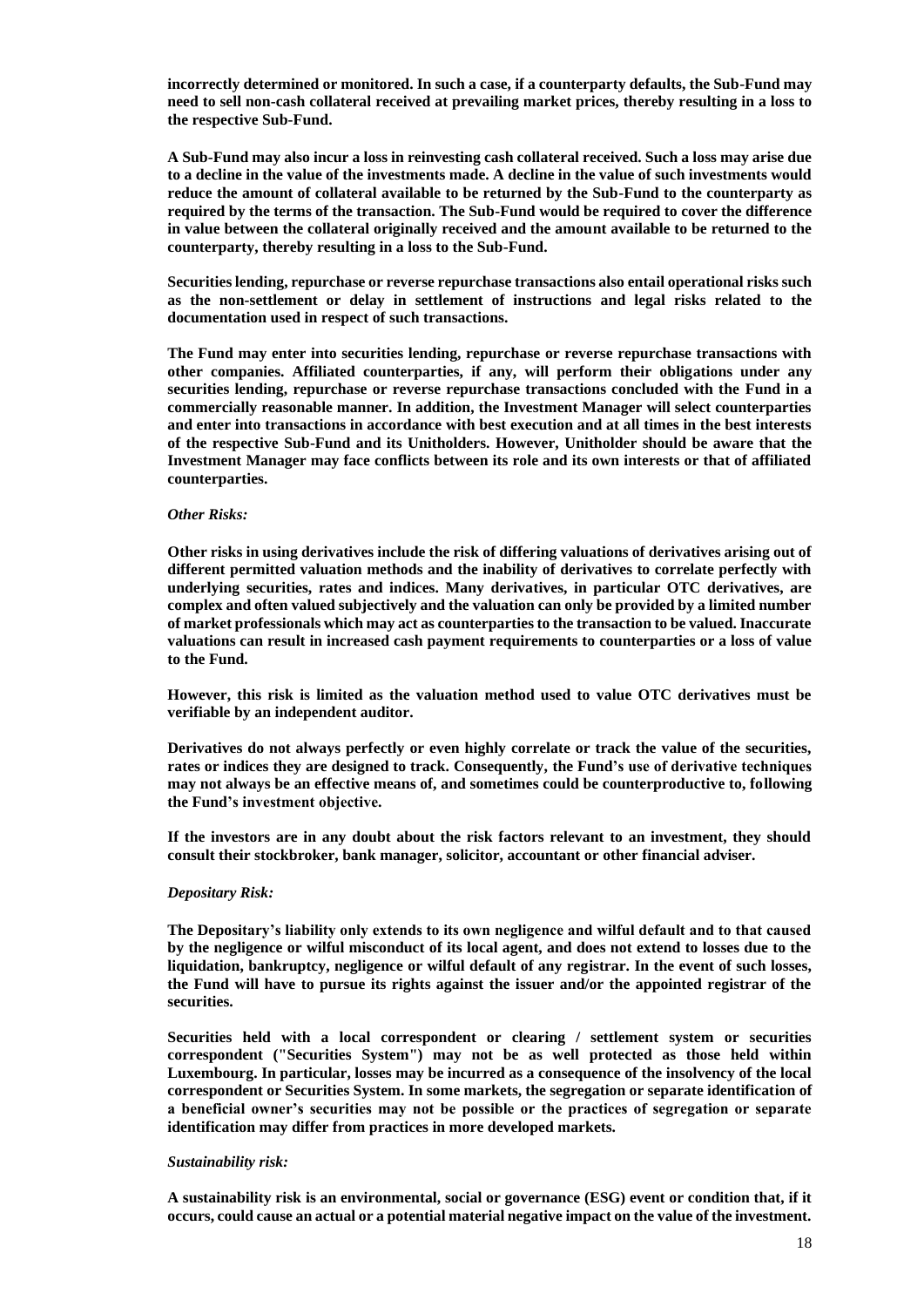# *Miscellaneous:*

**The Board of Directors of the Management Company may adapt the investment policy of each Sub-Fund according to political, economic, financial and monetary circumstances.**

**The Fund's assets value will fluctuate according to market conditions and there can be no assurance that the Management Company will be able to achieve the Fund's investment objective and that the amounts invested can be returned to the investor upon redemption of the Units.**

**All these risks are correctly identified, monitored and mitigated according to CSSF's Circulars 11/512 and 14/592.**

 **U.S. Foreign account Tax Compliance Requirements**

**FATCA Rules being particularly complex, the Fund cannot accurately assess the extent of the requirements that FATCA provisions will place upon it.**

**Although the Fund will attempt to satisfy any obligations imposed on it to avoid the imposition of the 30% withholding tax, no assurance can be given that the Fund will be able to satisfy these obligations. If the Fund becomes subject to a withholding tax as a result of FATCA, the value of Shares held by all Shareholders may be materially affected.**

# **INVESTMENT OBJECTIVES**

Pursuant to the Article 41 of the Law, the investments of the Fund will consist mainly of transferable securities. The objectives of the Fund are to achieve capital appreciation and, as regards a certain number of Sub-Funds, as the case may be, income. The selected Investment Managers will maintain a prudent risk level that emphasises growth but considers the need to preserve capital and accumulated income.

The Fund may, subject to the limitations set out below, (1) undertake, for the purpose of efficient portfolio management, transactions relating to options, financial futures and related options, securities lending and *"réméré"*, and (2) use financial techniques and instruments, as described under the Section "Investment Restrictions and Financial Techniques and Instruments". Unitholders are informed that market dealing with forward contracts and options are extremely volatile and highly risky.

Furthermore, with a view to maintaining adequate liquidity, the fund may hold ancillary liquid assets.

#### **AVAILABLE SUB-FUNDS AND INVESTMENT POLICIES**

The available Sub-Funds are listed hereafter. Unless otherwise provided for thereunder, the general provisions of the Prospectus are applicable to each of the following Sub-Funds.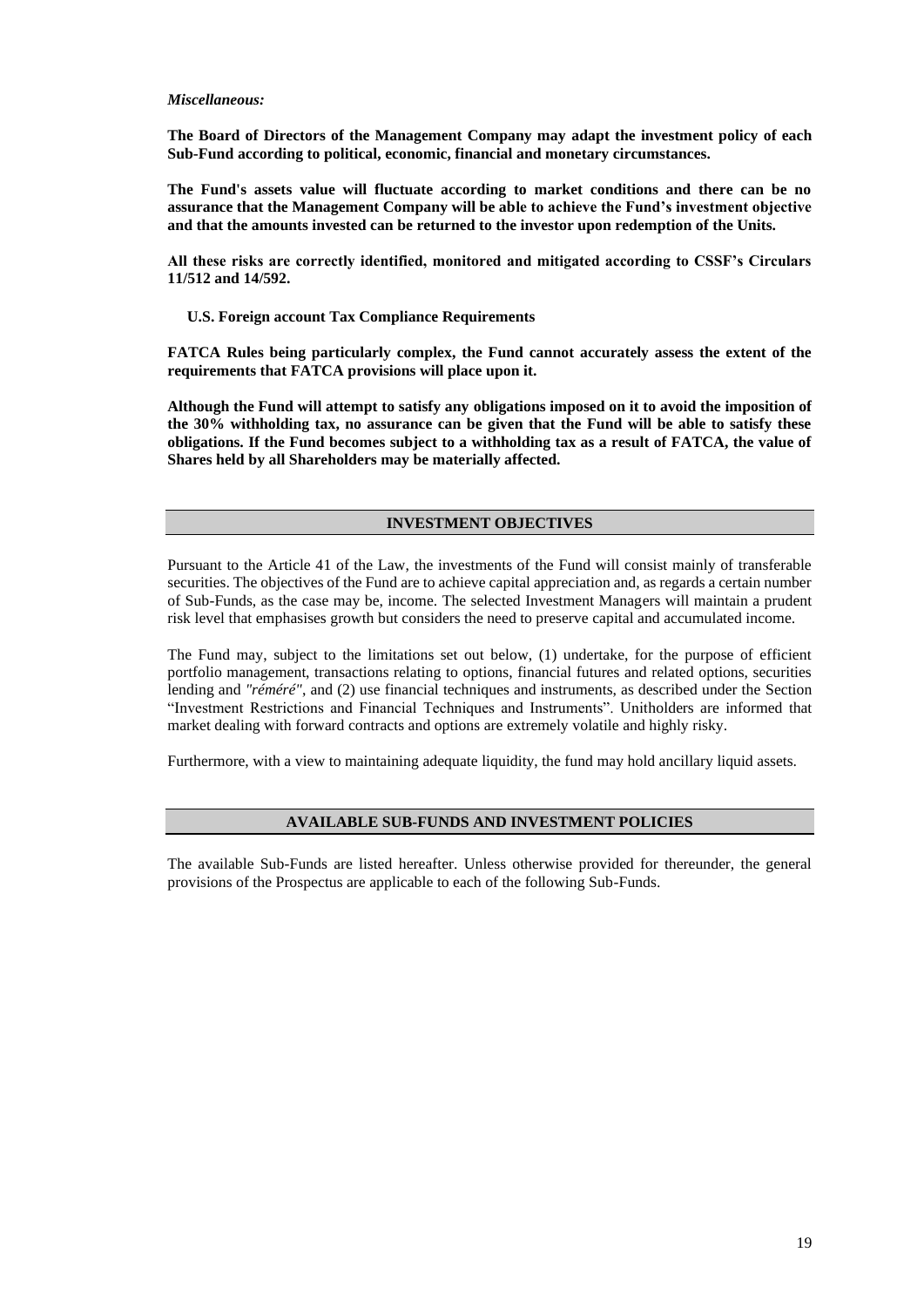|                                            | Sub-Fund 1: NEF - Global Equity                                                                                                                                                                                                                                                                                                                                                                                                                                                                                                                                                                                                                                                                                 |
|--------------------------------------------|-----------------------------------------------------------------------------------------------------------------------------------------------------------------------------------------------------------------------------------------------------------------------------------------------------------------------------------------------------------------------------------------------------------------------------------------------------------------------------------------------------------------------------------------------------------------------------------------------------------------------------------------------------------------------------------------------------------------|
| <b>Investment policy</b><br>and objectives | The Sub-Fund's investment objective is to seek an attractive long term<br>rate of return, measured in Euros, through investment primarily in equity<br>securities of companies listed on the world's stock exchanges. Investments<br>will be sought primarily in equity securities of companies domiciled in<br>developed countries, but limited investment may be made in the securities<br>of companies in developing countries as well.                                                                                                                                                                                                                                                                      |
|                                            | Assets of the portfolio may be invested in equity related securities, such<br>as convertible bonds. Financial techniques and instruments for hedging<br>and/or non hedging purposes may be used. Such financial techniques and<br>instruments shall be used only to the extent they do not hinder the quality<br>of the investment policy of the Sub-Fund.                                                                                                                                                                                                                                                                                                                                                      |
|                                            | The sub-fund may invest up to 10% in other UCITS or UCIs.                                                                                                                                                                                                                                                                                                                                                                                                                                                                                                                                                                                                                                                       |
|                                            | It is specifically drawn to the attention of the investors that they<br>should refer to the Section "Risk Factors", as described in the<br>Prospectus, while investing in this Sub-Fund.                                                                                                                                                                                                                                                                                                                                                                                                                                                                                                                        |
| <b>Sustainability risk integration</b>     | Sustainability risks are integrated into the Sub-Fund's investment<br>management process in compliance with the provisions of Article 6 of<br>SFDR.                                                                                                                                                                                                                                                                                                                                                                                                                                                                                                                                                             |
|                                            | Further information is available under Section "Sustainability-related<br>disclosures regulation" of the Prospectus.                                                                                                                                                                                                                                                                                                                                                                                                                                                                                                                                                                                            |
| <b>Benchmark</b>                           | The Sub-Fund is managed actively in reference to the benchmark MSCI<br>World Net Total Return Index (EUR unhedged). The benchmark is not<br>replicated; it merely serves as a starting point for investment decisions.<br>The Investment Manager seeks to outperform the benchmark. The<br>composition of the fund and its performance may positively or negatively<br>deviate significantly from the benchmark.                                                                                                                                                                                                                                                                                                |
| <b>Investor Profile</b>                    | This Sub-Fund is suitable for investors with a good knowledge of the<br>international capital and foreign exchange markets. It is also suitable for<br>expert investors who wish to pursue well-defined investment objectives<br>in geographical areas and sectors. The investor must have a high<br>confidence of the risk, estimate the possible high volatility of the<br>transferable securities in portfolio, and be able to withstand temporary<br>losses of considerable proportions; therefore the Sub-Fund is attractive to<br>investors who can afford to keep the capital immobilized for at least 5 to<br>6 years. The investment objective of the Sub-Fund lies in the<br>accumulation of capital. |
| <b>Risk Profile</b>                        | The value of the Sub-Fund's portfolio is determined daily on the basis of<br>the market value of each of the equities contained therein. The Sub-Fund<br>pursues a primary investment in shares of companies listed on the main<br>stock exchanges worldwide. The main objective of the investment lies in<br>shares issued by companies which operate in industrialised countries.<br>Investments in this Sub-Fund are subject not only to effects of negative<br>corporate performance, but also to fluctuations of exchange rates and must<br>therefore be considered of high risk.                                                                                                                          |
| <b>Investment Manager</b>                  | <b>DWS</b> Investment GmbH                                                                                                                                                                                                                                                                                                                                                                                                                                                                                                                                                                                                                                                                                      |
| <b>Global exposure calculation</b>         | The method used to calculate the Global Exposure is the commitment<br>approach.                                                                                                                                                                                                                                                                                                                                                                                                                                                                                                                                                                                                                                 |
| <b>Units</b>                               | This Sub-Fund will currently issue 3 Categories of Units defined in the<br>Section "Units" of the Prospectus:<br>Category R                                                                                                                                                                                                                                                                                                                                                                                                                                                                                                                                                                                     |
|                                            | Category I                                                                                                                                                                                                                                                                                                                                                                                                                                                                                                                                                                                                                                                                                                      |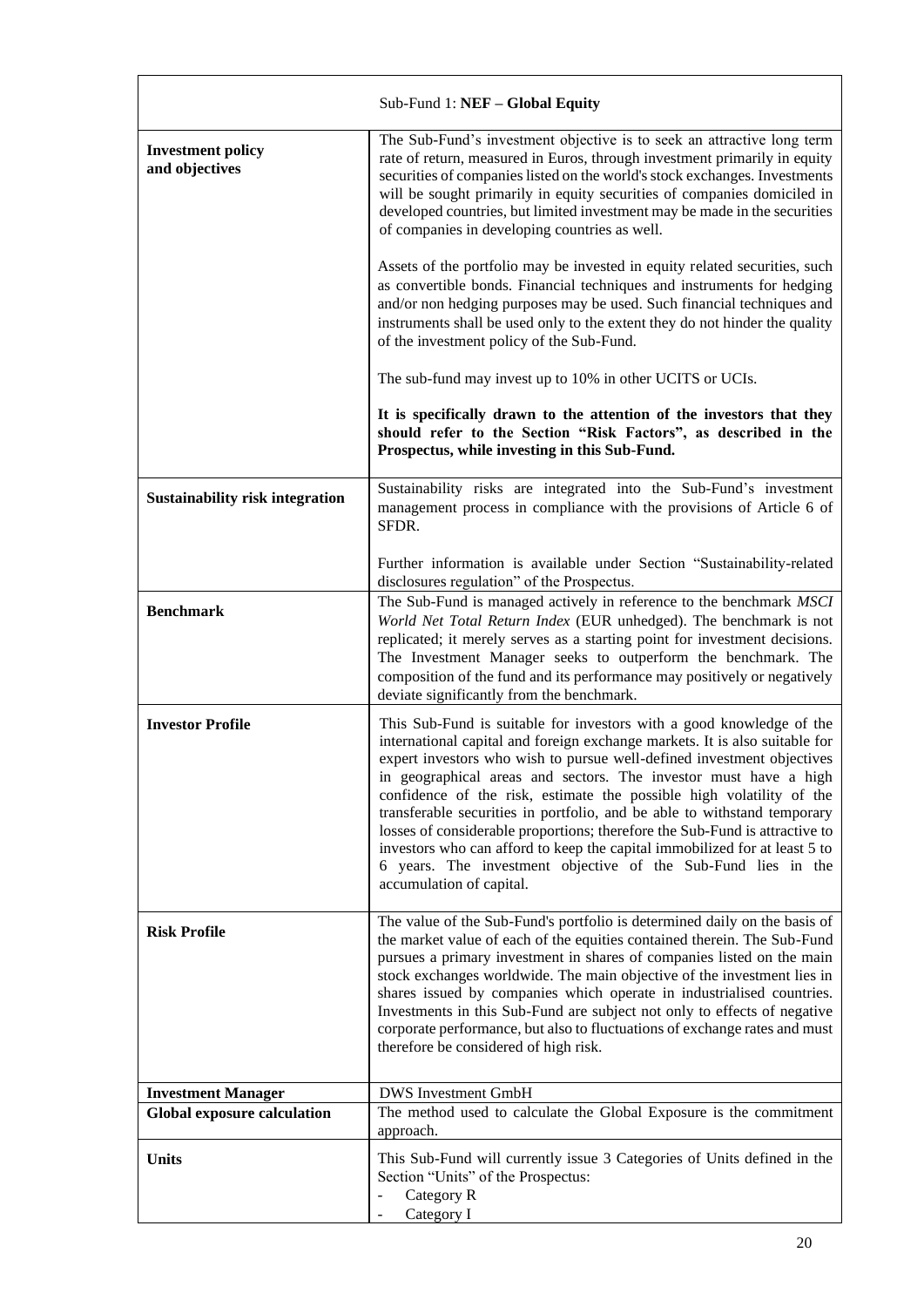|                                                    | Category C                                                                                                                                                                                                                                                                                                                                                                        |
|----------------------------------------------------|-----------------------------------------------------------------------------------------------------------------------------------------------------------------------------------------------------------------------------------------------------------------------------------------------------------------------------------------------------------------------------------|
|                                                    | The Sub-Fund will issue accumulation Units.<br>If the amount subscribed does not correspond to a whole number of Units,<br>the appropriate number of Units including any fraction of Unit calculated<br>to the three decimal places will be issued.                                                                                                                               |
| Valuation currency and                             | The valuation currency of this Sub-Fund will be the EUR.                                                                                                                                                                                                                                                                                                                          |
| <b>Valuation Day</b>                               | The Net Asset Value will be valued daily (Valuation Day). If this day is<br>not a bank Business Day in Luxembourg, the next following bank<br>Business Day will be the Valuation Day.                                                                                                                                                                                             |
| <b>Subscriptions, Conversions</b><br>& Redemptions | The initial subscription period for Category R and I Units took place on<br>October 8, 1999, with payment by no later than October 14, 1999.                                                                                                                                                                                                                                      |
|                                                    | The initial subscription period for Category C Units took place from<br>March 27 to April 7 with payment by no later than April 10, 2017.                                                                                                                                                                                                                                         |
|                                                    | Category R and I Units were issued at the initial price of EUR 10 including<br>subscription fee.                                                                                                                                                                                                                                                                                  |
|                                                    | Category C Units were issued at an initial price equal to the price of the<br>Net Asset Value per Units of Category R as of April 10, 2017 plus the<br>applicable subscription fee.                                                                                                                                                                                               |
|                                                    | Should no subscriptions to units of a category occur during the respective<br>initial subscription period, the first subscription to such units will take<br>place at the last available Net Asset Value per Unit of Category R plus the<br>applicable subscription fee.                                                                                                          |
|                                                    | Any subsequent subscription will be made at a price corresponding to the<br>Net Asset Value per Unit plus the applicable subscription fee.                                                                                                                                                                                                                                        |
|                                                    | Reminder:<br>the minimum amount of the first investment in the Fund for<br>Category R and I Units is set at EUR 500.<br>the minimum amount of the first investment in the Fund for<br>Category C Units is set at EUR 50 000.                                                                                                                                                      |
|                                                    | Unitholders' attention is drawn to the fact that they may only convert to<br>Categories in respect of which they meet the definition.                                                                                                                                                                                                                                             |
| <b>Fees and expenses</b>                           | No conversion or redemption fees will be levied.                                                                                                                                                                                                                                                                                                                                  |
|                                                    | Subscription fee:<br>Category R: up to 3%<br>Category I: none<br>Category C: up to 3%                                                                                                                                                                                                                                                                                             |
|                                                    | Management fee: the Fund shall pay monthly a management fee to the<br>Management Company at an annual rate defined hereunder calculated on<br>the Sub-Fund's average Net Asset Value of each month.<br>The annual rate for Category R: of maximum 1,65%<br>The annual rate for Category I: of maximum 0,60%<br>The annual rate for Category C: of maximum 0,80%<br>$\blacksquare$ |
| <b>Listing</b>                                     | Units of this Sub-Fund will not be listed on the Luxembourg Stock<br>Exchange.                                                                                                                                                                                                                                                                                                    |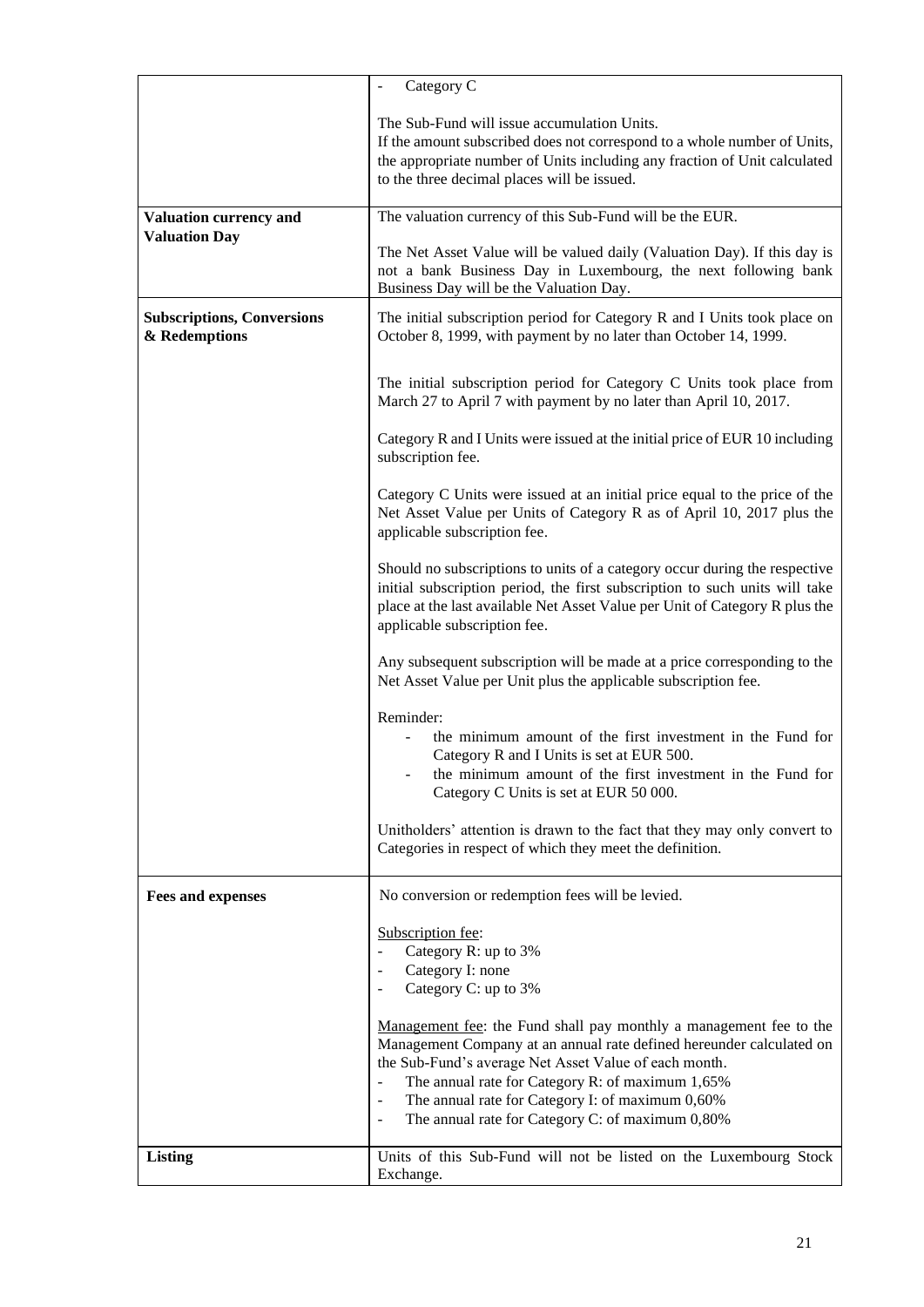| <b>Securities Financing</b> | Proportion of assets under management that will be subject to SFTs and                                                                           |
|-----------------------------|--------------------------------------------------------------------------------------------------------------------------------------------------|
| <b>Transactions (SFTs)</b>  | TRS:                                                                                                                                             |
|                             | Securities lending: Expected from 0% to 25%, Max 30%<br>۰<br>Securities borrowing 0%<br>٠<br>Repurchase agreements 0%<br>۰<br><b>TRS 0%</b><br>٠ |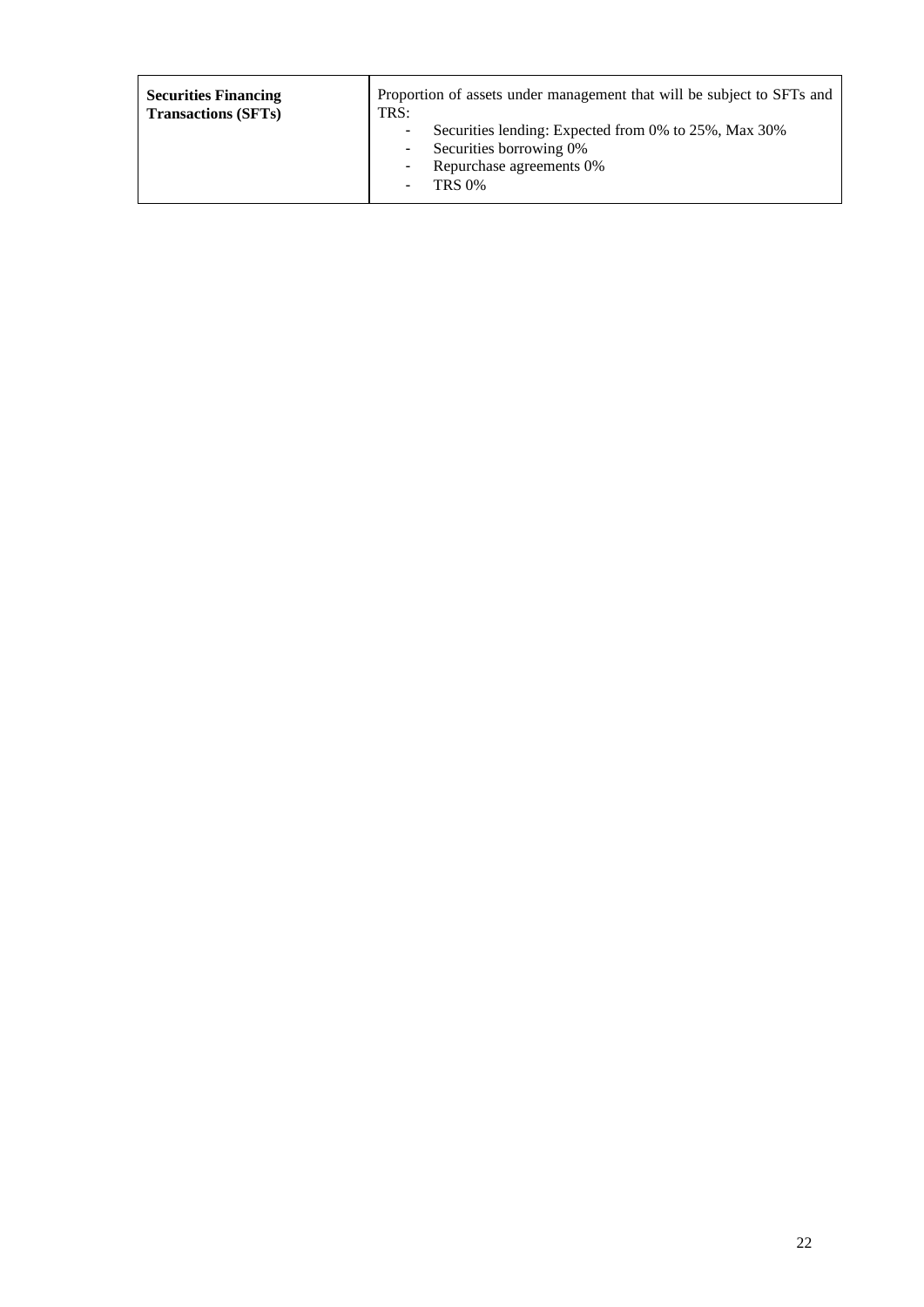| Sub-Fund 2: NEF - Euro Equity              |                                                                                                                                                                                                                                                                                                                                                                                                                                                                                                                                                                                                                                                                                            |
|--------------------------------------------|--------------------------------------------------------------------------------------------------------------------------------------------------------------------------------------------------------------------------------------------------------------------------------------------------------------------------------------------------------------------------------------------------------------------------------------------------------------------------------------------------------------------------------------------------------------------------------------------------------------------------------------------------------------------------------------------|
| <b>Investment policy</b><br>and objectives | The principal investment objective of the Sub-Fund is to provide the<br>Unitholders with mid-term capital appreciation through investment<br>primarily in transferable securities listed on the Euroland stock exchanges.                                                                                                                                                                                                                                                                                                                                                                                                                                                                  |
|                                            | Assets of the portfolio may be invested in equity related securities, such<br>as convertible bonds. Financial techniques and instruments for hedging<br>and/or non hedging purposes may be used. Such financial techniques and<br>instruments shall be used only to the extent they do not hinder the quality<br>of the investment policy of the Sub-Fund.                                                                                                                                                                                                                                                                                                                                 |
|                                            | The Sub-Fund may invest up to 10% in other UCITS or UCIs.                                                                                                                                                                                                                                                                                                                                                                                                                                                                                                                                                                                                                                  |
|                                            | It is specifically drawn to the attention of the investors that they<br>should refer to the Section "Risk Factors", as described in the<br>Prospectus, while investing in this Sub-Fund.                                                                                                                                                                                                                                                                                                                                                                                                                                                                                                   |
| <b>Sustainability risk integration</b>     | Sustainability risks are integrated into the Sub-Fund's investment<br>management process in compliance with the provisions of Article 6 of<br>SFDR.                                                                                                                                                                                                                                                                                                                                                                                                                                                                                                                                        |
|                                            | Further information is available under Section "Sustainability-related<br>disclosures regulation" of the Prospectus.                                                                                                                                                                                                                                                                                                                                                                                                                                                                                                                                                                       |
| <b>Benchmark</b>                           | The Sub-Fund is managed actively in reference to the benchmark MSCI<br>Emu Net Total Return Index (EUR unhedged). The benchmark is not<br>replicated; it merely serves as a starting point for investment decisions.<br>The Investment Manager seeks to outperform the benchmark. The<br>composition of the fund and its performance may positively or negatively<br>deviate significantly from the benchmark.                                                                                                                                                                                                                                                                             |
| <b>Investor Profile</b>                    | This Sub-Fund is suitable for investors who consider the funds to be a<br>convenient vehicle to participate in developments of the capital markets.<br>It is also suitable for expert investors wishing to pursue well-defined<br>investment objectives. The investor must be familiar with "volatile"<br>products and be able to withstand temporary losses of considerable<br>proportions; therefore the Sub-Fund is attractive for investors who can<br>afford to hold the invested capital untouched for at least 5 years. The<br>investment objective consists of the accumulation of capital. For investors<br>who hold a securities portfolio, this Sub-Fund can assume a key role. |
| <b>Risk Profile</b>                        | The value of the Sub-Fund's portfolio is determined daily on the basis of<br>the market value of each of the equities contained therein, which are<br>characterised by having on average a high market liquidity. The Sub Fund<br>invests mainly in transferable securities quoted on Euroland stock<br>exchanges. It is possible to use financial techniques and instruments for<br>hedging and/or other purposes, although only insofar as they are not<br>detrimental to the quality of the Sub-Fund's investment policy.                                                                                                                                                               |
| <b>Investment Manager</b>                  | BlackRock Investment Management (UK) Limited                                                                                                                                                                                                                                                                                                                                                                                                                                                                                                                                                                                                                                               |
| <b>Global exposure calculation</b>         | The method used to calculate the Global Exposure is the commitment<br>approach.                                                                                                                                                                                                                                                                                                                                                                                                                                                                                                                                                                                                            |
| <b>Units</b>                               | This Sub-Fund will currently issue 3 Categories of Units defined in the<br>Section "Units" of the Prospectus:<br>Category R<br>$\overline{\phantom{0}}$<br>Category I<br>$\overline{a}$<br>Category C<br>$\overline{a}$                                                                                                                                                                                                                                                                                                                                                                                                                                                                    |
|                                            | The Sub-Fund will issue accumulation Units.                                                                                                                                                                                                                                                                                                                                                                                                                                                                                                                                                                                                                                                |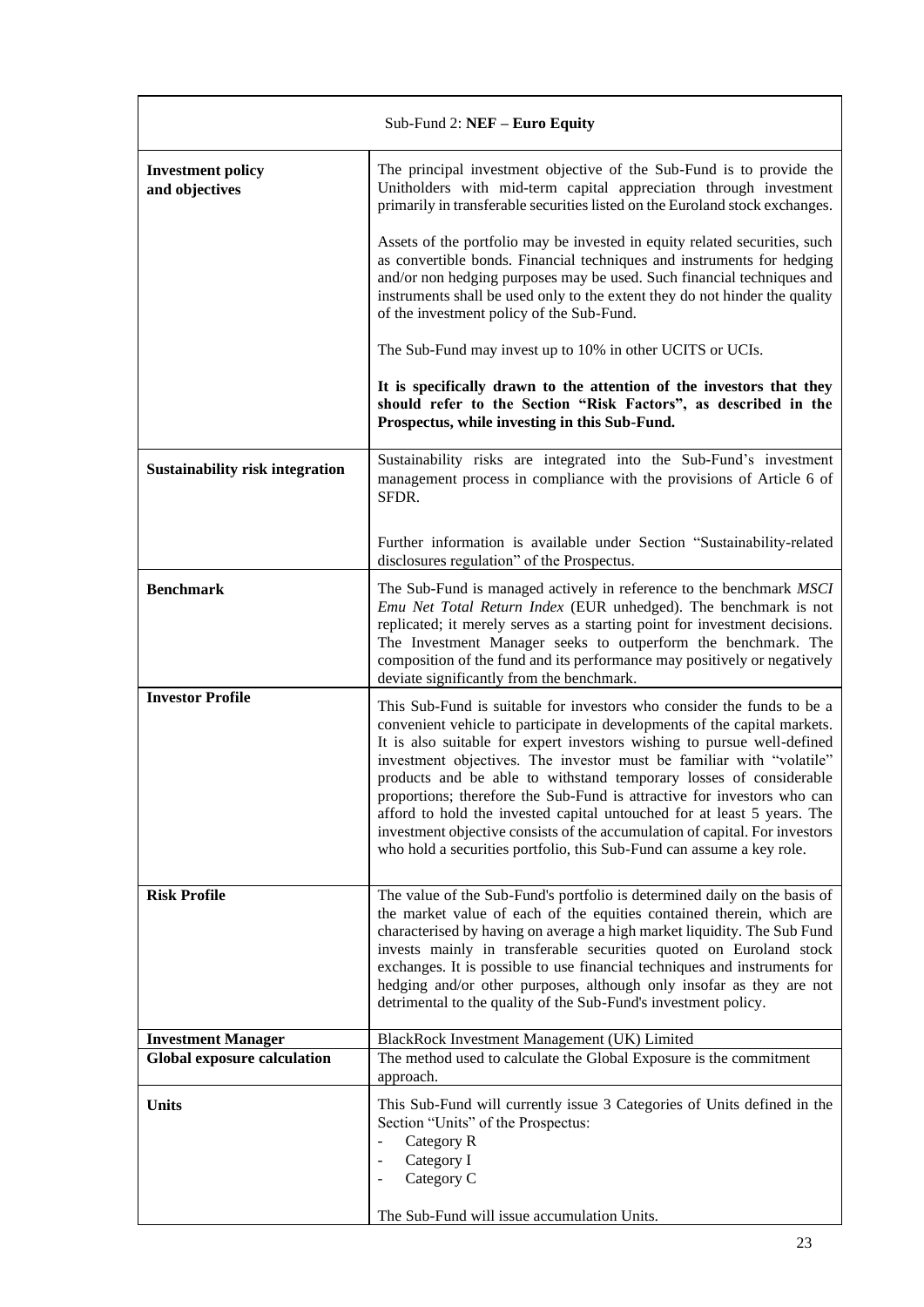|                                                           | If the amount subscribed does not correspond to a whole number of Units,<br>the appropriate number of Units including any fraction of Unit calculated<br>to the three decimal places will be issued.                                                                                                                                                                                                          |
|-----------------------------------------------------------|---------------------------------------------------------------------------------------------------------------------------------------------------------------------------------------------------------------------------------------------------------------------------------------------------------------------------------------------------------------------------------------------------------------|
| <b>Valuation currency and</b>                             | The valuation currency of this Sub-Fund will be the EUR.                                                                                                                                                                                                                                                                                                                                                      |
| <b>Valuation Day</b>                                      | The Net Asset Value will be valued daily (Valuation Day). If this day is<br>not a bank Business Day in Luxembourg, the next following bank<br>Business Day will be the Valuation Day.                                                                                                                                                                                                                         |
| <b>Subscriptions, Conversions</b><br>& Redemptions        | The initial subscription period for Category R and I Units took place on<br>October 8, 1999, with payment by no later than October 14, 1999.                                                                                                                                                                                                                                                                  |
|                                                           | The initial subscription period for Category C Units took place from<br>March 27 to April 7 with payment by no later than April 10, 2017.                                                                                                                                                                                                                                                                     |
|                                                           | Category R and I Units were issued at the initial price of EUR 10 including<br>subscription fee.                                                                                                                                                                                                                                                                                                              |
|                                                           | Category C Units were issued at an initial price equal to the price of the<br>Net Asset Value per Units of Category R as of April 10, 2017 plus the<br>applicable subscription fee.                                                                                                                                                                                                                           |
|                                                           | Should no subscriptions to units of a category occur during the respective<br>initial subscription period, the first subscription to such units will take<br>place at the last available Net Asset Value per Unit of Category R plus the<br>applicable subscription fee.                                                                                                                                      |
|                                                           | Any subsequent subscription will be made at a price corresponding to the<br>Net Asset Value per Unit plus the applicable subscription fee.                                                                                                                                                                                                                                                                    |
|                                                           | Reminder:<br>the minimum amount of the first investment in the Fund for<br>Category R and I Units is set at EUR 500.<br>the minimum amount of the first investment in the Fund for<br>Category C Units is set at EUR 50 000.                                                                                                                                                                                  |
|                                                           | Unitholders' attention is drawn to the fact that they may only convert to<br>Categories in respect of which they meet the definition.                                                                                                                                                                                                                                                                         |
| <b>Fees and expenses</b>                                  | No conversion or redemption fees will be levied.                                                                                                                                                                                                                                                                                                                                                              |
|                                                           | Subscription fee:<br>Category R: up to 3%<br>Category I: none<br>Category C: up to 3%<br>$\overline{\phantom{a}}$                                                                                                                                                                                                                                                                                             |
|                                                           | Management fee: the Fund shall pay monthly a management fee to the<br>Management Company at an annual rate defined hereunder calculated on<br>the Sub-Fund's average Net Asset Value of each month.<br>The annual rate for Category R: of maximum 1,65%<br>The annual rate for Category I: of maximum 0,65%<br>$\overline{\phantom{a}}$<br>The annual rate for Category C: of maximum 0,85%<br>$\blacksquare$ |
| <b>Listing</b>                                            | Units of this Sub-Fund will not be listed on the Luxembourg Stock<br>Exchange.                                                                                                                                                                                                                                                                                                                                |
| <b>Securities Financing</b><br><b>Transactions (SFTs)</b> | Proportion of assets under management that will be subject to SFTs and<br>TRS:<br>Securities lending: Expected from 0% to 25%, Max 30%<br>Securities borrowing 0%<br>Repurchase agreements 0%<br>۰                                                                                                                                                                                                            |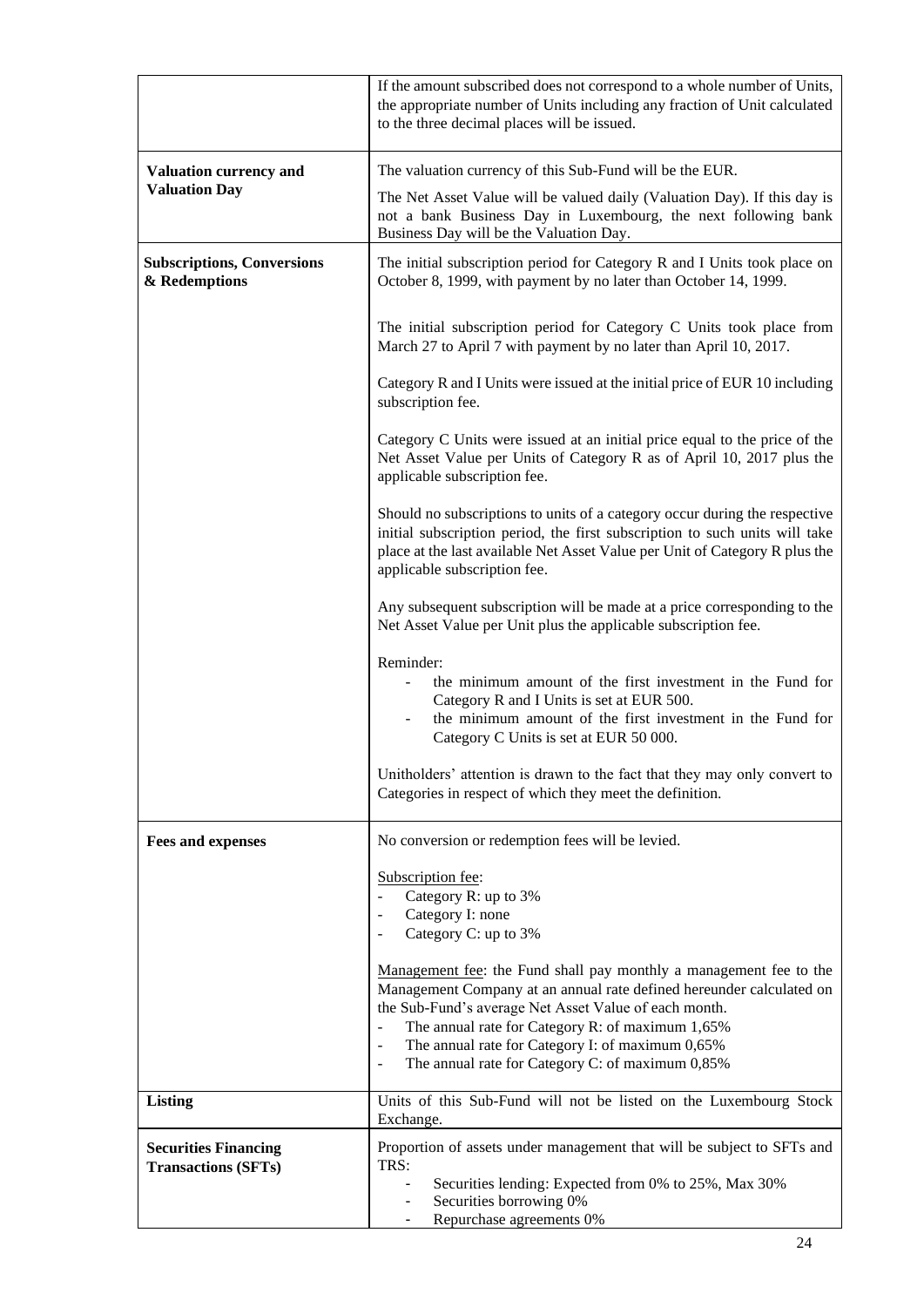| $C$ $\Omega$<br>$\overline{\phantom{0}}$<br>70 |
|------------------------------------------------|
|                                                |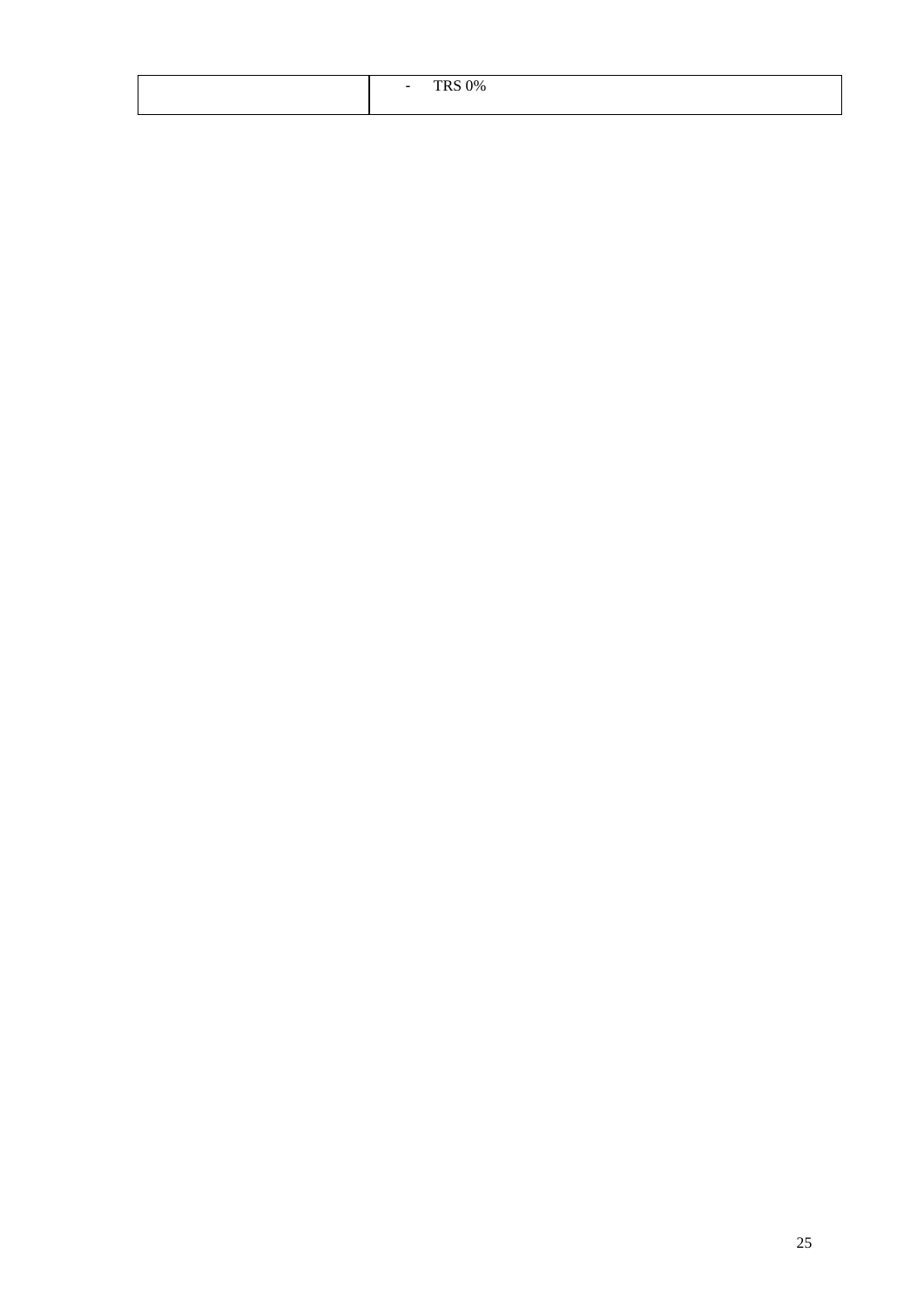| Sub-Fund 3: NEF - Emerging Market Equity   |                                                                                                                                                                                                                                                                                                                                                                                                                                                                                                                                                                                                                      |
|--------------------------------------------|----------------------------------------------------------------------------------------------------------------------------------------------------------------------------------------------------------------------------------------------------------------------------------------------------------------------------------------------------------------------------------------------------------------------------------------------------------------------------------------------------------------------------------------------------------------------------------------------------------------------|
| <b>Investment policy</b><br>and objectives | The objective of this Sub-Fund is to achieve long term capital appreciation<br>by investing primarily in a diversified portfolio of emerging market<br>equities. The Sub-Fund is an equity oriented Fund. Assets of the portfolio<br>may be invested in equity related securities, such as convertible bonds.<br>Financial techniques and instruments for hedging and/or non hedging<br>purposes may be used. Such financial techniques and instruments shall be<br>used only to the extent they do not hinder the quality of the investment<br>policy of the Sub-Fund.                                              |
|                                            | These equities will be dealt on stock markets that qualify either as stock<br>exchanges or as regulated markets which operate regularly and are<br>recognised and open to the public as defined in Article 41.1 of the Law.<br>The stocks which are not dealt on stock exchanges or regulated markets<br>as described hereabove are subject to Article 41.2 of the Law.                                                                                                                                                                                                                                              |
|                                            | The Sub-Fund may invest up to 10% in other UCITS or UCIs.                                                                                                                                                                                                                                                                                                                                                                                                                                                                                                                                                            |
|                                            | The Sub-Fund may invest in China A-Shares via the China-Hong Kong<br><b>Stock Connect Programmes.</b>                                                                                                                                                                                                                                                                                                                                                                                                                                                                                                                |
|                                            | Investors are advised that subscription in this Sub-Fund shall be<br>considered as a long term investment.                                                                                                                                                                                                                                                                                                                                                                                                                                                                                                           |
|                                            | This Sub-Fund invests in less developed or emerging markets. In this<br>context it is specifically drawn to the attention of the investors that<br>they should refer to the Section "Risk Factors", including the risk<br>factors related to investments in China, as described in the<br>Prospectus, while investing in this Sub-Fund.                                                                                                                                                                                                                                                                              |
| <b>Sustainability risk integration</b>     | Sustainability risks are integrated into the Sub-Fund's investment<br>management process in compliance with the provisions of Article 6 of<br>SFDR.                                                                                                                                                                                                                                                                                                                                                                                                                                                                  |
|                                            | Further information is available under Section "Sustainability-related<br>disclosures regulation" of the Prospectus.                                                                                                                                                                                                                                                                                                                                                                                                                                                                                                 |
| <b>Benchmark</b>                           | The Sub-Fund is managed actively in reference to the benchmark MSCI<br>Emerging Markets Net Total Return USD Index (EUR unhedged). The<br>benchmark is not replicated; it merely serves as a starting point for<br>investment decisions. The Investment Manager seeks to outperform the<br>benchmark. The composition of the fund and its performance may<br>positively or negatively deviate significantly from the benchmark.                                                                                                                                                                                      |
| <b>Investor Profile</b>                    | The Sub-Fund is suitable for investors who are very interested in<br>specialized capital markets and aware of the opportunities and risks they<br>will be facing. The investor must be familiar with "volatile" products and<br>be able to handle temporary losses of considerable proportions; therefore<br>the Sub-Fund is suitable for investors who can afford to keep their<br>invested capital blocked for at least 7 years. The investment objective<br>consists in taking the opportunities offered by the market. In a vastly<br>diversified portfolio, the Sub-Fund can be suitable for an investment mix. |
| <b>Risk Profile</b>                        | The value of the Sub-Fund's portfolio is determined daily on the basis of<br>the market value of each of the equities contained therein, issued by<br>companies which operate in national markets with a rapid growth, but not<br>yet fully developed. The market value is influenced by the expectations of<br>operators of the capital market in relation to the economic development of<br>the issuing companies, expectations which depend, among others, on<br>political risks in the issuing countries and on the exchange rates of the                                                                        |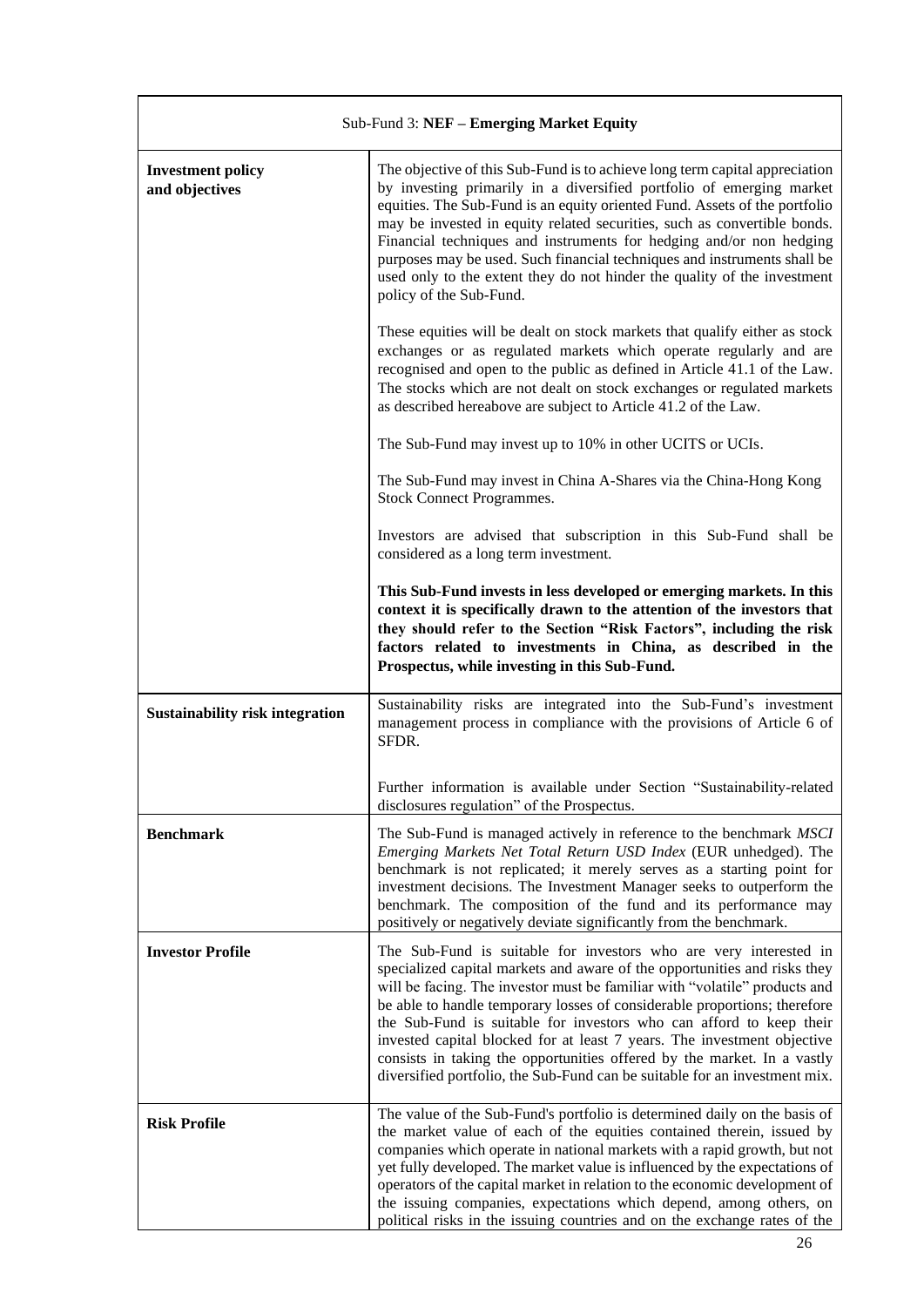|                                                    | legal currencies in such countries. Given the level of market<br>concentration, the possibilities of diversification of the Sub-Fund's<br>portfolio may be somewhat reduced. The stock market liquidity can be<br>low and show considerable volatility. The manager can stipulate forward<br>exchange contracts, selling USD against EUR (the Sub-Fund's reference<br>currency) and take advantage of the US Dollar as a proxy hedge for all the<br>currencies in portfolio, with the exception of Eastern European currencies.                                                                                                                                                                                                                                                                                                                                                                |
|----------------------------------------------------|------------------------------------------------------------------------------------------------------------------------------------------------------------------------------------------------------------------------------------------------------------------------------------------------------------------------------------------------------------------------------------------------------------------------------------------------------------------------------------------------------------------------------------------------------------------------------------------------------------------------------------------------------------------------------------------------------------------------------------------------------------------------------------------------------------------------------------------------------------------------------------------------|
| <b>Currency Hedging</b>                            | For the realisation of its objectives, this Sub-Fund will be able to deal<br>forward exchange contracts for hedging purposes by selling USD against<br>EUR (the reference currency of the Sub-Fund) and use the currency USD<br>as a proxy hedge for all the currencies in the portfolio, except for Eastern<br>European currencies.<br>The implementation of this program requires a big correlation between the<br>USD and the emerging markets currencies and the level of assets hedged<br>by this technique will be 100% of the Sub-Fund's portfolio.<br>This hedging technique can only be used, if there is a sufficient and close<br>correlation between the USD and the currencies concerned and that the<br>resort to a direct hedging is not possible or that the costs related to that<br>currency hedging are less higher than those incurred by a direct hedging<br>transaction. |
| <b>Investment Manager</b>                          | Vontobel Asset Management Inc.                                                                                                                                                                                                                                                                                                                                                                                                                                                                                                                                                                                                                                                                                                                                                                                                                                                                 |
| <b>Global exposure calculation</b>                 | The method used to calculate the Global Exposure is the commitment<br>approach.                                                                                                                                                                                                                                                                                                                                                                                                                                                                                                                                                                                                                                                                                                                                                                                                                |
| <b>Units</b>                                       | This Sub-Fund will currently issue 3 Categories of Units defined in the<br>Section "Units" of the Prospectus:<br>Category R<br>$\overline{\phantom{a}}$<br>Category I<br>$\overline{\phantom{a}}$<br>Category C<br>$\blacksquare$<br>The Sub-Fund will issue accumulation Units.<br>If the amount subscribed does not correspond to a whole number of Units,<br>the appropriate number of Units including any fraction of Unit calculated<br>to the three decimal places will be issued.                                                                                                                                                                                                                                                                                                                                                                                                       |
| <b>Valuation currency and</b>                      | The valuation currency of this Sub-Fund will be the EUR.                                                                                                                                                                                                                                                                                                                                                                                                                                                                                                                                                                                                                                                                                                                                                                                                                                       |
| <b>Valuation Day</b>                               | The Net Asset Value will be valued daily (Valuation Day). If this day is<br>not a bank Business Day in Luxembourg, the next following bank<br>Business Day will be the Valuation Day.                                                                                                                                                                                                                                                                                                                                                                                                                                                                                                                                                                                                                                                                                                          |
| <b>Subscriptions, Conversions</b><br>& Redemptions | The initial subscription period for Category R and I Units took place on<br>October 8, 1999, with payment by no later than October 14, 1999.                                                                                                                                                                                                                                                                                                                                                                                                                                                                                                                                                                                                                                                                                                                                                   |
|                                                    | The initial subscription period for Category C Units took place from<br>March 27 to April 7 with payment by no later than April 10, 2017.                                                                                                                                                                                                                                                                                                                                                                                                                                                                                                                                                                                                                                                                                                                                                      |
|                                                    | Category R and I Units were issued at the initial price of EUR 10 including<br>subscription fee.                                                                                                                                                                                                                                                                                                                                                                                                                                                                                                                                                                                                                                                                                                                                                                                               |
|                                                    | Category C Units were issued at an initial price equal to the price of the<br>Net Asset Value per Units of Category R as of April 10, 2017 plus the<br>applicable subscription fee.                                                                                                                                                                                                                                                                                                                                                                                                                                                                                                                                                                                                                                                                                                            |
|                                                    | Should no subscriptions to units of a category occur during the respective<br>initial subscription period, the first subscription to such units will take<br>place at the last available Net Asset Value per Unit of Category R plus the<br>applicable subscription fee.                                                                                                                                                                                                                                                                                                                                                                                                                                                                                                                                                                                                                       |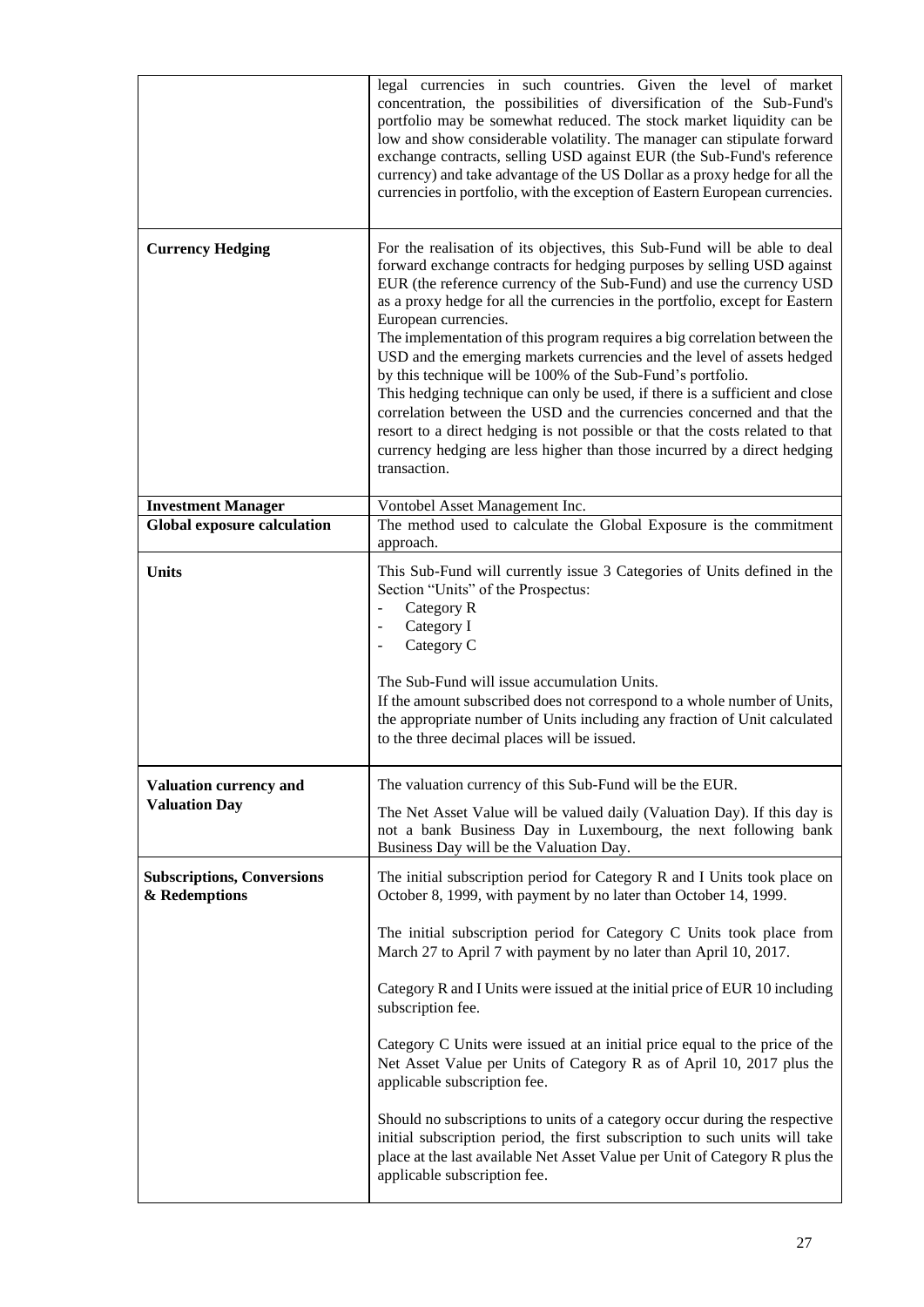|                                                           | Any subsequent subscription will be made at a price corresponding to the<br>Net Asset Value per Unit plus the applicable subscription fee.<br>Reminder:<br>the minimum amount of the first investment in the Fund for<br>Category R and I Units is set at EUR 500.<br>the minimum amount of the first investment in the Fund for<br>Category C Units is set at EUR 50 000.<br>Unitholders' attention is drawn to the fact that they may only convert to<br>Categories in respect of which they meet the definition.                                                                                     |
|-----------------------------------------------------------|---------------------------------------------------------------------------------------------------------------------------------------------------------------------------------------------------------------------------------------------------------------------------------------------------------------------------------------------------------------------------------------------------------------------------------------------------------------------------------------------------------------------------------------------------------------------------------------------------------|
| <b>Fees and expenses</b>                                  | No conversion or redemption fees will be levied.<br>Subscription fee:<br>Category R: up to 3%<br>Category I: none<br>$\overline{\phantom{a}}$<br>Category C: up to 3%<br>Management fee: the Fund shall pay monthly a management fee to the<br>Management Company at an annual rate defined hereunder calculated on<br>the Sub-Fund's average Net Asset Value of each month.<br>The annual rate for Category R: of maximum 1,85%<br>$\frac{1}{2}$<br>The annual rate for Category I: of maximum 0,75%<br>$\blacksquare$<br>The annual rate for Category C: of maximum 0,95%<br>$\overline{\phantom{a}}$ |
| <b>Listing</b>                                            | Units of this Sub-Fund will not be listed on the Luxembourg Stock<br>Exchange.                                                                                                                                                                                                                                                                                                                                                                                                                                                                                                                          |
| <b>Securities Financing</b><br><b>Transactions (SFTs)</b> | Proportion of assets under management that will be subject to SFTs and<br>TRS:<br>Securities lending: Expected from 0% to 25%, Max 30%<br>Securities borrowing 0%<br>Repurchase agreements 0%<br><b>TRS 0%</b>                                                                                                                                                                                                                                                                                                                                                                                          |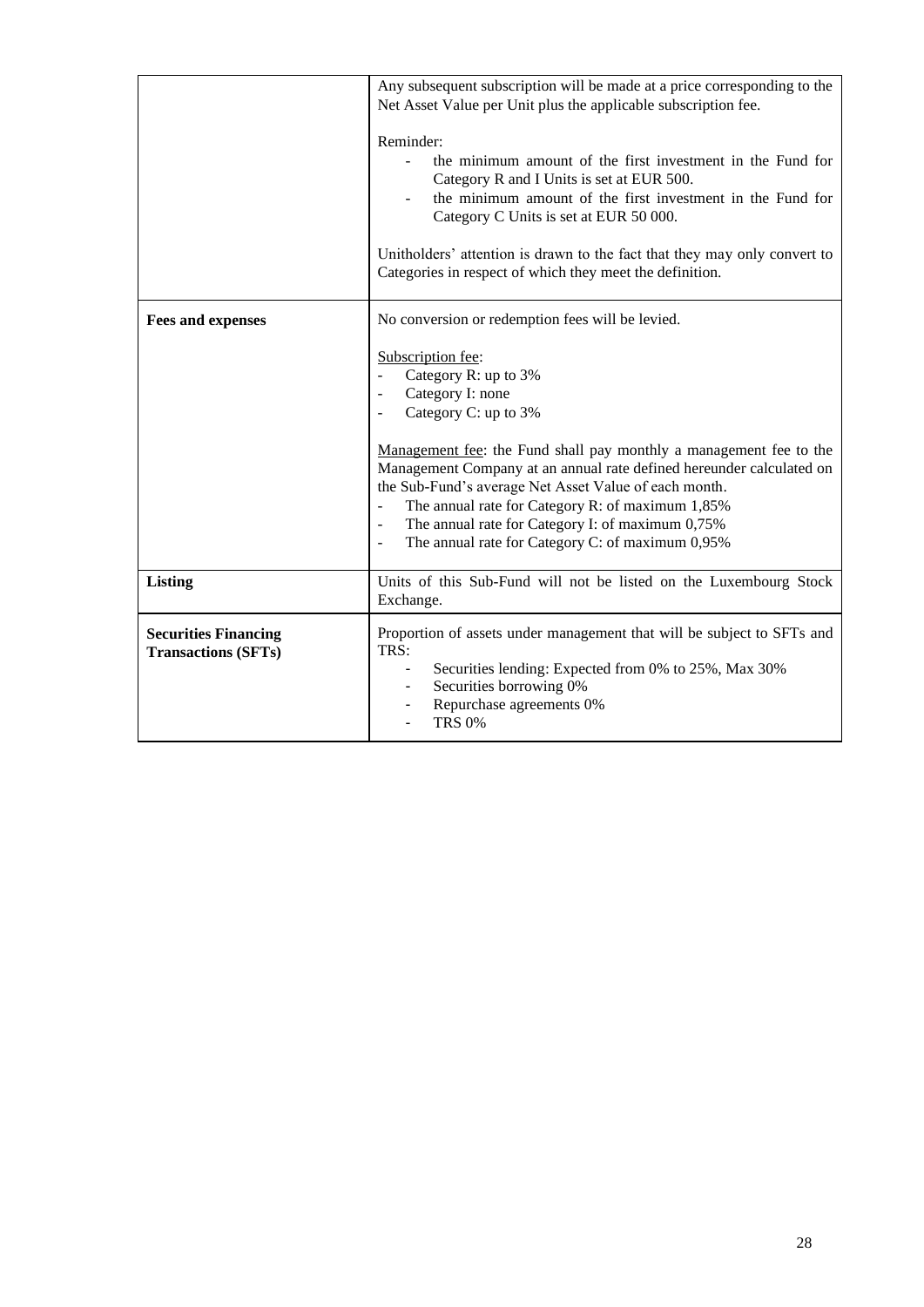| Sub-Fund 4: NEF - Global Bond              |                                                                                                                                                                                                                                                                                                                                                                                                                                                                                                                                                                                                                                                                                                                                                                                                                                                                                                                                                                                                                         |
|--------------------------------------------|-------------------------------------------------------------------------------------------------------------------------------------------------------------------------------------------------------------------------------------------------------------------------------------------------------------------------------------------------------------------------------------------------------------------------------------------------------------------------------------------------------------------------------------------------------------------------------------------------------------------------------------------------------------------------------------------------------------------------------------------------------------------------------------------------------------------------------------------------------------------------------------------------------------------------------------------------------------------------------------------------------------------------|
| <b>Investment policy</b><br>and objectives | The objective of this Sub-Fund is to achieve capital appreciation by<br>investing mainly in a diversified portfolio of mid and long term bonds<br>(including convertible bonds, warrants on transferable securities and zero<br>coupon bonds), issued by corporates or by national governments,<br>government agencies and supranational organisations.                                                                                                                                                                                                                                                                                                                                                                                                                                                                                                                                                                                                                                                                 |
|                                            | The Sub-Fund may also invest up to 20% of its assets into ABS or MBS.                                                                                                                                                                                                                                                                                                                                                                                                                                                                                                                                                                                                                                                                                                                                                                                                                                                                                                                                                   |
|                                            | The sub-fund may invest up to 10% in other UCITS or UCIs.                                                                                                                                                                                                                                                                                                                                                                                                                                                                                                                                                                                                                                                                                                                                                                                                                                                                                                                                                               |
|                                            | Financial techniques and instruments for hedging and/or non-hedging<br>purposes may be used. Such financial techniques and instruments shall be<br>used only to the extent they do not hinder the quality of the investment<br>policy of the Sub-Fund.                                                                                                                                                                                                                                                                                                                                                                                                                                                                                                                                                                                                                                                                                                                                                                  |
|                                            | It is specifically drawn to the attention of the investors that they<br>should refer to the Section "Risk Factors", as described in the<br>Prospectus, while investing in this Sub-Fund.                                                                                                                                                                                                                                                                                                                                                                                                                                                                                                                                                                                                                                                                                                                                                                                                                                |
| <b>Sustainability risk integration</b>     | Sustainability risks are integrated into the Sub-Fund's investment<br>management process in compliance with the provisions of Article 6 of<br>SFDR.                                                                                                                                                                                                                                                                                                                                                                                                                                                                                                                                                                                                                                                                                                                                                                                                                                                                     |
|                                            | Further information is available under Section "Sustainability-related<br>disclosures regulation" of the Prospectus.                                                                                                                                                                                                                                                                                                                                                                                                                                                                                                                                                                                                                                                                                                                                                                                                                                                                                                    |
| <b>Benchmark</b>                           | The Sub-Fund is managed actively in reference to the benchmark ICE<br>BofAML Global Government Index (EUR unhedged).                                                                                                                                                                                                                                                                                                                                                                                                                                                                                                                                                                                                                                                                                                                                                                                                                                                                                                    |
|                                            | For the construction of the portfolio, the benchmark serves as reference in<br>terms of overall exposure to risk factors including country, interest rate,<br>credit and currency position.                                                                                                                                                                                                                                                                                                                                                                                                                                                                                                                                                                                                                                                                                                                                                                                                                             |
|                                            | Amplitude of deviations from the benchmark varies depending on the<br>degree of conviction of the investment manager.                                                                                                                                                                                                                                                                                                                                                                                                                                                                                                                                                                                                                                                                                                                                                                                                                                                                                                   |
|                                            | Index disclaimer                                                                                                                                                                                                                                                                                                                                                                                                                                                                                                                                                                                                                                                                                                                                                                                                                                                                                                                                                                                                        |
|                                            | Source ICE Data Indices, LLC ("ICE DATA"), is used with permission.<br>ICE DATA, its affiliates and their respective third party suppliers disclaim<br>any and all warranties and representations, express and/or implied,<br>including any warranties of merchantability or fitness for a particular<br>purpose or use, including the indices, index data and any data included in,<br>related to, or derived therefrom. neither ice data, its affiliates nor their<br>respective third party suppliers shall be subject to any damages or liability<br>with respect to the adequacy, accuracy, timeliness or completeness of the<br>indices or the index data or any component thereof, and the indices and<br>index data and all components thereof are provided on an "as is" basis and<br>your use is at your own risk. ICE DATA, its affiliates and their respective<br>third party suppliers do not sponsor, endorse, or recommend NEAM (Nord<br>Est Asset Management S.A.), or any of its products or services. |
| <b>Investor Profile</b>                    | This Sub-Fund is suitable for a type of investor who is interested in, and<br>expert of the capital market, who wishes a medium/long term and<br>medium/high risk investment in a bonds basket diversified by issuing<br>body, rating, geographical area, and currency. Investors must consider the<br>possibility of temporary losses of medium importance, which are also a<br>consequence of exchange rate fluctuations. The minimum investment time<br>horizon of an investment must be around 5-7 years.                                                                                                                                                                                                                                                                                                                                                                                                                                                                                                           |
| <b>Risk Profile</b>                        | The value of the Sub-Fund's portfolio is determined daily on the basis of<br>the price/market value of each of the bonds contained in the Sub-Fund.                                                                                                                                                                                                                                                                                                                                                                                                                                                                                                                                                                                                                                                                                                                                                                                                                                                                     |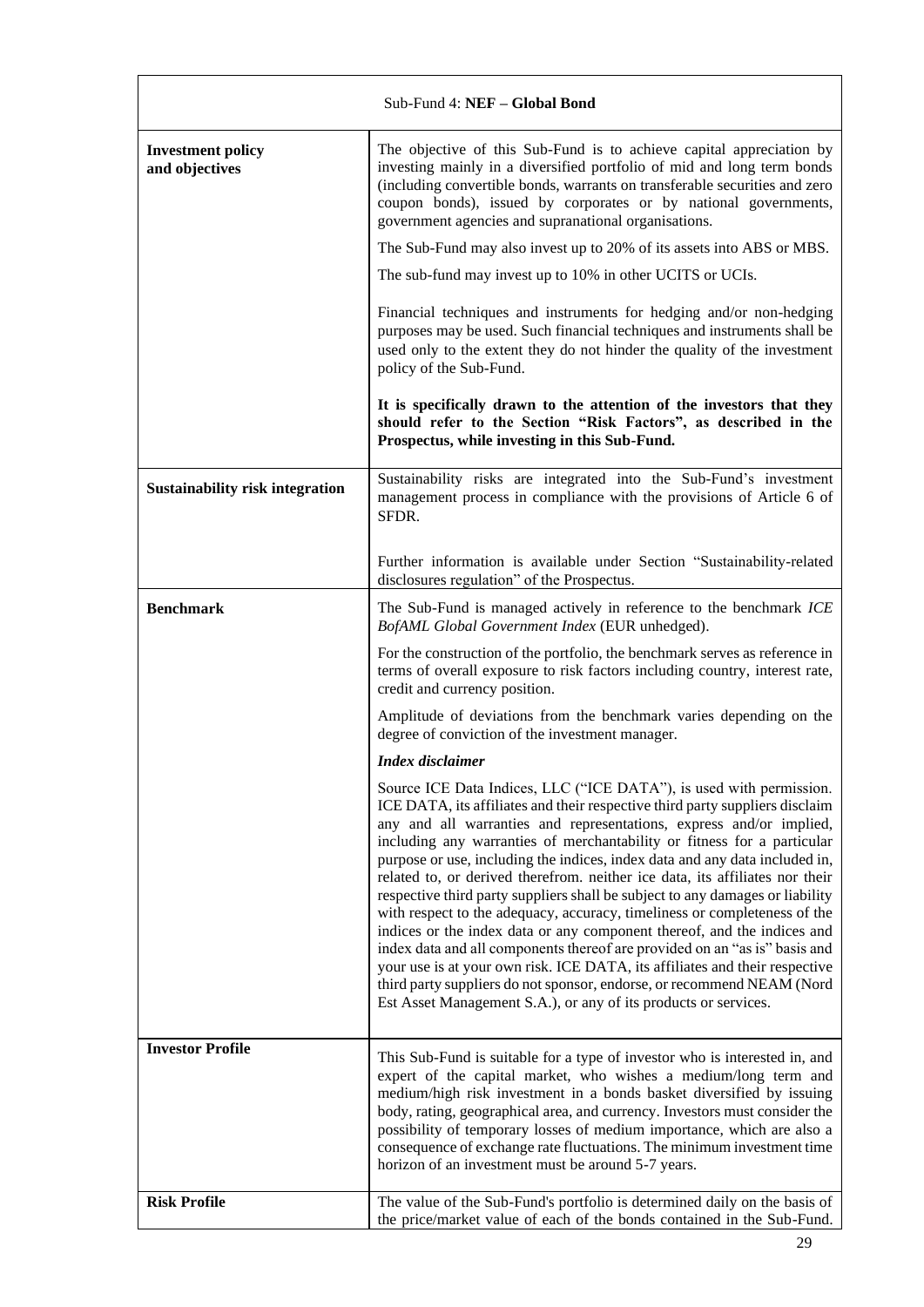|                                                       | These bonds have a medium/long-term maturity (including convertible<br>bonds, warrants on financial instruments, and zero coupon bonds) and are<br>issued by companies or national governments, public and supranational<br>organisations. It is possible to use financial techniques and instruments for<br>hedging and/or other purposes, although only insofar as they are not<br>detrimental to the quality of the Sub- Fund's investment policy. The<br>securities in portfolio may also be denominated in currencies other than<br>the Euro, and currency hedging of the portfolio is not one of the Sub-<br>Fund's principal objectives. The market value of the securities in portfolio<br>is influenced by variations both in interest and in exchange rates, and<br>investors therefore cannot be guaranteed a return on their investment at<br>any specific date.                                                                                                                                                                                                                                                                                                                                                                                                                                                                                                                                                          |
|-------------------------------------------------------|---------------------------------------------------------------------------------------------------------------------------------------------------------------------------------------------------------------------------------------------------------------------------------------------------------------------------------------------------------------------------------------------------------------------------------------------------------------------------------------------------------------------------------------------------------------------------------------------------------------------------------------------------------------------------------------------------------------------------------------------------------------------------------------------------------------------------------------------------------------------------------------------------------------------------------------------------------------------------------------------------------------------------------------------------------------------------------------------------------------------------------------------------------------------------------------------------------------------------------------------------------------------------------------------------------------------------------------------------------------------------------------------------------------------------------------|
| <b>Investment Manager</b>                             | Amundi (UK) Limited                                                                                                                                                                                                                                                                                                                                                                                                                                                                                                                                                                                                                                                                                                                                                                                                                                                                                                                                                                                                                                                                                                                                                                                                                                                                                                                                                                                                                   |
| <b>Global exposure calculation</b>                    | The method used to calculate the Global Exposure is the absolute Value<br>at Risk approach with a 20% limit.                                                                                                                                                                                                                                                                                                                                                                                                                                                                                                                                                                                                                                                                                                                                                                                                                                                                                                                                                                                                                                                                                                                                                                                                                                                                                                                          |
| Leverage                                              | The leverage achieved in the Sub-Fund through the use of financial<br>derivative instruments is calculated via the sum of the notional approach.<br>The expected level of leverage will be 500% of the Net Asset Value of the<br>Sub-Fund. Under certain circumstances the level of leverage might exceed<br>the before mentioned range.                                                                                                                                                                                                                                                                                                                                                                                                                                                                                                                                                                                                                                                                                                                                                                                                                                                                                                                                                                                                                                                                                              |
| <b>Units</b>                                          | This Sub-Fund will currently issue 4 Categories of Units defined in the<br>Section "Units" of the Prospectus:<br>Category R<br>$\overline{\phantom{a}}$<br>Category I<br>$\overline{\phantom{a}}$<br>Category D<br>$\overline{\phantom{a}}$<br>Category C<br>$\overline{\phantom{a}}$<br>The Sub-Fund will issue accumulation Units and distribution Units.<br>If the amount subscribed does not correspond to a whole number of Units,<br>the appropriate number of Units including any fraction of Unit calculated<br>to the three decimal places will be issued.<br>As far as the distribution policy is concerned please note the following:<br>accumulation units (Category R, I and C): do not pay any dividend<br>distribution units (Category D): pay dividends on a semi-annual basis.<br>The ex dividend date is the fifteenth day of January and July (or the<br>first following Business Day) and for the first time was in July 2018.<br>The Management Company expects to distribute exclusively the<br>investment income amount received by the Sub-Fund over the previous<br>year. Exceptionally, in order to maintain a stable dividend payment per<br>Unit over the years, capital could also be distributed provided that the Sub-<br>Fund is not affected by such distribution over the long term.<br>The Management Company draws the Unitholders' attention on the fact<br>that the dividend is not guaranteed. |
| <b>Valuation currency and</b><br><b>Valuation Day</b> | The valuation currency of this Sub-Fund will be the EUR.<br>The Net Asset Value will be valued daily (Valuation Day). If this day is<br>not a bank Business Day in Luxembourg, the next following bank                                                                                                                                                                                                                                                                                                                                                                                                                                                                                                                                                                                                                                                                                                                                                                                                                                                                                                                                                                                                                                                                                                                                                                                                                                |
|                                                       | Business Day will be the Valuation Day.                                                                                                                                                                                                                                                                                                                                                                                                                                                                                                                                                                                                                                                                                                                                                                                                                                                                                                                                                                                                                                                                                                                                                                                                                                                                                                                                                                                               |
| <b>Subscriptions, Conversions</b><br>& Redemptions    | The initial subscription period for Category R and I Units took place on<br>October 8, 1999, with payment by no later than October 14, 1999.                                                                                                                                                                                                                                                                                                                                                                                                                                                                                                                                                                                                                                                                                                                                                                                                                                                                                                                                                                                                                                                                                                                                                                                                                                                                                          |
|                                                       | The initial subscription period for Category C Units took place from<br>March 27 to April 7 with payment by no later than April 10, 2017.                                                                                                                                                                                                                                                                                                                                                                                                                                                                                                                                                                                                                                                                                                                                                                                                                                                                                                                                                                                                                                                                                                                                                                                                                                                                                             |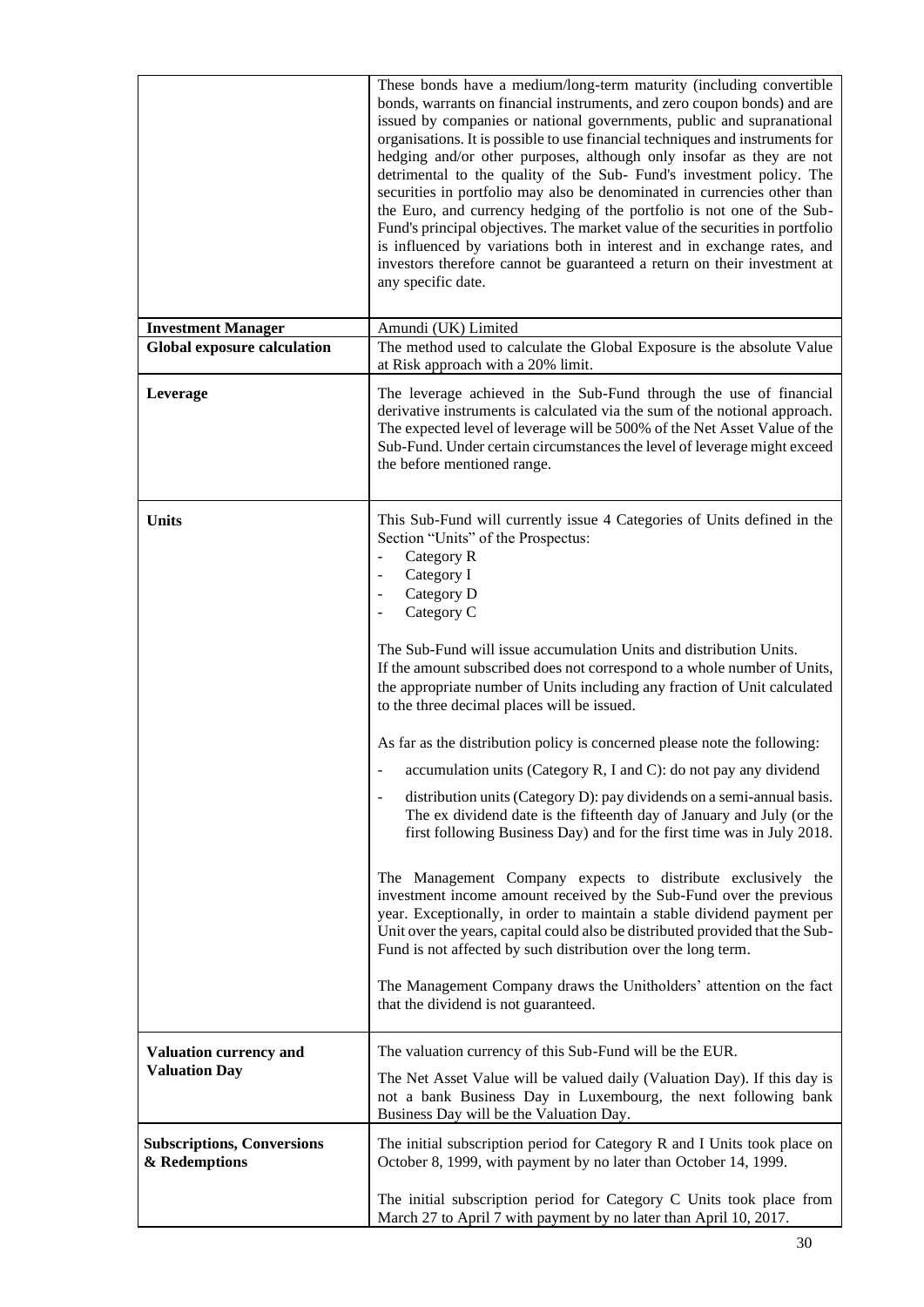|                                                           | The initial subscription period for Category D Units took place from<br>March 28, 2018 to March 30, 2018 with payment by no later than April<br>05, 2018.                                                                                                                                                                                                                                                                                                                                               |
|-----------------------------------------------------------|---------------------------------------------------------------------------------------------------------------------------------------------------------------------------------------------------------------------------------------------------------------------------------------------------------------------------------------------------------------------------------------------------------------------------------------------------------------------------------------------------------|
|                                                           | Category R and I Units were issued at the initial price of EUR 10 including<br>subscription fee.                                                                                                                                                                                                                                                                                                                                                                                                        |
|                                                           | Category C Units were issued at an initial price equal to the price of the<br>Net Asset Value per Units of Category R as of April 10, 2017 plus the<br>applicable subscription fee.                                                                                                                                                                                                                                                                                                                     |
|                                                           | Category D Units were issued at the initial price equal to the price of the<br>Net Asset Value per Units of Category R as of April 03, 2018 plus the<br>applicable subscription fee.                                                                                                                                                                                                                                                                                                                    |
|                                                           | Should no subscriptions to units of a category occur during the respective<br>initial subscription period, the first subscription to such units will take<br>place at the last available Net Asset Value per Unit of Category R plus the<br>applicable subscription fee.                                                                                                                                                                                                                                |
|                                                           | Any subsequent subscription will be made at a price corresponding to the<br>Net Asset Value per Unit plus the applicable subscription fee.                                                                                                                                                                                                                                                                                                                                                              |
|                                                           | Reminder:<br>the minimum amount of the first investment in the Fund for<br>Category R, D and I Units is set at EUR 500.<br>the minimum amount of the first investment in the Fund for<br>Category C Units is set at EUR 50 000.                                                                                                                                                                                                                                                                         |
|                                                           | Unitholders' attention is drawn to the fact that they may only convert to<br>Categories in respect of which they meet the definition.                                                                                                                                                                                                                                                                                                                                                                   |
| <b>Fees and expenses</b>                                  | No conversion or redemption fees will be levied.                                                                                                                                                                                                                                                                                                                                                                                                                                                        |
|                                                           | Subscription fee:<br>Category R: up to $1\%$<br>Category I: none<br>Category D: up to 1%<br>Category C: up to 1%                                                                                                                                                                                                                                                                                                                                                                                        |
|                                                           | Management fee: the Fund shall pay monthly a management fee to the<br>Management Company at an annual rate defined hereunder calculated on<br>the Sub-Fund's average Net Asset Value of each month.<br>The annual rate for Category R: of maximum 1,00%<br>The annual rate for Category I: of maximum 0,40%<br>$\overline{\phantom{a}}$<br>The annual rate for Category D: of maximum 1,00%<br>$\overline{\phantom{a}}$<br>The annual rate for Category C: of maximum 0,55%<br>$\overline{\phantom{a}}$ |
| <b>Listing</b>                                            | Units of this Sub-Fund will not be listed on the Luxembourg Stock<br>Exchange.                                                                                                                                                                                                                                                                                                                                                                                                                          |
| <b>Securities Financing</b><br><b>Transactions (SFTs)</b> | Proportion of assets under management that will be subject to SFTs and<br>TRS:<br>Securities lending: Expected from 0% to 25%, Max 30%<br>Securities borrowing 0%<br>Repurchase agreements 0%<br><b>TRS 0%</b>                                                                                                                                                                                                                                                                                          |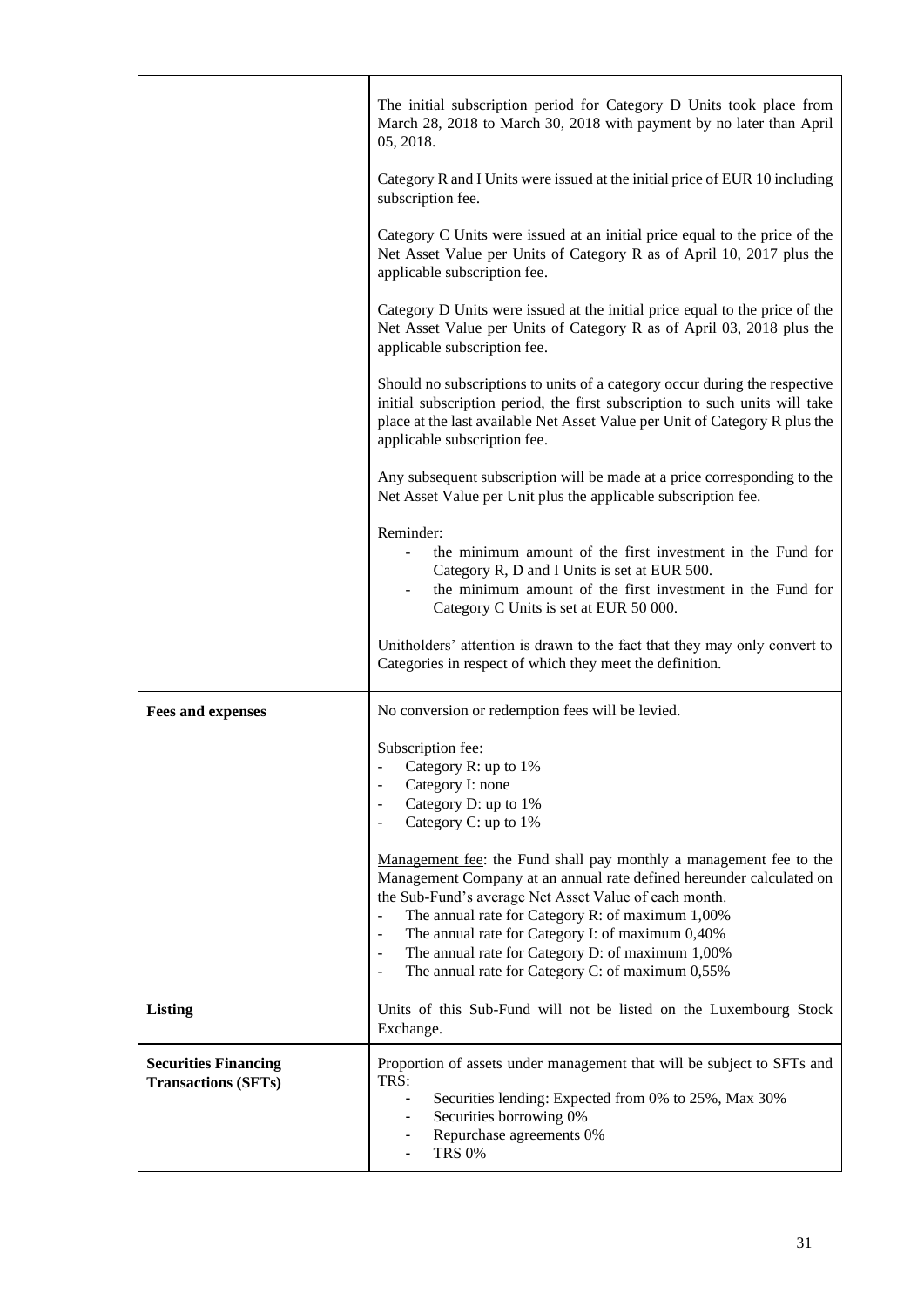| Sub-Fund 5: NEF - Euro Bond                |                                                                                                                                                                                                                                                                                                                                                                                                                                                                                                                                                                                                                                                                                                               |  |
|--------------------------------------------|---------------------------------------------------------------------------------------------------------------------------------------------------------------------------------------------------------------------------------------------------------------------------------------------------------------------------------------------------------------------------------------------------------------------------------------------------------------------------------------------------------------------------------------------------------------------------------------------------------------------------------------------------------------------------------------------------------------|--|
| <b>Investment policy</b><br>and objectives | The objective of this Sub-Fund is to achieve capital appreciation by<br>investing two third of its assets in mid and long term investment grade<br>bonds, traded on the Euroland financial markets, and issued by corporates<br>or by European national governments, European governments agencies<br>and supranational organisations located in Europe. The Sub-Fund will not<br>invest in ABS or MBS. Bonds denominated in EUR and issued by non-<br>Euroland issuers are as well permitted.                                                                                                                                                                                                                |  |
|                                            | The remaining portion of the assets may be invested in other type of bonds<br>than the ones mentioned above (such as, but not limited to convertible<br>bonds, warrant on financial instruments, zero coupon bonds, and money<br>market instruments).                                                                                                                                                                                                                                                                                                                                                                                                                                                         |  |
|                                            | The Sub-Fund may invest up to 10% in other UCITS or UCIs.                                                                                                                                                                                                                                                                                                                                                                                                                                                                                                                                                                                                                                                     |  |
|                                            | Financial techniques and instruments for hedging and/or non-hedging<br>purposes may be used. Such financial techniques and instruments shall be<br>used only to the extent they do not hinder the quality of the investment<br>policy of the Sub-Fund.                                                                                                                                                                                                                                                                                                                                                                                                                                                        |  |
|                                            | It is specifically drawn to the attention of the investors that they<br>should refer to the Section "Risk Factors", as described in the<br>Prospectus, while investing in this Sub-Fund.                                                                                                                                                                                                                                                                                                                                                                                                                                                                                                                      |  |
| <b>Sustainability risk integration</b>     | Sustainability risks are integrated into the Sub-Fund's investment<br>management process in compliance with the provisions of Article 6 of<br>SFDR.                                                                                                                                                                                                                                                                                                                                                                                                                                                                                                                                                           |  |
|                                            | Further information is available under Section "Sustainability-related<br>disclosures regulation" of the Prospectus.                                                                                                                                                                                                                                                                                                                                                                                                                                                                                                                                                                                          |  |
| <b>Benchmark</b>                           | The Sub-Fund is managed actively in reference to the benchmark ICE<br>BofAML Euro Broad Market Index (EUR unhedged).                                                                                                                                                                                                                                                                                                                                                                                                                                                                                                                                                                                          |  |
|                                            | For the construction of the portfolio, the benchmark serves as reference in<br>terms of overall exposure to risk factors including country, interest rate<br>and credit position.                                                                                                                                                                                                                                                                                                                                                                                                                                                                                                                             |  |
|                                            | Amplitude of deviations from the benchmark varies depending on the<br>degree of conviction of the investment manager.                                                                                                                                                                                                                                                                                                                                                                                                                                                                                                                                                                                         |  |
|                                            | <b>Index disclaimer</b>                                                                                                                                                                                                                                                                                                                                                                                                                                                                                                                                                                                                                                                                                       |  |
|                                            | Source ICE Data Indices, LLC ("ICE DATA"), is used with permission.<br>ICE DATA, its affiliates and their respective third party suppliers disclaim<br>any and all warranties and representations, express and/or implied,<br>including any warranties of merchantability or fitness for a particular<br>purpose or use, including the indices, index data and any data included in,<br>related to, or derived therefrom. neither ice data, its affiliates nor their<br>respective third party suppliers shall be subject to any damages or liability<br>with respect to the adequacy, accuracy, timeliness or completeness of the<br>indices or the index data or any component thereof, and the indices and |  |
|                                            | index data and all components thereof are provided on an "as is" basis and<br>your use is at your own risk. ICE DATA, its affiliates and their respective<br>third party suppliers do not sponsor, endorse, or recommend NEAM (Nord<br>Est Asset Management S.A.), or any of its products or services.                                                                                                                                                                                                                                                                                                                                                                                                        |  |
| <b>Investor Profile</b>                    | This Sub-Fund is suitable for every type of relatively expert investors who                                                                                                                                                                                                                                                                                                                                                                                                                                                                                                                                                                                                                                   |  |
|                                            | wish to pursue well-defined investment objectives. No special experience                                                                                                                                                                                                                                                                                                                                                                                                                                                                                                                                                                                                                                      |  |
|                                            | is required in matters of capital market products. Investors must be able to<br>face temporary losses of limited proportions, and therefore the Sub-Fund                                                                                                                                                                                                                                                                                                                                                                                                                                                                                                                                                      |  |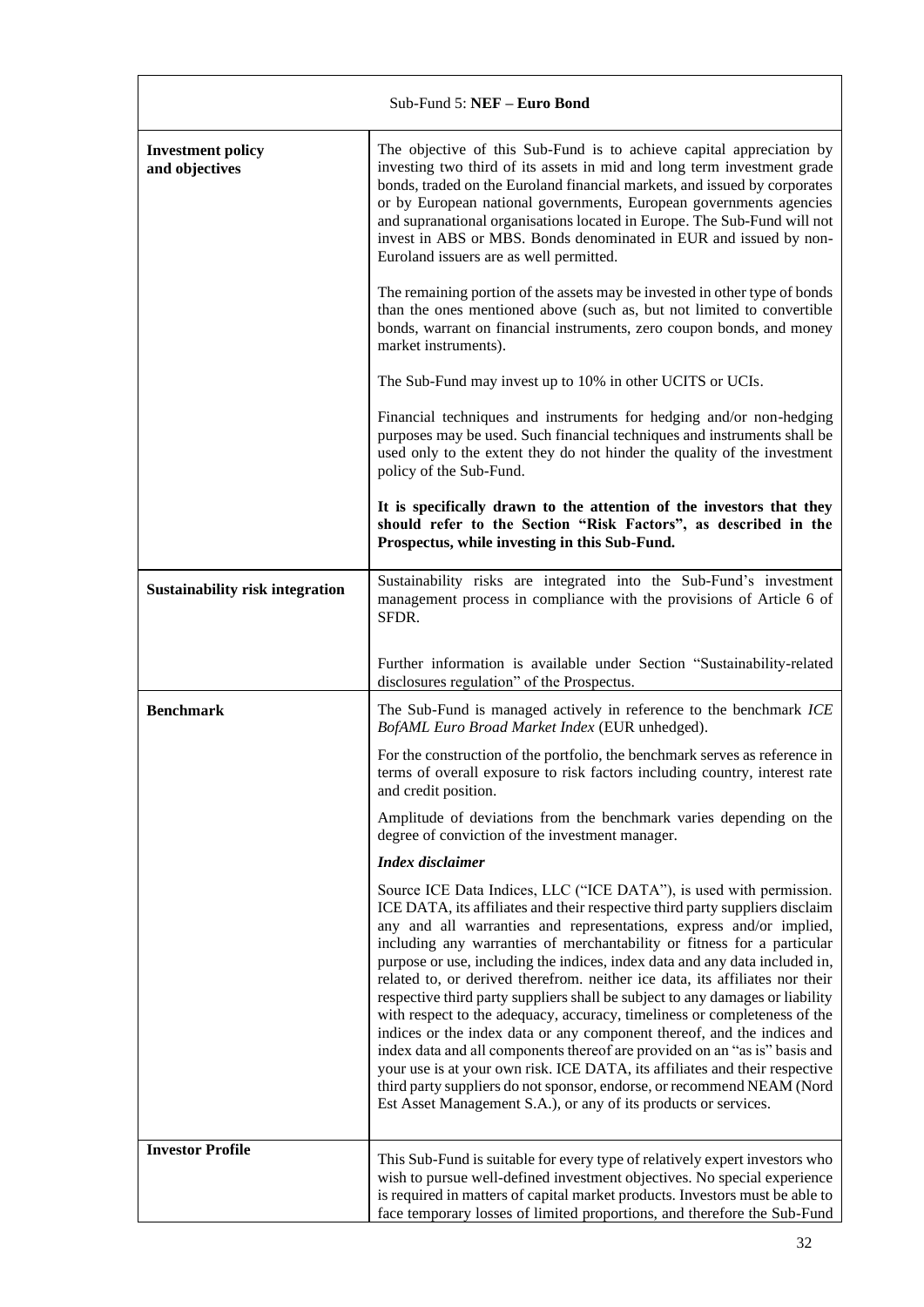|                                                       | is attractive for investors who can afford to leave the capital untouched for<br>at least 4-5 years. The Euro Bond Sub-Fund has been designed for those<br>who wish to pursue an accumulation of capital objective and can therefore<br>represent a key role in an investor's portfolio.                                                                                                                                                                                                                                                                                                                                                                                                                                                                                                           |
|-------------------------------------------------------|----------------------------------------------------------------------------------------------------------------------------------------------------------------------------------------------------------------------------------------------------------------------------------------------------------------------------------------------------------------------------------------------------------------------------------------------------------------------------------------------------------------------------------------------------------------------------------------------------------------------------------------------------------------------------------------------------------------------------------------------------------------------------------------------------|
| <b>Risk Profile</b>                                   | The value of the Sub-Fund's portfolio is determined daily on the basis of<br>the price/market value of each of the Euro bonds contained in the Sub-<br>Fund, which are issued by national governments, public or supranational<br>European bodies, as well as by first-class companies, and which have a<br>medium/long-term maturity. It is possible to use financial techniques and<br>instruments for hedging and/or other purposes. Such financial techniques<br>and instruments will only be used if they are not detrimental to the quality<br>of the Sub-Fund's investment policy. The market value of the securities in<br>portfolio is influenced by variations in interest rates, and investors can<br>therefore not be guaranteed a return on their investment at any specific<br>date. |
| <b>Investment Manager</b>                             | <b>BNP Paribas Asset Management France</b>                                                                                                                                                                                                                                                                                                                                                                                                                                                                                                                                                                                                                                                                                                                                                         |
| <b>Global exposure calculation</b>                    | The method used to calculate the Global Exposure is the commitment<br>approach.                                                                                                                                                                                                                                                                                                                                                                                                                                                                                                                                                                                                                                                                                                                    |
| <b>Units</b>                                          | This Sub-Fund will currently issue 4 Categories of Units defined in the<br>Section "Units" of the Prospectus:<br>Category R<br>$\overline{\phantom{m}}$<br>Category I<br>$\overline{\phantom{a}}$<br>Category D<br>$\overline{\phantom{a}}$<br>Category C<br>$\overline{\phantom{a}}$<br>The Sub-Fund will issue accumulation and distribution Units.<br>If the amount subscribed does not correspond to a whole number of Units,<br>the appropriate number of Units including any fraction of Unit calculated<br>to the three decimal places will be issued.<br>As far as the distribution policy is concerned please note the following:<br>accumulation units (Category R, I and C): do not pay any dividend                                                                                    |
|                                                       | distribution units (Category D): pay dividends on a semi-annual basis.<br>The ex dividend date is the fifteenth day of January and July (or the<br>first following Business Day) and for the first time was in July 2018                                                                                                                                                                                                                                                                                                                                                                                                                                                                                                                                                                           |
|                                                       | The Management Company expects to distribute exclusively the<br>investment income amount received by the Sub-Fund over the previous<br>year. Exceptionally, in order to maintain a stable dividend payment per<br>Unit over the years, capital could also be distributed provided that the Sub-<br>Fund is not affected by such distribution over the long term.<br>The Management Company draws the Unitholders' attention on the fact<br>that the dividend is not guaranteed                                                                                                                                                                                                                                                                                                                     |
|                                                       |                                                                                                                                                                                                                                                                                                                                                                                                                                                                                                                                                                                                                                                                                                                                                                                                    |
| <b>Valuation currency and</b><br><b>Valuation Day</b> | The valuation currency of this Sub-Fund will be the EUR.                                                                                                                                                                                                                                                                                                                                                                                                                                                                                                                                                                                                                                                                                                                                           |
|                                                       | The Net Asset Value will be valued daily (Valuation Day). If this day is<br>not a bank Business Day in Luxembourg, the next following bank<br>Business Day will be the Valuation Day.                                                                                                                                                                                                                                                                                                                                                                                                                                                                                                                                                                                                              |
| <b>Subscriptions, Conversions</b><br>& Redemptions    | The initial subscription period for Category R and I Units took place on<br>October 8, 1999, with payment by no later than October 14, 1999.                                                                                                                                                                                                                                                                                                                                                                                                                                                                                                                                                                                                                                                       |
|                                                       | The initial subscription period for Category C Units took place from<br>March 27 to April 7 with payment by no later than April 10, 2017.                                                                                                                                                                                                                                                                                                                                                                                                                                                                                                                                                                                                                                                          |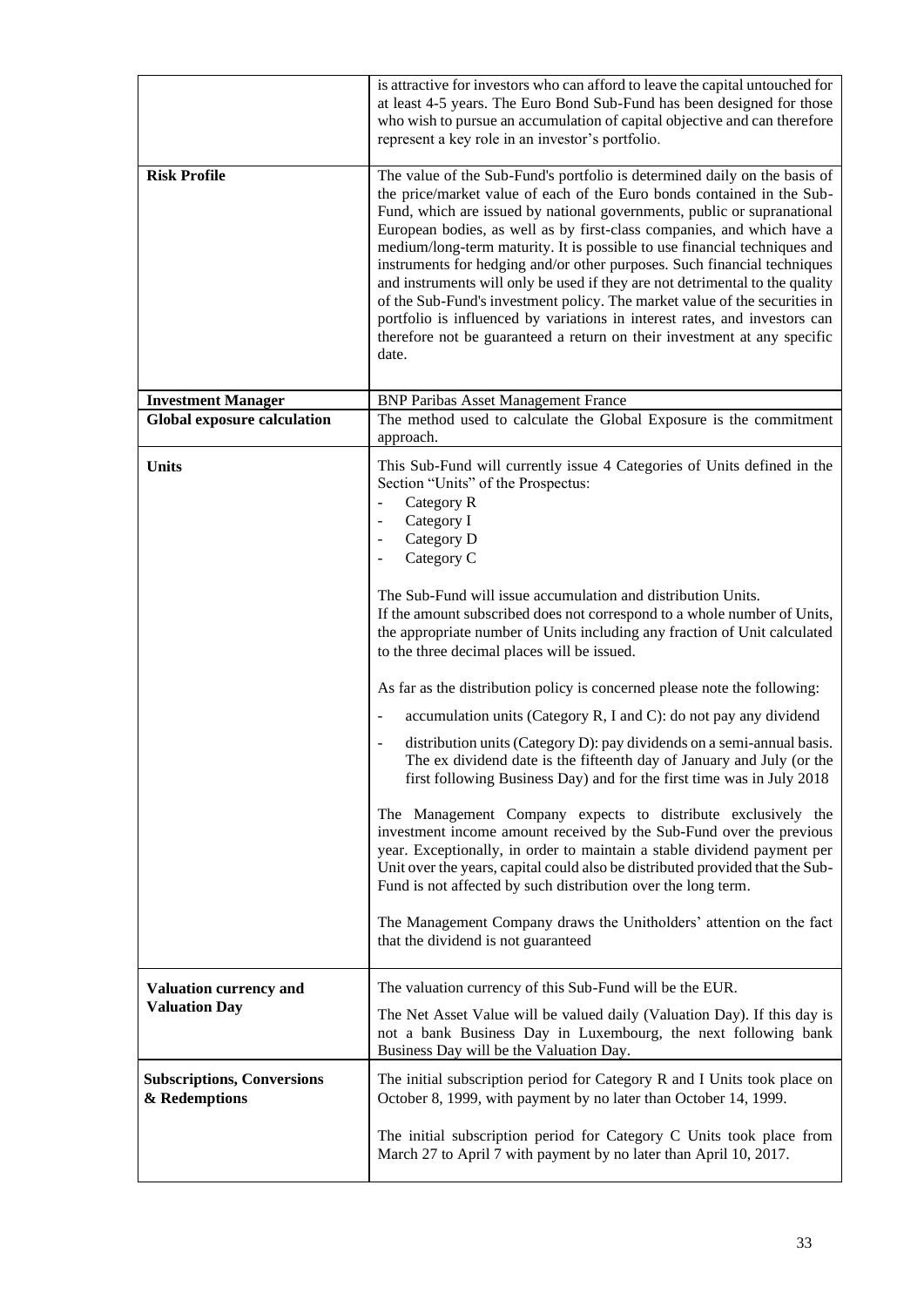|                                                           | The initial subscription period for Category D Units took place from<br>March 28, 2018, to March 30, 2018 with payment by no later than April<br>05, 2018.                                                                                                                                                                                                                                                                                                                           |
|-----------------------------------------------------------|--------------------------------------------------------------------------------------------------------------------------------------------------------------------------------------------------------------------------------------------------------------------------------------------------------------------------------------------------------------------------------------------------------------------------------------------------------------------------------------|
|                                                           | Category R and I Units were issued at the initial price of EUR 10 including<br>subscription fee.                                                                                                                                                                                                                                                                                                                                                                                     |
|                                                           | Category C Units were issued at an initial price equal to the price of the<br>Net Asset Value per Units of Category R as of April 10, 2017 plus the<br>applicable subscription fee.                                                                                                                                                                                                                                                                                                  |
|                                                           | Category D Units were issued at the initial price equal to the price of the<br>Net Asset Value per Units of Category R as of April 03, 2018 plus the<br>applicable subscription fee.                                                                                                                                                                                                                                                                                                 |
|                                                           | Should no subscriptions to units of a category occur during the respective<br>initial subscription period, the first subscription to such units will take<br>place at the last available Net Asset Value per Unit of Category R plus the<br>applicable subscription fee.                                                                                                                                                                                                             |
|                                                           | Any subsequent subscription will be made at a price corresponding to the<br>Net Asset Value per Unit plus the applicable subscription fee.                                                                                                                                                                                                                                                                                                                                           |
|                                                           | Reminder:<br>the minimum amount of the first investment in the Fund for<br>Category R, I and D Units is set at EUR 500.<br>the minimum amount of the first investment in the Fund for<br>Category C Units is set at EUR 50 000.                                                                                                                                                                                                                                                      |
|                                                           | Unitholders' attention is drawn to the fact that they may only convert to<br>Categories in respect of which they meet the definition.                                                                                                                                                                                                                                                                                                                                                |
| <b>Fees and expenses</b>                                  | No conversion or redemption fees will be levied.                                                                                                                                                                                                                                                                                                                                                                                                                                     |
|                                                           | Subscription fee:<br>Category R: up to 1%                                                                                                                                                                                                                                                                                                                                                                                                                                            |
|                                                           | Category I: none<br>Category D: up to 1%<br>$\overline{\phantom{m}}$                                                                                                                                                                                                                                                                                                                                                                                                                 |
|                                                           | Category C: up to 1%                                                                                                                                                                                                                                                                                                                                                                                                                                                                 |
|                                                           | Management fee: the Fund shall pay monthly a management fee to the<br>Management Company at an annual rate defined hereunder calculated on<br>the Sub-Fund's average Net Asset Value of each month.<br>The annual rate for Category R: of maximum 0,80%<br>The annual rate for Category I: of maximum 0,30%<br>$\blacksquare$<br>The annual rate for Category D: of maximum 0,80%.<br>$\blacksquare$<br>The annual rate for Category C: of maximum 0,40%<br>$\overline{\phantom{a}}$ |
| <b>Listing</b>                                            | Units of this Sub-Fund will not be listed on the Luxembourg Stock<br>Exchange.                                                                                                                                                                                                                                                                                                                                                                                                       |
| <b>Securities Financing</b><br><b>Transactions (SFTs)</b> | Proportion of assets under management that will be subject to SFTs and<br>TRS:<br>Securities lending: Expected from 0% to 25%, Max 30%<br>Securities borrowing 0%<br>Repurchase agreements 0%<br><b>TRS 0%</b>                                                                                                                                                                                                                                                                       |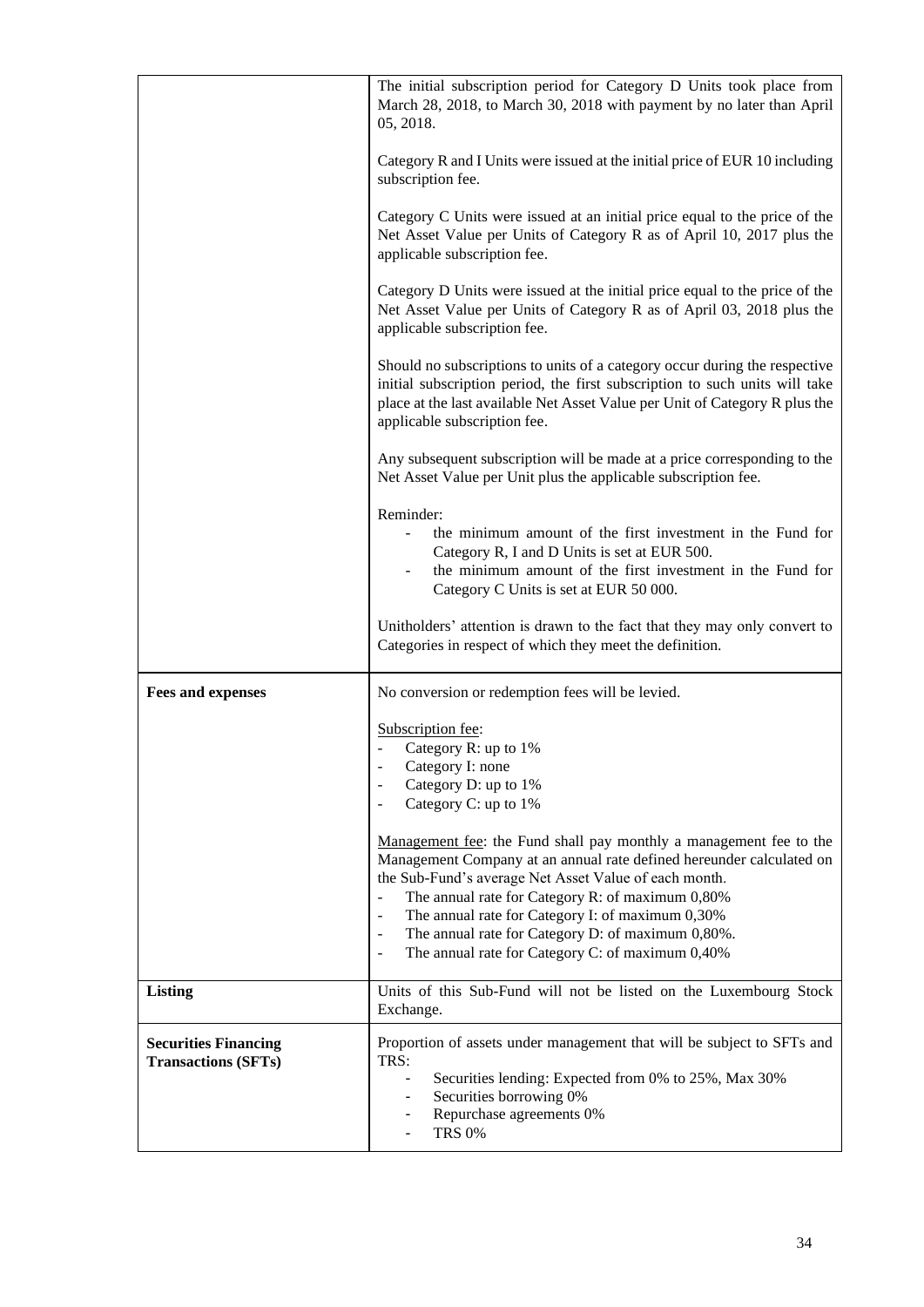| Sub-Fund 6: NEF - Emerging Market Bond     |                                                                                                                                                                                                                                                                                                                                                                                                                                                                                                                                                                                                                                                                                                                                                                                                                                                                                                                                                                                                                                                                                                                                                        |
|--------------------------------------------|--------------------------------------------------------------------------------------------------------------------------------------------------------------------------------------------------------------------------------------------------------------------------------------------------------------------------------------------------------------------------------------------------------------------------------------------------------------------------------------------------------------------------------------------------------------------------------------------------------------------------------------------------------------------------------------------------------------------------------------------------------------------------------------------------------------------------------------------------------------------------------------------------------------------------------------------------------------------------------------------------------------------------------------------------------------------------------------------------------------------------------------------------------|
| <b>Investment policy</b><br>and objectives | The objective of this Sub-Fund is to achieve capital appreciation by<br>investing mainly in a diversified portfolio of mid and long term bonds<br>(including convertible bonds, warrants on transferable securities, zero<br>coupon bonds and Treasury bonds) issued by or guaranteed by national<br>governments or governments agencies from non G-7 States (G-7 consists of<br>Canada, France, Germany, United States, United-Kingdom, Italy and<br>Japan), dealt on regulated markets which operate regularly and are<br>recognised and open to the public as defined in Article 41.1 of the Law.<br>Transferable securities which are not dealt on regulated markets as<br>described here above are subject to Article 41.2 of the Law.<br>Emphasis is placed on bonds issued in the following currency: EUR, JPY,<br>GBP, USD.<br>The sub-fund may invest up to 10% in other UCITS or UCIs.<br>The Sub-Fund may invest in credit default swaps (as stipulated under<br>"Financial Techniques and Instruments" in Prospectus). The aggregate<br>commitments on all credit default swaps will not exceed 100% of the net<br>assets of the Sub-Fund. |
|                                            | Financial techniques and instruments for hedging and/or non hedging<br>purposes may be used. Such financial techniques and instruments shall be<br>used only to the extent they do not hinder the quality of the investment<br>policy of the Sub-Fund.                                                                                                                                                                                                                                                                                                                                                                                                                                                                                                                                                                                                                                                                                                                                                                                                                                                                                                 |
|                                            | Investors are advised that subscription in this Sub-Fund shall be considered<br>as a long term investment.                                                                                                                                                                                                                                                                                                                                                                                                                                                                                                                                                                                                                                                                                                                                                                                                                                                                                                                                                                                                                                             |
|                                            | This Sub-Fund invests in less developed or emerging markets. In this<br>context it is specifically drawn to the attention of the investors that they<br>should refer to the Section "Risk Factors", as described in the<br>Prospectus, while investing in this Sub-Fund.                                                                                                                                                                                                                                                                                                                                                                                                                                                                                                                                                                                                                                                                                                                                                                                                                                                                               |
| <b>Sustainability risk integration</b>     | Sustainability risks are integrated into the Sub-Fund's investment<br>management process in compliance with the provisions of Article 6 of<br>SFDR.                                                                                                                                                                                                                                                                                                                                                                                                                                                                                                                                                                                                                                                                                                                                                                                                                                                                                                                                                                                                    |
|                                            | Further information is available under Section "Sustainability-related<br>disclosures regulation" of the Prospectus.                                                                                                                                                                                                                                                                                                                                                                                                                                                                                                                                                                                                                                                                                                                                                                                                                                                                                                                                                                                                                                   |
| <b>Benchmark</b>                           | The Sub-Fund is managed actively in reference to the benchmark 80% J.P.<br>Morgan EMBI Global Diversified (EUR hedged), 20% J.P. Morgan EMBI<br>Global Diversified Composite (EUR unhedged).                                                                                                                                                                                                                                                                                                                                                                                                                                                                                                                                                                                                                                                                                                                                                                                                                                                                                                                                                           |
|                                            | For the construction of the portfolio, the benchmark serves as reference in<br>terms of overall exposure to risk factors including country, interest rate,<br>credit and currency position.                                                                                                                                                                                                                                                                                                                                                                                                                                                                                                                                                                                                                                                                                                                                                                                                                                                                                                                                                            |
|                                            | Amplitude of deviations from the benchmark vary depending on the degree<br>of conviction of the investment manager.                                                                                                                                                                                                                                                                                                                                                                                                                                                                                                                                                                                                                                                                                                                                                                                                                                                                                                                                                                                                                                    |
|                                            | <b>Index</b> disclaimer                                                                                                                                                                                                                                                                                                                                                                                                                                                                                                                                                                                                                                                                                                                                                                                                                                                                                                                                                                                                                                                                                                                                |
|                                            | Information has been obtained from sources believed to be reliable but J.P.<br>Morgan does not warrant its completeness or accuracy. The Index is used<br>with permission. The Index may not be copied, used, or distributed without<br>J.P. Morgan's prior written approval. Copyright 201[9], J.P. Morgan Chase<br>& Co. All rights reserved.                                                                                                                                                                                                                                                                                                                                                                                                                                                                                                                                                                                                                                                                                                                                                                                                        |

 $\mathsf{r}$ 

 $\overline{\mathbf{1}}$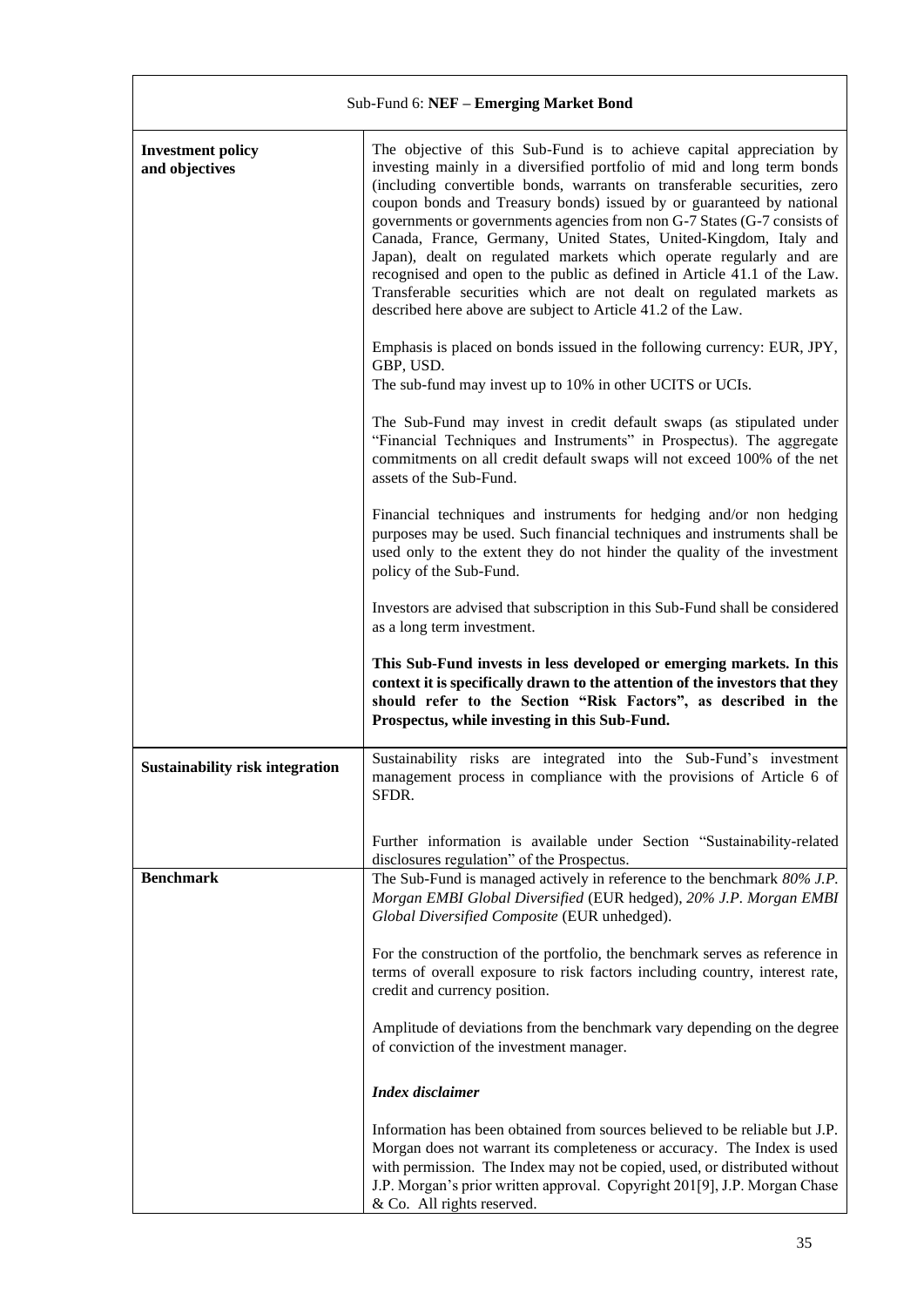| <b>Investor Profile</b>                               | Sub-Fund suitable for investors with a good knowledge of capital markets<br>and of the possible evolution of interest and exchange rates; therefore an<br>investor with a high profile of risk confidence and able to withstand a partial<br>immobilization of his capital following temporary losses of fair amounts,<br>even for a certain time (3-4 years). In a vastly diversified portfolio, the Sub-<br>Fund can be suitable for an investment mix.                                                                                                                                                                                                                                                                                                                                                                                                                                                                                                                                                                                                                                                                                                                                                                                                                                                                                                                                                                     |
|-------------------------------------------------------|-------------------------------------------------------------------------------------------------------------------------------------------------------------------------------------------------------------------------------------------------------------------------------------------------------------------------------------------------------------------------------------------------------------------------------------------------------------------------------------------------------------------------------------------------------------------------------------------------------------------------------------------------------------------------------------------------------------------------------------------------------------------------------------------------------------------------------------------------------------------------------------------------------------------------------------------------------------------------------------------------------------------------------------------------------------------------------------------------------------------------------------------------------------------------------------------------------------------------------------------------------------------------------------------------------------------------------------------------------------------------------------------------------------------------------|
| <b>Risk Profile</b>                                   | The value of the portfolio is determined daily on the basis of the<br>price/market value of each of the equities contained in the Sub-Fund. The<br>Sub-Fund operates on a basket of high-risk international bonds of<br>medium/long term maturity, diversified by currency and issued by<br>governments and companies of the so called "emerging countries", i.e.<br>governments and government bodies not belonging to the G7. It is pointed<br>out to the subscribers that "emerging markets" can be subject to strong<br>variations, lack of liquidities, and that investments in such markets may be<br>considered as speculative and subject to considerable delays in settlements.<br>Moreover, on the less developed or emerging markets there may exist higher<br>than average risks of political, economic, social, religious instability and<br>negative changes in the government regulations and laws. Moreover, such<br>markets may be influenced negatively by fluctuations in exchange rates and<br>by monetary and fiscal regulations, and consequently the Net Asset Value<br>of such Sub-Fund may be subject to strong variations. Currency hedging is<br>not one of the principal objectives of the Sub-Fund.                                                                                                                                                                                              |
| <b>Investment Manager</b>                             | <b>BNP Paribas Asset Management UK Limited</b>                                                                                                                                                                                                                                                                                                                                                                                                                                                                                                                                                                                                                                                                                                                                                                                                                                                                                                                                                                                                                                                                                                                                                                                                                                                                                                                                                                                |
| <b>Global exposure calculation</b>                    | The method used to calculate the Global Exposure is the commitment<br>approach.                                                                                                                                                                                                                                                                                                                                                                                                                                                                                                                                                                                                                                                                                                                                                                                                                                                                                                                                                                                                                                                                                                                                                                                                                                                                                                                                               |
| <b>Units</b>                                          | This Sub-Fund will currently issue 4 Categories of Units defined in the<br>Section "Units" of the Prospectus:<br>Category R<br>$\overline{\phantom{a}}$<br>Category I<br>Category D<br>$\overline{\phantom{a}}$<br>Category C<br>The Sub-Fund will issue accumulation and distribution Units. If the amount<br>subscribed does not correspond to a whole number of Units, the appropriate<br>number of Units including any fraction of Unit calculated to the three<br>decimal places will be issued.<br>As far as the distribution policy is concerned please note the following:<br>accumulation units (Category R, I and C): do not pay any dividend<br>$\overline{\phantom{a}}$<br>distribution units (Category D): pay dividends on a semi-annual basis.<br>$\overline{\phantom{a}}$<br>The ex dividend date is the fifteenth day of January and July (or the<br>first following Business Day) and for the first time was in July 2018.<br>The Management Company expects to distribute exclusively the investment<br>income amount received by the Sub-Fund over the previous year.<br>Exceptionally, in order to maintain a stable dividend payment per Unit over<br>the years, capital could also be distributed provided that the Sub-Fund is not<br>affected by such distribution over the long term.<br>The Management Company draws the Unitholders' attention on the fact that<br>the dividend is not guaranteed |
| <b>Valuation currency and</b><br><b>Valuation Day</b> | The valuation currency of this Sub-Fund will be the EUR.<br>The Net Asset Value will be valued daily (Valuation Day). If this day is not<br>a bank Business Day in Luxembourg, the next following bank Business Day<br>will be the Valuation Day.                                                                                                                                                                                                                                                                                                                                                                                                                                                                                                                                                                                                                                                                                                                                                                                                                                                                                                                                                                                                                                                                                                                                                                             |
|                                                       |                                                                                                                                                                                                                                                                                                                                                                                                                                                                                                                                                                                                                                                                                                                                                                                                                                                                                                                                                                                                                                                                                                                                                                                                                                                                                                                                                                                                                               |
| <b>Subscriptions, Conversions</b><br>& Redemptions    | The initial subscription period for Category R and I Units took place on<br>October 8, 1999, with payment by no later than October 14, 1999.                                                                                                                                                                                                                                                                                                                                                                                                                                                                                                                                                                                                                                                                                                                                                                                                                                                                                                                                                                                                                                                                                                                                                                                                                                                                                  |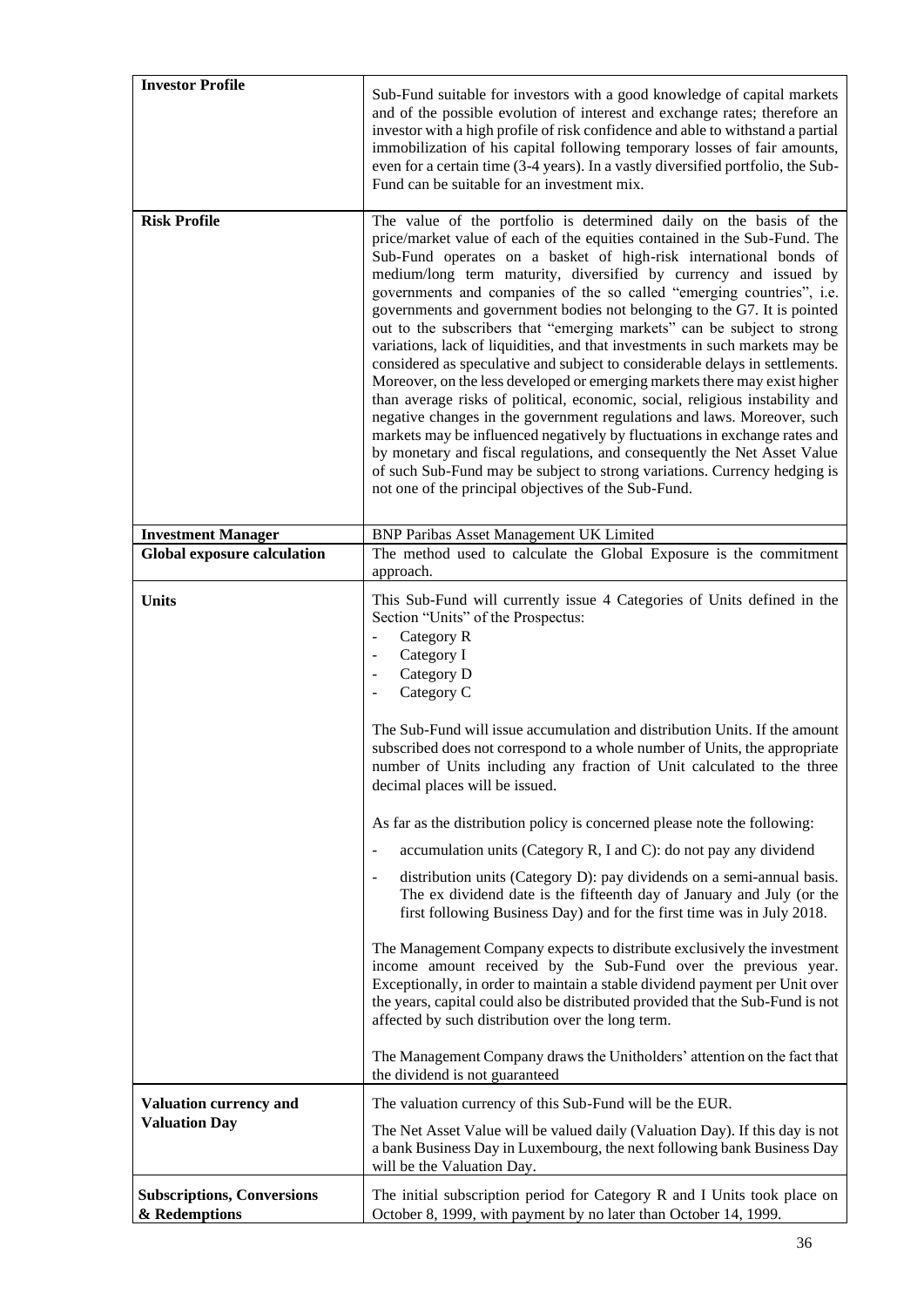|                                                           | The initial subscription period for Category C Units took place from March<br>27 to April 7 with payment by no later than April 10, 2017.                                                                                                                                                                                                                                                                                                                                        |
|-----------------------------------------------------------|----------------------------------------------------------------------------------------------------------------------------------------------------------------------------------------------------------------------------------------------------------------------------------------------------------------------------------------------------------------------------------------------------------------------------------------------------------------------------------|
|                                                           | The initial subscription period for Category D Units took place from March<br>28, 2018 to March 30, 2018 with payment by no later than April 05, 2018.                                                                                                                                                                                                                                                                                                                           |
|                                                           | Category R and I Units were issued at the initial price of EUR 10 including<br>subscription fee.                                                                                                                                                                                                                                                                                                                                                                                 |
|                                                           | Category C Units were issued at an initial price equal to the price of the Net<br>Asset Value per Units of Category R as of April 10, 2017 plus the applicable<br>subscription fee.                                                                                                                                                                                                                                                                                              |
|                                                           | Category D Units were issued at the initial price equal to the price of the<br>Net Asset Value per Units of Category R as of April 03, 2018 plus the<br>applicable subscription fee.                                                                                                                                                                                                                                                                                             |
|                                                           | Should no subscriptions to units of a category occur during the respective<br>initial subscription period, the first subscription to such units will take place<br>at the last available Net Asset Value per Unit of Category R plus the<br>applicable subscription fee.                                                                                                                                                                                                         |
|                                                           | Any subsequent subscription will be made at a price corresponding to the<br>Net Asset Value per Unit plus the applicable subscription fee.                                                                                                                                                                                                                                                                                                                                       |
|                                                           | Reminder:<br>the minimum amount of the first investment in the Fund for<br>Category R, D and I Units is set at EUR 500.<br>the minimum amount of the first investment in the Fund for<br>Category C Units is set at EUR 50 000.                                                                                                                                                                                                                                                  |
|                                                           | Unitholders' attention is drawn to the fact that they may only convert to<br>Categories in respect of which they meet the definition.                                                                                                                                                                                                                                                                                                                                            |
| <b>Fees and expenses</b>                                  | No conversion or redemption fees will be levied.                                                                                                                                                                                                                                                                                                                                                                                                                                 |
|                                                           | Subscription fee:<br>Category R: up to 1%<br>Category I: none<br>Ξ<br>Category D: up to 1%<br>Category C: up to 1%                                                                                                                                                                                                                                                                                                                                                               |
|                                                           | Management fee: the Fund shall pay monthly a management fee to the<br>Management Company at an annual rate defined hereunder calculated on<br>the Sub-Fund's average Net Asset Value of each month.<br>The annual rate for Category R: of maximum 1,40%<br>The annual rate for Category I: of maximum 0,50%<br>$\overline{\phantom{0}}$<br>The annual rate for Category D: of maximum 1,40%<br>$\overline{\phantom{0}}$<br>The annual rate for Category C: of maximum 0,65%<br>Ξ |
| <b>Listing</b>                                            | Units of this Sub-Fund will not be listed on the Luxembourg Stock<br>Exchange.                                                                                                                                                                                                                                                                                                                                                                                                   |
| <b>Securities Financing</b><br><b>Transactions (SFTs)</b> | Proportion of assets under management that will be subject to SFTs and<br>TRS:<br>Securities lending: Expected from 0% to 25%, Max 30%<br>Securities borrowing 0%<br>Repurchase agreements 0%<br><b>TRS 0%</b>                                                                                                                                                                                                                                                                   |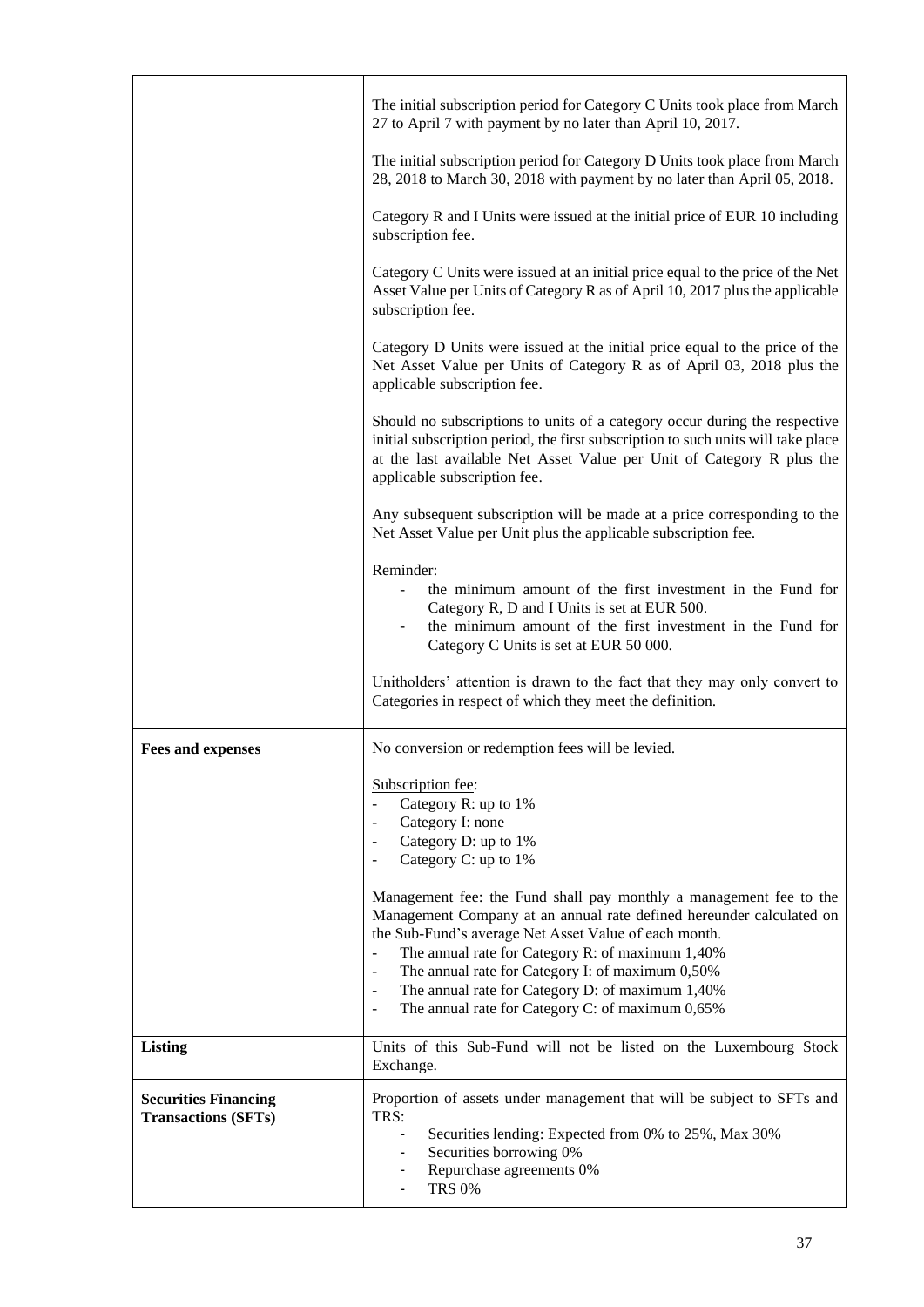| Sub-Fund 7: NEF - Euro Short Term Bond     |                                                                                                                                                                                                                                                                                                                                                                                                                                                                                                                                                                                                                                                                                                                                                                                                                                                                                                                                                                                                                         |
|--------------------------------------------|-------------------------------------------------------------------------------------------------------------------------------------------------------------------------------------------------------------------------------------------------------------------------------------------------------------------------------------------------------------------------------------------------------------------------------------------------------------------------------------------------------------------------------------------------------------------------------------------------------------------------------------------------------------------------------------------------------------------------------------------------------------------------------------------------------------------------------------------------------------------------------------------------------------------------------------------------------------------------------------------------------------------------|
| <b>Investment policy</b><br>and objectives | This Sub-Fund seeks to achieve short term performance through investing<br>mainly in transferable securities denominated in EUR.                                                                                                                                                                                                                                                                                                                                                                                                                                                                                                                                                                                                                                                                                                                                                                                                                                                                                        |
|                                            | The portfolio will be invested predominantly in securities with an average<br>time to maturity not exceeding three years, taking into account the<br>financial instruments connected therewith, or governed by terms and<br>conditions that provide that the interest rate applicable thereto is adjusted<br>at least annually on the basis of the market conditions.<br>The Sub-Fund will be invested mainly in transferable securities dealt on<br>regulated markets which operate regularly and are recognised and open to<br>the public as defined in Article 41.1 of the Law. Transferable securities<br>which are not dealt on regulated markets as described here above are<br>subject to Article 41.2 of the Law.                                                                                                                                                                                                                                                                                               |
|                                            | The Sub-Fund's portfolio will not be invested in equity                                                                                                                                                                                                                                                                                                                                                                                                                                                                                                                                                                                                                                                                                                                                                                                                                                                                                                                                                                 |
|                                            | The Sub-Fund may invest up to 10% in other UCITS or UCIs.                                                                                                                                                                                                                                                                                                                                                                                                                                                                                                                                                                                                                                                                                                                                                                                                                                                                                                                                                               |
|                                            | Financial techniques and instruments for hedging and/or non-hedging<br>purposes may be used. Such financial techniques and instruments shall be<br>used only to the extent they do not hinder the quality of the investment<br>policy of the Sub-Fund.                                                                                                                                                                                                                                                                                                                                                                                                                                                                                                                                                                                                                                                                                                                                                                  |
|                                            | It is specifically drawn to the attention of the investors that they<br>should refer to the Section "Risk Factors", as described in the<br>Prospectus, while investing in this Sub-Fund.                                                                                                                                                                                                                                                                                                                                                                                                                                                                                                                                                                                                                                                                                                                                                                                                                                |
| <b>Sustainability risk integration</b>     | Sustainability risks are integrated into the Sub-Fund's investment<br>management process in compliance with the provisions of Article 6 of<br>SFDR.                                                                                                                                                                                                                                                                                                                                                                                                                                                                                                                                                                                                                                                                                                                                                                                                                                                                     |
|                                            | Further information is available under Section "Sustainability-related<br>disclosures regulation" of the Prospectus.                                                                                                                                                                                                                                                                                                                                                                                                                                                                                                                                                                                                                                                                                                                                                                                                                                                                                                    |
| <b>Benchmark</b>                           | The Sub-Fund is managed actively in reference to the benchmark ICE<br>BofAML 1-3 Year Euro Large Cap Index (EUR unhedged).                                                                                                                                                                                                                                                                                                                                                                                                                                                                                                                                                                                                                                                                                                                                                                                                                                                                                              |
|                                            | For the construction of the portfolio, the benchmark serves as reference in<br>terms of overall exposure to risk factors including country, interest rate<br>and credit position.                                                                                                                                                                                                                                                                                                                                                                                                                                                                                                                                                                                                                                                                                                                                                                                                                                       |
|                                            | Amplitude of deviations from the benchmark varies depending on the<br>degree of conviction of the investment manager.                                                                                                                                                                                                                                                                                                                                                                                                                                                                                                                                                                                                                                                                                                                                                                                                                                                                                                   |
|                                            | <b>Index</b> disclaimer                                                                                                                                                                                                                                                                                                                                                                                                                                                                                                                                                                                                                                                                                                                                                                                                                                                                                                                                                                                                 |
|                                            | Source ICE Data Indices, LLC ("ICE DATA"), is used with permission.<br>ICE DATA, its affiliates and their respective third party suppliers disclaim<br>any and all warranties and representations, express and/or implied,<br>including any warranties of merchantability or fitness for a particular<br>purpose or use, including the indices, index data and any data included in,<br>related to, or derived therefrom. neither ice data, its affiliates nor their<br>respective third party suppliers shall be subject to any damages or liability<br>with respect to the adequacy, accuracy, timeliness or completeness of the<br>indices or the index data or any component thereof, and the indices and<br>index data and all components thereof are provided on an "as is" basis and<br>your use is at your own risk. ICE DATA, its affiliates and their respective<br>third party suppliers do not sponsor, endorse, or recommend NEAM (Nord<br>Est Asset Management S.A.), or any of its products or services. |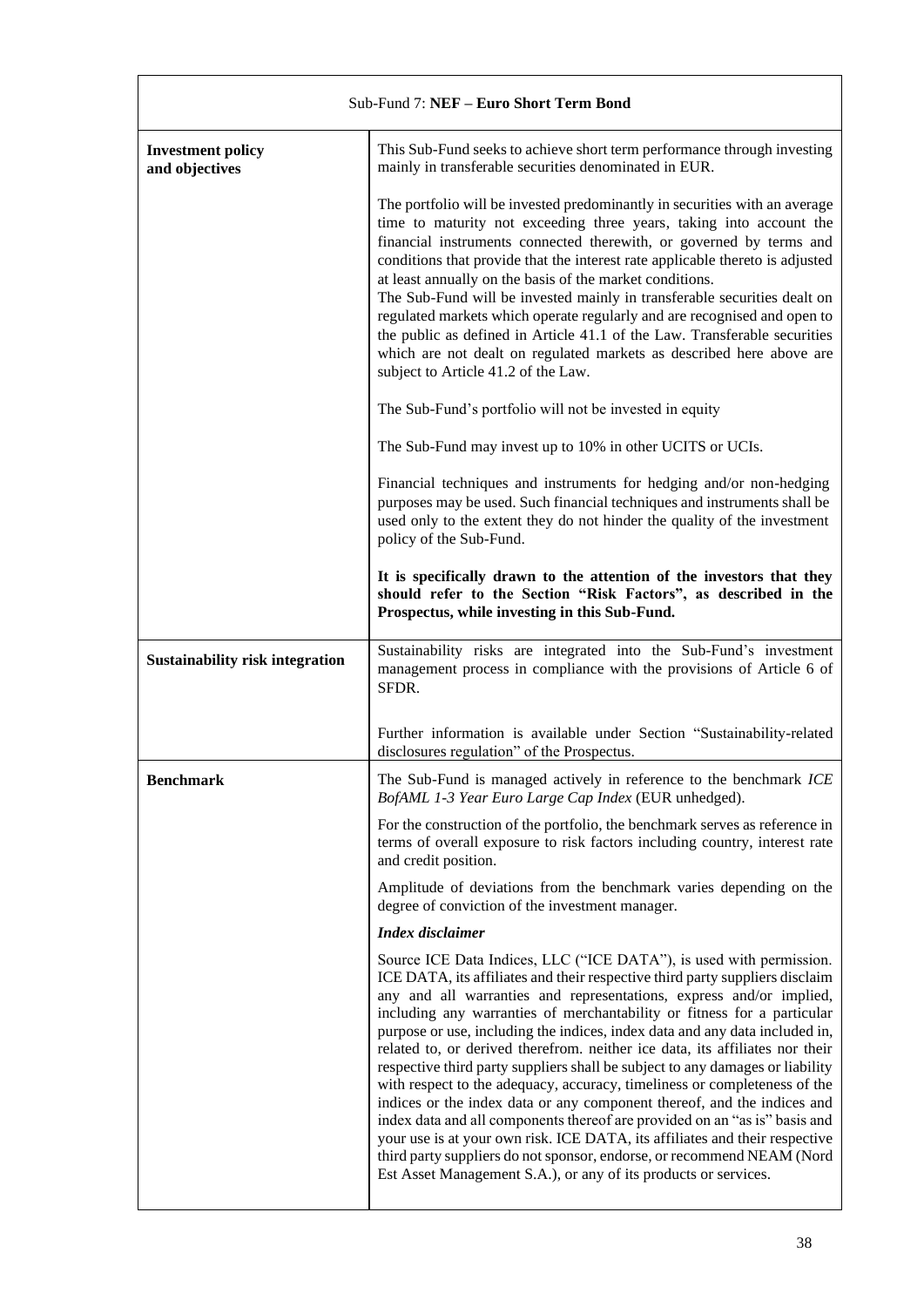| <b>Investor Profile</b>                        | The Sub-Fund is suitable for investors who are modestly on capital<br>markets, and who consider investment funds to be a convenient form of<br>"savings". This type of Sub-Fund is also suitable for more knowledgeable<br>investors who wish to pursue well-defined investment objectives. No<br>special experience is required in matters of capital market products. The<br>Sub-Fund is also attractive for investors with an investment time horizon<br>of up to three years. In the portfolio of an investor, this Sub-Fund<br>represents a low-risk investment instrument, and for more knowledgeable<br>investors, a mix of temporary investment in times of inconsistent market<br>opportunities.                                                                                                                                                                                                                                                                                                                                                                                                                                                                                                                                                                                                                                                                                                                                                   |
|------------------------------------------------|-------------------------------------------------------------------------------------------------------------------------------------------------------------------------------------------------------------------------------------------------------------------------------------------------------------------------------------------------------------------------------------------------------------------------------------------------------------------------------------------------------------------------------------------------------------------------------------------------------------------------------------------------------------------------------------------------------------------------------------------------------------------------------------------------------------------------------------------------------------------------------------------------------------------------------------------------------------------------------------------------------------------------------------------------------------------------------------------------------------------------------------------------------------------------------------------------------------------------------------------------------------------------------------------------------------------------------------------------------------------------------------------------------------------------------------------------------------|
| <b>Risk Profile</b>                            | The value of the Sub-Fund's portfolio is determined daily on the basis of<br>the price/market value of each of the Euro bonds contained in the Sub-<br>Fund and which are issued by first-class public and private institutions.<br>These bonds generally have an average residual maturity not exceeding<br>three years, or alternatively are regulated by terms and conditions which<br>allow, on the basis of market conditions, for at least an annual adjustment<br>of the corresponding interest rates. The market value of the securities in<br>portfolio is influenced by variations in interest rates, and investors can<br>therefore not be guaranteed a return on their investment at any specific<br>date.                                                                                                                                                                                                                                                                                                                                                                                                                                                                                                                                                                                                                                                                                                                                      |
| <b>Investment Manager</b>                      | Union Investment Luxembourg S.A.                                                                                                                                                                                                                                                                                                                                                                                                                                                                                                                                                                                                                                                                                                                                                                                                                                                                                                                                                                                                                                                                                                                                                                                                                                                                                                                                                                                                                            |
| <b>Sub-Investment Manager</b>                  | Union Investment Privatfonds GmbH                                                                                                                                                                                                                                                                                                                                                                                                                                                                                                                                                                                                                                                                                                                                                                                                                                                                                                                                                                                                                                                                                                                                                                                                                                                                                                                                                                                                                           |
| <b>Global exposure calculation</b>             | The method used to calculate the Global Exposure is the commitment<br>approach.                                                                                                                                                                                                                                                                                                                                                                                                                                                                                                                                                                                                                                                                                                                                                                                                                                                                                                                                                                                                                                                                                                                                                                                                                                                                                                                                                                             |
| <b>Units</b>                                   | This Sub-Fund will currently issue 4 Categories of Units defined in the<br>Section "Units" of the Prospectus:<br>Category R<br>$\blacksquare$<br>Category I<br>$\overline{\phantom{a}}$<br>Category D<br>$\overline{\phantom{a}}$<br>Category C<br>$\overline{\phantom{a}}$<br>The Sub-Fund will issue accumulation and distribution Units.<br>If the amount subscribed does not correspond to a whole number of Units,<br>the appropriate number of Units including any fraction of Unit calculated<br>to the three decimal places will be issued.<br>As far as the distribution policy is concerned please note the following:<br>accumulation units (Category R, I and C): do not pay any dividend<br>$\overline{\phantom{a}}$<br>distribution units (Category D): do pay dividends on an annual basis.<br>$\blacksquare$<br>The ex-dividend date is the fifteenth day of January (or the first<br>following Business Day) and for the first time was in January 2017.<br>The Management Company expects to distribute exclusively the<br>investment income amount received by the Sub-Fund over the previous<br>year. Exceptionally, in order to maintain a stable dividend payment per<br>Unit over the years, capital could also be distributed provided that the Sub-<br>Fund is not affected by such distribution over the long term.<br>The Management Company draws the Unitholders' attention on the fact<br>that the dividend is not guaranteed |
| Valuation currency and<br><b>Valuation Day</b> | The valuation currency of this Sub-Fund will be the EUR.<br>The Net Asset Value will be valued daily (Valuation Day). If this day is<br>not a bank Business Day in Luxembourg, the next following bank<br>Business Day will be the Valuation Day.                                                                                                                                                                                                                                                                                                                                                                                                                                                                                                                                                                                                                                                                                                                                                                                                                                                                                                                                                                                                                                                                                                                                                                                                           |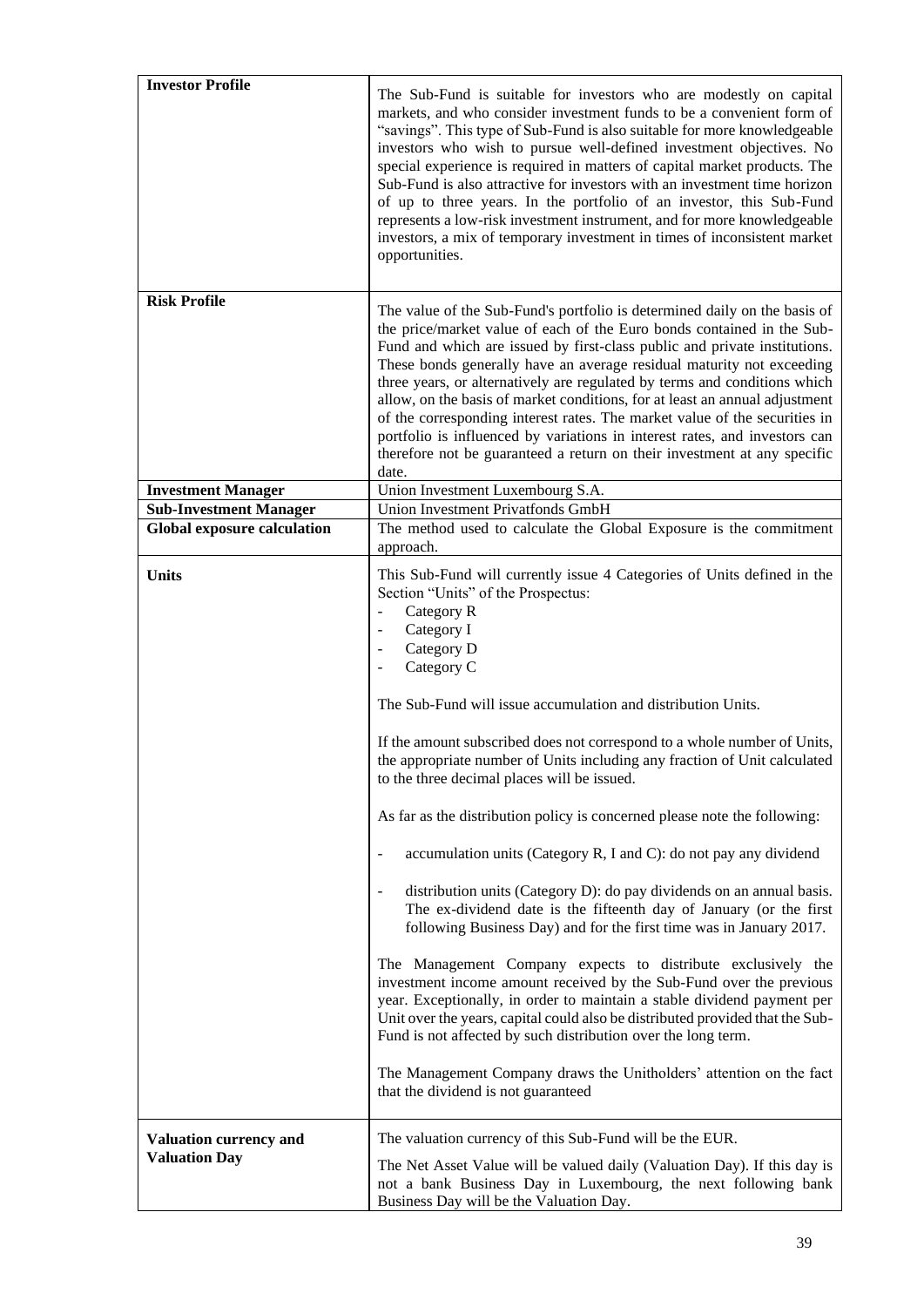| <b>Subscriptions, Conversions</b><br>& Redemptions        | The initial subscription period for Category R and I Units took place on<br>October 8, 1999, with payment by no later than October 14, 1999.                                                                                                                                                                                                                                                                                                                                                                                        |
|-----------------------------------------------------------|-------------------------------------------------------------------------------------------------------------------------------------------------------------------------------------------------------------------------------------------------------------------------------------------------------------------------------------------------------------------------------------------------------------------------------------------------------------------------------------------------------------------------------------|
|                                                           | The initial subscription period for Category D took place from September<br>19, 2016 to September 23rd, 2016, with payment by September 29, 2016                                                                                                                                                                                                                                                                                                                                                                                    |
|                                                           | The initial subscription period for Category C Units took place from<br>March 27 to April 7 with payment by no later than April 10, 2017.                                                                                                                                                                                                                                                                                                                                                                                           |
|                                                           | Category R and I Units were issued at the initial price of EUR 10 including<br>subscription fee.                                                                                                                                                                                                                                                                                                                                                                                                                                    |
|                                                           | Category D units were issued at the initial price equal to the price of the<br>Net Asset Value per Units of class R as of September 26, 2016 plus the<br>applicable subscription fee.                                                                                                                                                                                                                                                                                                                                               |
|                                                           | Category C Units were issued at an initial price equal to the price of the<br>Net Asset Value per Units of Category R as of April 10, 2017 plus the<br>applicable subscription fee.                                                                                                                                                                                                                                                                                                                                                 |
|                                                           | Should no subscriptions to units of a category occur during the respective<br>initial subscription period, the first subscription to such units will take<br>place at the last available Net Asset Value per Unit of Category R plus the<br>applicable subscription fee.                                                                                                                                                                                                                                                            |
|                                                           | Any subsequent subscription will be made at a price corresponding to the<br>Net Asset Value per Unit plus the applicable subscription fee.                                                                                                                                                                                                                                                                                                                                                                                          |
|                                                           | Reminder:<br>the minimum amount of the first investment in the Fund for<br>Category R, I and D Units is set at EUR 500.<br>the minimum amount of the first investment in the Fund for<br>Category C Units is set at EUR 50 000.                                                                                                                                                                                                                                                                                                     |
|                                                           | Unitholders' attention is drawn to the fact that they may only convert to<br>Categories in respect of which they meet the definition.                                                                                                                                                                                                                                                                                                                                                                                               |
| <b>Fees and expenses</b>                                  | No conversion or redemption fees will be levied.                                                                                                                                                                                                                                                                                                                                                                                                                                                                                    |
|                                                           | Subscription fee:<br>Category R: up to 1%<br>$\blacksquare$<br>Category I: none<br>$\overline{\phantom{a}}$<br>Category D: up to 1%<br>$\overline{\phantom{a}}$<br>Category C: up to 1%<br>$\overline{\phantom{a}}$                                                                                                                                                                                                                                                                                                                 |
|                                                           | Management fee: the Fund shall pay monthly a management fee to the<br>Management Company at an annual rate defined hereunder calculated on<br>the Sub-Fund's average Net Asset Value of each month.<br>The annual rate for Category R: of maximum 0,55%<br>$\overline{\phantom{a}}$<br>The annual rate for Category I: of maximum 0,25%<br>$\overline{\phantom{a}}$<br>The annual rate for Category D: of maximum 0,55%<br>$\overline{\phantom{a}}$<br>The annual rate for Category C: of maximum 0,30%<br>$\overline{\phantom{a}}$ |
|                                                           | Sub-Investment Manager fee: the Sub-Investment Manager will be<br>remunerated for its services by the Investment Manager out of its<br>Investment Manager's fee.                                                                                                                                                                                                                                                                                                                                                                    |
| <b>Listing</b>                                            | Units of this Sub-Fund will not be listed on the Luxembourg Stock<br>Exchange.                                                                                                                                                                                                                                                                                                                                                                                                                                                      |
| <b>Securities Financing</b><br><b>Transactions (SFTs)</b> | Proportion of assets under management that will be subject to SFTs and<br>TRS:                                                                                                                                                                                                                                                                                                                                                                                                                                                      |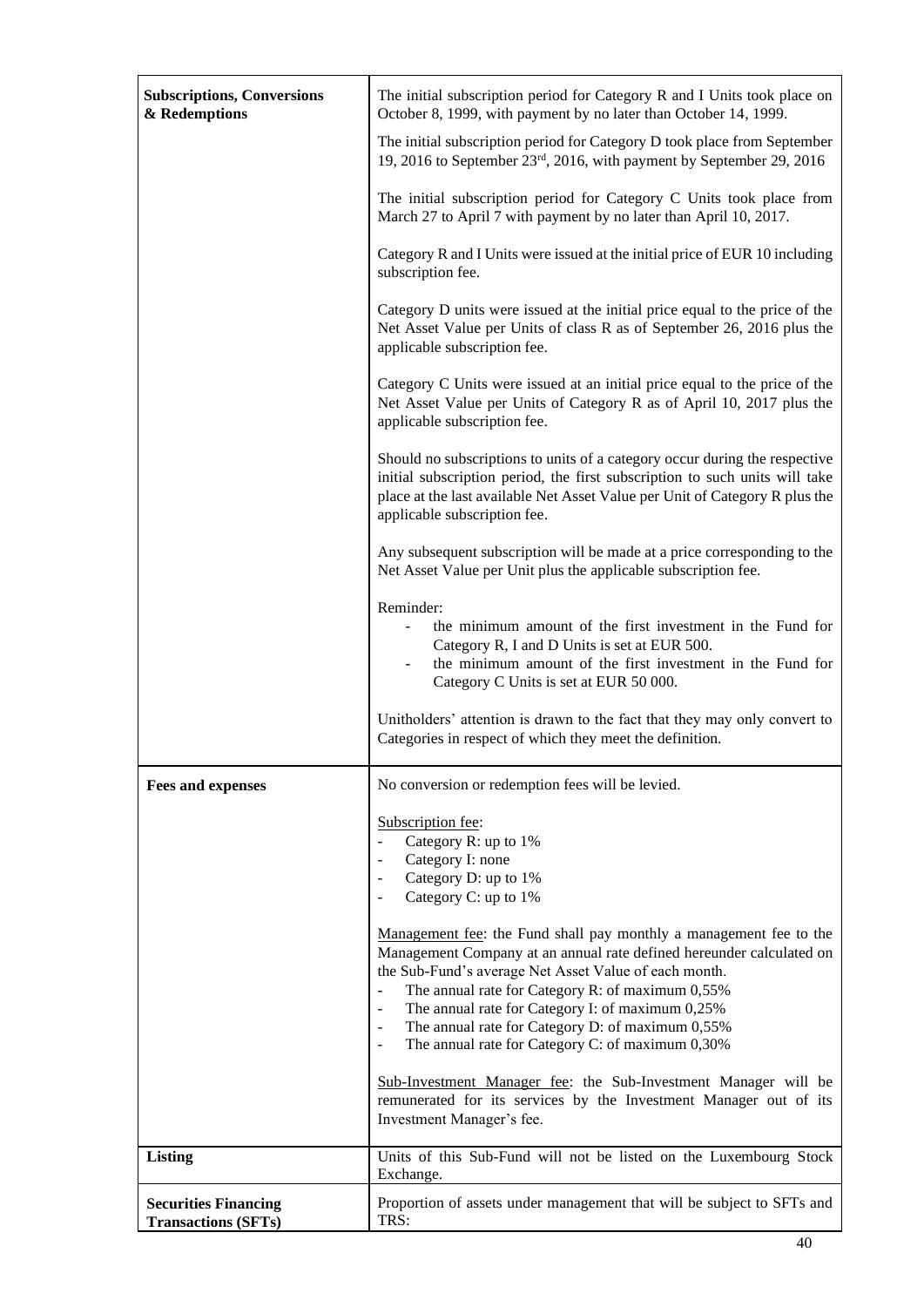| - Securities lending: Expected from 0% to 25%, Max 30%<br>- Securities borrowing 0%<br>- Repurchase agreements 0%<br>$-$ TRS $0\%$ |  |
|------------------------------------------------------------------------------------------------------------------------------------|--|
|------------------------------------------------------------------------------------------------------------------------------------|--|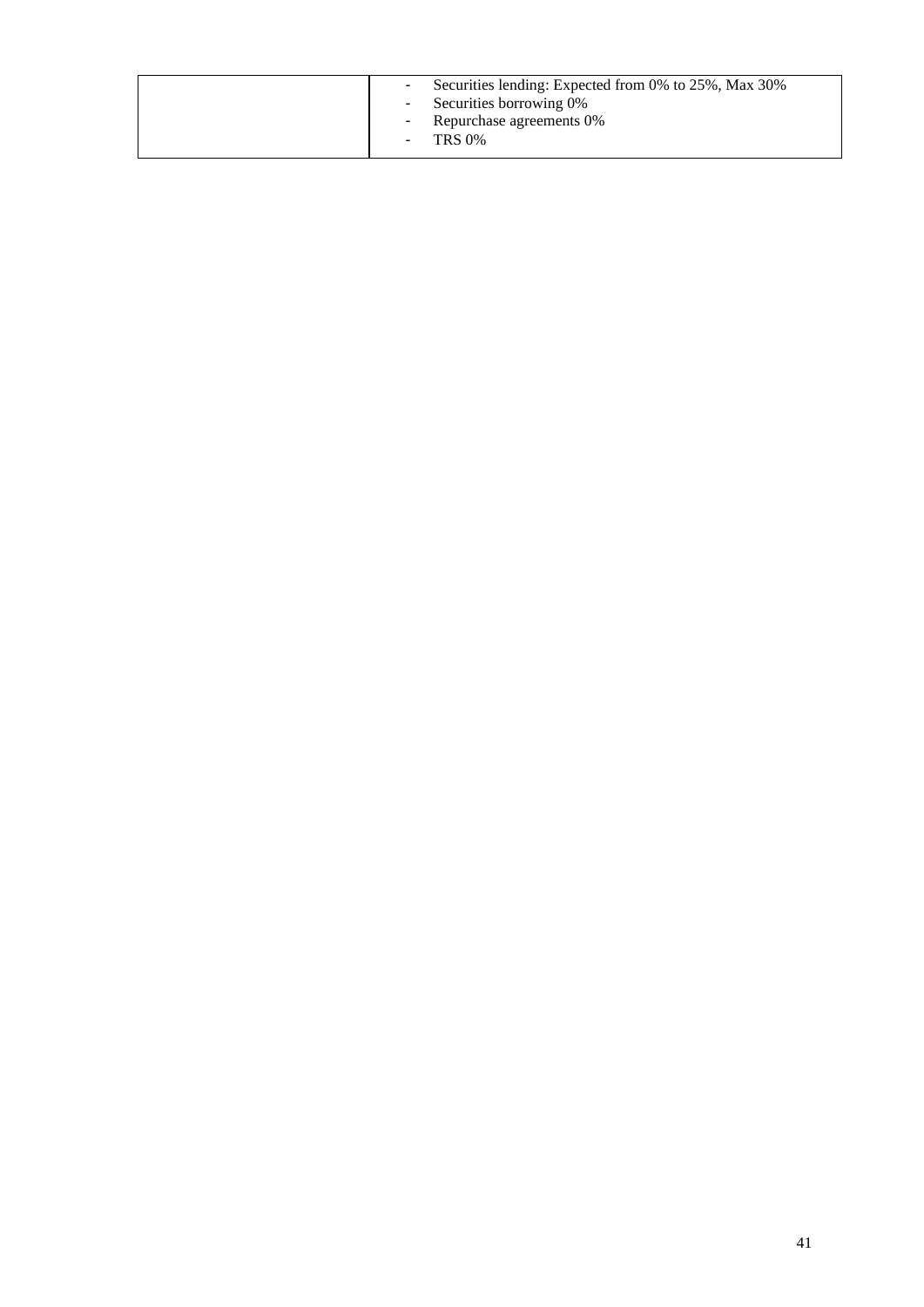| Sub-Fund 8: NEF - Risparmio Italia         |                                                                                                                                                                                                                                                                                                                                                                                                                                                                                                     |
|--------------------------------------------|-----------------------------------------------------------------------------------------------------------------------------------------------------------------------------------------------------------------------------------------------------------------------------------------------------------------------------------------------------------------------------------------------------------------------------------------------------------------------------------------------------|
| <b>Investment policy</b><br>and objectives | The Sub-Fund is included among eligible investments that could be held<br>in a "Piano di Risparmio a lungo termine" (PIR) under the Italian 2017<br>Budget Law ("Law No 232 of 11 December 2016") and the Italian Law<br>No 157 of 19 December 2019.                                                                                                                                                                                                                                                |
|                                            | The Sub-Fund shall invest, in each calendar year, directly or indirectly, at<br>least 70% of the net assets in financial instruments, issued by, or entered<br>into with companies, which are resident in Italy (pursuant to art. 73 of<br>"Testo Unico delle Imposte sui Redditi", Decree of the President of<br>Republic n. 917 of 22 December 1986), or in an European Union or<br>European Economic Area Member State and have a permanent<br>establishment in Italy. It being understood that: |
|                                            | (a) at least 25% of the above mentioned financial instruments, which<br>corresponds to 17.5% of the Sub-Fund's net assets, shall be<br>issued by companies which are not listed in the FTSE MIB index<br>of Borsa Italiana or in any other equivalent indices of other<br>regulated markets; and                                                                                                                                                                                                    |
|                                            | (b) at least an additional 5% of the above mentioned financial<br>instruments, which corresponds to 3,5% of the Sub-Fund's net<br>assets, shall be issued by companies which are not listed in the<br>FTSE MIB and FTSE Italia MID Cap index of Borsa Italiana or<br>in any other equivalent indices of other regulated markets.                                                                                                                                                                    |
|                                            | The above limits shall be fulfilled, in each calendar year, for at least 2/3<br>of the year.                                                                                                                                                                                                                                                                                                                                                                                                        |
|                                            | The Sub-Fund cannot invest more than 10% of the net assets in financial<br>instruments issued by, or entered into with the same company, or<br>companies belonging to the same group, or in cash deposits and checking<br>accounts.                                                                                                                                                                                                                                                                 |
|                                            | The Sub-Fund cannot invest in financial instruments issued by companies<br>which are not resident in countries that allow an adequate exchange of<br>information with Italy.                                                                                                                                                                                                                                                                                                                        |
|                                            | The Sub-Fund's net assets will be invested in transferable securities of a<br>monetary, bond or equity nature (equity from 20% to 40% of its assets).<br>Transferable securities of a bond nature and money market instruments<br>will be issued mainly by corporate issuers.                                                                                                                                                                                                                       |
|                                            | The Sub-Fund will be invested mainly in transferable securities dealt on<br>regulated markets which operate regularly and are recognised and open to<br>the public as defined in Article 41.1 of the Law. Transferable securities<br>which are not dealt on regulated markets as described here above are<br>subject to Article 41.2 of the Law and may not altogether exceed 10% of<br>the Sub-Fund's net assets.                                                                                  |
|                                            | The Sub-Fund will not invest in distressed or defaulted securities.                                                                                                                                                                                                                                                                                                                                                                                                                                 |
|                                            | The base currency of the Sub-Fund is Euro. The exposure to currencies<br>other than Euro will not exceed 30% of the Sub-Fund's net assets.                                                                                                                                                                                                                                                                                                                                                          |
|                                            | The Sub-Fund duration is less than 5 years.                                                                                                                                                                                                                                                                                                                                                                                                                                                         |
|                                            | The Sub-Fund's net assets may be invested in:<br>debt and debt-related instruments of any kind, including for<br>example bonds and money market instruments, issued by non-Italian's                                                                                                                                                                                                                                                                                                                |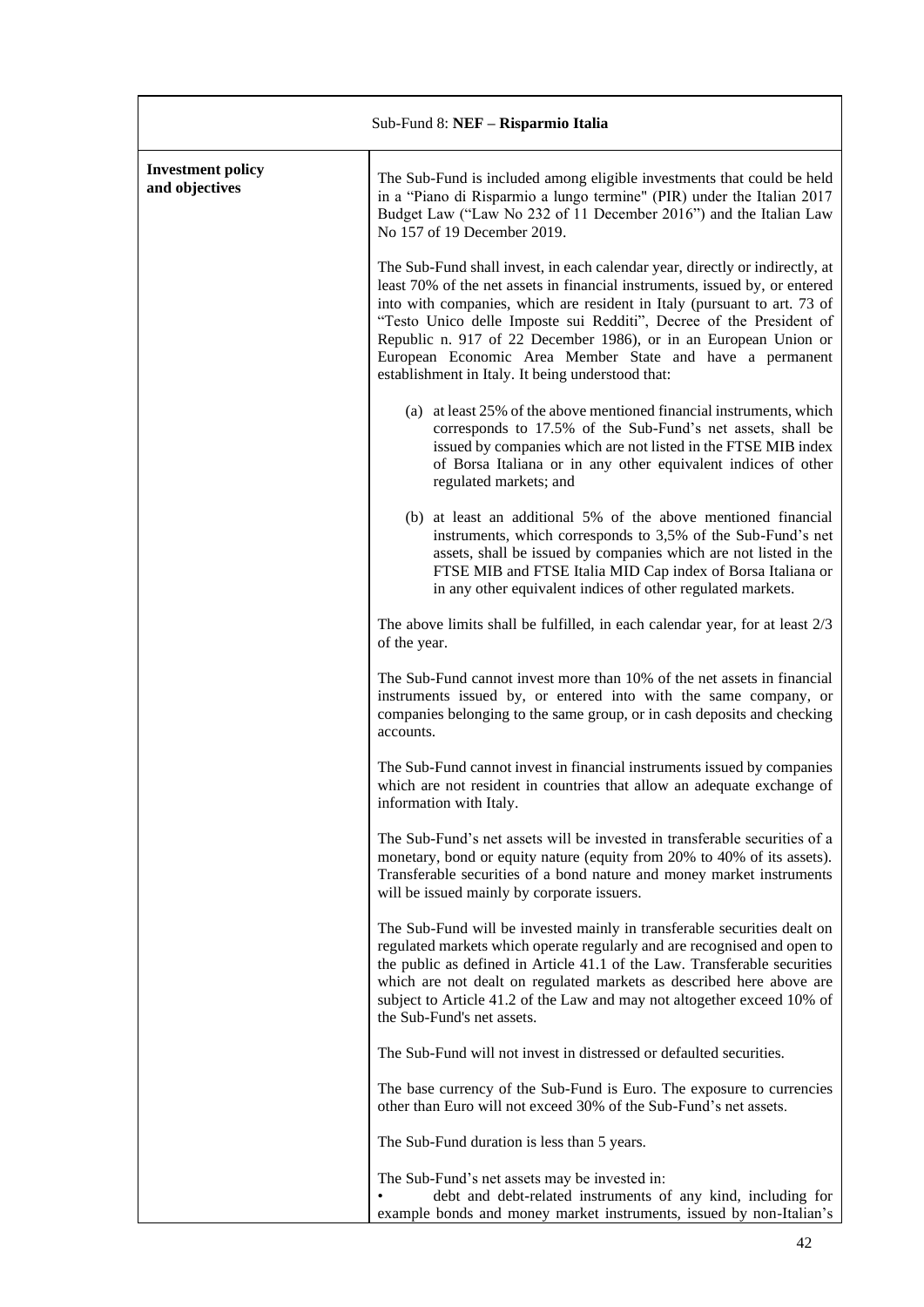|                                                                 | issuers with a rating below Investment Grade or unrated, at issue or issuer<br>level, up to 30%. There is no rating limit with regard to Italian issuers and<br>unrated issuances from Italian issuers will not exceed 10% of the Sub-<br>Fund's net assets. Issuances from Italian issuers may have a rating below<br>Investment Grade which may exceed 50% of the Sub-Fund's net assets.<br>in parts of UCITS and/or others UCIs compatible with the<br>investment policy of the Sub-Fund, up to 10%;<br>Financial techniques and instruments for hedging purposes may be used.<br>Such financial techniques and instruments shall be used only to the extent<br>they do not hinder the quality of the investment policy of the Sub-Fund.<br>The Sub-fund may invest in financial derivative instruments only for risk<br>hedging purposes associated with the main investment, in accordance with<br>the provisions of the PIR legislation.<br>It is specifically drawn to the attention of the investors that they should<br>refer to the Section "Risk Factors", as described in the Prospectus, while<br>investing in this Sub-Fund. |
|-----------------------------------------------------------------|--------------------------------------------------------------------------------------------------------------------------------------------------------------------------------------------------------------------------------------------------------------------------------------------------------------------------------------------------------------------------------------------------------------------------------------------------------------------------------------------------------------------------------------------------------------------------------------------------------------------------------------------------------------------------------------------------------------------------------------------------------------------------------------------------------------------------------------------------------------------------------------------------------------------------------------------------------------------------------------------------------------------------------------------------------------------------------------------------------------------------------------------|
| <b>Sustainability risk integration</b>                          | Sustainability risks are integrated into the Sub-Fund's investment<br>management process in compliance with the provisions of Article 6 of<br>SFDR.                                                                                                                                                                                                                                                                                                                                                                                                                                                                                                                                                                                                                                                                                                                                                                                                                                                                                                                                                                                        |
|                                                                 | Further information is available under Section "Sustainability-related<br>disclosures regulation" of the Prospectus.                                                                                                                                                                                                                                                                                                                                                                                                                                                                                                                                                                                                                                                                                                                                                                                                                                                                                                                                                                                                                       |
| <b>Benchmark</b>                                                | The Sub-Fund is managed actively in line with the investment policy and<br>objective. It is not managed in reference to a benchmark.                                                                                                                                                                                                                                                                                                                                                                                                                                                                                                                                                                                                                                                                                                                                                                                                                                                                                                                                                                                                       |
| <b>Investor profile</b>                                         | This Sub-Fund is suitable for an investor with a good knowledge of stock<br>and bond markets, with an investment time horizon of 3-5 years minimum,<br>and who is able to withstand a temporary immobilization of his capital for<br>this duration                                                                                                                                                                                                                                                                                                                                                                                                                                                                                                                                                                                                                                                                                                                                                                                                                                                                                         |
| <b>Risk Profile</b>                                             | The value of the portfolio is determined daily on the basis of the<br>price/market value of each securities, issued worldwide by international<br>companies included in the Sub-Fund. It is possible to use financial<br>techniques and instruments for hedging and/or other purposes, although<br>only insofar as they are not detrimental to the quality of the Sub-Fund's<br>investment policy. The market value of the securities in portfolio is<br>influenced by corporate performance, variations in interest and exchange<br>rates, and therefore investors cannot be guaranteed a return of their<br>investment at any specific date.                                                                                                                                                                                                                                                                                                                                                                                                                                                                                             |
| <b>Investment Manager</b><br><b>Global exposure calculation</b> | Eurizon Capital SGR SpA<br>The method used to calculate the Global Exposure is the commitment                                                                                                                                                                                                                                                                                                                                                                                                                                                                                                                                                                                                                                                                                                                                                                                                                                                                                                                                                                                                                                              |
|                                                                 | approach.                                                                                                                                                                                                                                                                                                                                                                                                                                                                                                                                                                                                                                                                                                                                                                                                                                                                                                                                                                                                                                                                                                                                  |
| <b>Units</b>                                                    | This Sub-Fund will currently issue 4 Categories of Units defined in the<br>Section "Units" of the Prospectus:<br>Category R<br>$\blacksquare$<br>Category I<br>$\overline{\phantom{a}}$<br>Category C<br>$\overline{\phantom{a}}$<br><b>Category PIR</b>                                                                                                                                                                                                                                                                                                                                                                                                                                                                                                                                                                                                                                                                                                                                                                                                                                                                                   |
|                                                                 | The Sub-Fund will issue accumulation Units.<br>If the amount subscribed does not correspond to a whole number of Units,<br>the appropriate number of Units including any fraction of Unit calculated<br>to the three decimal places will be issued.                                                                                                                                                                                                                                                                                                                                                                                                                                                                                                                                                                                                                                                                                                                                                                                                                                                                                        |
| <b>Valuation currency and</b>                                   | The valuation currency of this Sub-Fund will be the EUR.                                                                                                                                                                                                                                                                                                                                                                                                                                                                                                                                                                                                                                                                                                                                                                                                                                                                                                                                                                                                                                                                                   |
| <b>Valuation Day</b>                                            | The Net Asset Value will be valued daily (Valuation Day). If this day is<br>not a bank Business Day in Luxembourg, the next following bank<br>Business Day will be the Valuation Day.                                                                                                                                                                                                                                                                                                                                                                                                                                                                                                                                                                                                                                                                                                                                                                                                                                                                                                                                                      |
| <b>Subscriptions, Conversions</b><br>& Redemptions              | The initial subscription period for Category I and R Units took place from<br>January 14, 2002 to January 18, 2002 with payment by January 21, 2002.                                                                                                                                                                                                                                                                                                                                                                                                                                                                                                                                                                                                                                                                                                                                                                                                                                                                                                                                                                                       |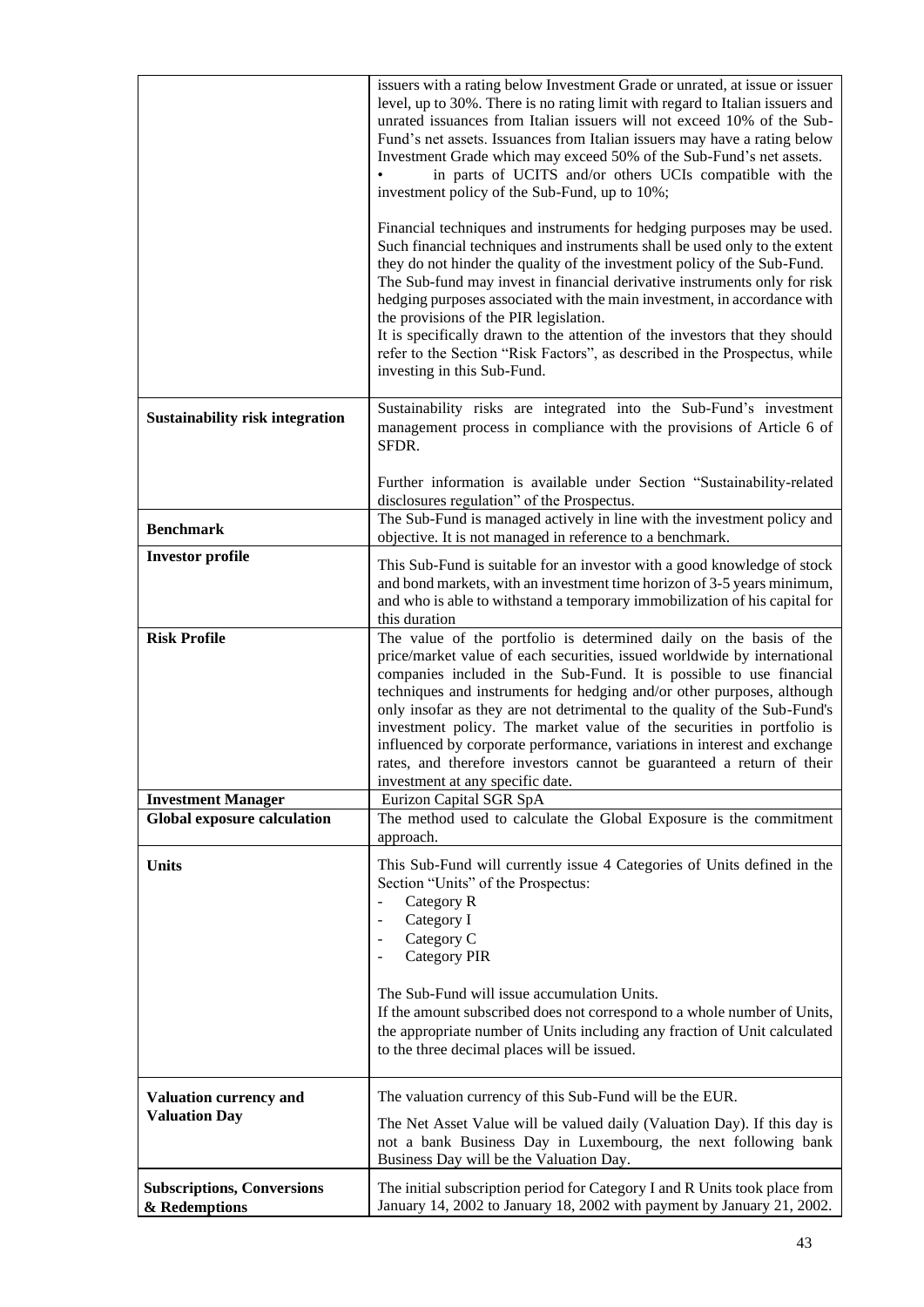| The initial subscription period for Category PIR took place from August<br>8, 2017 until August 11, 2017 with payment by no later than August 11,<br>2017.<br>Category PIR Units were issued at the initial price corresponding to the                                                                                                                                                                                    |  |
|---------------------------------------------------------------------------------------------------------------------------------------------------------------------------------------------------------------------------------------------------------------------------------------------------------------------------------------------------------------------------------------------------------------------------|--|
|                                                                                                                                                                                                                                                                                                                                                                                                                           |  |
| Net Asset Value per Unit of Category R Units as of August 11, 2017.                                                                                                                                                                                                                                                                                                                                                       |  |
| The initial subscription period for Category C Units took place from<br>March 28, 2018 to March 30, 2018 with payment by no later than April<br>05, 2018.                                                                                                                                                                                                                                                                 |  |
| Category C Units were issued at an initial price equal to the price of the<br>Net Asset Value per Units of Category R as of April 03, 2018 plus the<br>applicable subscription fee.                                                                                                                                                                                                                                       |  |
| Should no subscriptions to units of a category occur during the respective<br>initial subscription period, the first subscription to such units will take<br>place at the last available Net Asset Value per Unit of Category R plus the<br>applicable subscription fee                                                                                                                                                   |  |
| Any subsequent subscription will be made at a price corresponding to the<br>Net Asset Value per Unit plus the applicable subscription fee.                                                                                                                                                                                                                                                                                |  |
| Reminder:<br>the minimum amount of the first investment in the Fund for the<br>R, and I Units is set at EUR 500.<br>the minimum amount of the first investment in the Fund for                                                                                                                                                                                                                                            |  |
| Category C Units is set at EUR 50 000.<br>the minimum amount of the first investment in the Fund for the<br>PIR Units is set at EUR 500.                                                                                                                                                                                                                                                                                  |  |
| The maximum amount of the investment in Category PIR is set, for each<br>Investor, at:                                                                                                                                                                                                                                                                                                                                    |  |
| EUR 30.000,00 for each calendar year;<br>EUR 150.000,00 in aggregate.                                                                                                                                                                                                                                                                                                                                                     |  |
| Unitholders' attention is drawn to the fact that amounts exceeding the<br>above thresholds shall be converted in Category R Units.                                                                                                                                                                                                                                                                                        |  |
| Unitholders' attention is drawn to the fact that they may only convert to<br>Categories in respect of which they meet the definition.                                                                                                                                                                                                                                                                                     |  |
| No conversion or redemption fees will be levied.<br><b>Fees and expenses</b>                                                                                                                                                                                                                                                                                                                                              |  |
| Subscription fee:<br>Category R: up to 1%                                                                                                                                                                                                                                                                                                                                                                                 |  |
| Category I: none                                                                                                                                                                                                                                                                                                                                                                                                          |  |
| Category PIR: up to 1%<br>Category C: up to 1%                                                                                                                                                                                                                                                                                                                                                                            |  |
| Management fee: the Sub-Fund shall pay monthly a management fee to<br>the Management Company at an annual rate defined hereunder calculated<br>on the Sub-Fund's average Net Asset Value of each month.<br>The annual rate for Category R: of maximum 1,30%<br>The annual rate for Category I: of maximum 0,50%<br>The annual rate for Category PIR: of maximum 1,30%<br>The annual rate for Category C: of maximum 0,65% |  |

 $\mathbf{l}$ 

 $\overline{\phantom{0}}$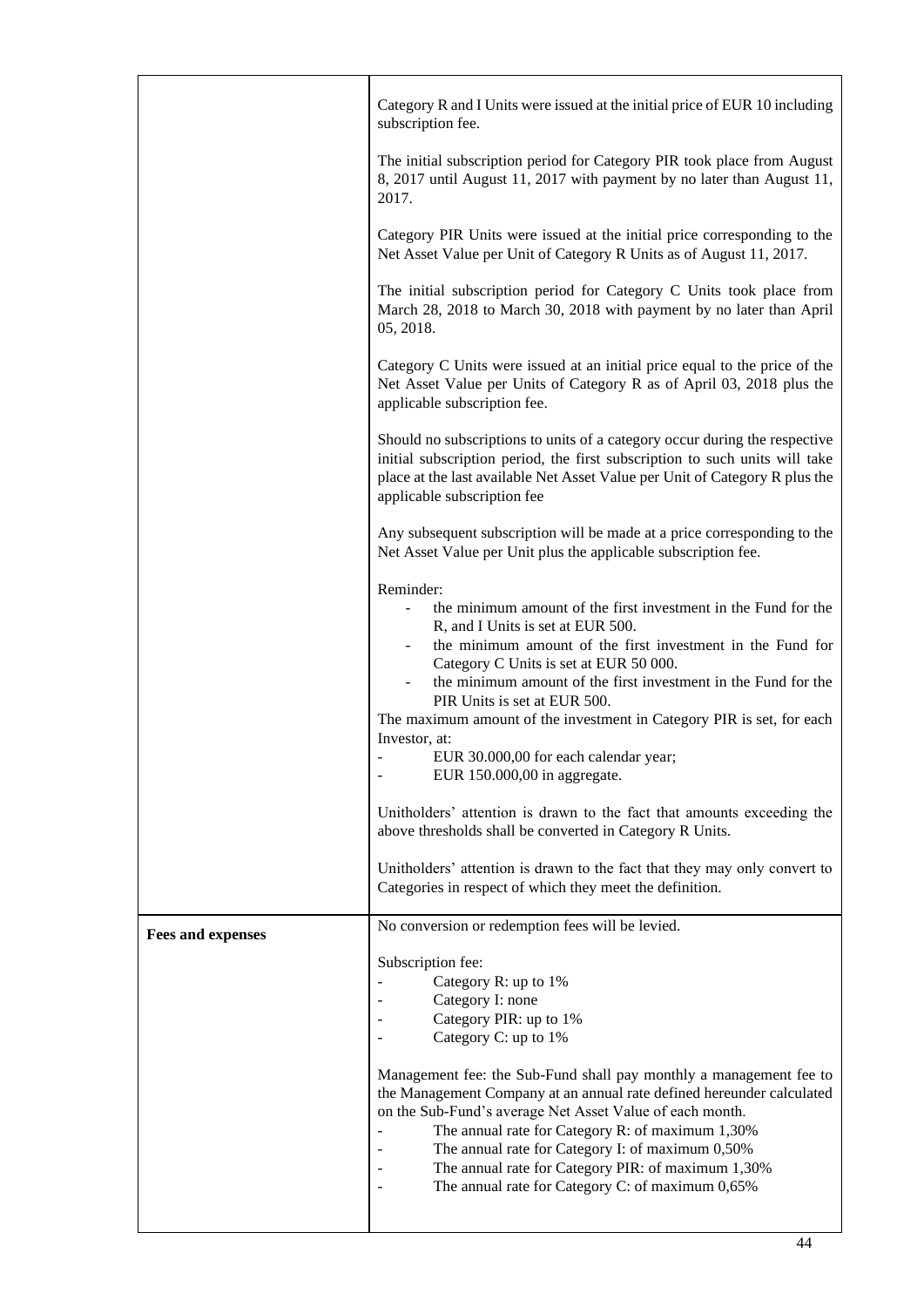| Listing                                                   | Units of this Sub-Fund will not be listed on the Luxembourg Stock<br>Exchange.                                                                                                                                                     |
|-----------------------------------------------------------|------------------------------------------------------------------------------------------------------------------------------------------------------------------------------------------------------------------------------------|
| <b>Securities Financing</b><br><b>Transactions (SFTs)</b> | Proportion of assets under management that will be subject to SFTs and<br>TRS:<br>Securities lending: Expected from 0% to 25%, Max 30%<br>٠<br>Securities borrowing 0%<br>٠<br>Repurchase agreements 0%<br>٠<br><b>TRS 0%</b><br>۰ |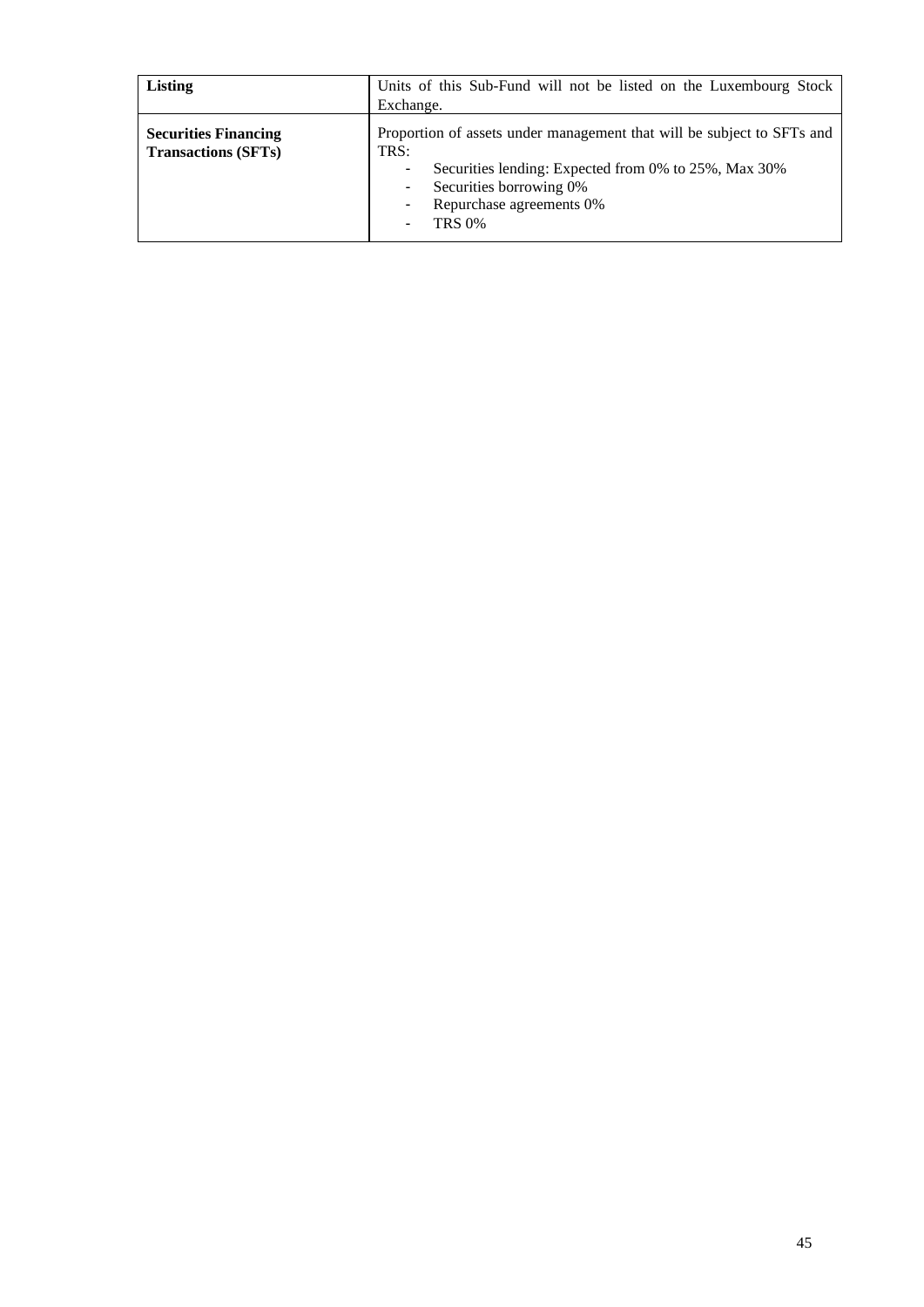| Sub-Fund 9: NEF - U.S. Equity                                       |                                                                                                                                                                                                                                                                                                                                                                                                                                                                                                                                                                                                |
|---------------------------------------------------------------------|------------------------------------------------------------------------------------------------------------------------------------------------------------------------------------------------------------------------------------------------------------------------------------------------------------------------------------------------------------------------------------------------------------------------------------------------------------------------------------------------------------------------------------------------------------------------------------------------|
| <b>Investment policy</b><br>and objectives                          | The objective of this Sub-Fund is to achieve total return, primarily through<br>capital appreciation, and secondarily through dividends, by investing<br>primarily in equity securities from issuers domiciled in the USA.                                                                                                                                                                                                                                                                                                                                                                     |
|                                                                     | The Investment Manager employs an active bottom-up research process<br>to identify individual securities believed to possess superior risk-return<br>characteristics, taking into account both future growth potential and<br>valuation consideration. The stock selection process provides for a<br>diversified portfolio that spans the style spectrum, from growth to value,<br>without preference to capitalization size, sector, or industry.                                                                                                                                             |
|                                                                     | From time to time the Fund may employ hedging techniques and hold cash<br>reserves.                                                                                                                                                                                                                                                                                                                                                                                                                                                                                                            |
|                                                                     | The Fund has the flexibility to invest in American Depository Receipts<br>and American Depository Shares listed on the major U.S. stock<br>exchanges.                                                                                                                                                                                                                                                                                                                                                                                                                                          |
|                                                                     | The Sub-Fund may invest up to 10% in other UCITS or UCIs.                                                                                                                                                                                                                                                                                                                                                                                                                                                                                                                                      |
|                                                                     | It is specifically drawn to the attention of the investors that they<br>should refer to the Section "Risk Factors", as described in the<br>Prospectus, while investing in this Sub-Fund.                                                                                                                                                                                                                                                                                                                                                                                                       |
| <b>Sustainability risk integration</b>                              | Sustainability risks are integrated into the Sub-Fund's investment<br>management process in compliance with the provisions of Article 6 of<br>SFDR.                                                                                                                                                                                                                                                                                                                                                                                                                                            |
|                                                                     | Further information is available under Section "Sustainability-related<br>disclosures regulation" of the Prospectus.                                                                                                                                                                                                                                                                                                                                                                                                                                                                           |
| <b>Benchmark</b>                                                    | The fund is managed actively in reference to the benchmark MSCI USA<br>Net Total Return USD Index (EUR unhedged). The benchmark is not<br>replicated; it merely serves as a starting point for investment decisions.<br>The Investment Manager seeks to outperform the benchmark. The<br>composition of the fund and its performance may positively or negatively<br>deviate significantly from the benchmark.                                                                                                                                                                                 |
| <b>Investor Profile</b>                                             | This Sub-Fund is suitable for investors with a good knowledge of the<br>United States capital markets and who are not afraid of Dollar fluctuations<br>in relation to the Euro. It is also suitable for expert investors who wish to<br>pursue well-defined investment objectives by sector in that geographical<br>area. The investor must have confidence in a possibly high volatility of<br>the transferable securities in portfolio and be able to withstand temporary<br>losses of considerable proportions, with the hypothesis of the capital being<br>immobilized even for 5-6 years. |
| <b>Risk Profile</b>                                                 | The value of the Sub-Fund's portfolio is determined daily on the basis of                                                                                                                                                                                                                                                                                                                                                                                                                                                                                                                      |
|                                                                     | the market value of each of the equities contained therein and which<br>represent the major companies operating in the United States,<br>characterised by high profitability, a solid financial structure, and by a<br>successful management. Moreover, the Sub-Fund may invest in shares<br>issued by companies domiciled outside the United States. Currency<br>hedging by the portfolio is not one of the principal aims of the Sub-Fund.                                                                                                                                                   |
| <b>Investment Manager</b>                                           | MFS International (U.K.) Limited<br>MFS Institutional Advisors Inc.                                                                                                                                                                                                                                                                                                                                                                                                                                                                                                                            |
| <b>Sub-Investment Manager</b><br><b>Global exposure calculation</b> | The method used to calculate the Global Exposure is the commitment<br>approach.                                                                                                                                                                                                                                                                                                                                                                                                                                                                                                                |
| <b>Units</b>                                                        | This Sub-Fund will currently issue 3 Categories of Units defined in the<br>Section "Units" of the Prospectus:<br>Category R                                                                                                                                                                                                                                                                                                                                                                                                                                                                    |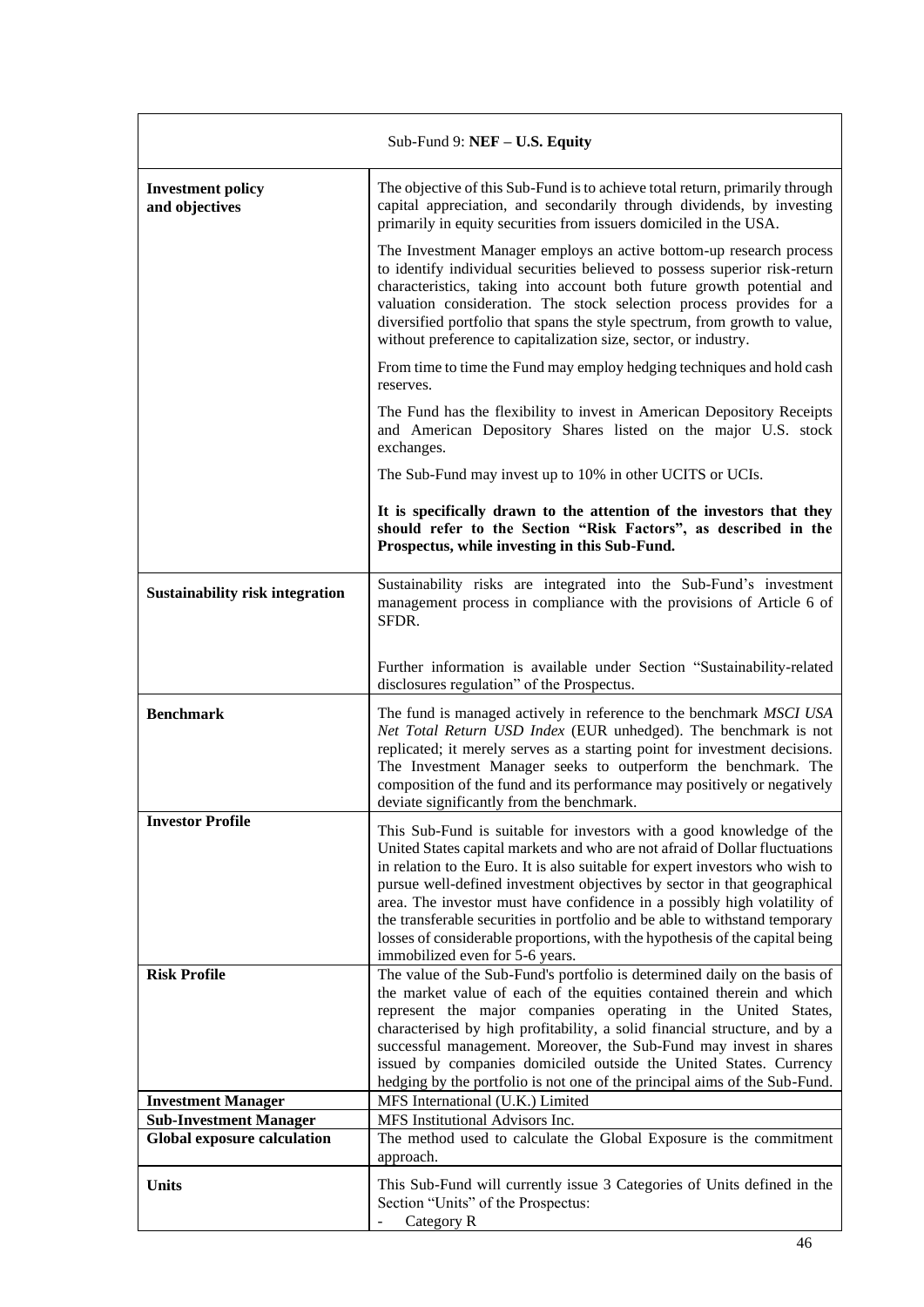|                                                    | Category I<br>Category C<br>$\overline{\phantom{a}}$                                                                                                                                                                                                                                                                                                                                                                                       |
|----------------------------------------------------|--------------------------------------------------------------------------------------------------------------------------------------------------------------------------------------------------------------------------------------------------------------------------------------------------------------------------------------------------------------------------------------------------------------------------------------------|
|                                                    | The Sub-Fund will issue accumulation Units.<br>If the amount subscribed does not correspond to a whole number of Units,<br>the appropriate number of Units including any fraction of Unit calculated<br>to the three decimal places will be issued.                                                                                                                                                                                        |
| <b>Valuation currency and</b>                      | The valuation currency of this Sub-Fund will be the EUR.                                                                                                                                                                                                                                                                                                                                                                                   |
| <b>Valuation Day</b>                               | The Net Asset Value will be valued daily (Valuation Day). If this day is<br>not a bank Business Day in Luxembourg or if New York stock exchange<br>is closed for trading, the next following bank Business Day in<br>Luxembourg where the New York stock exchange is opened for trading<br>will be the Valuation Day.                                                                                                                      |
| <b>Subscriptions, Conversions</b><br>& Redemptions | The initial subscription period for Categories I and R Units took place<br>from March 4, 2002 to April 19, 2002 with payment by no later than April<br>22, 2002                                                                                                                                                                                                                                                                            |
|                                                    | The initial subscription period for Category C Units took place from<br>March 27 to April 7 with payment by no later than April 10, 2017.                                                                                                                                                                                                                                                                                                  |
|                                                    | Category R and I Units were issued at the initial price of EUR 10 including<br>subscription fee.                                                                                                                                                                                                                                                                                                                                           |
|                                                    | Category C Units were issued at an initial price equal to the price of the<br>Net Asset Value per Units of Category R as of April 10, 2017 plus the<br>applicable subscription fee.                                                                                                                                                                                                                                                        |
|                                                    | Should no subscriptions to units of a category occur during the respective<br>initial subscription period, the first subscription to such units will take<br>place at the last available Net Asset Value per Unit of Category R plus the<br>applicable subscription fee.                                                                                                                                                                   |
|                                                    | Any subsequent subscription will be made at a price corresponding to the<br>Net Asset Value per Unit plus the applicable subscription fee.                                                                                                                                                                                                                                                                                                 |
|                                                    | Reminder:<br>the minimum amount of the first investment in the Fund for<br>Category R and I Units is set at EUR 500.<br>the minimum amount of the first investment in the Fund for<br>Category C Units is set at EUR 50 000.                                                                                                                                                                                                               |
|                                                    | Unitholders' attention is drawn to the fact that they may only convert to<br>Categories in respect of which they meet the definition.                                                                                                                                                                                                                                                                                                      |
| <b>Fees and expenses</b>                           | No conversion or redemption fees will be levied.                                                                                                                                                                                                                                                                                                                                                                                           |
|                                                    | Subscription fee:<br>Category R: up to 3%<br>Category I: none<br>$\sim$<br>Category C: up to 3%                                                                                                                                                                                                                                                                                                                                            |
|                                                    | Management fee: the Fund shall pay monthly a management fee to the<br>Management Company at an annual rate defined hereunder calculated on<br>the Sub-Fund's average Net Asset Value of each month.<br>The annual rate for Category R: of maximum 1,65%<br>$\blacksquare$<br>The annual rate for Category I: of maximum 0,60%.<br>$\overline{\phantom{a}}$<br>The annual rate for Category C: of maximum 0,80%<br>$\overline{\phantom{a}}$ |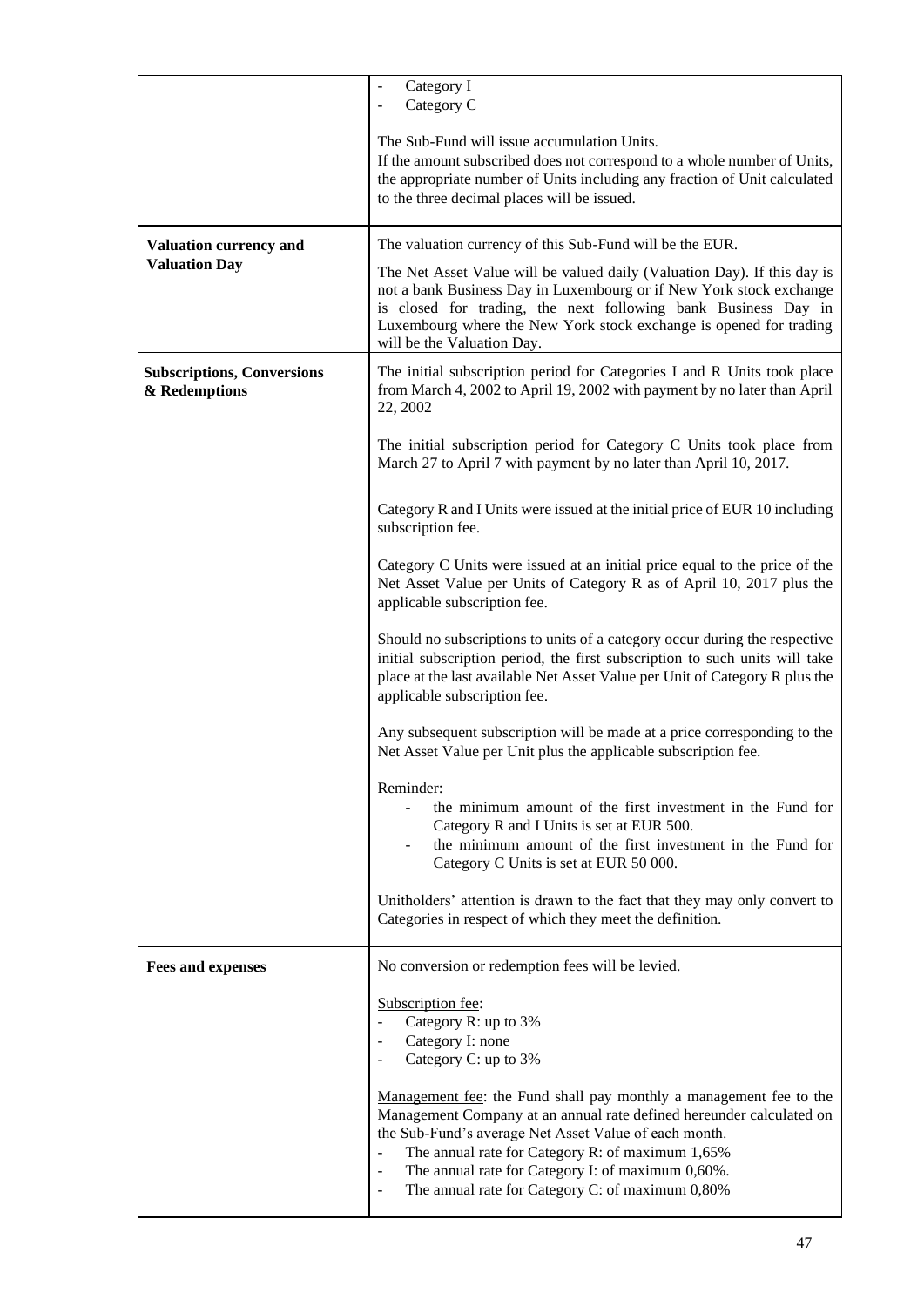| Listing                                                   | Units of this Sub-Fund will not be listed on the Luxembourg Stock<br>Exchange.                                                                                                                                                |
|-----------------------------------------------------------|-------------------------------------------------------------------------------------------------------------------------------------------------------------------------------------------------------------------------------|
| <b>Securities Financing</b><br><b>Transactions (SFTs)</b> | Proportion of assets under management that will be subject to SFTs and<br>TRS:<br>Securities lending: Expected from 0% to 25%, Max 30%<br>٠<br>Securities borrowing 0%<br>٠<br>Repurchase agreements 0%<br>٠<br><b>TRS 0%</b> |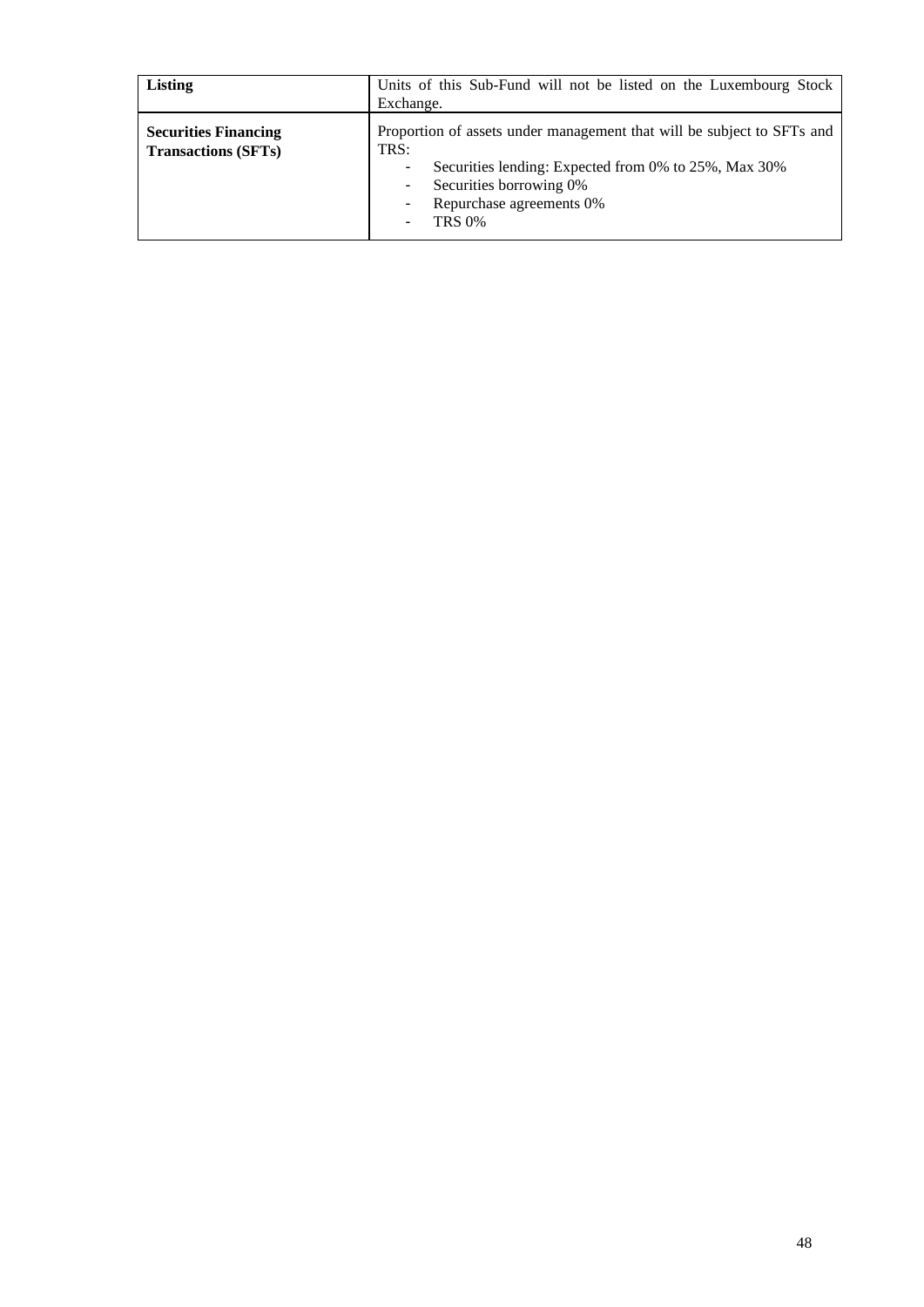|                                                                     | Sub-Fund 10: NEF - Pacific Equity                                                                                                                                                                                                                                                                                                                                                                                                                                                                                                                                      |
|---------------------------------------------------------------------|------------------------------------------------------------------------------------------------------------------------------------------------------------------------------------------------------------------------------------------------------------------------------------------------------------------------------------------------------------------------------------------------------------------------------------------------------------------------------------------------------------------------------------------------------------------------|
| <b>Investment policy</b><br>and objectives                          | The objective of the Sub-Fund is to achieve long term capital appreciation<br>by mainly investing in securities of companies of the Pacific area. The Sub<br>Fund will be actively managed.                                                                                                                                                                                                                                                                                                                                                                            |
|                                                                     | Besides making direct investments, the Sub-Fund may also enter into<br>options and futures transactions subject to the investment restrictions<br>defined in the Prospectus.                                                                                                                                                                                                                                                                                                                                                                                           |
|                                                                     | The Sub-Fund may invest up to 10% in other UCITS or UCIs.                                                                                                                                                                                                                                                                                                                                                                                                                                                                                                              |
|                                                                     | It is specifically drawn to the attention of the investors that they<br>should refer to the Section "Risk Factors", as described in the<br>Prospectus, while investing in this Sub-Fund.                                                                                                                                                                                                                                                                                                                                                                               |
| <b>Sustainability risk integration</b>                              | Sustainability risks are integrated into the Sub-Fund's investment<br>management process in compliance with the provisions of Article 6 of<br>SFDR.                                                                                                                                                                                                                                                                                                                                                                                                                    |
|                                                                     | Further information is available under Section "Sustainability-related<br>disclosures regulation" of the Prospectus.                                                                                                                                                                                                                                                                                                                                                                                                                                                   |
| <b>Benchmark</b>                                                    | The Sub-Fund is managed actively in reference to the benchmark MSCI<br>AC Pacific Gross Total Return USD Index (EUR unhedged). The<br>benchmark is not replicated; it merely serves as a starting point for<br>investment decisions. The Investment Manager seeks to outperform the<br>benchmark. The composition of the Sub-Fund and its performance may<br>positively or negatively deviate significantly from the benchmark.                                                                                                                                        |
| <b>Investor Profile</b>                                             | The Sub-Fund is suitable for investors with a good knowledge of the Asian<br>capital market. It is also suitable for expert investors who wish to pursue<br>well-defined investment objectives per sector in that geographical area.<br>The investor must be trustful concerning a possibly high volatility of the<br>transferable securities in portfolio and be able to withstand temporary<br>losses of considerable proportions, with the hypothesis of the capital being<br>immobilized even for 5-6 years.                                                       |
| <b>Risk Profile</b>                                                 | The value of the Sub-Fund's portfolio is determined daily on the basis of<br>the market value of each of the equities contained therein and which<br>represent companies of that geographical area with growth perspectives,<br>characterised by high profitability, with solid balance sheets, and a<br>successful management. The assets of the Sub-Fund will be invested in<br>accordance with the principle of risk spreading in equities, equity-type<br>securities. Currency hedging by the portfolio is not one of the principal<br>objectives of the Sub-Fund. |
| <b>Investment Manager</b>                                           | FIL Pensions Management                                                                                                                                                                                                                                                                                                                                                                                                                                                                                                                                                |
| <b>Sub-Investment Manager</b><br><b>Global exposure calculation</b> | FIL Investment Management (Hong Kong) Ltd<br>The method used to calculate the Global Exposure is the commitment<br>approach.                                                                                                                                                                                                                                                                                                                                                                                                                                           |
| <b>Units</b>                                                        | This Sub-Fund will currently issue 3 Categories of Units defined in the<br>Section "Units" of the Prospectus:<br>Category R<br>Category I<br>$\overline{a}$<br>Category C<br>The Sub-Fund will issue accumulation Units.                                                                                                                                                                                                                                                                                                                                               |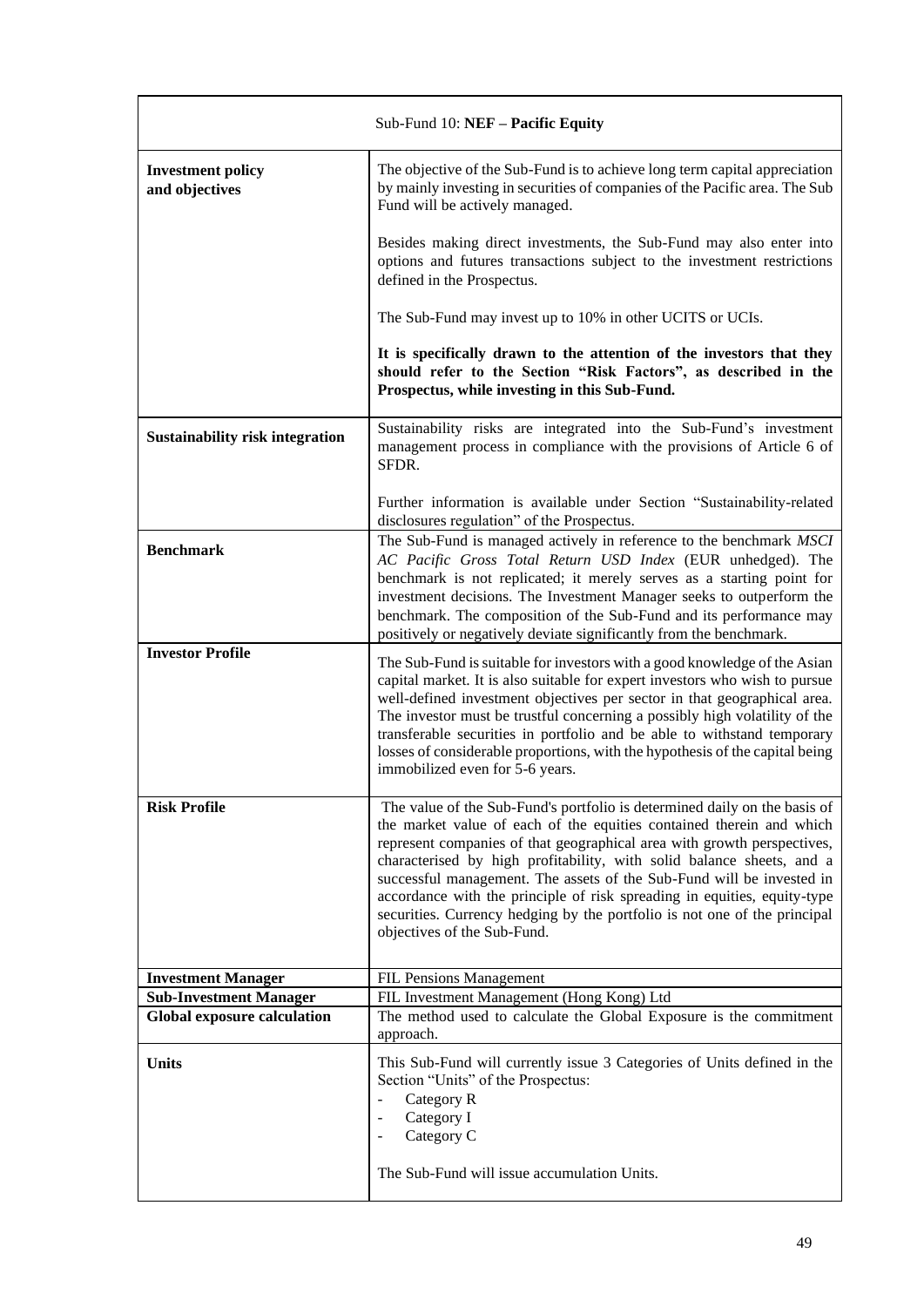|                                                           | If the amount subscribed does not correspond to a whole number of Units,<br>the appropriate number of Units including any fraction of Unit calculated<br>to the three decimal places will be issued.                                                                                                                                                                                                                                       |
|-----------------------------------------------------------|--------------------------------------------------------------------------------------------------------------------------------------------------------------------------------------------------------------------------------------------------------------------------------------------------------------------------------------------------------------------------------------------------------------------------------------------|
| <b>Valuation currency and</b>                             | The valuation currency of this Sub-Fund will be the EUR.                                                                                                                                                                                                                                                                                                                                                                                   |
| <b>Valuation Day</b>                                      | The Net Asset Value will be valued daily (Valuation Day). If this day is<br>not a bank Business Day in Luxembourg, the next following bank<br>Business Day will be the Valuation Day.                                                                                                                                                                                                                                                      |
| <b>Subscriptions, Conversions</b><br>& Redemptions        | The initial subscription period for Categories I and R Units took place<br>from March 4, 2002 to April 19, 2002 with payment by no later than April<br>22, 2002                                                                                                                                                                                                                                                                            |
|                                                           | The initial subscription period for Category C Units took place from<br>March 27 to April 7 with payment by no later than April 10, 2017.                                                                                                                                                                                                                                                                                                  |
|                                                           | Category R and I Units were issued at the initial price of EUR 10 including<br>subscription fee.                                                                                                                                                                                                                                                                                                                                           |
|                                                           | Category C Units were issued at an initial price equal to the price of the<br>Net Asset Value per Units of Category R as of April 10, 2017 plus the<br>applicable subscription fee.                                                                                                                                                                                                                                                        |
|                                                           | Should no subscriptions to units of a category occur during the respective<br>initial subscription period, the first subscription to such units will take<br>place at the last available Net Asset Value per Unit of Category R plus the<br>applicable subscription fee.                                                                                                                                                                   |
|                                                           | Any subsequent subscription will be made at a price corresponding to the<br>Net Asset Value per Unit plus the applicable subscription fee.                                                                                                                                                                                                                                                                                                 |
|                                                           | Reminder:<br>the minimum amount of the first investment in the Fund for<br>Category R and I Units is set at EUR 500.<br>the minimum amount of the first investment in the Fund for<br>Category C Units is set at EUR 50 000.                                                                                                                                                                                                               |
|                                                           | Unitholders' attention is drawn to the fact that they may only convert to<br>Categories in respect of which they meet the definition.                                                                                                                                                                                                                                                                                                      |
| <b>Fees and expenses</b>                                  | No conversion or redemption fees will be levied.                                                                                                                                                                                                                                                                                                                                                                                           |
|                                                           | Subscription fee:<br>Category R: up to 3%<br>$\blacksquare$<br>Category I: none<br>$\overline{\phantom{a}}$<br>Category C: up to 3%<br>$\overline{\phantom{a}}$                                                                                                                                                                                                                                                                            |
|                                                           | Management fee: the Fund shall pay monthly a management fee to the<br>Management Company at an annual rate defined hereunder calculated on<br>the Sub-Fund's average Net Asset Value of each month.<br>The annual rate for Category R: of maximum 1,85%<br>$\blacksquare$<br>The annual rate for Category I: of maximum 0,65%.<br>$\overline{\phantom{a}}$<br>The annual rate for Category C: of maximum 0,85%<br>$\overline{\phantom{a}}$ |
| Listing                                                   | Units of this Sub-Fund will not be listed on the Luxembourg Stock<br>Exchange.                                                                                                                                                                                                                                                                                                                                                             |
| <b>Securities Financing</b><br><b>Transactions (SFTs)</b> | Proportion of assets under management that will be subject to SFTs and<br>TRS:<br>Securities lending: Expected from 0% to 25%, Max 30%                                                                                                                                                                                                                                                                                                     |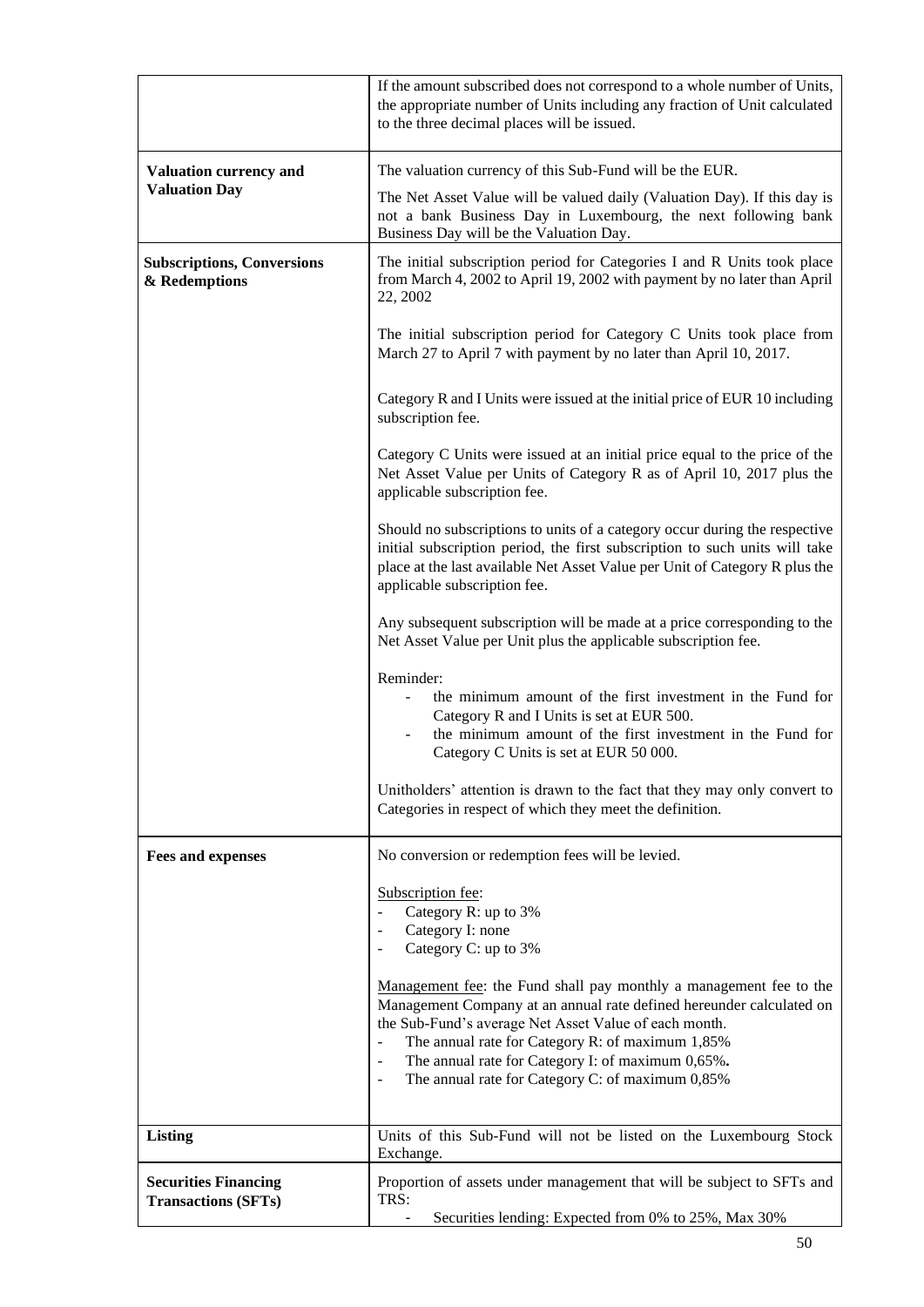| - Securities borrowing 0%<br>Repurchase agreements 0%<br><b>Contract Contract</b><br>$-$ TRS 0% |
|-------------------------------------------------------------------------------------------------|
|-------------------------------------------------------------------------------------------------|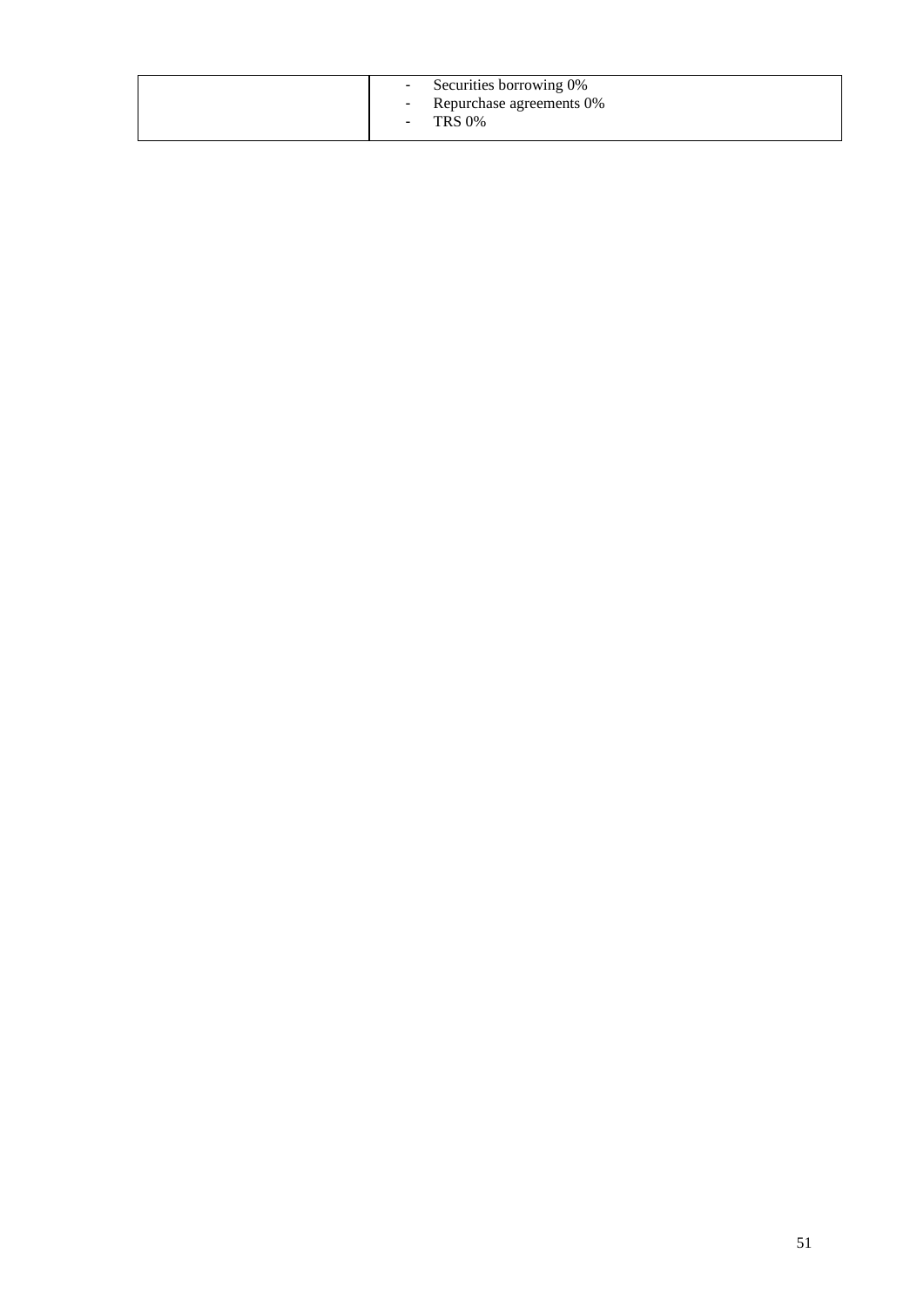| Sub-Fund 11: NEF - Euro Corporate Bond     |                                                                                                                                                                                                                                                                                                                                                                                                                                                                                                                                                       |
|--------------------------------------------|-------------------------------------------------------------------------------------------------------------------------------------------------------------------------------------------------------------------------------------------------------------------------------------------------------------------------------------------------------------------------------------------------------------------------------------------------------------------------------------------------------------------------------------------------------|
| <b>Investment policy</b><br>and objectives | The Sub-Fund will mainly invest in Euro denominated investment grade<br>bonds issued by both European and non-European companies which are<br>traded on the regulated bond markets of the Economic and Monetary<br>Union, rated at least BBB-/Baa3 by credit rating agencies such as<br>Moody's Investor Service or Standard and Poor's.<br>The Sub-Fund may also invest in Euro (or legacy European Currency)<br>denominated investment grade bonds, in quasi-government and sovereign<br>issuers (other than those of Euro Sovereign issuers).      |
|                                            | The Sub-Fund may also invest up to 20% of its assets in bonds with a<br>rating below investment grade.                                                                                                                                                                                                                                                                                                                                                                                                                                                |
|                                            | The Sub-Fund may also invest up to 25% of its assets in non-Euro<br>denominated bonds on an hedged basis.                                                                                                                                                                                                                                                                                                                                                                                                                                             |
|                                            | The Sub-Fund may also invest up to 10% of its assets in emerging markets<br>bonds.                                                                                                                                                                                                                                                                                                                                                                                                                                                                    |
|                                            | This Sub-Fund will follow an active investment strategy, combining a<br>duration stance, yield curve positioning and sector selection.                                                                                                                                                                                                                                                                                                                                                                                                                |
|                                            | Quasi-government shall be understand as: "Euro denominated investment<br>grade government and government-sponsored public debt".                                                                                                                                                                                                                                                                                                                                                                                                                      |
|                                            | The sub-fund may invest up to 10% in other UCITS or UCIs.                                                                                                                                                                                                                                                                                                                                                                                                                                                                                             |
|                                            | Financial techniques and instruments for hedging and/or non-hedging<br>purposes may be used. Such financial techniques and instruments shall be<br>used only to the extent they do not hinder the quality of the investment<br>policy of the Sub-Fund.                                                                                                                                                                                                                                                                                                |
|                                            | It is specifically drawn to the attention of the investors that they<br>should refer to the Section "Risk Factors", as described in the<br>Prospectus, while investing in this Sub-Fund.                                                                                                                                                                                                                                                                                                                                                              |
| <b>Sustainability risk integration</b>     | Sustainability risks are integrated into the Sub-Fund's investment<br>management process in compliance with the provisions of Article 6 of<br>SFDR.                                                                                                                                                                                                                                                                                                                                                                                                   |
|                                            | Further information is available under Section "Sustainability-related<br>disclosures regulation" of the Prospectus.                                                                                                                                                                                                                                                                                                                                                                                                                                  |
| <b>Benchmark</b>                           | The Sub-Fund is managed actively in reference to the benchmark ICE<br>BofAML Euro Non-Financial Index - (EUR unhedged).                                                                                                                                                                                                                                                                                                                                                                                                                               |
|                                            | For the construction of the portfolio, the benchmark serves as reference in<br>terms of overall exposure to risk factors including country, interest rate<br>and credit position.                                                                                                                                                                                                                                                                                                                                                                     |
|                                            | Amplitude of deviations from the benchmark varies depending on the<br>degree of conviction of the investment manager.                                                                                                                                                                                                                                                                                                                                                                                                                                 |
|                                            | Index disclaimer                                                                                                                                                                                                                                                                                                                                                                                                                                                                                                                                      |
|                                            | Source ICE Data Indices, LLC ("ICE DATA"), is used with permission.<br>ICE DATA, its affiliates and their respective third party suppliers disclaim<br>any and all warranties and representations, express and/or implied,<br>including any warranties of merchantability or fitness for a particular<br>purpose or use, including the indices, index data and any data included in,<br>related to, or derived therefrom. neither ice data, its affiliates nor their<br>respective third party suppliers shall be subject to any damages or liability |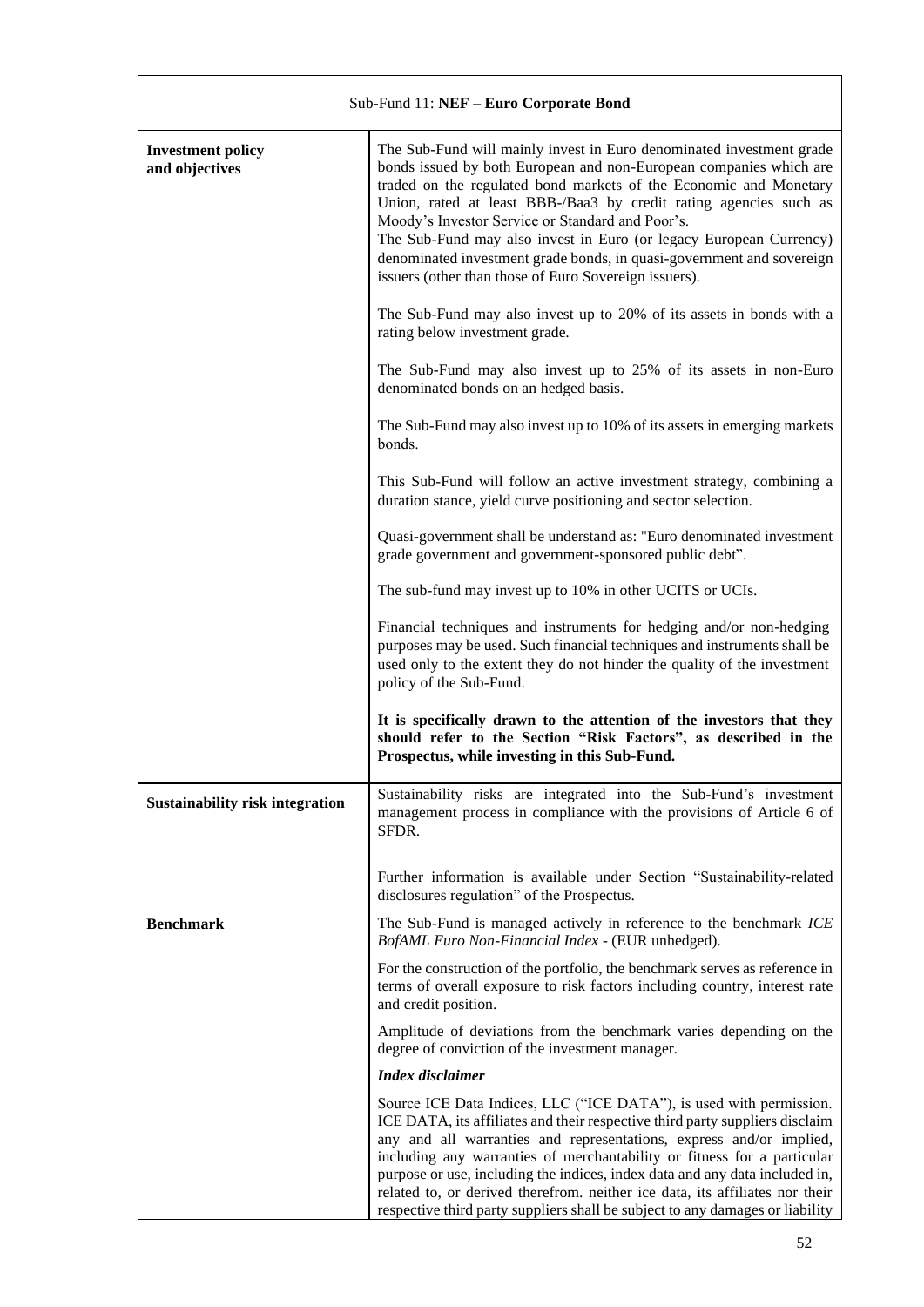|                                                | with respect to the adequacy, accuracy, timeliness or completeness of the<br>indices or the index data or any component thereof, and the indices and<br>index data and all components thereof are provided on an "as is" basis and<br>your use is at your own risk. ICE DATA, its affiliates and their respective<br>third party suppliers do not sponsor, endorse, or recommend NEAM (Nord<br>Est Asset Management S.A.), or any of its products or services.                                                                                                                                                                                                                                                                                                                                                          |
|------------------------------------------------|-------------------------------------------------------------------------------------------------------------------------------------------------------------------------------------------------------------------------------------------------------------------------------------------------------------------------------------------------------------------------------------------------------------------------------------------------------------------------------------------------------------------------------------------------------------------------------------------------------------------------------------------------------------------------------------------------------------------------------------------------------------------------------------------------------------------------|
| <b>Investor Profile</b>                        | This Sub-Fund presents a medium/high investment risk and therefore<br>addresses a type of investor who is rather well informed in matters of<br>capital markets and rather familiar with possible trends of the interest rate<br>curve, and has a fair knowledge of company profiles. The subscriber must<br>consider to possibly find himself in a situation of having the capital tied<br>up for 4-6 years.                                                                                                                                                                                                                                                                                                                                                                                                           |
| <b>Risk Profile</b>                            | The value of the portfolio is determined daily on the basis of the<br>price/market value of each of the bonds, denominated mainly in Euro,<br>issued by European and non-European companies, exchanged on bond<br>markets regulated by the Economic/Monetary Union, with mainly a BBB-<br>/Baa3 rating. The Sub-Fund may also invest in selected bonds<br>denominated in Euro, issued by quasi-governmental and public issuers<br>(other than those issued by public issuers of the Euro zone). Currency<br>hedging of the portfolio is not one of the principal objectives of the Sub-<br>Fund. The market value of the securities in portfolio is influenced by<br>variations both in interest and currency rates, and investors therefore<br>cannot be guaranteed a return on their investment at any specific date. |
| <b>Investment Manager</b>                      | Raiffeisen Kapitalanlage-Gesellschaft m.b.H                                                                                                                                                                                                                                                                                                                                                                                                                                                                                                                                                                                                                                                                                                                                                                             |
| <b>Global exposure calculation</b>             | The method used to calculate the Global Exposure is the commitment<br>approach.                                                                                                                                                                                                                                                                                                                                                                                                                                                                                                                                                                                                                                                                                                                                         |
| <b>Units</b>                                   | This Sub-Fund will currently issue 4 Categories of Units defined in the<br>Section "Units" of the Prospectus:<br>Category R<br>$\Box$<br>Category I<br>$\overline{\phantom{a}}$<br>Category D<br>$\blacksquare$<br>Category C<br>$\overline{\phantom{a}}$                                                                                                                                                                                                                                                                                                                                                                                                                                                                                                                                                               |
|                                                | The Sub-Fund will issue accumulation Units and distribution units.                                                                                                                                                                                                                                                                                                                                                                                                                                                                                                                                                                                                                                                                                                                                                      |
|                                                | If the amount subscribed does not correspond to a whole number of Units,<br>the appropriate number of Units including any fraction of Unit calculated<br>to the three decimal places will be issued.                                                                                                                                                                                                                                                                                                                                                                                                                                                                                                                                                                                                                    |
|                                                | As far as the distribution policy is concerned please note the following:                                                                                                                                                                                                                                                                                                                                                                                                                                                                                                                                                                                                                                                                                                                                               |
|                                                | accumulation units (Category R, I and C): do not pay any dividend<br>$\qquad \qquad \blacksquare$<br>distribution units (Category D): do pay dividends on a semi-annual<br>basis. The ex-dividend date is the fifteenth day of January and July<br>(or the first following Business Day) and for the first time was in<br>January 2018.                                                                                                                                                                                                                                                                                                                                                                                                                                                                                 |
|                                                | The Management Company expects to distribute exclusively the<br>investment income amount received by the Sub-Fund over the previous<br>year. Exceptionally, in order to maintain a stable dividend payment per<br>Unit over the years, capital could also be distributed provided that the Sub-<br>Fund is not affected by such distribution over the long term.                                                                                                                                                                                                                                                                                                                                                                                                                                                        |
|                                                | The Management Company draws the Unitholders' attention on the fact<br>that the dividend is not guaranteed.                                                                                                                                                                                                                                                                                                                                                                                                                                                                                                                                                                                                                                                                                                             |
| Valuation currency and<br><b>Valuation Day</b> | The valuation currency of this Sub-Fund will be the EUR.                                                                                                                                                                                                                                                                                                                                                                                                                                                                                                                                                                                                                                                                                                                                                                |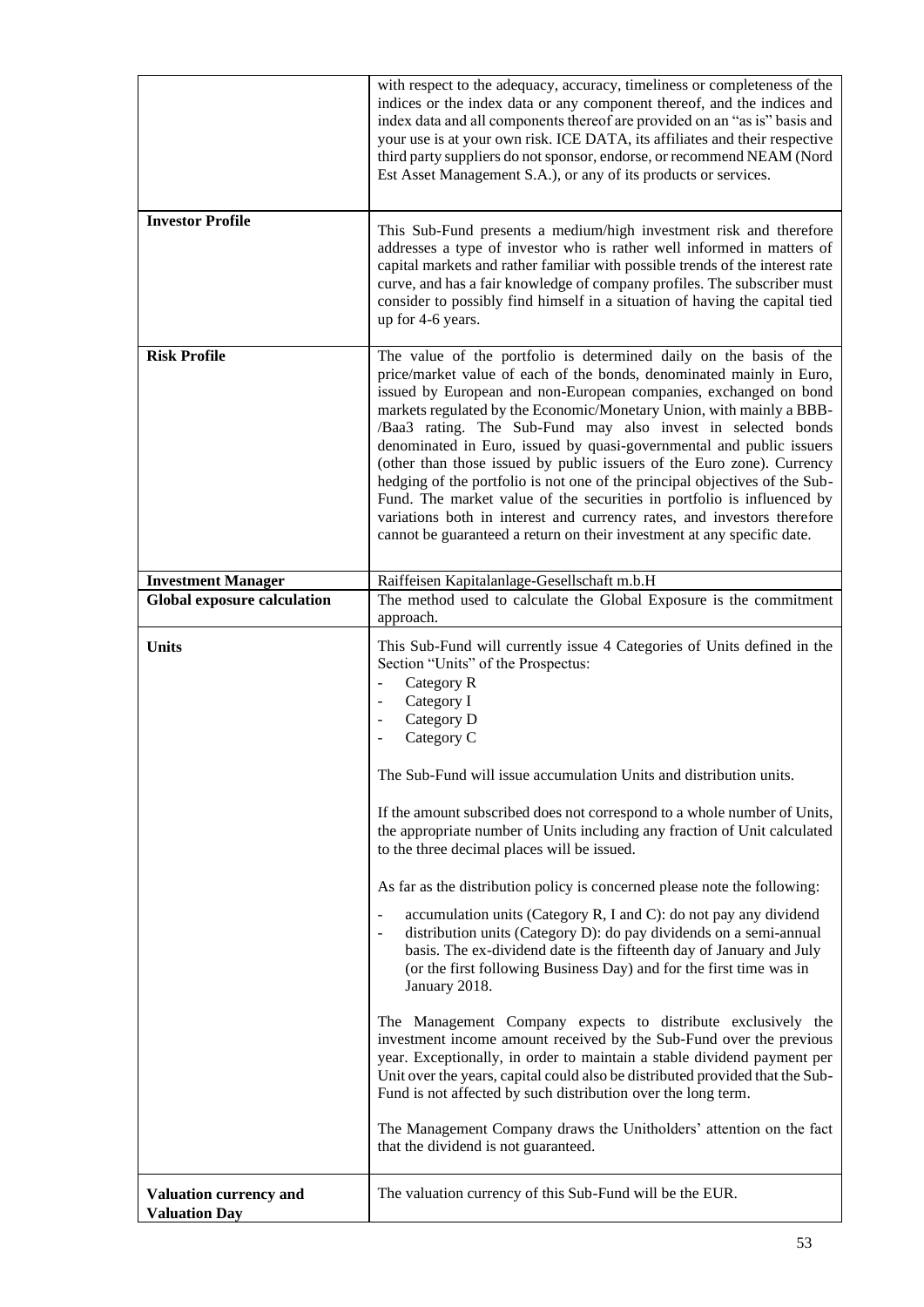|                                                    | The Net Asset Value will be valued daily (Valuation Day). If this day is<br>not a bank Business Day in Luxembourg, the next following bank<br>Business Day will be the Valuation Day.                                                                                                                                                                                                                                                                                                                   |
|----------------------------------------------------|---------------------------------------------------------------------------------------------------------------------------------------------------------------------------------------------------------------------------------------------------------------------------------------------------------------------------------------------------------------------------------------------------------------------------------------------------------------------------------------------------------|
| <b>Subscriptions, Conversions</b><br>& Redemptions | The initial subscription period for Category I and R Units took place from<br>January 14, 2002 to January 18, 2002 with payment by January 21, 2002.                                                                                                                                                                                                                                                                                                                                                    |
|                                                    | The initial subscription period for Category C Units took place from<br>March 27, 2017 to April 7, 2017 with payment by no later than April 10,<br>2017.                                                                                                                                                                                                                                                                                                                                                |
|                                                    | The initial subscription period for Category D Units took place from<br>November, 13, 2017 to November 16, 2017 with payment by no later than<br>November 17, 2017.                                                                                                                                                                                                                                                                                                                                     |
|                                                    | Category R and I Units were issued at the initial price of EUR 10 including<br>subscription fee.                                                                                                                                                                                                                                                                                                                                                                                                        |
|                                                    | Category D Units were issued at an initial price equal to the price of the<br>Net Asset Value per Unit of Category R as of November 16, 2017 plus the<br>applicable subscription fee.                                                                                                                                                                                                                                                                                                                   |
|                                                    | Category C Units were issued at an initial price equal to the price of the<br>Net Asset Value per Units of Category R as of April 10, 2017 plus the<br>applicable subscription fee.                                                                                                                                                                                                                                                                                                                     |
|                                                    | Should no subscriptions to units of a category occur during the respective<br>initial subscription period, the first subscription to such units will take<br>place at the last available Net Asset Value per Unit of Category R plus the<br>applicable subscription fee.                                                                                                                                                                                                                                |
|                                                    | Any subsequent subscription will be made at a price corresponding to the<br>Net Asset Value per Unit plus the applicable subscription fee.                                                                                                                                                                                                                                                                                                                                                              |
|                                                    | Reminder:<br>the minimum amount of the first investment in the Fund for<br>Category R, I and D Units is set at EUR 500.<br>the minimum amount of the first investment in the Fund for<br>Category C Units is set at EUR 50 000.                                                                                                                                                                                                                                                                         |
|                                                    | Unitholders' attention is drawn to the fact that they may only convert to<br>Categories in respect of which they meet the definition.                                                                                                                                                                                                                                                                                                                                                                   |
| <b>Fees and expenses</b>                           | No conversion or redemption fees will be levied.                                                                                                                                                                                                                                                                                                                                                                                                                                                        |
|                                                    | Subscription fee:<br>Category R: up to 1%<br>$\blacksquare$<br>Category I: none<br>$\overline{\phantom{a}}$<br>Category D: up to 1%<br>$\blacksquare$<br>Category C: up to 1%<br>$\overline{\phantom{a}}$                                                                                                                                                                                                                                                                                               |
|                                                    | Management fee: the Fund shall pay monthly a management fee to the<br>Management Company at an annual rate defined hereunder calculated on<br>the Sub-Fund's average Net Asset Value of each month.<br>The annual rate for Category R: of maximum 0,90%<br>$\Box$<br>The annual rate for Category I: of maximum 0,35%<br>$\overline{\phantom{a}}$<br>The annual rate for Category D: of maximum 0,90%<br>$\overline{\phantom{a}}$<br>The annual rate for Category C: of maximum 0,50%<br>$\blacksquare$ |
| <b>Listing</b>                                     | Units of this Sub-Fund will not be listed on the Luxembourg Stock                                                                                                                                                                                                                                                                                                                                                                                                                                       |
|                                                    | Exchange.                                                                                                                                                                                                                                                                                                                                                                                                                                                                                               |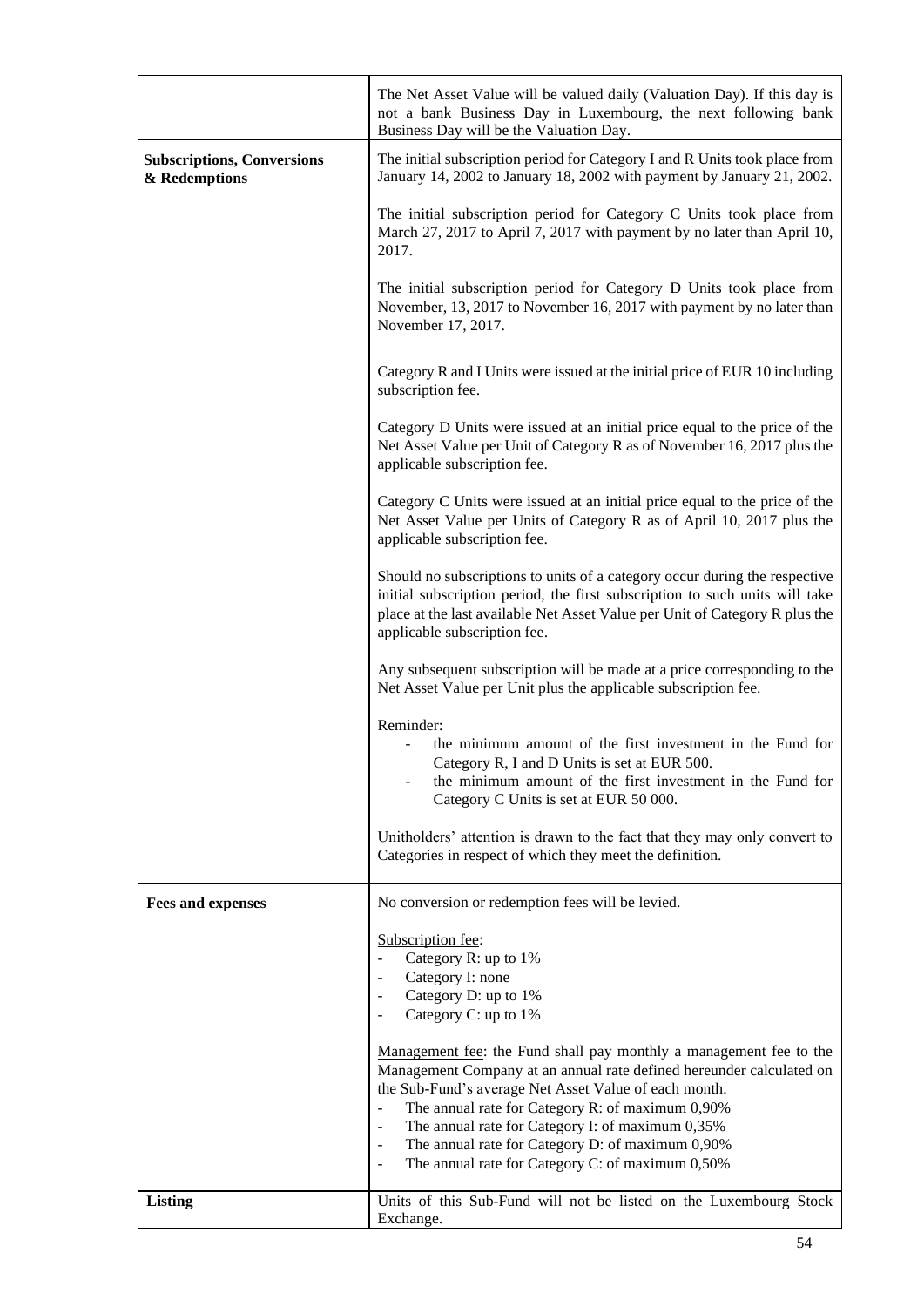| <b>Securities Financing</b> | Proportion of assets under management that will be subject to SFTs and                                                                           |
|-----------------------------|--------------------------------------------------------------------------------------------------------------------------------------------------|
| <b>Transactions (SFTs)</b>  | TRS:                                                                                                                                             |
|                             | Securities lending: Expected from 0% to 25%, Max 30%<br>٠<br>Securities borrowing 0%<br>٠<br>Repurchase agreements 0%<br>۰<br><b>TRS 0%</b><br>٠ |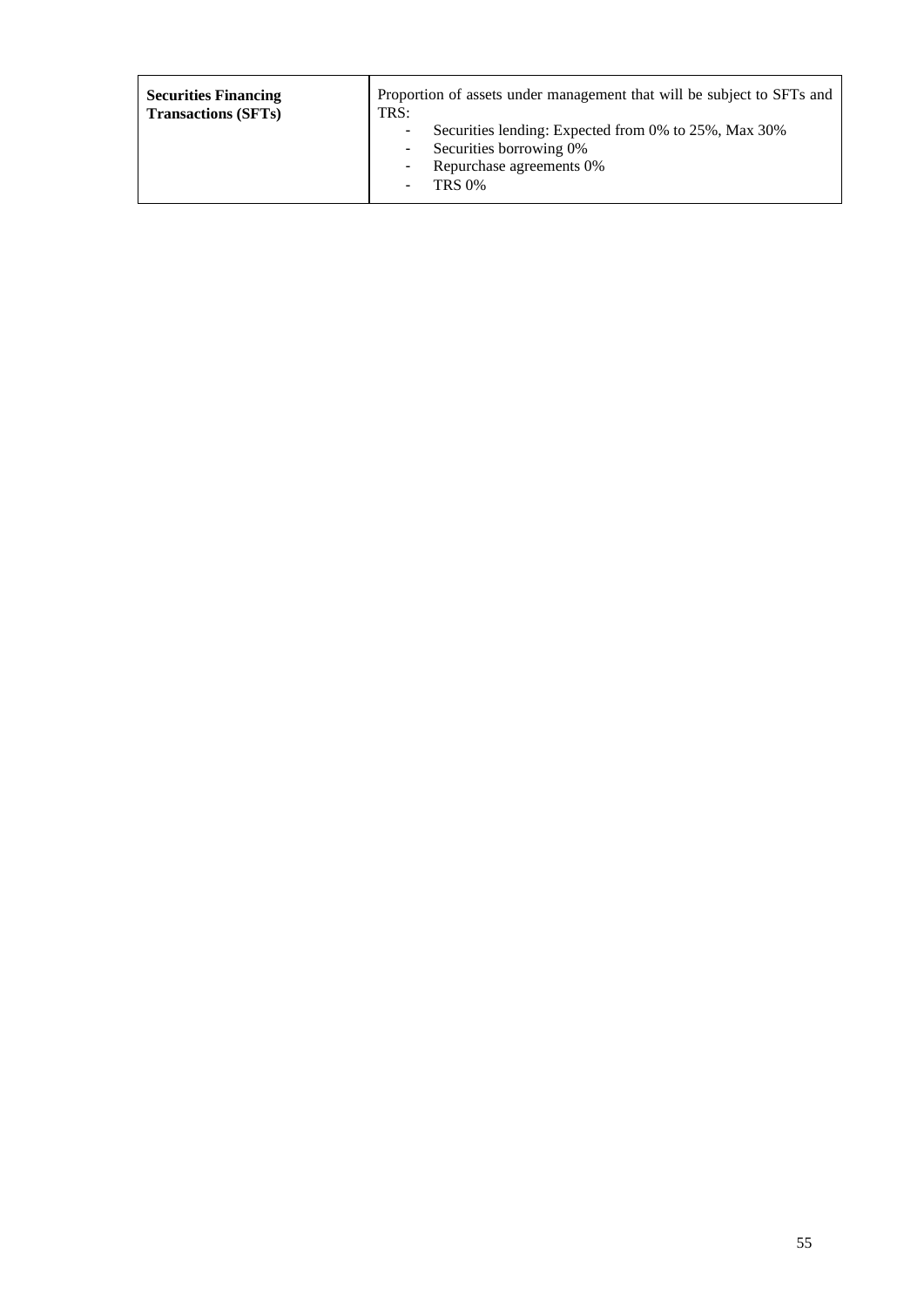| Sub-Fund 12: NEF - Ethical Total Return Bond |                                                                                                                                                                                                                                                                                                                                                                                                                                                                                                                   |
|----------------------------------------------|-------------------------------------------------------------------------------------------------------------------------------------------------------------------------------------------------------------------------------------------------------------------------------------------------------------------------------------------------------------------------------------------------------------------------------------------------------------------------------------------------------------------|
| <b>Investment policy</b><br>and objectives   | This Sub-Fund aims to achieve a positive return and capital appreciation<br>during a whole market cycle, in EUR, through a dynamic asset allocation<br>and a careful risk control.                                                                                                                                                                                                                                                                                                                                |
|                                              | The portfolio will mainly invest in investment grade securities with a<br>maximum allocation of 20% in High Yield and a maximum of 10% in<br>emerging market securities. The Sub-Fund may invest in securities traded<br>on the China Interbank Bond Market (CIBM) through the CIBM direct<br>access or Bond Connect.                                                                                                                                                                                             |
|                                              | The Sub-Fund seeks to invest mainly in global bonds with a high<br>Environmental, Social and Governance criteria ("ESG") profile, "green<br>bonds" and "social bond", based on the Investment Manager's in-house<br>research and/or third party ESG ratings as described below under the<br>section "ESG promotion". The Sub-Fund promotes, amongst others, some<br>ESG characteristics in compliance with Article 8 of SFDR but does not<br>have sustainable investment as its objective.                        |
|                                              | The Sub-Fund may invest up to 10% in other UCITS or UCIs.<br>The Sub-Fund may also invest up to 15% of its assets into ABS or MBS.<br>The Sub-Fund's portfolio duration is between 0 and 5 years.                                                                                                                                                                                                                                                                                                                 |
|                                              | Financial techniques and instruments for hedging and/or investment<br>purposes may be used.                                                                                                                                                                                                                                                                                                                                                                                                                       |
|                                              | The Sub-Fund may use unfunded TRS to gain exposure to liquid indices.<br>The returns on the TRS entered into by the Sub-Fund are expected to be<br>linked to the performance of the liquid indices chosen by the Investment<br>Manager. The TRS will allow the Fund to derive the economic benefit<br>equivalent to owning the liquid indices without purchasing those directly.<br>TRS will be based only on those underlying assets which are permitted in<br>accordance with the Sub-Fund's investment policy. |
|                                              | The Sub-Fund may invest in credit default swaps (as stipulated under<br>"Financial Techniques and Instruments" in Prospectus). The aggregate<br>commitments on all credit default swaps will not exceed 120% of the net<br>assets of the Sub-Fund.                                                                                                                                                                                                                                                                |
|                                              | The Sub-Fund will enter into currency hedging transactions (as stipulated<br>under "Financial Techniques and Instruments" in Prospectus) to protect<br>the value of the Sub-Fund's units against the fluctuation of exchange rates<br>EUR/ others currencies. At least 85% of investments in others currencies<br>will be hedged in Euro.                                                                                                                                                                         |
|                                              | The Sub-Fund will not invest in distressed or defaulted securities.                                                                                                                                                                                                                                                                                                                                                                                                                                               |
|                                              | It is specifically drawn to the attention of the investors that they<br>should refer to the Section "Risk Factors", including the risk factors<br>related to investments in China, as described in the Prospectus, while<br>investing in this Sub-Fund.                                                                                                                                                                                                                                                           |
| <b>Benchmark</b>                             | The Sub-Fund is managed actively in line with the investment policy and<br>objective. It is not managed in reference to a benchmark.                                                                                                                                                                                                                                                                                                                                                                              |
| <b>ESG</b> promotion                         | Specific information related to ESG as per Article 8 of SFDR                                                                                                                                                                                                                                                                                                                                                                                                                                                      |
|                                              | Sustainability risks are integrated into the Sub-Fund's investment<br>management process and the Sub-Fund applies an ESG promotion<br>approach compared to the investment universe by mainly investing in<br>issuers with a high ESG rating, i.e. issuers having a rating greater than or<br>equal to C as defined per Fidelity in-house research or equivalent third-                                                                                                                                            |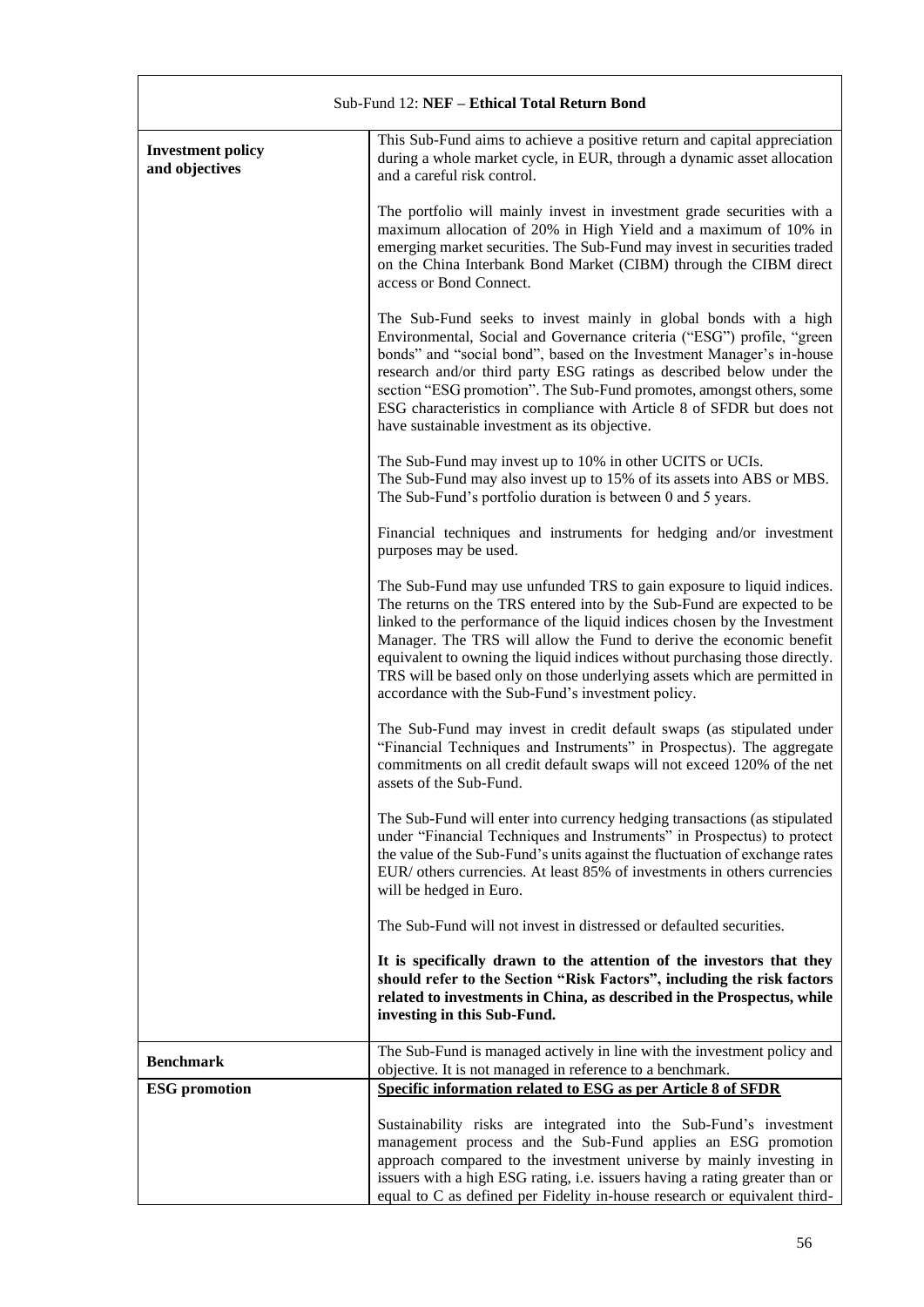| party ESG rating providers e.g. BB according to MSCI or 45 according to<br>Thomson Reuters.                                                                                                                                                                                                                                                                                                                   |
|---------------------------------------------------------------------------------------------------------------------------------------------------------------------------------------------------------------------------------------------------------------------------------------------------------------------------------------------------------------------------------------------------------------|
| For corporate issuers, sovereign issuers and sovereign related issuers a<br>high ESG rating is based on Fidelity in-house research or on third-party<br>ESG rating providers.                                                                                                                                                                                                                                 |
| Should a sovereign related issuer, (e.g. agencies, local authorities,<br>sovereign owned/sponsored/guaranteed, etc.) not be covered by the<br>Investment Manager in-house research or a third-party ESG rating<br>providers, the relative country sovereign ESG rating will be used and the<br>same methodology for sovereign issuers will apply.                                                             |
| If an issuer is downgraded below such a rating, the Investment Manager<br>should sell it within a reasonable timeframe. However, it may continue to<br>be held, if consent has been obtained from the Management Company.                                                                                                                                                                                     |
| Sovereign issuers: government bonds are allowed if they are issued by<br>countries with a low corruption and ML/TF risk rating. Government bonds<br>issued by country with higher corruption and ML/TF risk and are<br>identified by either of the following:<br>World Check Country Rating<br>$\bullet$<br>FATF High Risk and monitored jurisdictions<br>$\bullet$<br>EU, UN and OFAC Sanctions<br>$\bullet$ |
| Corruption Perception Index (CPI)<br>$\bullet$<br>Know Your Country data (KYC)<br>$\bullet$<br>as having significant levels of corruption or other predicate offences to<br>ML/TF are forbidden.                                                                                                                                                                                                              |
| The Investment Manager can invest up to 5% of the portfolio asset under<br>management in securities where no ESG rating is readily available, but<br>where the Investment Manager has good reason to believe that the<br>securities will receive a high ESG rating within a reasonable period of<br>time by either a third-party ESG rating provider or the Investment<br>Manager in-house research.          |
| Once the ESG rating or analysis becomes available, should it not be in line<br>with the limits of the mandate, the course of action will follow the<br>inadvertent breach policy.                                                                                                                                                                                                                             |
| Green Bonds, Social Bonds, Sustainable Bonds, and all bonds linked to<br>Sustainable / ESG / SDGs projects are accepted irrespective of the issuer.<br>Bonds issued by Supranational issuers are accepted irrespective of the<br>issuer.                                                                                                                                                                      |
| <b>Exclusion list</b><br>An exclusion list will be made of companies that are to be excluded if their<br>main business activity is involved in some of the following business areas:<br><b>Adult Entertainment</b><br>$\bullet$<br>Alcohol<br>$\bullet$<br>Armaments<br>$\bullet$<br><b>Cluster Bombs</b><br>$\bullet$                                                                                        |
| <b>Cluster Munitions: Dual Use Components</b><br>$\bullet$<br><b>Cluster Munitions: Intended Use Components</b><br>$\bullet$<br><b>Cluster Munitions: Smart Weapons</b><br>$\bullet$<br><b>Cluster Munitions: Whole Weapons Systems Manufactures</b><br>$\bullet$                                                                                                                                             |
| Evidence of Metallurgical Coal Reserves<br>$\bullet$<br><b>Evidence of Thermal Coal Reserves</b><br>$\bullet$<br>Gambling<br>٠<br>Landmines: Anti-Personnel Landmines Whole Weapons<br>$\bullet$                                                                                                                                                                                                              |
| <b>Systems Manufacturer</b><br>Nuclear Weapons, Nuclear Energy and Depleted Uranium<br>٠<br>Tobacco<br>٠                                                                                                                                                                                                                                                                                                      |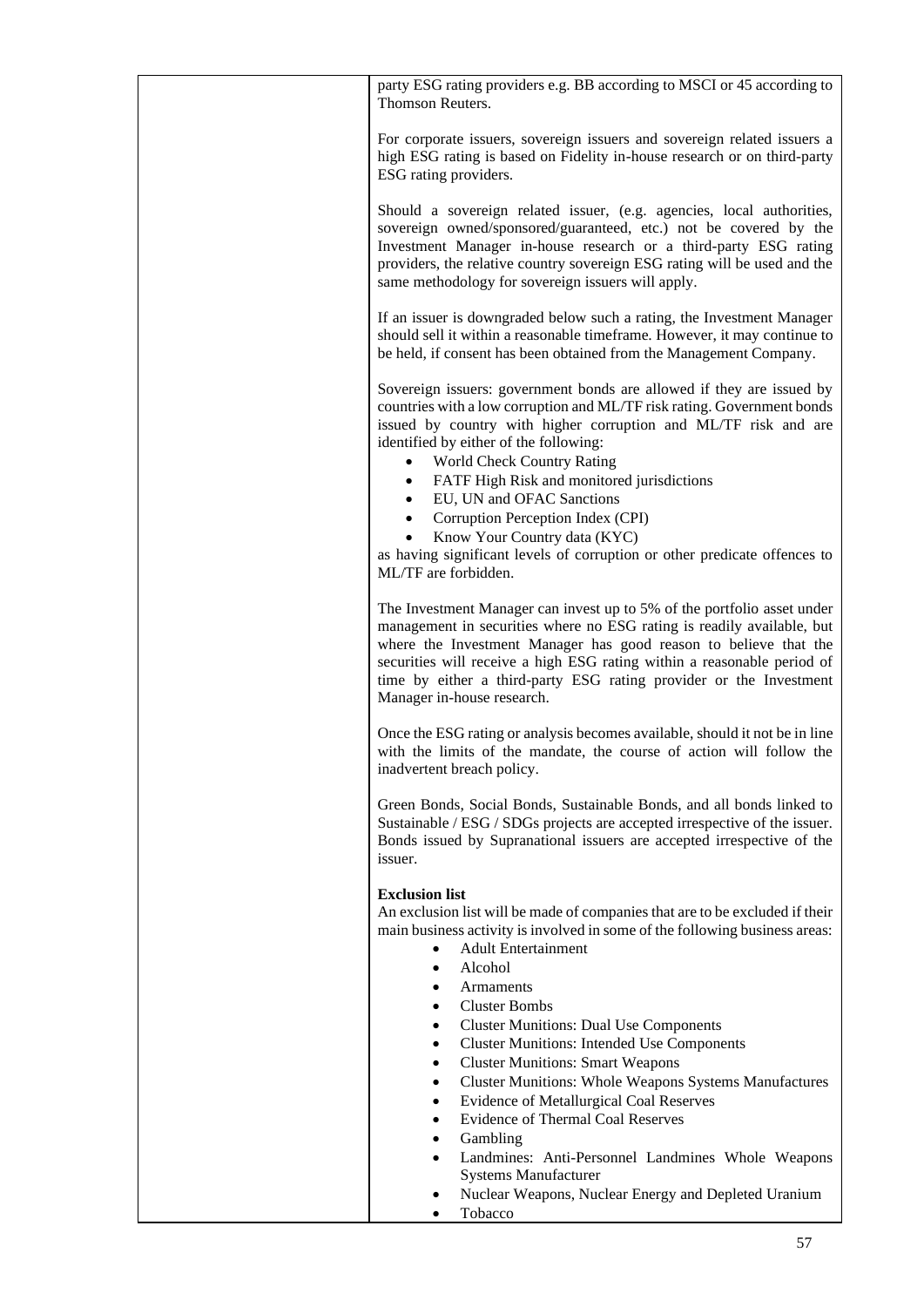|                                                | The Investment Manager will follow the exclusion list as per the above<br>elements. The list of issuers to be excluded from the investable universe<br>will be appropriately reviewed by the Management Company and the<br>Investment Manager on a regular basis.                                                                                                                                                                                                                                                                                                                                                                                                                                                                                                                                                                                                                                                                                                                                                                                                                                                                                                                                                                                                                        |
|------------------------------------------------|------------------------------------------------------------------------------------------------------------------------------------------------------------------------------------------------------------------------------------------------------------------------------------------------------------------------------------------------------------------------------------------------------------------------------------------------------------------------------------------------------------------------------------------------------------------------------------------------------------------------------------------------------------------------------------------------------------------------------------------------------------------------------------------------------------------------------------------------------------------------------------------------------------------------------------------------------------------------------------------------------------------------------------------------------------------------------------------------------------------------------------------------------------------------------------------------------------------------------------------------------------------------------------------|
|                                                | Further information about the investment management process can be<br>found on the website: https://neam.lu/lu/documents.                                                                                                                                                                                                                                                                                                                                                                                                                                                                                                                                                                                                                                                                                                                                                                                                                                                                                                                                                                                                                                                                                                                                                                |
| <b>Investor Profile</b>                        | The Sub-Fund is aimed at private and institutional investors with a<br>medium and long-term investment horizon, who wish to invest in a<br>broadly diversified portfolio of medium- and long-term fixed and variable<br>interest securities and to achieve a reasonable investment and capital<br>return, while being aware of the associated price fluctuations.                                                                                                                                                                                                                                                                                                                                                                                                                                                                                                                                                                                                                                                                                                                                                                                                                                                                                                                        |
| <b>Risk Profile</b>                            | The Sub-Fund invests in medium and long-term fixed and variable interest<br>securities. These investments may be subject to fluctuations in value at<br>any time. Investments in foreign currencies are also subject to currency<br>fluctuations. An investor may not receive back in full the amount invested.<br>Past performance is no guarantee of future results.                                                                                                                                                                                                                                                                                                                                                                                                                                                                                                                                                                                                                                                                                                                                                                                                                                                                                                                   |
| <b>Investment Manager</b>                      | FIL Pensions Management                                                                                                                                                                                                                                                                                                                                                                                                                                                                                                                                                                                                                                                                                                                                                                                                                                                                                                                                                                                                                                                                                                                                                                                                                                                                  |
| <b>Sub-Investment Manager</b>                  | FIL Investments International                                                                                                                                                                                                                                                                                                                                                                                                                                                                                                                                                                                                                                                                                                                                                                                                                                                                                                                                                                                                                                                                                                                                                                                                                                                            |
| <b>Global exposure calculation</b>             | The method used to calculate the Global Exposure is the absolute value-<br>at-risk (VaR) approach with a 20% limit.                                                                                                                                                                                                                                                                                                                                                                                                                                                                                                                                                                                                                                                                                                                                                                                                                                                                                                                                                                                                                                                                                                                                                                      |
| Leverage                                       | The leverage achieved in the Sub-Fund through the use of financial<br>derivative instruments is calculated via the sum of the notional approach.<br>The leverage achieved is expected to be on average 600% of the Sub-<br>Fund's net assets. Under certain circumstances the level of leverage might<br>exceed the before mentioned range.                                                                                                                                                                                                                                                                                                                                                                                                                                                                                                                                                                                                                                                                                                                                                                                                                                                                                                                                              |
| <b>Units</b>                                   | This Sub-Fund will currently issue 4 Categories of Units defined in the<br>Section "Units" of the Prospectus:<br>Category R<br>$\blacksquare$<br>Category I<br>$\overline{\phantom{a}}$<br>Category D<br>$\blacksquare$<br>Category C<br>$\overline{\phantom{a}}$<br>The Sub-Fund will issue accumulation and distribution Units.<br>If the amount subscribed does not correspond to a whole number of Units,<br>the appropriate number of Units including any fraction of Unit calculated<br>to the three decimal places will be issued.<br>As far as the distribution policy is concerned please note the following:<br>accumulation units (Category R, I and C): do not pay any dividend<br>$\overline{\phantom{a}}$<br>distribution units (Category D): pay dividends on a semi-annual basis.<br>$\overline{\phantom{a}}$<br>The ex dividend date is the fifteenth day of January and July (or the<br>first following Business Day) and for the first time was in January<br>2018<br>The Management Company expects to distribute exclusively the<br>investment income amount received by the Sub-Fund over the previous<br>year. Exceptionally, in order to maintain a stable dividend payment per<br>Unit over the years, capital could also be distributed provided that the Sub- |
|                                                | Fund is not affected by such distribution over the long term.<br>The Management Company draws the Unitholders' attention on the fact<br>that the dividend is not guaranteed                                                                                                                                                                                                                                                                                                                                                                                                                                                                                                                                                                                                                                                                                                                                                                                                                                                                                                                                                                                                                                                                                                              |
| Valuation currency and<br><b>Valuation Day</b> | The valuation currency of this Sub-Fund will be the EUR.                                                                                                                                                                                                                                                                                                                                                                                                                                                                                                                                                                                                                                                                                                                                                                                                                                                                                                                                                                                                                                                                                                                                                                                                                                 |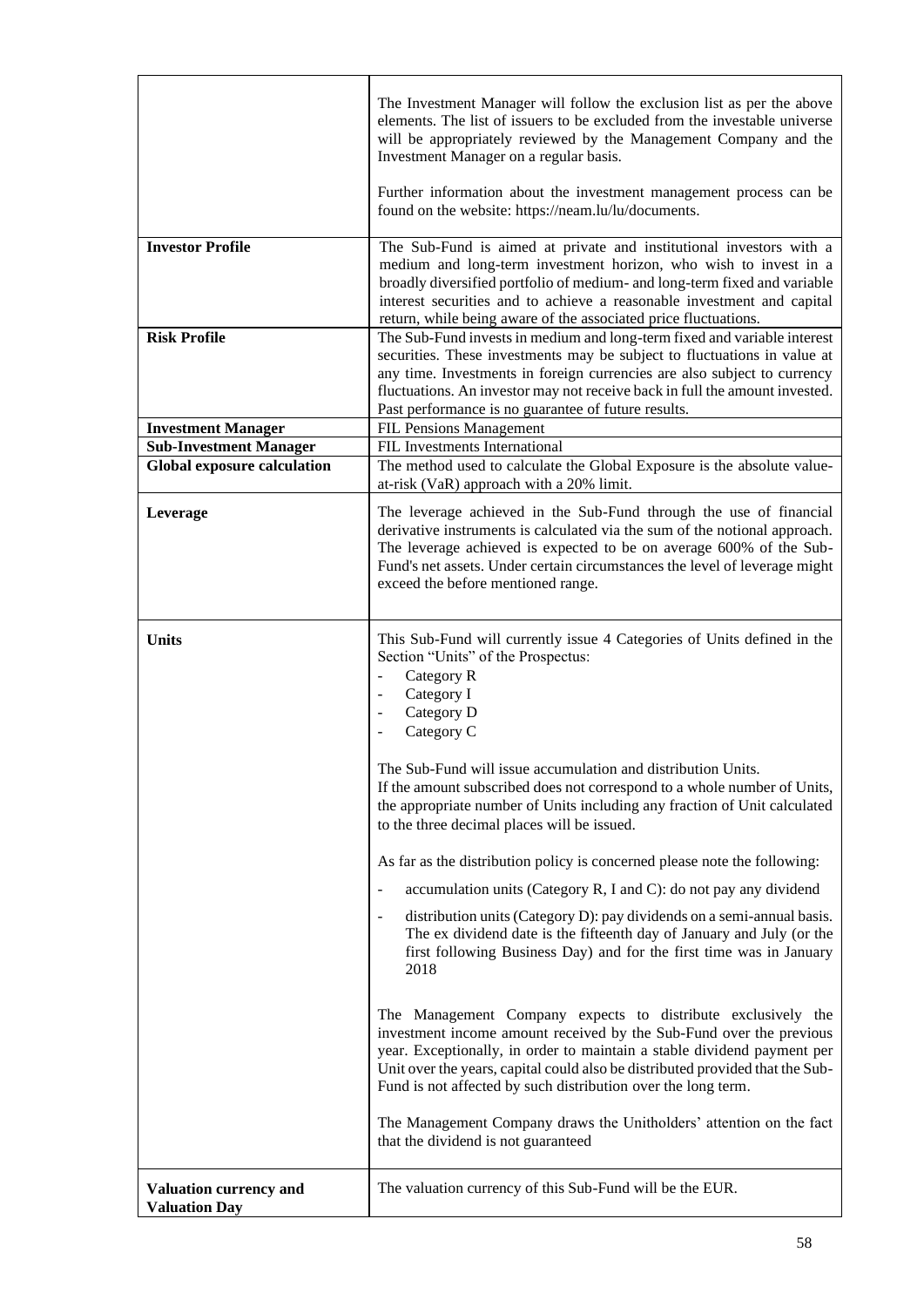|                                                    | The Net Asset Value will be valued daily (Valuation Day). If this day is<br>not a bank Business Day in Luxembourg, the next following bank<br>Business Day will be the Valuation Day.                                                                                                                                                                                                                                                                                                                                                                                                                                                                                                                                                                  |
|----------------------------------------------------|--------------------------------------------------------------------------------------------------------------------------------------------------------------------------------------------------------------------------------------------------------------------------------------------------------------------------------------------------------------------------------------------------------------------------------------------------------------------------------------------------------------------------------------------------------------------------------------------------------------------------------------------------------------------------------------------------------------------------------------------------------|
| <b>Subscriptions, Conversions</b><br>& Redemptions | The initial subscription period for both Category I and R Units took place<br>from April 16, 2007 to May 4, 2007 with payment by May 10, 2007.                                                                                                                                                                                                                                                                                                                                                                                                                                                                                                                                                                                                         |
|                                                    | The initial subscription period for Category D Units took place from May<br>23, 2011 to May 27, 2011 with payment by June 2, 2011.                                                                                                                                                                                                                                                                                                                                                                                                                                                                                                                                                                                                                     |
|                                                    | The initial subscription period for Category C Units took place from<br>March 27 to April 7 with payment by no later than April 10, 2017.                                                                                                                                                                                                                                                                                                                                                                                                                                                                                                                                                                                                              |
|                                                    | Category R and I Units were issued at the initial price of EUR 10 including<br>subscription fee.                                                                                                                                                                                                                                                                                                                                                                                                                                                                                                                                                                                                                                                       |
|                                                    | Category D Units were issued at the initial price equal to the price of the<br>Net Asset Value per Units of class R plus the applicable subscription fee<br>dated May 30, 2011.                                                                                                                                                                                                                                                                                                                                                                                                                                                                                                                                                                        |
|                                                    | Category C Units were issued at an initial price equal to the price of the<br>Net Asset Value per Units of Category R as of April 10, 2017 plus the<br>applicable subscription fee.                                                                                                                                                                                                                                                                                                                                                                                                                                                                                                                                                                    |
|                                                    | Should no subscriptions to units of a category occur during the respective<br>initial subscription period, the first subscription to such units will take<br>place at the last available Net Asset Value per Unit of Category R plus the<br>applicable subscription fee.                                                                                                                                                                                                                                                                                                                                                                                                                                                                               |
|                                                    | Any subsequent subscription will be made at a price corresponding to the<br>Net Asset Value per Unit plus the applicable subscription fee.                                                                                                                                                                                                                                                                                                                                                                                                                                                                                                                                                                                                             |
|                                                    | Reminder:<br>the minimum amount of the first investment in the Fund for<br>Category R, D and I Units is set at EUR 500.<br>the minimum amount of the first investment in the Fund for<br>Category C Units is set at EUR 50 000.<br>Unitholders' attention is drawn to the fact that they may only convert to<br>Categories in respect of which they meet the definition.                                                                                                                                                                                                                                                                                                                                                                               |
| <b>Fees and expenses</b>                           | No conversion or redemption fees will be levied.                                                                                                                                                                                                                                                                                                                                                                                                                                                                                                                                                                                                                                                                                                       |
|                                                    | Subscription fee:<br>Category R: up to 0,50%<br>Category I: none<br>$\overline{\phantom{a}}$<br>Category D: up to 0,50%<br>$\overline{\phantom{a}}$<br>Category C: up to 0,50%<br>$\overline{\phantom{a}}$<br>Management fee: the Fund shall pay monthly a management fee to the<br>Management Company at an annual rate defined hereunder calculated on<br>the Sub-Fund's average Net Asset Value of each month.<br>The annual rate for Category R: of maximum 0,80%<br>$\qquad \qquad \blacksquare$<br>The annual rate for Category I: of maximum 0,40%<br>$\overline{\phantom{m}}$<br>The annual rate for Category D: of maximum 0,80%.<br>$\overline{\phantom{a}}$<br>The annual rate for Category C: of maximum 0,50%<br>$\overline{\phantom{m}}$ |
|                                                    | Sub-Investment Manager fee: the Sub-Investment Manager will be<br>remunerated for its services by the Investment Manager out of its<br>Investment Manager's fee.                                                                                                                                                                                                                                                                                                                                                                                                                                                                                                                                                                                       |
| <b>Listing</b>                                     | Units of this Sub-Fund will not be listed on the Luxembourg Stock<br>Exchange.                                                                                                                                                                                                                                                                                                                                                                                                                                                                                                                                                                                                                                                                         |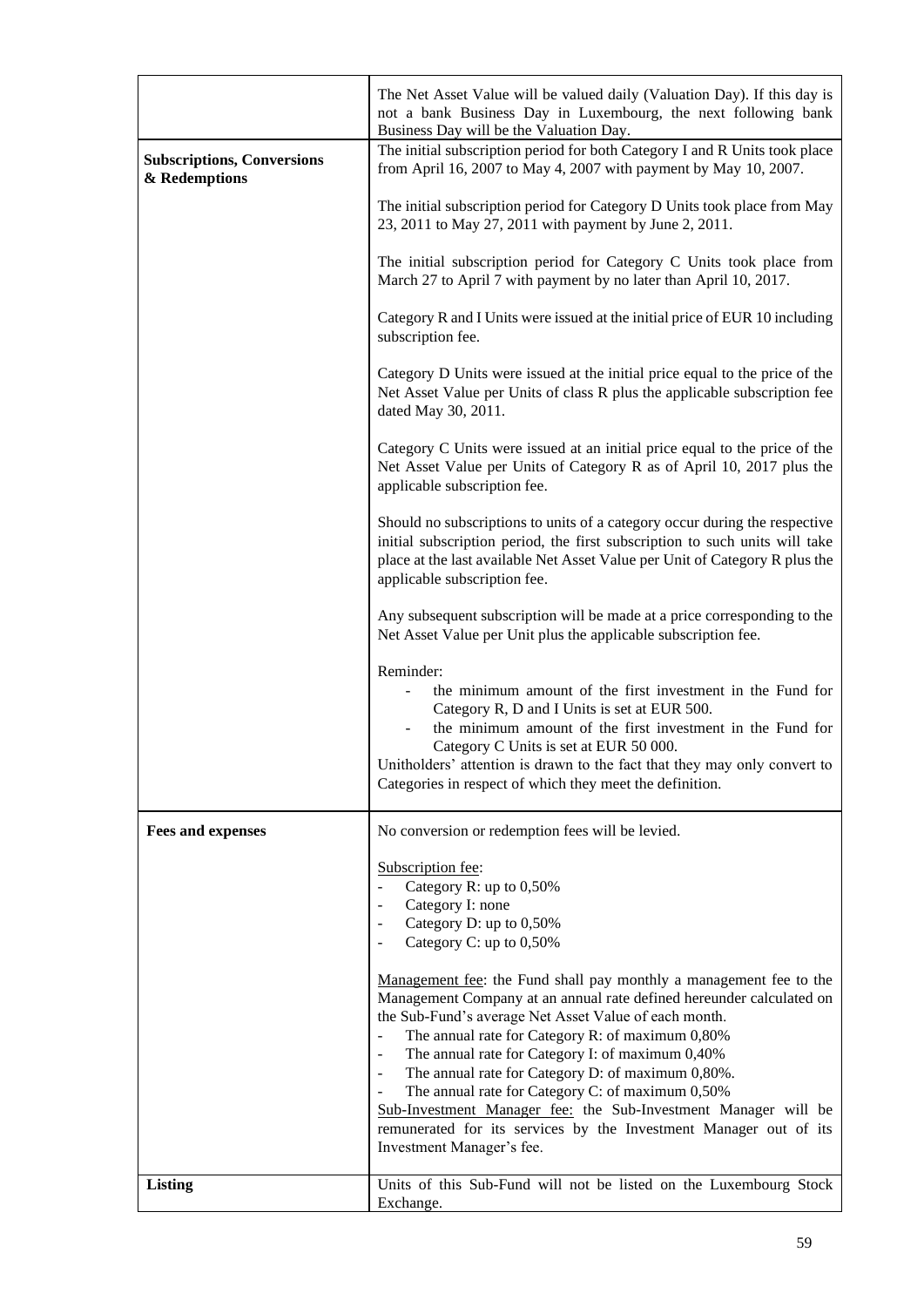| <b>Securities Financing</b> | Proportion of assets under management that will be subject to SFTs and                                                                                                        |
|-----------------------------|-------------------------------------------------------------------------------------------------------------------------------------------------------------------------------|
| <b>Transactions (SFTs)</b>  | TRS:                                                                                                                                                                          |
|                             | Securities lending: Expected from 0% to 25%, Max 30%<br>٠<br>Securities borrowing 0%<br>٠<br>Repurchase agreements 0%<br>٠<br>TRS: Expected from 0% to 25%, Max 30%<br>$\sim$ |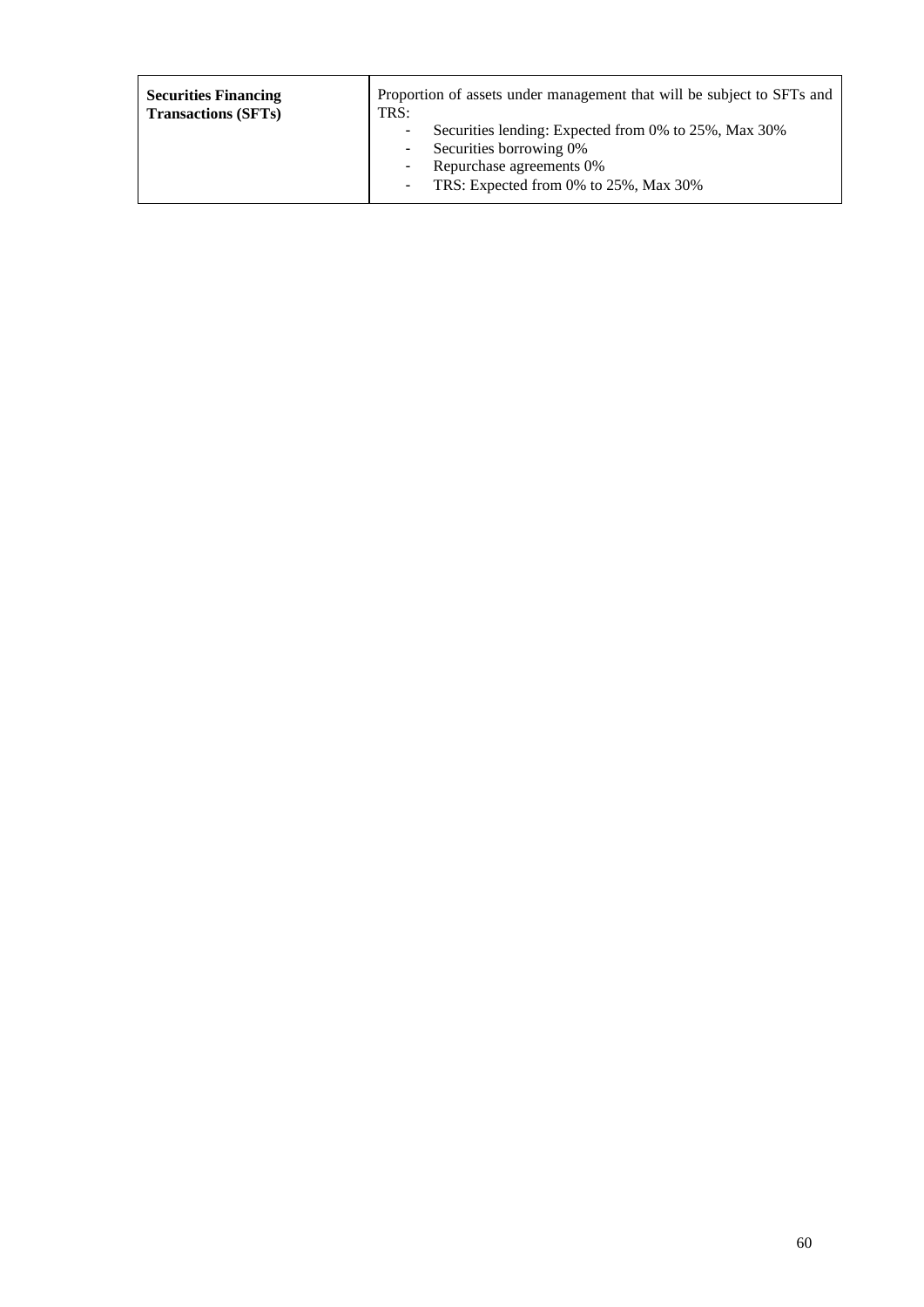| Sub-Fund 13: NEF - Global Property         |                                                                                                                                                                                                                                                                                                                                                                                                                                                                                                                                                                                                                                                                                          |
|--------------------------------------------|------------------------------------------------------------------------------------------------------------------------------------------------------------------------------------------------------------------------------------------------------------------------------------------------------------------------------------------------------------------------------------------------------------------------------------------------------------------------------------------------------------------------------------------------------------------------------------------------------------------------------------------------------------------------------------------|
| <b>Investment policy</b><br>and objectives | The Sub-Fund aims to provide a total return through a global diversified<br>portfolio composed of property securities.                                                                                                                                                                                                                                                                                                                                                                                                                                                                                                                                                                   |
|                                            | Property securities are defined as equity and debt securities issued by real-<br>estate companies and closed-ended real-estate UCIs admitted to or dealt<br>in on a regulated market or another market which is regulated, operates<br>regularly and is recognised and open to the public (subject to the<br>provisions specified under Section "Investment restrictions and financial<br>techniques and instruments"), which include REITs (Real Estate<br>Investment Trusts). Up to 10% of the Sub-Fund's assets may be invested<br>into regulated open-ended real-estate UCIs subject to a supervision<br>considered to be equivalent to that laid down in EU law.                    |
|                                            | The Sub-Fund can also invest on an ancillary basis in non-property<br>securities as equity, equity related securities and convertible bonds.                                                                                                                                                                                                                                                                                                                                                                                                                                                                                                                                             |
|                                            | The Sub-Fund may invest more than 20% of its assets in China A-Shares<br>via the China-Hong Kong Stock Connect Programmes.                                                                                                                                                                                                                                                                                                                                                                                                                                                                                                                                                               |
|                                            | Sub-Fund's Investments may be denominated in euro or other currencies.<br>The Sub-Fund will enter into currency hedging transactions (as stipulated<br>under "Financial Techniques and Instruments" in Prospectus) to protect<br>the value of the Sub-Fund's units against the fluctuation of exchange rates<br>EUR/ others currencies.                                                                                                                                                                                                                                                                                                                                                  |
|                                            | At least 80% of investments in others currencies will be hedged in euro.<br>Financial techniques and instruments for hedging and/or non-hedging<br>purposes may be used. Such financial techniques and instruments shall be<br>used only to the extent they do not hinder the quality of the investment<br>policy of the Sub-Fund.                                                                                                                                                                                                                                                                                                                                                       |
|                                            | It is specifically drawn to the attention of the investors that they<br>should refer to the Section "Risk Factors", including the risk factors<br>related to investments in China, as described in the Prospectus, while<br>investing in this Sub-Fund.                                                                                                                                                                                                                                                                                                                                                                                                                                  |
| <b>Sustainability risk integration</b>     | Sustainability risks are integrated into the Sub-Fund's investment<br>management process in compliance with the provisions of Article 6 of<br>SFDR.                                                                                                                                                                                                                                                                                                                                                                                                                                                                                                                                      |
|                                            | Further information is available under Section "Sustainability-related<br>disclosures regulation" of the Prospectus.                                                                                                                                                                                                                                                                                                                                                                                                                                                                                                                                                                     |
| <b>Benchmark</b>                           | The Sub-Fund is managed actively in line with the investment policy and<br>objectives. It is not managed in reference to a benchmark.                                                                                                                                                                                                                                                                                                                                                                                                                                                                                                                                                    |
| <b>Investor Profile</b>                    | Sub-Fund suitable for investors with a good knowledge of the<br>international capital and foreign exchange markets. It is also suitable for<br>expert investors who wish to pursue well-defined investment objectives<br>of real estate sector. The investor must have a high confidence of the risk,<br>estimate the possible high volatility of the transferable securities in<br>portfolio, and be able to withstand temporary losses of considerable<br>proportions; therefore the Sub-Fund is attractive to investors who can<br>afford to keep the capital immobilized for at least 5 to 6 years. The<br>investment objective of the Sub-Fund lies in the accumulation of capital. |
| <b>Risk Profile</b>                        | The value of the Sub-Fund's portfolio is determined daily on the basis of<br>the market value of each of the securities contained therein. The Sub-Fund<br>pursues a primary investment in shares of companies listed on the main<br>stock exchanges worldwide. The main objective of the investment lies in                                                                                                                                                                                                                                                                                                                                                                             |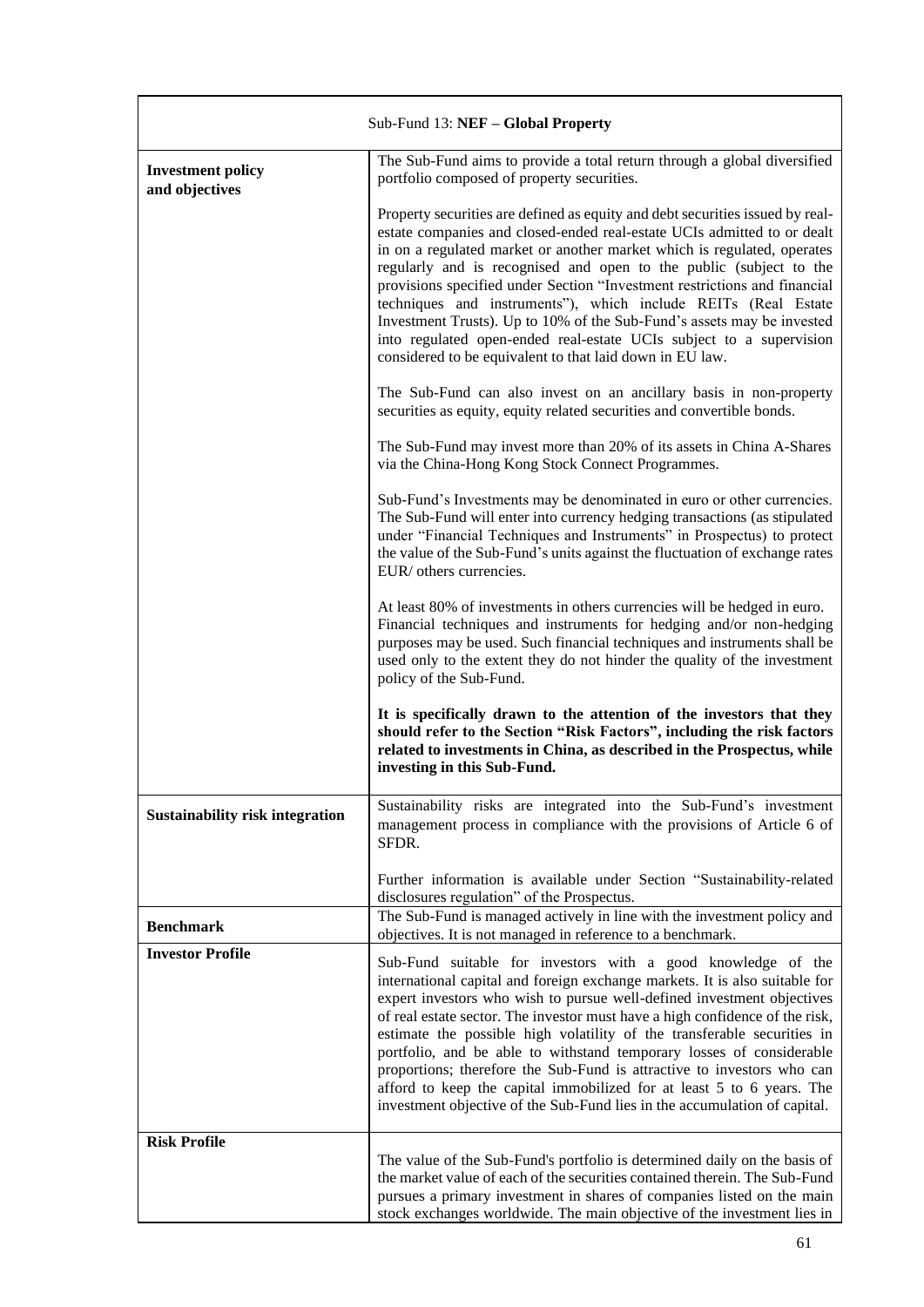|                                                    | shares issued by companies which operate in industrialised countries.<br>Investments in this Sub-Fund are subject not only to effects of negative<br>corporate performance, but also to fluctuations of exchange rates and must<br>therefore be considered of high risk.                                                                                                                                                                                                       |
|----------------------------------------------------|--------------------------------------------------------------------------------------------------------------------------------------------------------------------------------------------------------------------------------------------------------------------------------------------------------------------------------------------------------------------------------------------------------------------------------------------------------------------------------|
| <b>Investment Manager</b>                          | Schroder Investment Management Limited                                                                                                                                                                                                                                                                                                                                                                                                                                         |
| <b>Global exposure calculation</b>                 | The method used to calculate the Global Exposure is the commitment<br>approach.                                                                                                                                                                                                                                                                                                                                                                                                |
| <b>Units</b>                                       | This Sub-Fund will currently issue 3 Categories of Units defined in the<br>Section "Units" of the Prospectus:<br>Category R<br>$\blacksquare$<br>Category I<br>$\blacksquare$<br>Category C<br>$\overline{\phantom{0}}$<br>The Sub-Fund will issue accumulation Units.<br>If the amount subscribed does not correspond to a whole number of Units,<br>the appropriate number of Units including any fraction of Unit calculated<br>to the three decimal places will be issued. |
| <b>Valuation currency and</b>                      | The valuation currency of this Sub-Fund will be the EUR.                                                                                                                                                                                                                                                                                                                                                                                                                       |
| <b>Valuation Day</b>                               | The Net Asset Value will be valued daily (Valuation Day). If this day is<br>not a bank Business Day in Luxembourg, the next following bank<br>Business Day will be the Valuation Day.                                                                                                                                                                                                                                                                                          |
| <b>Subscriptions, Conversions</b><br>& Redemptions | The initial subscription period for Category I and R Units took place from<br>April 16, 2007 to May 4, 2007 with payment by May 10, 2007.                                                                                                                                                                                                                                                                                                                                      |
|                                                    | The initial subscription period for Category C Units took place from<br>March 27 to April 7 with payment by no later than April 10, 2017.                                                                                                                                                                                                                                                                                                                                      |
|                                                    | Category R and I Units were issued at the initial price of EUR 10 including<br>subscription fee.                                                                                                                                                                                                                                                                                                                                                                               |
|                                                    | Category C Units were issued at an initial price equal to the price of the<br>Net Asset Value per Units of Category R as of April 10, 2017 plus the<br>applicable subscription fee.                                                                                                                                                                                                                                                                                            |
|                                                    | Should no subscriptions to units of a category occur during the respective<br>initial subscription period, the first subscription to such units will take<br>place at the last available Net Asset Value per Unit of Category R plus the<br>applicable subscription fee.                                                                                                                                                                                                       |
|                                                    | Any subsequent subscription will be made at a price corresponding to the<br>Net Asset Value per Unit plus the applicable subscription fee.                                                                                                                                                                                                                                                                                                                                     |
|                                                    | Reminder:<br>the minimum amount of the first investment in the Fund for<br>Category R and I Units is set at EUR 500.<br>the minimum amount of the first investment in the Fund for<br>Category C Units is set at EUR 50 000.                                                                                                                                                                                                                                                   |
|                                                    | Unitholders' attention is drawn to the fact that they may only convert to<br>Categories in respect of which they meet the definition.                                                                                                                                                                                                                                                                                                                                          |
| <b>Fees and expenses</b>                           | No conversion or redemption fees will be levied.                                                                                                                                                                                                                                                                                                                                                                                                                               |
|                                                    | Subscription fee:<br>Category R: up to 3%<br>Category I: none<br>$\overline{a}$<br>Category C: up to 3%                                                                                                                                                                                                                                                                                                                                                                        |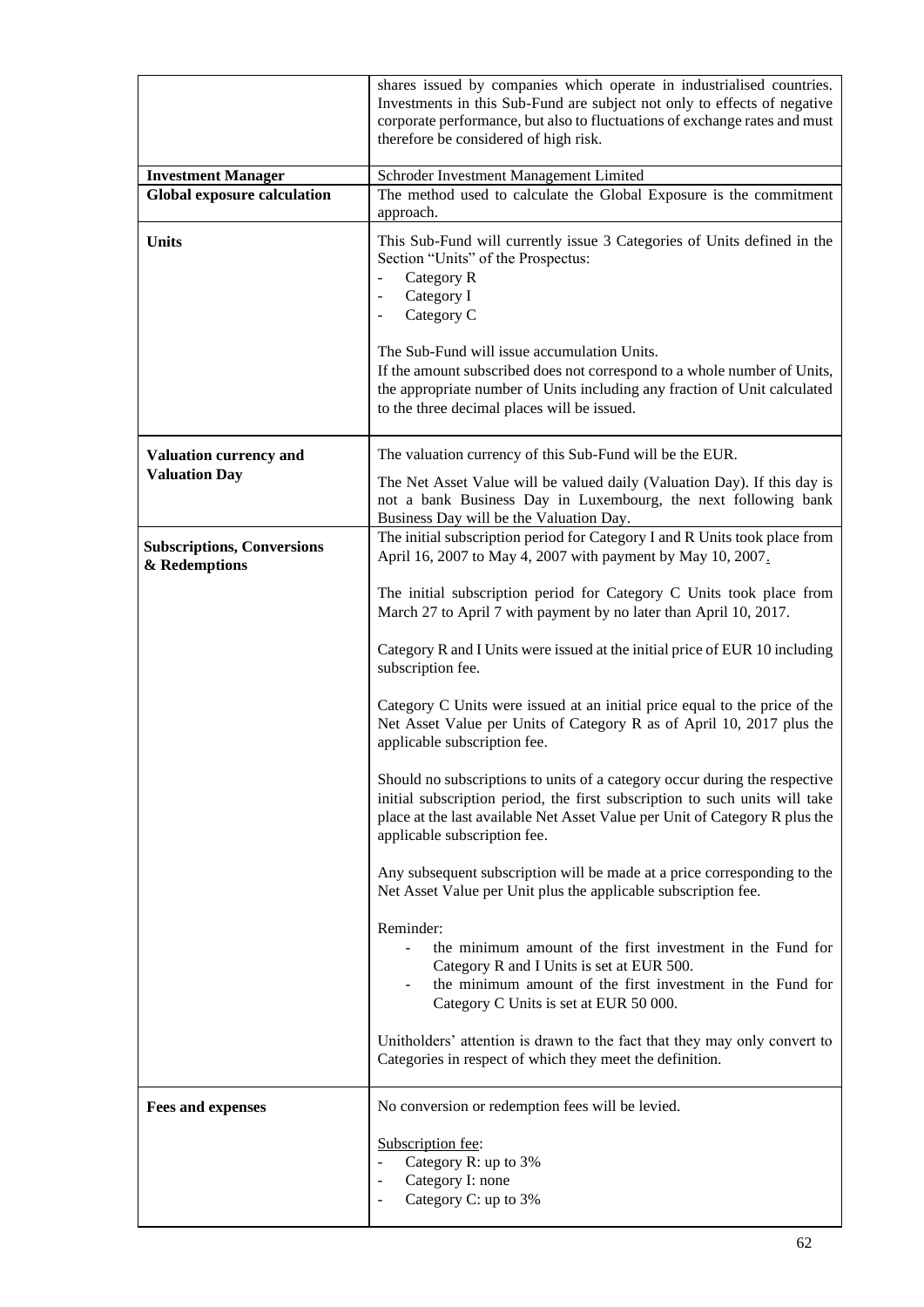|                                                           | Management fee: the Fund shall pay monthly a management fee to the<br>Management Company at an annual rate defined hereunder calculated on<br>the Sub-Fund's average Net Asset Value of each month.<br>The annual rate for Category R: of maximum 1,65%<br>The annual rate for Category I: of maximum 1,00%.<br>$\blacksquare$<br>The annual rate for Category C: of maximum 1,20% |
|-----------------------------------------------------------|------------------------------------------------------------------------------------------------------------------------------------------------------------------------------------------------------------------------------------------------------------------------------------------------------------------------------------------------------------------------------------|
| <b>Listing</b>                                            | Units of this Sub-Fund will not be listed on the Luxembourg Stock<br>Exchange.                                                                                                                                                                                                                                                                                                     |
| <b>Securities Financing</b><br><b>Transactions (SFTs)</b> | Proportion of assets under management that will be subject to SFTs and<br>TRS:<br>Securities lending: Expected from 0% to 25%, Max 30%<br>Securities borrowing 0%<br>Repurchase agreements 0%<br>TRS 0%                                                                                                                                                                            |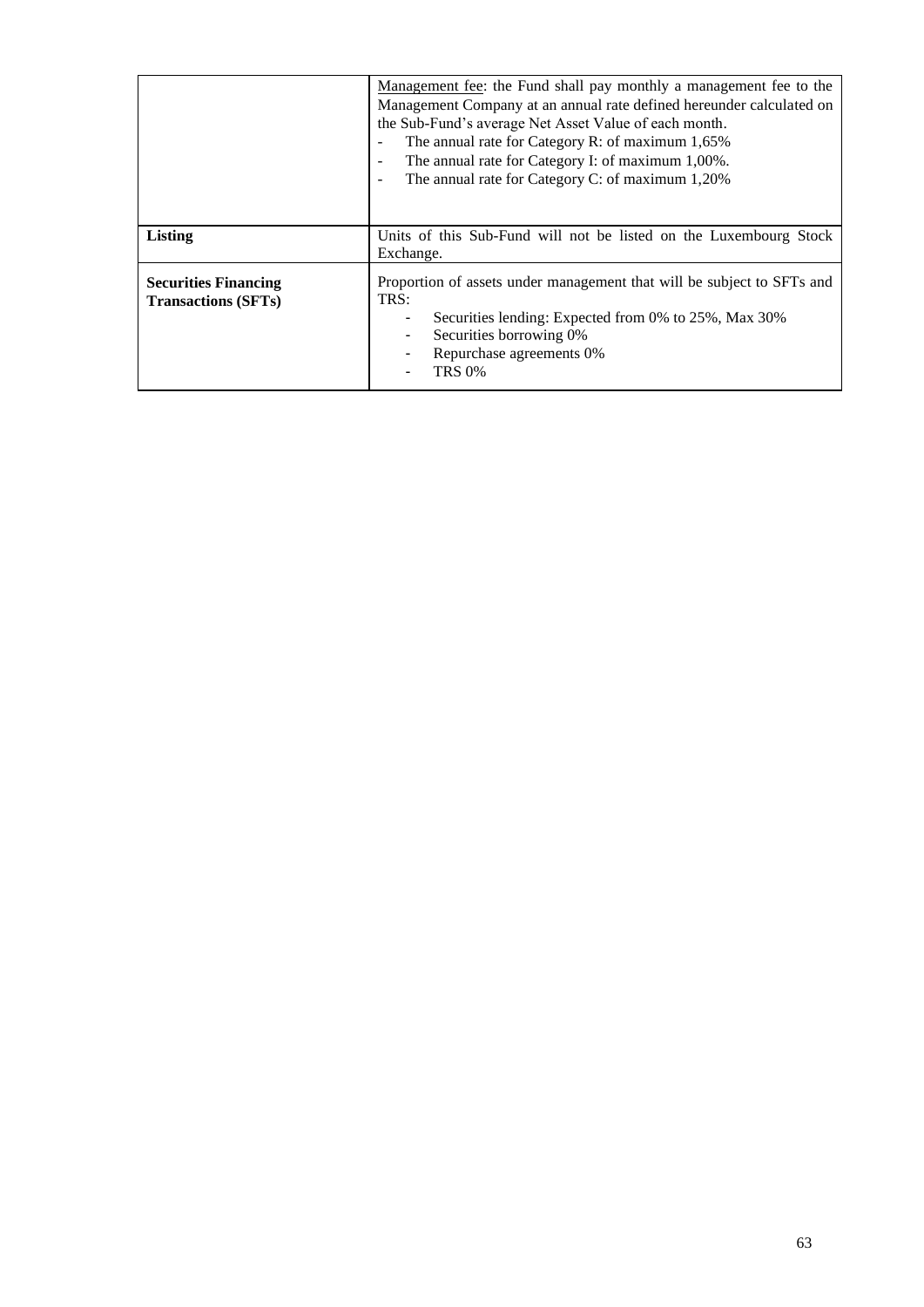| Sub-Fund 14: NEF - Ethical Balanced Dynamic |                                                                                                                                                                                                                                                                                                                                                                                                                                                                                                                |
|---------------------------------------------|----------------------------------------------------------------------------------------------------------------------------------------------------------------------------------------------------------------------------------------------------------------------------------------------------------------------------------------------------------------------------------------------------------------------------------------------------------------------------------------------------------------|
| <b>Investment policy</b><br>and objectives  | The Sub-Fund is a balanced fund, whose objective is to achieve capital<br>appreciation, by respecting the Environmental, Social and Governance (ESG)<br>principles on medium/long term, through an active allocation of the risk mainly<br>in bonds and equities. The Sub-Fund promotes, amongst others, some ESG<br>characteristics in compliance with Article 8 of SFDR but does not have<br>sustainable investment as its objective.                                                                        |
|                                             | The Sub-Fund will not invest in ABS or MBS.                                                                                                                                                                                                                                                                                                                                                                                                                                                                    |
|                                             | As for the stocks and corporate bonds, the Sub-Fund seeks to invest mainly in<br>stocks and bonds issued by companies with a high quality ESG profile.                                                                                                                                                                                                                                                                                                                                                         |
|                                             | As for the government and supranational bonds, the Sub-Fund invests in<br>securities issued by:<br>OECD member countries and countries that launched enhanced<br>engagement with the OECD<br>Supranational organizations and entities with rating IG.                                                                                                                                                                                                                                                          |
|                                             | The Sub-Fund's portfolio duration is between 0.5 and 8 years.                                                                                                                                                                                                                                                                                                                                                                                                                                                  |
|                                             | The Sub-Fund may invest in:<br>Stocks, or open-ended UCIs/UCITS investing in equities: from 25% up to<br>$\overline{\phantom{a}}$<br>45%                                                                                                                                                                                                                                                                                                                                                                       |
|                                             | Bonds, or open-ended UCIs/UCITS investing in fixed income instruments:<br>from 40% up to 75%<br>Corporate Bonds with credit rating lower than IG, or open-ended<br>UCIs/UCITS investing in Corporate Bonds with credit rating lower than<br>IG: up to $35%$                                                                                                                                                                                                                                                    |
|                                             | The Sub-Fund may also invest in:<br>Money Market Instruments, or open-ended Money Market UCIs/UCITS.<br>financial derivative instruments for hedging purpose and for the purpose of<br>efficient portfolio management and investment.                                                                                                                                                                                                                                                                          |
|                                             | It is specifically drawn to the attention of the investors that they should<br>refer to the Section "Risk Factors", including the risk factors related to<br>investment in financial and derivatives instruments, as described in the<br>Prospectus, while investing in this Sub-Fund.                                                                                                                                                                                                                         |
| <b>Benchmark</b>                            | The Sub-Fund is managed actively in reference to the following composite<br>benchmark:                                                                                                                                                                                                                                                                                                                                                                                                                         |
|                                             | 15% MSCI World Net Total Return EUR Index (EUR unhedged),<br>$\bullet$<br>20% MSCI EMU Net Total Return EUR Index (EUR unhedged),<br>$\bullet$<br>15% ICE BofAML Euro Corporate Index (EUR unhedged),<br>٠<br>40% ICE BofAML Global Government Index (EUR unhedged),<br>$\bullet$<br>10% ICE BofAML Euro Treasury Bill (EUR unhedged).                                                                                                                                                                         |
|                                             | For the construction of the portfolio, the benchmark serves as reference in terms<br>of overall exposure to risk factors including country, credit, interest rate,<br>currency and sector allocation.                                                                                                                                                                                                                                                                                                          |
|                                             | Amplitude of deviations from the benchmark varies depending on the degree of<br>conviction of the investment manager.                                                                                                                                                                                                                                                                                                                                                                                          |
|                                             | <b>Index</b> disclaimer                                                                                                                                                                                                                                                                                                                                                                                                                                                                                        |
|                                             | Source ICE Data Indices, LLC ("ICE DATA"), is used with permission. ICE<br>DATA, its affiliates and their respective third party suppliers disclaim any and<br>all warranties and representations, express and/or implied, including any<br>warranties of merchantability or fitness for a particular purpose or use, including<br>the indices, index data and any data included in, related to, or derived therefrom.<br>neither ice data, its affiliates nor their respective third party suppliers shall be |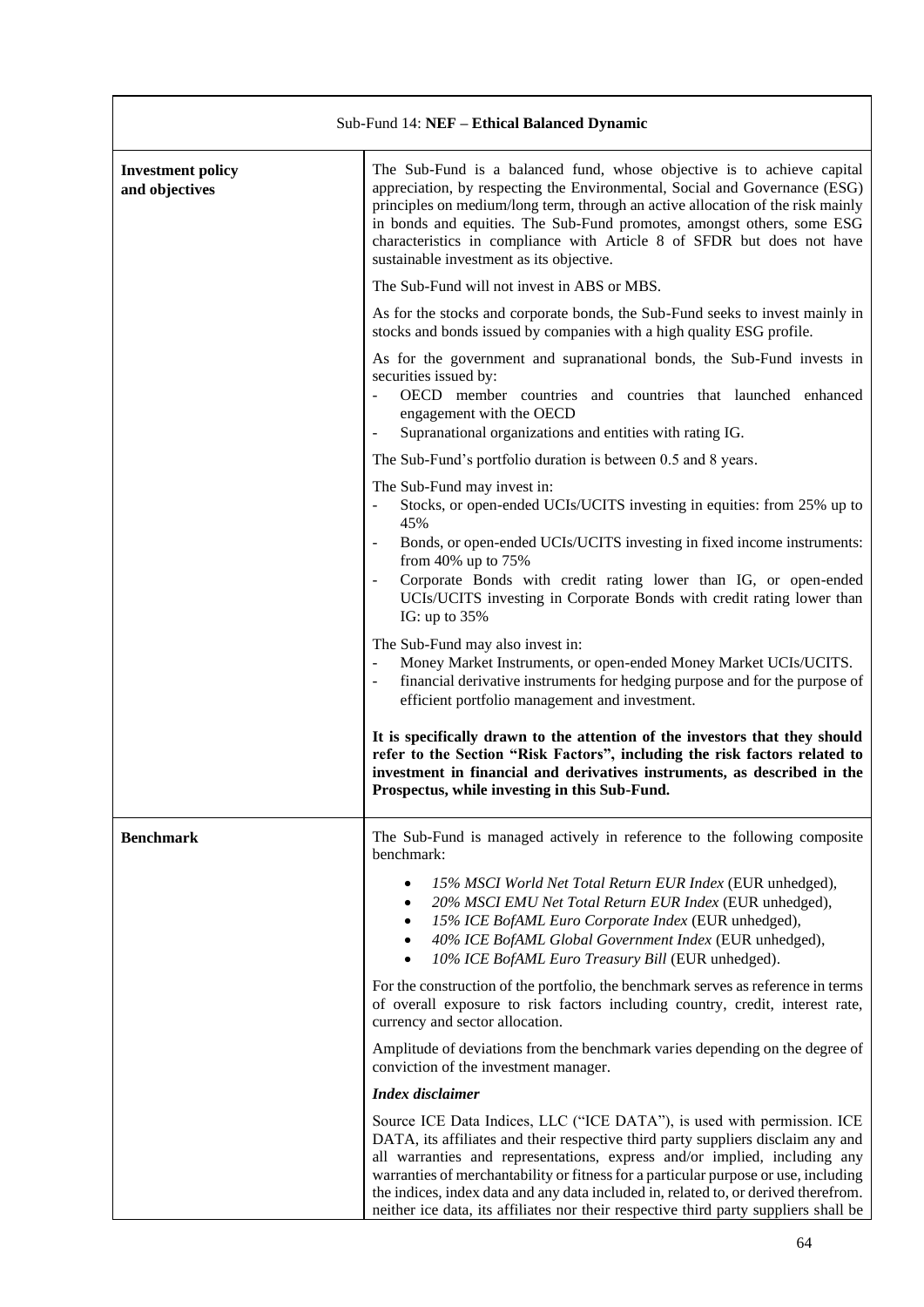|                         | subject to any damages or liability with respect to the adequacy, accuracy,<br>timeliness or completeness of the indices or the index data or any component<br>thereof, and the indices and index data and all components thereof are provided<br>on an "as is" basis and your use is at your own risk. ICE DATA, its affiliates<br>and their respective third party suppliers do not sponsor, endorse, or recommend<br>NEAM (Nord Est Asset Management S.A.), or any of its products or services.                                                                                                                                 |
|-------------------------|------------------------------------------------------------------------------------------------------------------------------------------------------------------------------------------------------------------------------------------------------------------------------------------------------------------------------------------------------------------------------------------------------------------------------------------------------------------------------------------------------------------------------------------------------------------------------------------------------------------------------------|
| <b>ESG</b> promotion    | Specific information related to ESG as per Article 8 of SFDR                                                                                                                                                                                                                                                                                                                                                                                                                                                                                                                                                                       |
|                         | Sustainability risks are integrated into the Sub-Fund's investment management<br>process and the Sub-Fund applies an ESG promotion approach compared to the<br>investment universe by complying with the following ESG criteria:                                                                                                                                                                                                                                                                                                                                                                                                   |
|                         | Stocks and Corporate bond issuers: to be investable by the Sub-Fund,<br>a.<br>a company included in the MSCI World Index has to be included in<br>the MSCI ESG World Index. A company not included in the MSCI<br>World Index has to be assessed by a specific ESG analysis, for which<br>the Investment Manager relies on analysis performed centrally by its<br>head office based in Paris. If a company exits from MSCI ESG World<br>Index, the Investment Manager should sell the security within a<br>reasonable timeframe. However, it may continue to be held, if consent<br>has been obtained from the Management Company. |
|                         | Sovereign issuers: countries that apply the death penalty are excluded;<br>b.<br>in case of a Federation the exclusion is implemented only to the<br>individual Federal State that apply the death penalty.                                                                                                                                                                                                                                                                                                                                                                                                                        |
|                         | The targeted open-ended UCIs/UCITS shall integrate sustainability<br>$c_{\cdot}$<br>risks in their own investment management process and promote<br>binding ESG investment criteria.                                                                                                                                                                                                                                                                                                                                                                                                                                               |
|                         | <b>Exclusion list</b><br>Companies are excluded if their main source of revenues comes from one of the<br>following business activities:<br>Alcohol                                                                                                                                                                                                                                                                                                                                                                                                                                                                                |
|                         | <b>Armaments</b>                                                                                                                                                                                                                                                                                                                                                                                                                                                                                                                                                                                                                   |
|                         | Cluster bombs                                                                                                                                                                                                                                                                                                                                                                                                                                                                                                                                                                                                                      |
|                         | Gambling<br>Nuclear weapons, nuclear energy or depleted uranium                                                                                                                                                                                                                                                                                                                                                                                                                                                                                                                                                                    |
|                         | Pornographic material<br>Tobacco                                                                                                                                                                                                                                                                                                                                                                                                                                                                                                                                                                                                   |
|                         | If a company becomes excluded after investment the Investment Manager<br>should sell the security within a reasonable timeframe. However, it may<br>continue to be held, if consent has been obtained from the Management<br>Company.                                                                                                                                                                                                                                                                                                                                                                                              |
|                         | Green Bonds, Social Bonds, Sustainable Bonds, and all bonds linked to<br>Sustainable / ESG / SDGs projects are accepted irrespective of issuer.                                                                                                                                                                                                                                                                                                                                                                                                                                                                                    |
|                         | The ESG data sources used to assess and monitor the sustainability risks and<br>assess the ESG scoring of the portfolio are mainly companies' public<br>information, direct engagement with companies, financial press as well as<br>external ESG data providers (if need be).                                                                                                                                                                                                                                                                                                                                                     |
|                         | The benchmark of this Sub-Fund is not consistent with the environmental and<br>social characteristics promoted by this Sub-Fund.                                                                                                                                                                                                                                                                                                                                                                                                                                                                                                   |
|                         | Further information about the investment management process can be found on<br>the website: https://neam.lu/lu/documents.                                                                                                                                                                                                                                                                                                                                                                                                                                                                                                          |
| <b>Investor Profile</b> |                                                                                                                                                                                                                                                                                                                                                                                                                                                                                                                                                                                                                                    |
|                         | This Sub-Fund is suitable for a type of investor who is interested in, and expert<br>of the capital market, who wishes a medium/long term and medium/high risk                                                                                                                                                                                                                                                                                                                                                                                                                                                                     |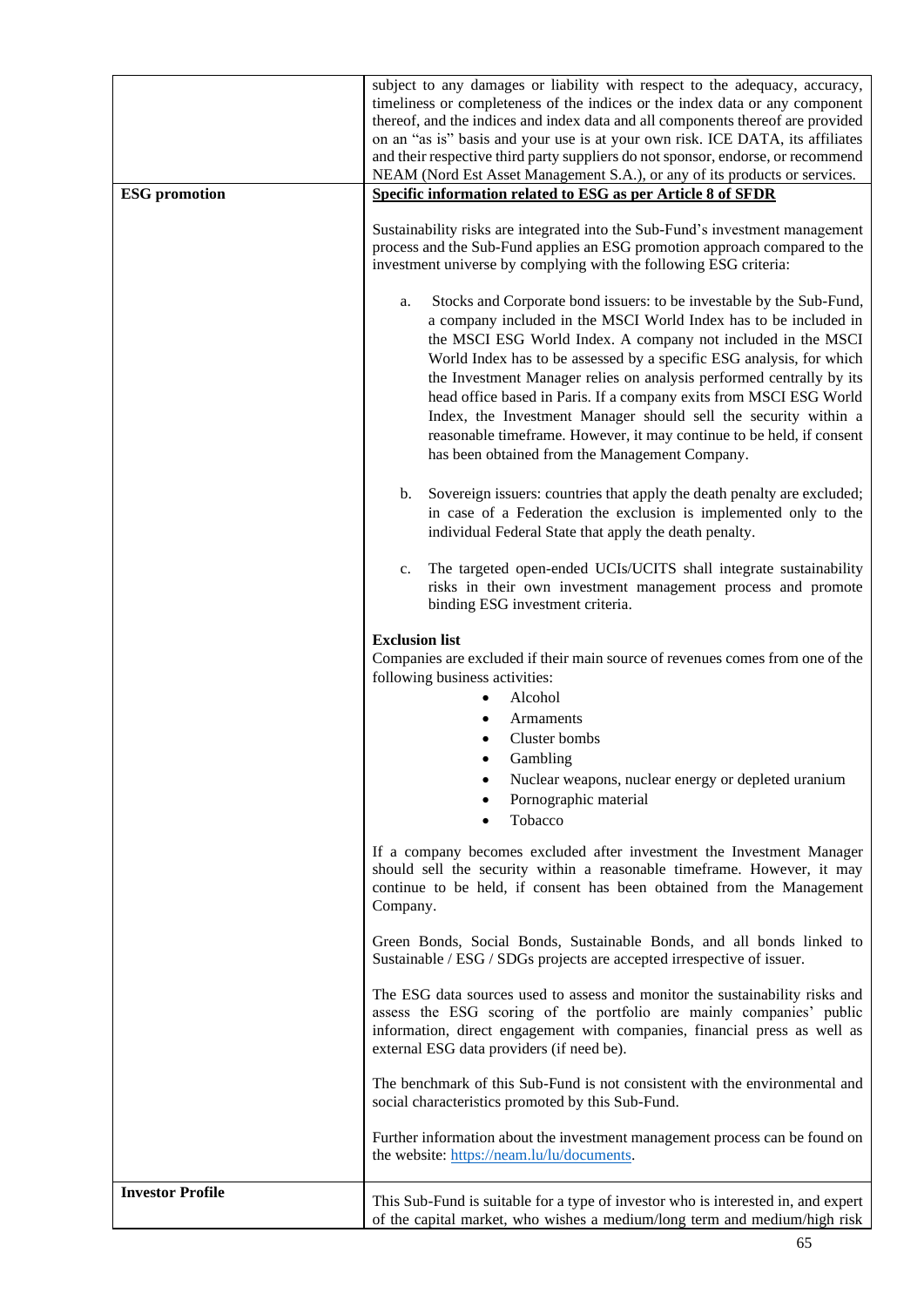|                                                    | investment in a mixed basket, mainly bonds and equities issued by companies<br>with a high quality ESG profile. Investors must consider the possibility of<br>temporary losses of medium importance, which are also a consequence of<br>exchange rate fluctuations.                                                                                                                                                                                                                                                                                                                                                                                                                                                                                                                                                                                                                                                                                                                                                                                                                                                                                                                                                                                                                                                                                                  |
|----------------------------------------------------|----------------------------------------------------------------------------------------------------------------------------------------------------------------------------------------------------------------------------------------------------------------------------------------------------------------------------------------------------------------------------------------------------------------------------------------------------------------------------------------------------------------------------------------------------------------------------------------------------------------------------------------------------------------------------------------------------------------------------------------------------------------------------------------------------------------------------------------------------------------------------------------------------------------------------------------------------------------------------------------------------------------------------------------------------------------------------------------------------------------------------------------------------------------------------------------------------------------------------------------------------------------------------------------------------------------------------------------------------------------------|
| <b>Risk Profile</b>                                | The value of the Sub-Fund's portfolio is determined daily on the basis of the<br>price/market value of each of the securities, mainly bonds and equities,<br>contained in the Sub-Fund. These bonds and equities have a medium/long-term<br>maturity and are issued by companies with a high quality ESG profile or<br>national governments, public and supranational organisations. It is possible to<br>use financial derivative instruments for hedging purpose and for the purpose of<br>efficient portfolio management and investment. The securities in portfolio may<br>also be denominated in currencies other than the Euro, and currency hedging of<br>the portfolio is not one of the Sub-Fund's principal objectives. The market value<br>of the securities in portfolio is influenced by variations both in interest and in<br>exchange rates, and investors therefore cannot be guaranteed a return on their<br>investment at any specific date.                                                                                                                                                                                                                                                                                                                                                                                                       |
| <b>Investment Manager</b>                          | Amundi SGR SpA- Italy Branch                                                                                                                                                                                                                                                                                                                                                                                                                                                                                                                                                                                                                                                                                                                                                                                                                                                                                                                                                                                                                                                                                                                                                                                                                                                                                                                                         |
| <b>Global exposure calculation</b>                 | The method used to calculate the Global Exposure is commitment approach.                                                                                                                                                                                                                                                                                                                                                                                                                                                                                                                                                                                                                                                                                                                                                                                                                                                                                                                                                                                                                                                                                                                                                                                                                                                                                             |
| <b>Units</b>                                       | This Sub-Fund will currently issue 4 Categories of Units defined in the Section<br>"Units" of the Prospectus:<br>Category R<br>$\overline{\phantom{0}}$<br>Category I<br>Category D<br>$\overline{\phantom{a}}$<br>Category C<br>The Sub-Fund will issue accumulation Units and distribution units.<br>If the amount subscribed does not correspond to a whole number of Units, the<br>appropriate number of Units including any fraction of Unit calculated to the<br>three decimal places will be issued.<br>As far as the distribution policy is concerned please note the following:<br>accumulation units (Category R, I and C): do not pay any dividend;<br>distribution units (Category D): pay dividends on an annual basis. The ex-<br>dividend date is the fifteenth day of January (or the first following Business<br>Day) and for the first time was in January 2018.<br>The Management Company expects to distribute exclusively the investment<br>income amount received by the Sub-Fund over the previous year. Exceptionally,<br>in order to maintain a stable dividend payment per Unit over the years, capital<br>could also be distributed provided that the Sub-Fund is not affected by such<br>distribution over the long term.<br>The Management Company draws the Unitholders' attention on the fact that the<br>dividend is not guaranteed. |
| Valuation currency and<br><b>Valuation Day</b>     | The valuation currency of this Sub-Fund will be the EUR.<br>The Net Asset Value will be valued daily (Valuation Day). If this day is not a                                                                                                                                                                                                                                                                                                                                                                                                                                                                                                                                                                                                                                                                                                                                                                                                                                                                                                                                                                                                                                                                                                                                                                                                                           |
|                                                    | bank Business Day in Luxembourg, the next following bank Business Day will<br>be the Valuation Day.                                                                                                                                                                                                                                                                                                                                                                                                                                                                                                                                                                                                                                                                                                                                                                                                                                                                                                                                                                                                                                                                                                                                                                                                                                                                  |
| <b>Subscriptions, Conversions</b><br>& Redemptions | The initial subscription period for Category R and I Units took place from June<br>18, 2015 until June 30, 2015 with payment by no later than July 1, 2015.                                                                                                                                                                                                                                                                                                                                                                                                                                                                                                                                                                                                                                                                                                                                                                                                                                                                                                                                                                                                                                                                                                                                                                                                          |
|                                                    | The initial subscription period for Category D Units took place from January 9<br>to January 13, 2017 with payment by no later than January 16, 2017.                                                                                                                                                                                                                                                                                                                                                                                                                                                                                                                                                                                                                                                                                                                                                                                                                                                                                                                                                                                                                                                                                                                                                                                                                |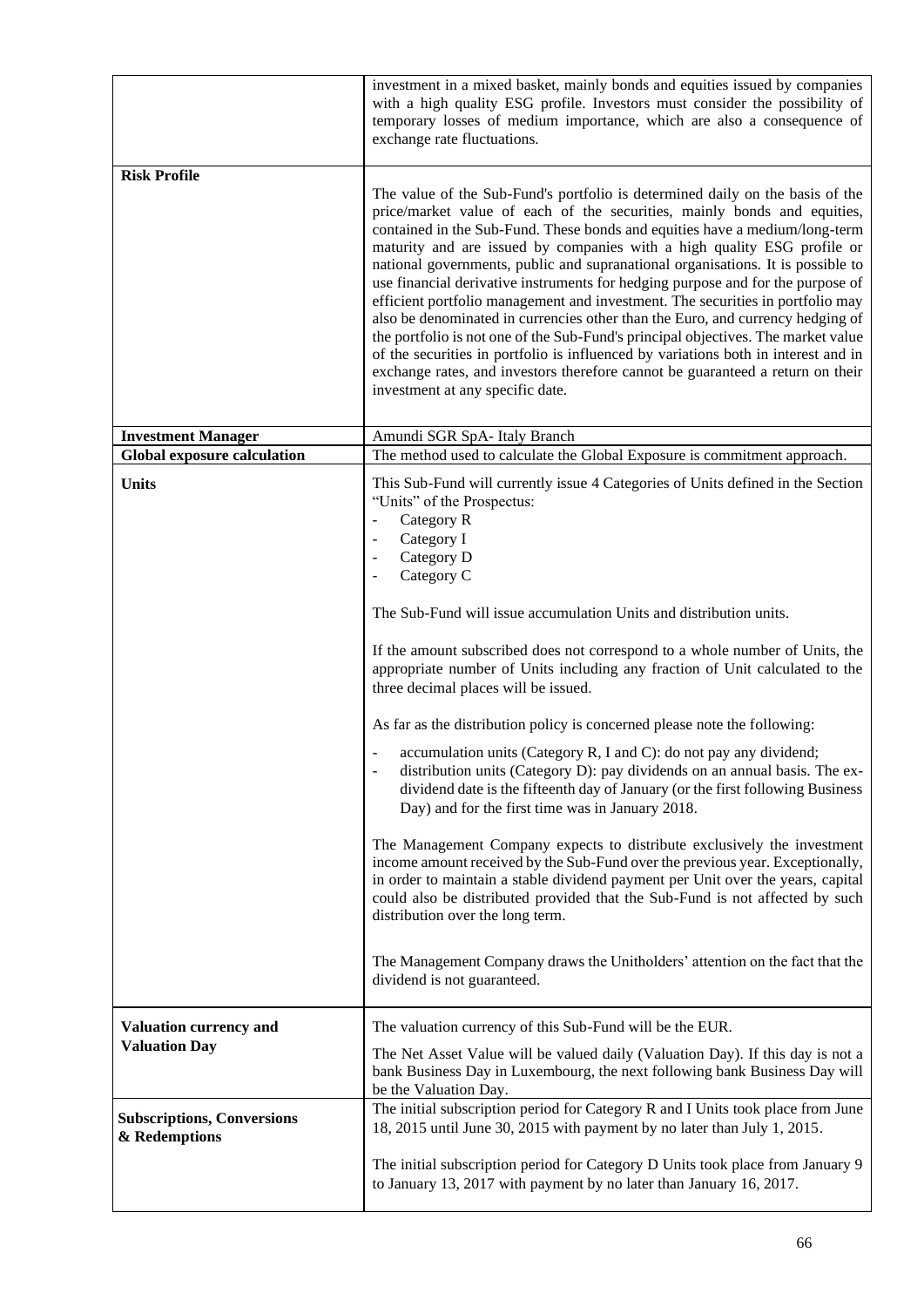|                                                    | The initial subscription period for Category C Units took place from March 27<br>to April 7 with payment by no later than April 10, 2017.                                                                                                                                                                                                                                                                                                                                                                       |
|----------------------------------------------------|-----------------------------------------------------------------------------------------------------------------------------------------------------------------------------------------------------------------------------------------------------------------------------------------------------------------------------------------------------------------------------------------------------------------------------------------------------------------------------------------------------------------|
|                                                    | Category R and I Units were issued at the initial price of EUR 10 including<br>subscription fee.                                                                                                                                                                                                                                                                                                                                                                                                                |
|                                                    | Category D Units were issued at the initial price corresponding to the Net Asset<br>Value per Unit of Category R Units as of January 16, 2017.                                                                                                                                                                                                                                                                                                                                                                  |
|                                                    | Category C Units were issued at an initial price equal to the price of the Net<br>Asset Value per Units of Category R as of April 10, 2017 plus the applicable<br>subscription fee.                                                                                                                                                                                                                                                                                                                             |
|                                                    | Should no subscriptions to units of a category occur during the respective initial<br>subscription period, the first subscription to such units will take place at the last<br>available Net Asset Value per Unit of Category R plus the applicable<br>subscription fee.                                                                                                                                                                                                                                        |
|                                                    | Any subsequent subscription will be made at a price corresponding to the Net<br>Asset Value per Unit plus the applicable subscription fee.                                                                                                                                                                                                                                                                                                                                                                      |
|                                                    | Reminder:<br>the minimum amount of the first investment in the Fund for Category<br>R, I and D Units is set at EUR 500.<br>the minimum amount of the first investment in the Fund for Category<br>C Units is set at EUR 50 000.                                                                                                                                                                                                                                                                                 |
|                                                    | Unitholders' attention is drawn to the fact that they may only convert to<br>Categories in respect of which they meet the definition.                                                                                                                                                                                                                                                                                                                                                                           |
| <b>Fees and expenses</b>                           | No conversion or redemption fees will be levied.                                                                                                                                                                                                                                                                                                                                                                                                                                                                |
|                                                    | Subscription fee:<br>Category R: up to 1%<br>$\Box$<br>Category I: none<br>$\overline{\phantom{a}}$<br>Category D: up to 1%<br>Category C: up to 1%                                                                                                                                                                                                                                                                                                                                                             |
|                                                    | Management fee: the Fund shall pay monthly a management fee to the<br>Management Company at an annual rate defined hereunder calculated on the<br>Sub-Fund's average Net Asset Value of each month.<br>The annual rate for Category R: of maximum 1.30%<br>$\blacksquare$<br>The annual rate for Category I: of maximum 0.45%<br>$\blacksquare$<br>The annual rate for Category D: of maximum 1.30%<br>$\overline{\phantom{a}}$<br>The annual rate for Category C: of maximum 0.60%<br>$\overline{\phantom{a}}$ |
| <b>Listing</b>                                     | Units of this Sub-Fund will not be listed on the Luxembourg Stock Exchange.                                                                                                                                                                                                                                                                                                                                                                                                                                     |
| <b>Securities Financing Transactions</b><br>(SFTs) | Proportion of assets under management that will be subject to SFTs and TRS:<br>Securities lending: Expected from 0% to 25%, Max 30%<br>Securities borrowing 0%<br>Repurchase agreements 0%<br><b>TRS 0%</b>                                                                                                                                                                                                                                                                                                     |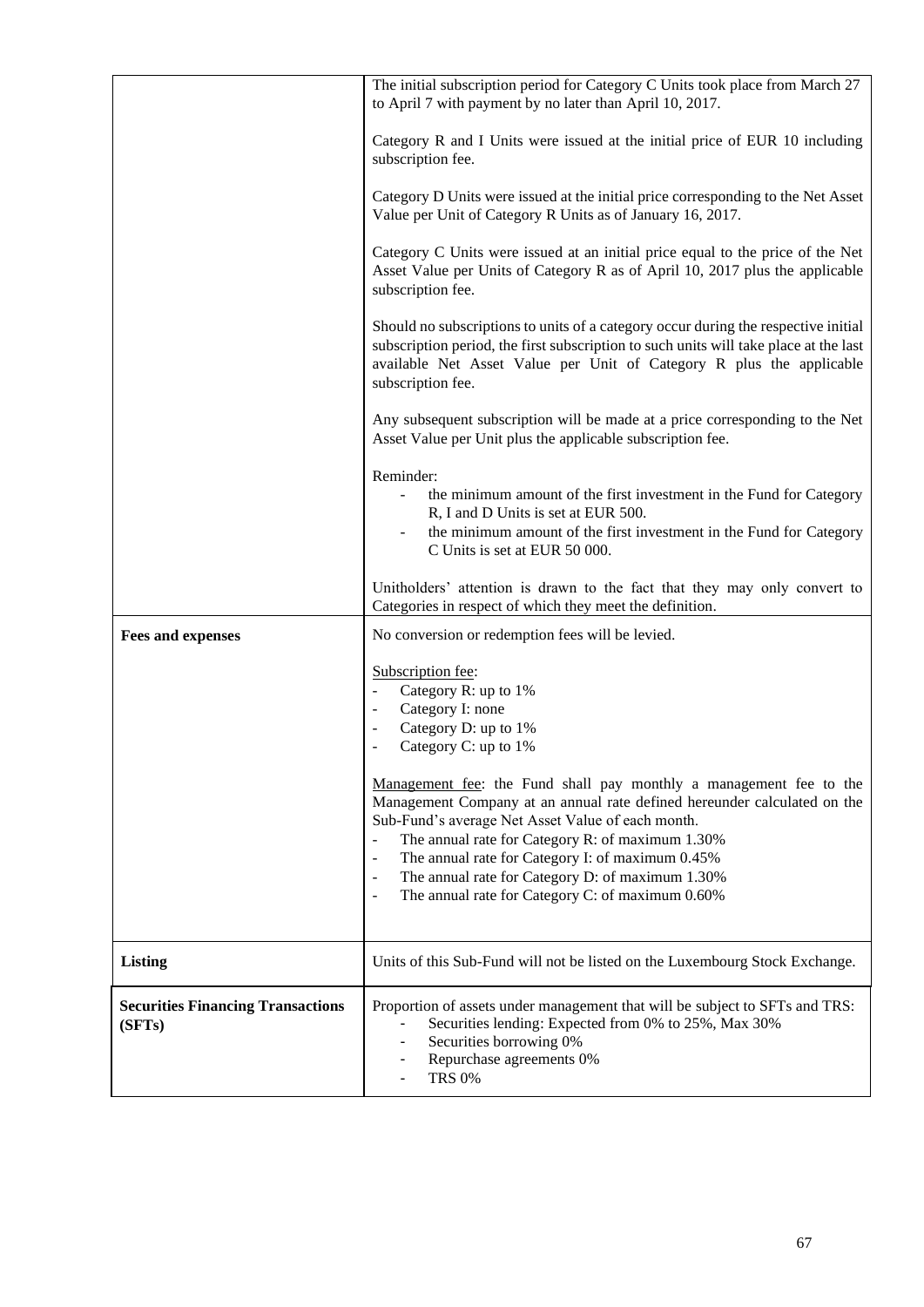| Sub-Fund 15: NEF – Ethical Balanced Conservative |                                                                                                                                                                                                                                                                                                                                                                                                                                                      |
|--------------------------------------------------|------------------------------------------------------------------------------------------------------------------------------------------------------------------------------------------------------------------------------------------------------------------------------------------------------------------------------------------------------------------------------------------------------------------------------------------------------|
| <b>Investment policy</b><br>and objectives       | The Sub-Fund is an ethical and balanced fund, whose objective is to achieve<br>capital appreciation, by respecting the Environmental, Social and Governance<br>(ESG) principles on medium/long term, through an active allocation of the risk<br>mainly in bonds and equities. The Sub-Fund promotes, amongst others, some<br>ESG characteristics in compliance with Article 8 of SFDR but does not have<br>sustainable investment as its objective. |
|                                                  | The Sub-Fund will not invest in ABS or MBS.                                                                                                                                                                                                                                                                                                                                                                                                          |
|                                                  | As for the stocks and corporate bonds, the Sub-Fund seeks to invest mainly in<br>stocks and bonds issued by companies with a high quality ESG profile.                                                                                                                                                                                                                                                                                               |
|                                                  | As for the government and supranational bonds, the Sub-Fund invests in<br>securities issued by:<br>OECD member countries and countries that launched enhanced<br>engagement with the OECD<br>Supranational organizations and entities with rating IG.                                                                                                                                                                                                |
|                                                  | The Sub-Fund's portfolio duration is between 0.5 and 6 years.                                                                                                                                                                                                                                                                                                                                                                                        |
|                                                  | The Sub-Fund may invest in:<br>Stocks, or open-ended UCIs/UCITS investing in equities: from 10% up to<br>$\overline{\phantom{a}}$<br>30%<br>Bonds, or open-ended UCIs/UCITS investing in fixed income instruments:<br>$\blacksquare$<br>from 60% up to 90% (out of which Corporate Bonds with credit rating<br>lower than IG, or open-ended UCIs/UCITS investing in Corporate Bonds<br>with credit rating lower than IG: up to 20%).                 |
|                                                  | The Sub-Fund may also invest in:<br>Money Market Instruments, or open-ended Money Market UCIs/UCITS.<br>$\blacksquare$<br>financial derivative instruments for hedging purpose and for the purpose of<br>$\blacksquare$<br>efficient portfolio management and investment.                                                                                                                                                                            |
|                                                  | It is specifically drawn to the attention of the investors that they should<br>refer to the Section "Risk Factors", including the risk factors related to<br>investment in financial and derivatives instruments, as described in the<br>Prospectus, while investing in this Sub-Fund.                                                                                                                                                               |
| <b>Benchmark</b>                                 | The Sub-Fund is managed actively in reference to the following composite<br>benchmark:                                                                                                                                                                                                                                                                                                                                                               |
|                                                  | 40% ICE BofAML 1-10 Year Global Government Index - (EUR<br>unhedged),<br>20% ICE BofAML 1-5 Year Euro Government Index - (EUR<br>unhedged),<br>20% ICE BofAML Euro Corporate Index - (EUR unhedged),<br>$\bullet$<br>10% MSCI World Net Total Return USD Index - (EUR unhedged),<br>$\bullet$<br>10% MSCI EMU Index - (EUR unhedged).<br>$\bullet$                                                                                                   |
|                                                  | For the construction of the portfolio, the benchmark serves as reference in terms<br>of overall exposure to risk factors including country, credit, interest rate,<br>currency and sector allocation.                                                                                                                                                                                                                                                |
|                                                  | Amplitude of deviations from the benchmark varies depending on the degree of<br>conviction of the investment manager.                                                                                                                                                                                                                                                                                                                                |
|                                                  | <b>Index</b> disclaimer                                                                                                                                                                                                                                                                                                                                                                                                                              |
|                                                  | Source ICE Data Indices, LLC ("ICE DATA"), is used with permission. ICE<br>DATA, its affiliates and their respective third party suppliers disclaim any and<br>all warranties and representations, express and/or implied, including any<br>warranties of merchantability or fitness for a particular purpose or use, including<br>the indices, index data and any data included in, related to, or derived therefrom.                               |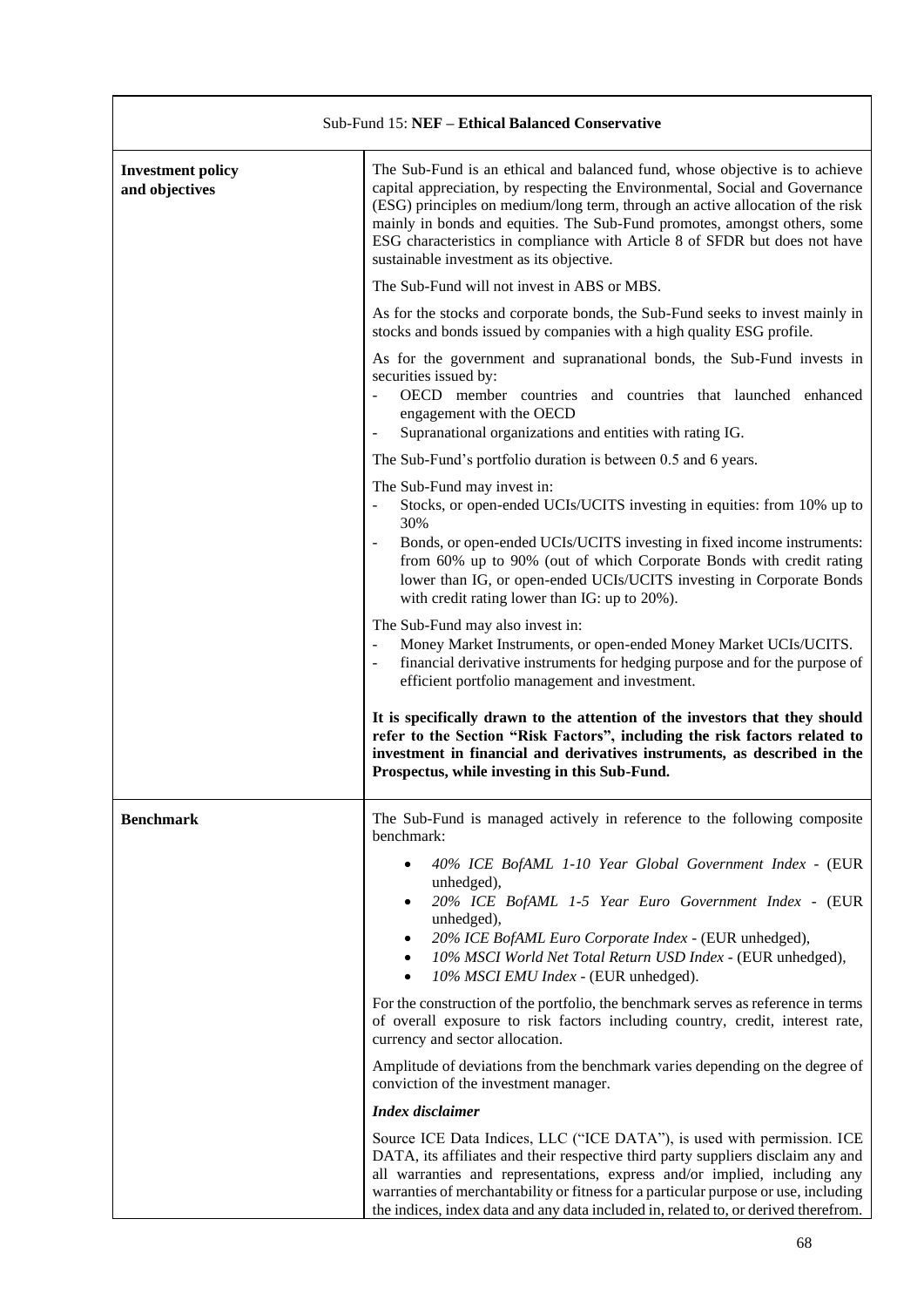| <b>ESG</b> promotion | neither ice data, its affiliates nor their respective third party suppliers shall be<br>subject to any damages or liability with respect to the adequacy, accuracy,<br>timeliness or completeness of the indices or the index data or any component<br>thereof, and the indices and index data and all components thereof are provided<br>on an "as is" basis and your use is at your own risk. ICE DATA, its affiliates<br>and their respective third party suppliers do not sponsor, endorse, or recommend<br>NEAM (Nord Est Asset Management S.A.), or any of its products or services.<br>Specific information related to ESG as per Article 8 of SFDR |
|----------------------|------------------------------------------------------------------------------------------------------------------------------------------------------------------------------------------------------------------------------------------------------------------------------------------------------------------------------------------------------------------------------------------------------------------------------------------------------------------------------------------------------------------------------------------------------------------------------------------------------------------------------------------------------------|
|                      | Sustainability risks are integrated into the Sub-Fund's investment management<br>process and the Sub-Fund applies an ESG promotion approach compared to the<br>investment universe by complying with the following ESG criteria:                                                                                                                                                                                                                                                                                                                                                                                                                           |
|                      | Stocks and Corporate/Covered bond issuers: to be investable by the<br>a.<br>Sub-Fund, a company included in the MSCI World Index has to be<br>included in the MSCI ESG World Index.<br>A company not included in the MSCI World Index has to be assessed<br>by a specific ESG analysis (the Investment Manager will provide to<br>the Management Company all the related documentation of the<br>assessment).<br>If a company exits from MSCI ESG World Index the Investment<br>Manager should sell the security within a reasonable timeframe <sup>1</sup> .                                                                                              |
|                      | However, it may continue to be held, if consent has been obtained from<br>the Management Company.<br>Sovereign issuers: countries that apply the death penalty are excluded;<br>b.<br>in case of a Federation the exclusion is implemented only to the<br>individual Federal State that apply the death penalty.<br>The targeted open-ended UCIs/UCITS shall integrate sustainability<br>c.<br>risks in their own investment management process and promote<br>binding ESG investment criteria.                                                                                                                                                            |
|                      | <b>Exclusion list</b><br>Companies are excluded if their main business activity is involved in some of<br>the following business areas:<br>Alcohol<br>Armaments<br>Cluster bombs<br>Gambling<br>Nuclear weapons, nuclear energy or depleted uranium<br>Pornographic material<br>Tobacco                                                                                                                                                                                                                                                                                                                                                                    |
|                      | Green Bonds, Social Bonds, Sustainable Bonds, and all bonds linked to<br>Sustainable / ESG / SDGs projects are accepted irrespective of the issuer.                                                                                                                                                                                                                                                                                                                                                                                                                                                                                                        |
|                      | The ESG data sources used to assess and monitor the sustainability risks and<br>assess the ESG scoring of the portfolio are mainly companies' public<br>information, direct engagement with companies, financial press as well as<br>external ESG data providers (if need be).                                                                                                                                                                                                                                                                                                                                                                             |
|                      | The ESG and sustainability concepts are evolving regularly and rapidly.<br>Therefore, the Investment Manager may adapt its own ESG and sustainability<br>risk policy adequately and at its own discretion.                                                                                                                                                                                                                                                                                                                                                                                                                                                 |
|                      | The benchmark of this Sub-Fund is not consistent with the environmental and<br>social characteristics promoted by this Sub-Fund.                                                                                                                                                                                                                                                                                                                                                                                                                                                                                                                           |
|                      | Further information about the investment management process can be found on<br>the website: https://neam.lu/lu/documents.                                                                                                                                                                                                                                                                                                                                                                                                                                                                                                                                  |

<sup>&</sup>lt;sup>1</sup> Reasonable timeframe means a few days according to market condition but always in the best interest of investors.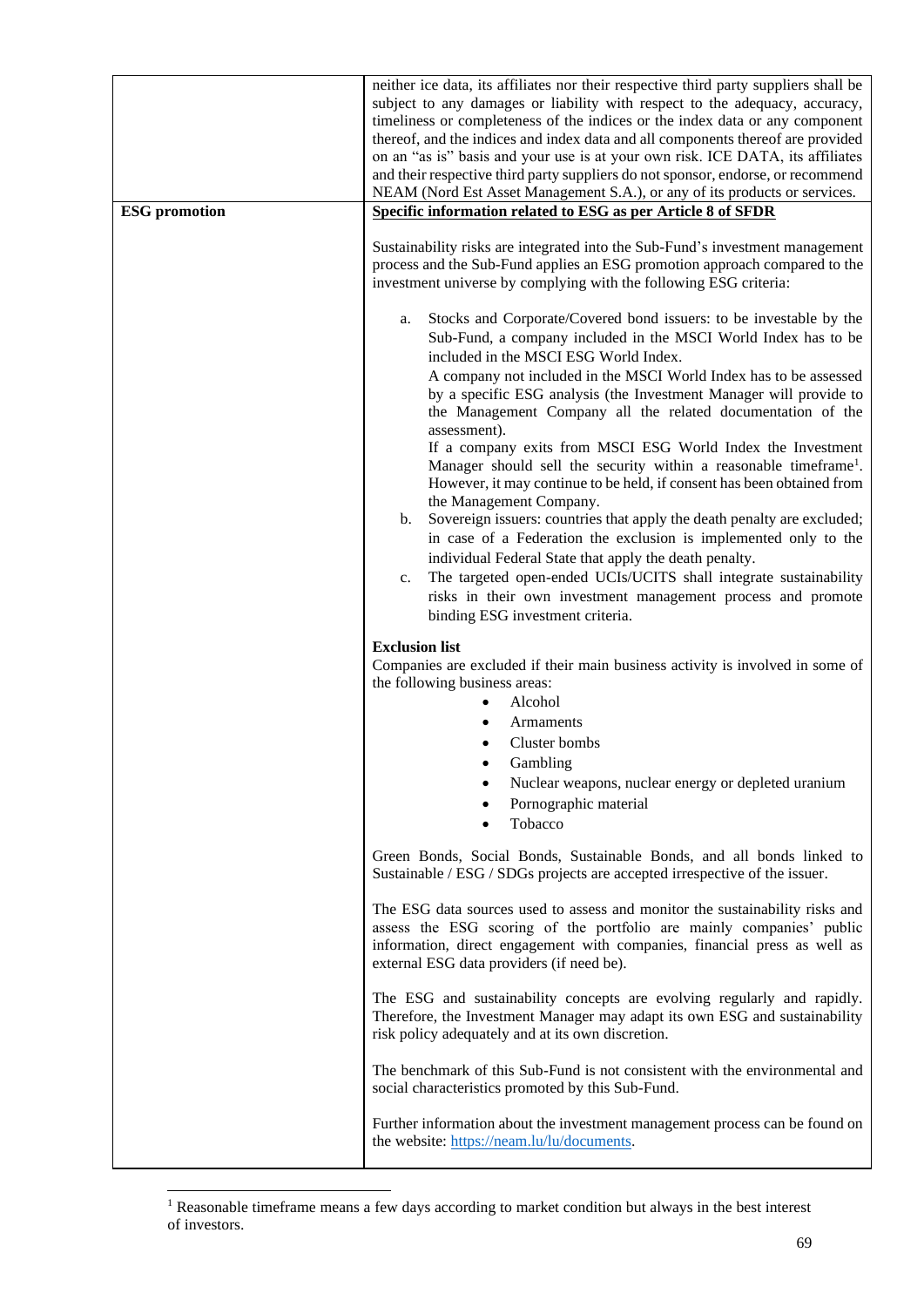| <b>Investor Profile</b>                                             | This Sub-Fund is suitable for a type of investor who is interested in, and expert<br>of the capital market, who wishes a medium/long term and medium risk<br>investment in a mixed basket, mainly bonds and equities issued by companies<br>with a high quality ESG profile. Investors must consider the possibility of<br>temporary losses of medium importance, which are also a consequence of<br>exchange rate fluctuations.                                                                                                                                                                                                                                                                                                                                                                                                                                                                                                                                                                                                                                                                                                                                                                                                                                                                                                                                                                                                     |
|---------------------------------------------------------------------|--------------------------------------------------------------------------------------------------------------------------------------------------------------------------------------------------------------------------------------------------------------------------------------------------------------------------------------------------------------------------------------------------------------------------------------------------------------------------------------------------------------------------------------------------------------------------------------------------------------------------------------------------------------------------------------------------------------------------------------------------------------------------------------------------------------------------------------------------------------------------------------------------------------------------------------------------------------------------------------------------------------------------------------------------------------------------------------------------------------------------------------------------------------------------------------------------------------------------------------------------------------------------------------------------------------------------------------------------------------------------------------------------------------------------------------|
| <b>Risk Profile</b>                                                 | The value of the Sub-Fund's portfolio is determined daily on the basis of the<br>price/market value of each of the securities, mainly bonds and equities,<br>contained in the Sub-Fund. These bonds and equities have a medium/long-term<br>maturity and are issued by companies with a high quality ESG profile or<br>national governments, public and supranational organisations. It is possible to<br>use financial derivative instruments for hedging purpose and for the purpose of<br>efficient portfolio management and investment. The securities in portfolio may<br>also be denominated in currencies other than the Euro, and currency hedging of<br>the portfolio is not one of the Sub-Fund's principal objectives. The market value<br>of the securities in portfolio is influenced by variations both in interest and in<br>exchange rates, and investors therefore cannot be guaranteed a return on their<br>investment at any specific date.                                                                                                                                                                                                                                                                                                                                                                                                                                                                       |
| <b>Investment Manager</b>                                           | Union Investment Luxembourg S.A.                                                                                                                                                                                                                                                                                                                                                                                                                                                                                                                                                                                                                                                                                                                                                                                                                                                                                                                                                                                                                                                                                                                                                                                                                                                                                                                                                                                                     |
| <b>Sub-Investment Manager</b><br><b>Global exposure calculation</b> | Union Investment Institutional GmbH<br>The method used to calculate the Global Exposure is commitment approach.                                                                                                                                                                                                                                                                                                                                                                                                                                                                                                                                                                                                                                                                                                                                                                                                                                                                                                                                                                                                                                                                                                                                                                                                                                                                                                                      |
| <b>Units</b>                                                        | This Sub-Fund will currently issue 4 Categories of Units defined in the Section<br>"Units" of the Prospectus:<br>Category R<br>$\blacksquare$<br>Category I<br>$\overline{\phantom{a}}$<br>Category D<br>$\blacksquare$<br>Category C<br>$\overline{\phantom{a}}$<br>The Sub-Fund will issue accumulation Units and distribution units.<br>If the amount subscribed does not correspond to a whole number of Units, the<br>appropriate number of Units including any fraction of Unit calculated to the<br>three decimal places will be issued.<br>As far as the distribution policy is concerned please note the following:<br>accumulation units (Category R, I and C): do not pay any dividend;<br>distribution units (Category D): pay dividends on an annual basis. The ex-<br>$\overline{\phantom{a}}$<br>dividend date is the fifteenth day of January (or the first following Business<br>Day) and for the first time was in January 2018.<br>The Management Company expects to distribute exclusively the investment<br>income amount received by the Sub-Fund over the previous year. Exceptionally,<br>in order to maintain a stable dividend payment per Unit over the years, capital<br>could also be distributed provided that the Sub-Fund is not affected by such<br>distribution over the long term.<br>The Management Company draws the Unitholders' attention on the fact that the<br>dividend is not guaranteed. |
| <b>Valuation currency and</b><br><b>Valuation Day</b>               | The valuation currency of this Sub-Fund will be the EUR.<br>The Net Asset Value will be valued daily (Valuation Day). If this day is not a<br>bank Business Day in Luxembourg, the next following bank Business Day will<br>be the Valuation Day.                                                                                                                                                                                                                                                                                                                                                                                                                                                                                                                                                                                                                                                                                                                                                                                                                                                                                                                                                                                                                                                                                                                                                                                    |
| <b>Subscriptions, Conversions</b><br>& Redemptions                  | The initial subscription period for Category R, I, D and C Units took place from<br>March 27 to April 7 with payment by no later than April 10, 2017.                                                                                                                                                                                                                                                                                                                                                                                                                                                                                                                                                                                                                                                                                                                                                                                                                                                                                                                                                                                                                                                                                                                                                                                                                                                                                |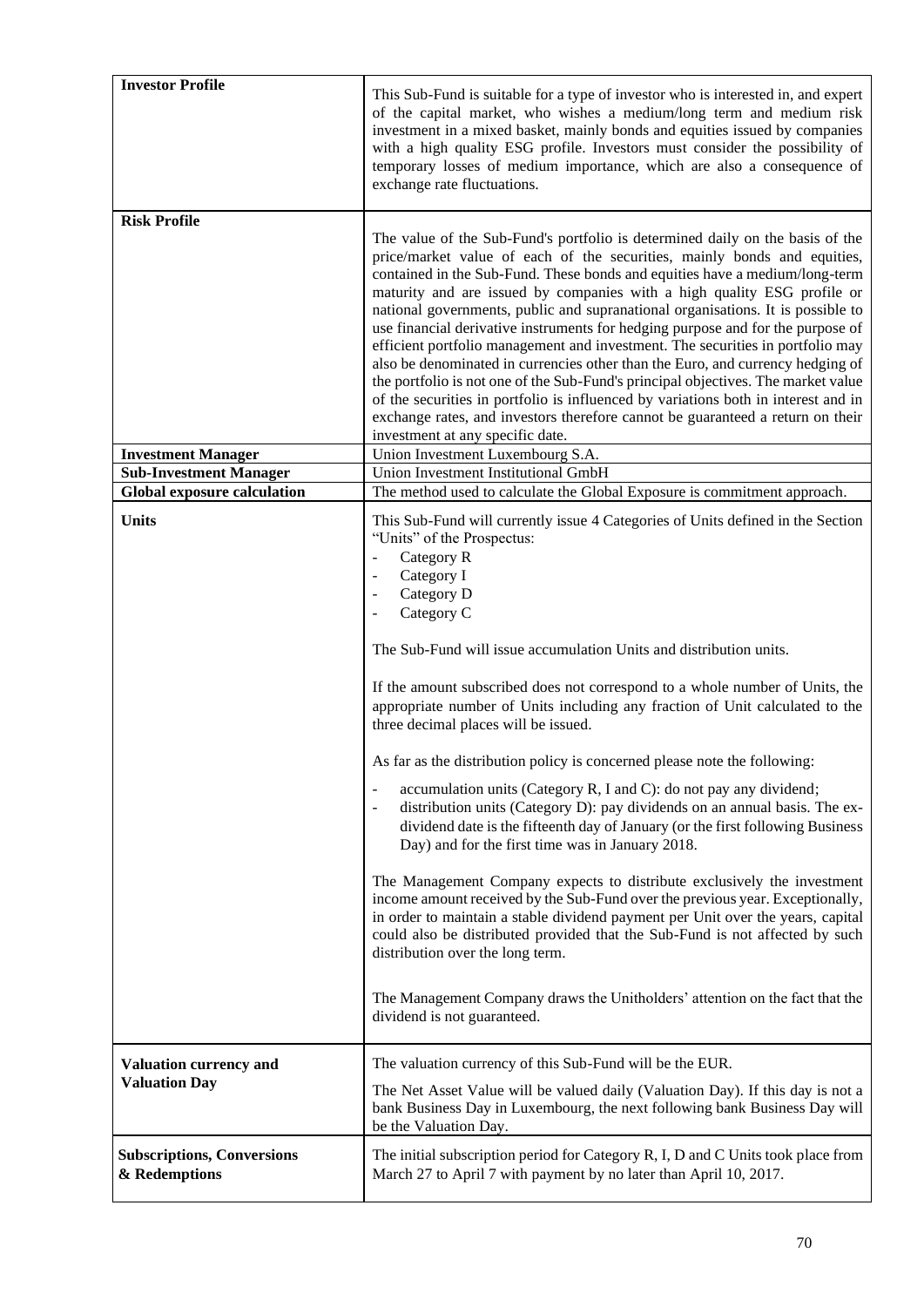|                                                    | Category R, I, D and C Units were issued at the initial price of EUR 10 including<br>subscription fee.                                                                                                                                                                                                                                                                                                                                                                                        |
|----------------------------------------------------|-----------------------------------------------------------------------------------------------------------------------------------------------------------------------------------------------------------------------------------------------------------------------------------------------------------------------------------------------------------------------------------------------------------------------------------------------------------------------------------------------|
|                                                    | Should no subscriptions to units of a category occur during the respective initial<br>subscription period, the first subscription to such units will take place at the last<br>available Net Asset Value per Unit of Category R plus the applicable<br>subscription fee.                                                                                                                                                                                                                      |
|                                                    | Any subsequent subscription will be made at a price corresponding to the Net<br>Asset Value per Unit plus the applicable subscription fee.                                                                                                                                                                                                                                                                                                                                                    |
|                                                    | Reminder:<br>the minimum amount of the first investment in the Fund for Category<br>R, I and D Units is set at EUR 500.<br>the minimum amount of the first investment in the Fund for Category<br>C Units is set at EUR 50 000.                                                                                                                                                                                                                                                               |
|                                                    | Unitholders' attention is drawn to the fact that they may only convert to<br>Categories in respect of which they meet the definition.                                                                                                                                                                                                                                                                                                                                                         |
| <b>Fees and expenses</b>                           | No conversion or redemption fees will be levied.                                                                                                                                                                                                                                                                                                                                                                                                                                              |
|                                                    | Subscription fee:<br>Category R: up to 1%<br>$\Box$<br>Category I: none<br>$\overline{\phantom{a}}$<br>Category D: up to 1%<br>$\overline{\phantom{a}}$<br>Category C: up to 1%<br>$\overline{\phantom{a}}$                                                                                                                                                                                                                                                                                   |
|                                                    | Management fee: the Fund shall pay monthly a management fee to the<br>Management Company at an annual rate defined hereunder calculated on the<br>Sub-Fund's average Net Asset Value of each month.<br>The annual rate for Category R: of maximum 1.20%<br>$\Box$<br>The annual rate for Category I: of maximum 0.45%<br>$\blacksquare$<br>The annual rate for Category D: of maximum 1.20%<br>$\blacksquare$<br>The annual rate for Category C: of maximum 0.60%<br>$\overline{\phantom{a}}$ |
|                                                    | the maximum level of the management fees that may be charged both to the<br>Fund itself and to the other UCITS and/or other UCIs in which it intends to<br>invest is 4% in aggregate.                                                                                                                                                                                                                                                                                                         |
|                                                    | Sub-Investment Manager fee: the Sub-Investment Manager will be remunerated<br>for its services by the Investment Manager out of its Investment Manager's fee.                                                                                                                                                                                                                                                                                                                                 |
| Listing                                            | Units of this Sub-Fund will not be listed on the Luxembourg Stock Exchange.                                                                                                                                                                                                                                                                                                                                                                                                                   |
| <b>Securities Financing Transactions</b><br>(SFTs) | Proportion of assets under management that will be subject to SFTs and TRS:<br>Securities lending: Expected from 0% to 25%, Max 30%<br>Securities borrowing 0%<br>Repurchase agreements 0%<br><b>TRS 0%</b>                                                                                                                                                                                                                                                                                   |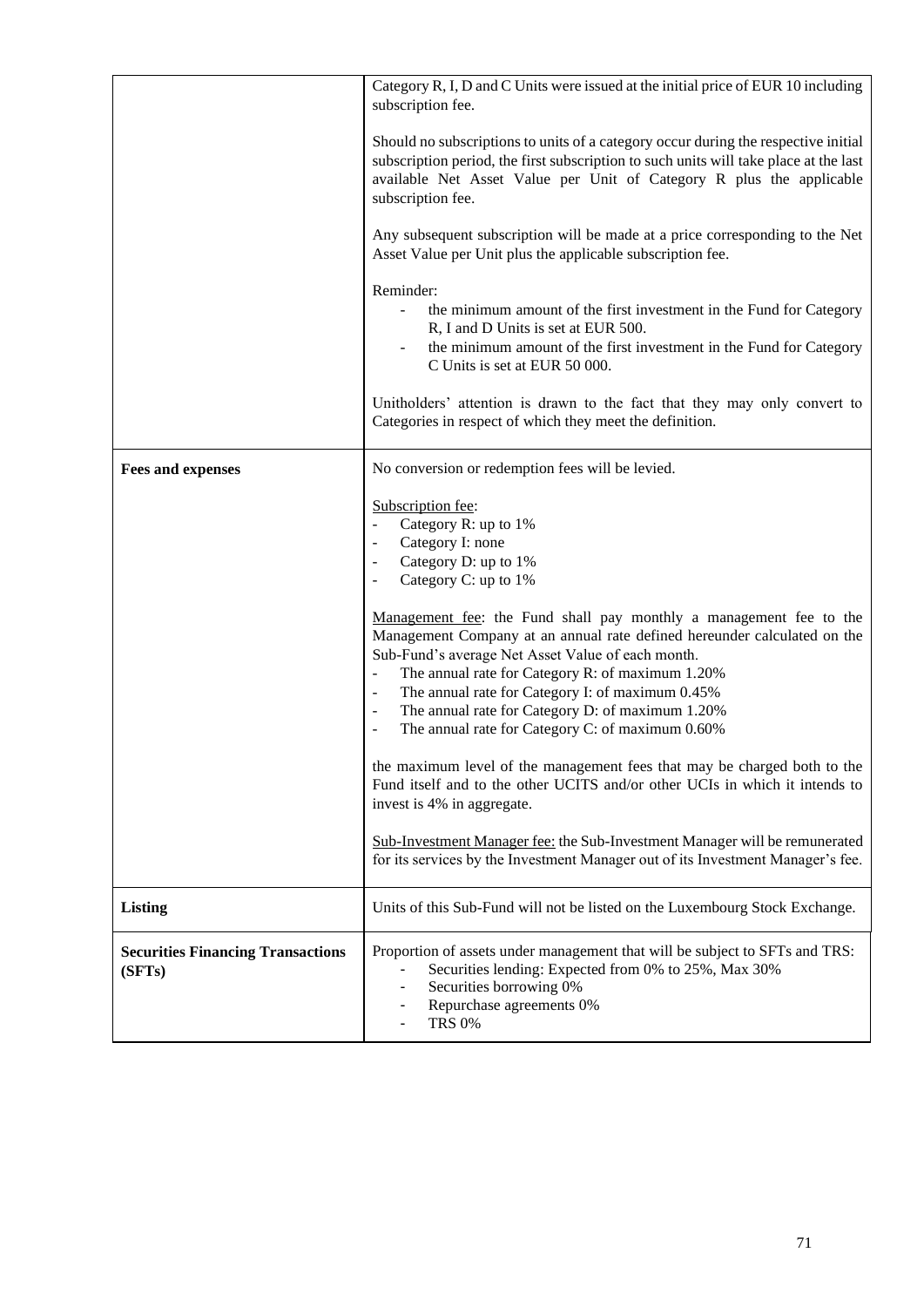| Sub-Fund 16: NEF - Target 2025             |                                                                                                                                                                                                                                                                                                                                                                                                                                                                                                                                                                                                                                                                                                             |
|--------------------------------------------|-------------------------------------------------------------------------------------------------------------------------------------------------------------------------------------------------------------------------------------------------------------------------------------------------------------------------------------------------------------------------------------------------------------------------------------------------------------------------------------------------------------------------------------------------------------------------------------------------------------------------------------------------------------------------------------------------------------|
| <b>Investment policy</b><br>and objectives | The Sub-Fund will mainly invest in global bonds (including HY bonds) issued<br>by public and private bodies with an average maturity not exceeding December<br>31, 2025, and the maturity of individual holdings not exceeding December 31,<br>2026.                                                                                                                                                                                                                                                                                                                                                                                                                                                        |
|                                            | To achieve the management objective up to 100% of the portfolio may be<br>invested in fixed rate or floating rate bonds, other negotiable debt securities and<br>money market instruments (Treasury bills, Treasury notes, certificates of<br>deposit) from all economic sectors.                                                                                                                                                                                                                                                                                                                                                                                                                           |
|                                            | The Sub-fund may invest:<br>up to 10% in open ended UCITS or UCIs<br>up to 75% in HY Bonds. The average rating of the HY Bonds bucket<br>will not be lower than BB-/Ba3 as rated by credit rating agencies such<br>as Moody's Investor Service or Standard and Poor's<br>up to 30% in convertible bonds<br>up to 50% in corporate and government bonds in emerging countries                                                                                                                                                                                                                                                                                                                                |
|                                            | The Sub-Fund's portfolio duration is between 0 and 8 years.                                                                                                                                                                                                                                                                                                                                                                                                                                                                                                                                                                                                                                                 |
|                                            | The Sub-Fund will not invest in distressed or defaulted securities.                                                                                                                                                                                                                                                                                                                                                                                                                                                                                                                                                                                                                                         |
|                                            | The Sub-Fund will enter into currency hedging transactions to protect the value<br>of the Sub-Fund's units against the fluctuation of exchange rates Euro against<br>other currencies. At least 95% of investments in other currencies will be hedged<br>in Euro.                                                                                                                                                                                                                                                                                                                                                                                                                                           |
|                                            | Financial techniques and instruments for hedging and/or investment purposes<br>may be used.                                                                                                                                                                                                                                                                                                                                                                                                                                                                                                                                                                                                                 |
|                                            | The Sub-Fund may use unfunded TRS to gain exposure to corporate bonds and<br>emerging sovereign bonds. The returns on the TRS entered into by the Sub-<br>Fund are expected to be linked to the performance of the corporate bonds and<br>emerging sovereign bonds chosen by the Investment Manager. The TRS will<br>allow the Fund to derive the economic benefit equivalent to owning the<br>corporate bonds and emerging sovereign bonds without purchasing those<br>directly. TRS will be based only on those underlying assets which are permitted<br>in accordance with the Sub-Fund's investment policy.                                                                                             |
|                                            | During the period from the initial date of subscription and until the minimum<br>asset amount under management within the Sub-Fund reaches the level of 10<br>million Euros, the Sub-Fund shall invest in money market securities.                                                                                                                                                                                                                                                                                                                                                                                                                                                                          |
|                                            | The 31 December 2025 is defined as the target date of the Sub-Fund.                                                                                                                                                                                                                                                                                                                                                                                                                                                                                                                                                                                                                                         |
|                                            | From 1 July 2025 once the securities maturity is reached the Sub-Fund will be<br>automatically invested in cash/money market instruments or bonds with<br>maturity in line with the residual limit of the investment universe. Accordingly,<br>from 1 July 2025, the Sub-Fund may invest up to 100% in cash/money market<br>instruments. No later than the first quarter of 2026 the Sub-Fund will be merged<br>into a sub-fund of NEF. For the avoidance of doubt, the Sub-Fund shall not<br>qualify as a money market fund in the sense of the Regulation (EU) 2017/1131<br>of the European Parliament and of the Council of 14 June 2017 on money<br>market funds (as may be amended from time to time). |
|                                            | It is specifically drawn to the attention of the investors that they should<br>refer to the Section "Risk Factors", as described in the Prospectus, while<br>investing in this Sub-Fund.                                                                                                                                                                                                                                                                                                                                                                                                                                                                                                                    |
| <b>Sustainability risk integration</b>     | Sustainability risks are integrated into the Sub-Fund's investment management<br>process in compliance with the provisions of Article 6 of SFDR.                                                                                                                                                                                                                                                                                                                                                                                                                                                                                                                                                            |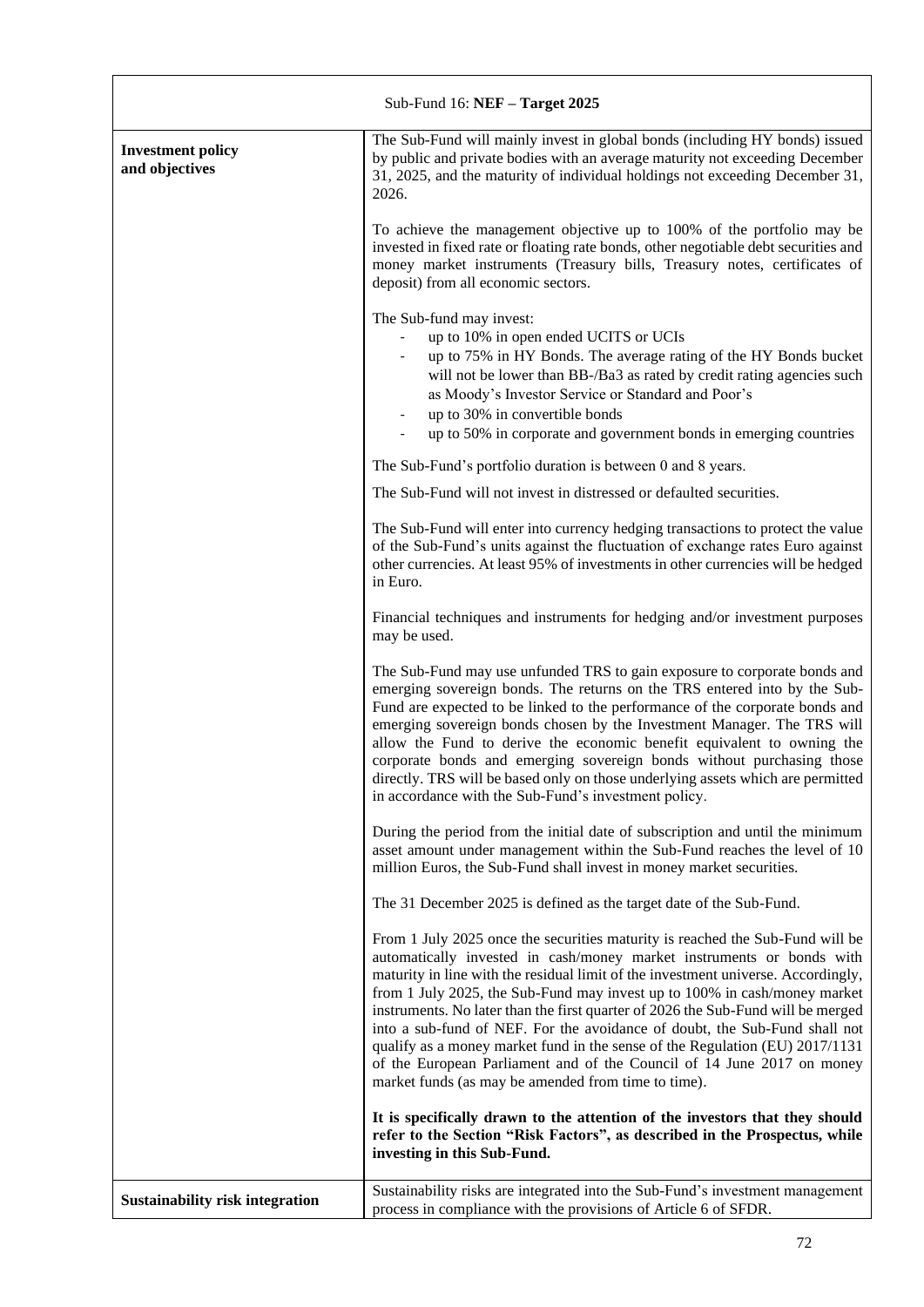|                                                    | Further information is available under Section "Sustainability-related                                                                                                                                                                                                                                                                                                                              |  |  |  |  |  |
|----------------------------------------------------|-----------------------------------------------------------------------------------------------------------------------------------------------------------------------------------------------------------------------------------------------------------------------------------------------------------------------------------------------------------------------------------------------------|--|--|--|--|--|
| <b>Benchmark</b>                                   | disclosures regulation" of the Prospectus.<br>The Sub-Fund is managed actively in line with the investment policy and                                                                                                                                                                                                                                                                               |  |  |  |  |  |
| <b>Investor Profile</b>                            | objectives. The Sub-Fund is not managed in reference to a benchmark.<br>The Sub-Fund is aimed at private and institutional investors looking for greater<br>returns, or a higher income than provided by cash holdings or by quality global<br>government bonds, who is willing to accept the risks associated with their<br>investment, and who is prepared to remain invested until the end date. |  |  |  |  |  |
| <b>Risk Profile</b>                                | The sub-fund will invest in a combination of high yielding sub investment grade<br>securities and investment grade corporate and government securities. These<br>securities may be subject to higher risk compared with quality government<br>bonds, including a risk of capital loss in the event of a stressed market or high<br>default environment.                                             |  |  |  |  |  |
| <b>Investment Manager</b>                          | La Française Asset Management                                                                                                                                                                                                                                                                                                                                                                       |  |  |  |  |  |
| <b>Global exposure calculation</b>                 | The method used to calculate the Global Exposure is the absolute Value at Risk<br>(VaR) approach with a 20% limit.                                                                                                                                                                                                                                                                                  |  |  |  |  |  |
| Leverage                                           | The leverage achieved in the Sub-Fund through the use of financial derivative<br>instruments is calculated via the sum of the notional approach. The expected<br>level of leverage will be 100% of the Net Asset Value of the Sub-Fund. Under<br>certain circumstances it might exceed the before mentioned expected leverage<br>level.                                                             |  |  |  |  |  |
| <b>Units</b>                                       | This Sub-Fund will currently issue 1 Category of Units defined in the Section<br>"Units" of the Prospectus:                                                                                                                                                                                                                                                                                         |  |  |  |  |  |
|                                                    | Category D                                                                                                                                                                                                                                                                                                                                                                                          |  |  |  |  |  |
|                                                    | The Sub-Fund will issue distribution Units.                                                                                                                                                                                                                                                                                                                                                         |  |  |  |  |  |
|                                                    | If the amount subscribed does not correspond to a whole number of Units, the<br>appropriate number of Units including any fraction of Unit calculated to the<br>three decimal places will be issued.                                                                                                                                                                                                |  |  |  |  |  |
|                                                    | As far as the distribution policy is concerned please note the following:                                                                                                                                                                                                                                                                                                                           |  |  |  |  |  |
|                                                    | distributing units (Category D): do pay dividends on an annual basis. The<br>ex-dividend date is the fifteenth day of January (or the first following<br>Business Day) and for the first time was in January 2019.                                                                                                                                                                                  |  |  |  |  |  |
|                                                    | The Management Company expects to distribute exclusively the investment<br>income amount received by the Sub-Fund over the previous year. Exceptionally,<br>in order to maintain a stable dividend payment per Unit over the years, capital<br>could also be distributed provided that the Sub-Fund is not affected by such<br>distribution over the long term.                                     |  |  |  |  |  |
|                                                    | The Management Company draws the Unitholders' attention on the fact that the<br>dividend is not guaranteed.                                                                                                                                                                                                                                                                                         |  |  |  |  |  |
| Valuation currency and                             | The valuation currency of this Sub-Fund will be the EUR.                                                                                                                                                                                                                                                                                                                                            |  |  |  |  |  |
| <b>Valuation Day</b>                               | The Net Asset Value will be valued daily (Valuation Day). If this day is not a<br>bank Business Day in Luxembourg, the next following bank Business Day will<br>be the Valuation Day.                                                                                                                                                                                                               |  |  |  |  |  |
| <b>Subscriptions, Conversions</b><br>& Redemptions | The initial subscription period took place from March 28, 2018 to April 30,<br>2018 with payment date no later than May 2, 2018.                                                                                                                                                                                                                                                                    |  |  |  |  |  |
|                                                    | Units will be issued at the initial price of EUR 10 including subscription fee.<br>Any subsequent subscription will be made at a price corresponding to the Net<br>Asset Value per Unit plus the applicable subscription fee.                                                                                                                                                                       |  |  |  |  |  |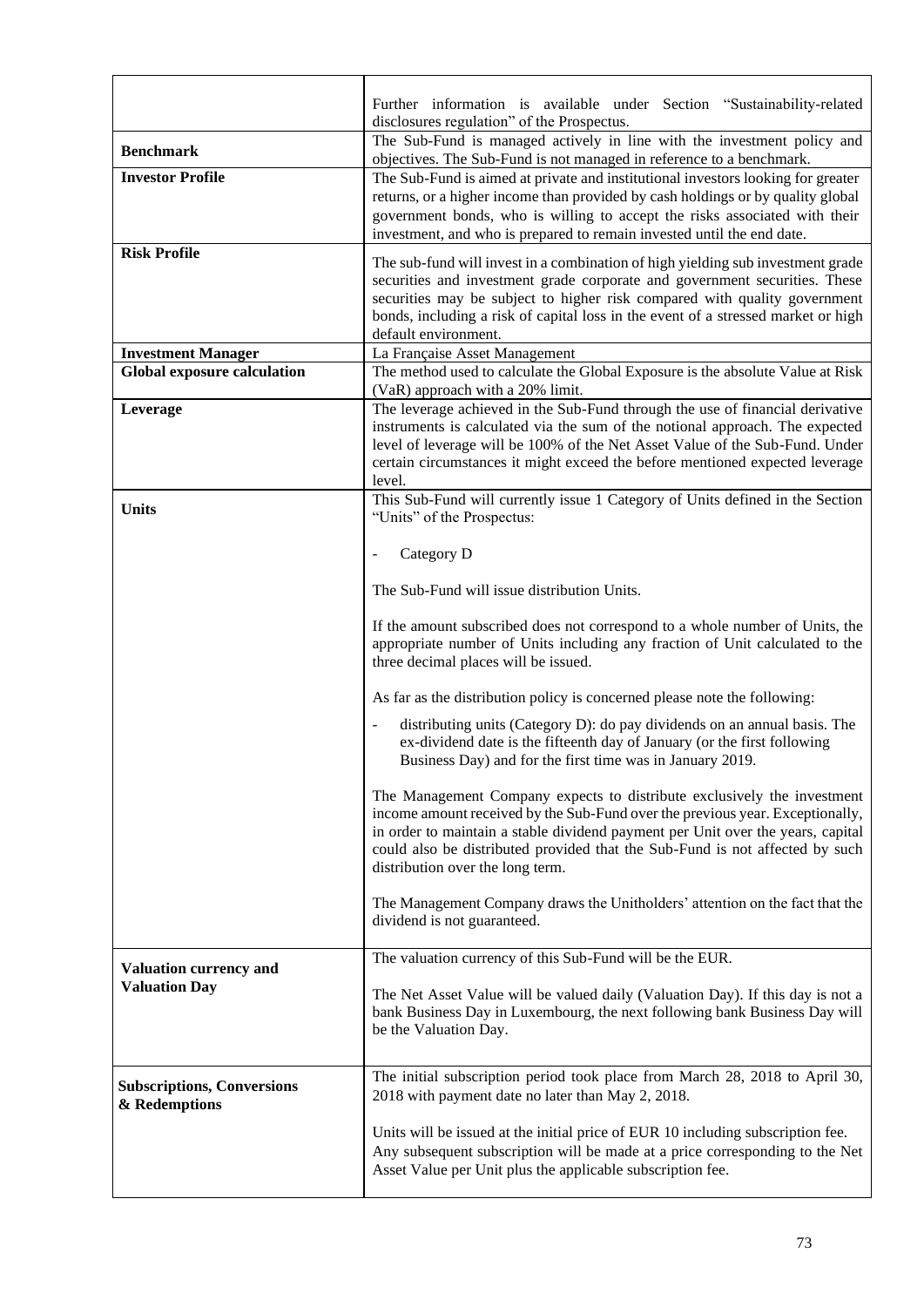|                                                    | From March 31, 2021 the Sub-Fund will be closed to all buys, subscriptions,<br>and switches in (but not to sales, redemptions and switches out) until the target<br>date. The Management Company may decide, at its discretion, to re-open the<br>Sub-Fund to buys, subscriptions, and switches in at any moment until the target<br>date of the Sub-Fund. In such case, any subsequent buy, subscription, or switch<br>in will be made at a price corresponding to the Net Asset Value per Unit plus<br>the applicable subscription fee (if any).<br>Reminder: the minimum amount of the first investment in the Sub-Fund is set<br>at EUR 500.<br>Unitholders' attention is drawn to the fact that they may only convert to<br>Categories in respect of which they meet the definition. |
|----------------------------------------------------|-------------------------------------------------------------------------------------------------------------------------------------------------------------------------------------------------------------------------------------------------------------------------------------------------------------------------------------------------------------------------------------------------------------------------------------------------------------------------------------------------------------------------------------------------------------------------------------------------------------------------------------------------------------------------------------------------------------------------------------------------------------------------------------------|
|                                                    |                                                                                                                                                                                                                                                                                                                                                                                                                                                                                                                                                                                                                                                                                                                                                                                           |
| <b>Fees and expenses</b>                           | Redemptions/switches during the term of the Sub-Fund will be subject to an<br>"antidilution levy" of 2% the 4 first years and then of 1% for the remaining<br>term.                                                                                                                                                                                                                                                                                                                                                                                                                                                                                                                                                                                                                       |
|                                                    | Subscription fee:                                                                                                                                                                                                                                                                                                                                                                                                                                                                                                                                                                                                                                                                                                                                                                         |
|                                                    | Category D: none                                                                                                                                                                                                                                                                                                                                                                                                                                                                                                                                                                                                                                                                                                                                                                          |
|                                                    | Management fee: the Fund shall pay monthly a management fee to the<br>Management Company at an annual rate defined hereunder calculated on the<br>Sub-Fund's average Net Asset Value of each month.                                                                                                                                                                                                                                                                                                                                                                                                                                                                                                                                                                                       |
|                                                    | The annual rate for Category D: of maximum 1,00%                                                                                                                                                                                                                                                                                                                                                                                                                                                                                                                                                                                                                                                                                                                                          |
| <b>Listing</b>                                     | Units of this Sub-Fund will not be listed on the Luxembourg Stock Exchange.                                                                                                                                                                                                                                                                                                                                                                                                                                                                                                                                                                                                                                                                                                               |
| <b>Securities Financing Transactions</b><br>(SFTs) | Proportion of assets under management that will be subject to SFTs and TRS:<br>Securities lending: Expected from 0% to 25%, Max 30%<br>Securities borrowing 0%<br>Repurchase agreements 0%<br>$\qquad \qquad \blacksquare$<br>TRS: Expected from 0% to 25%, Max 30%                                                                                                                                                                                                                                                                                                                                                                                                                                                                                                                       |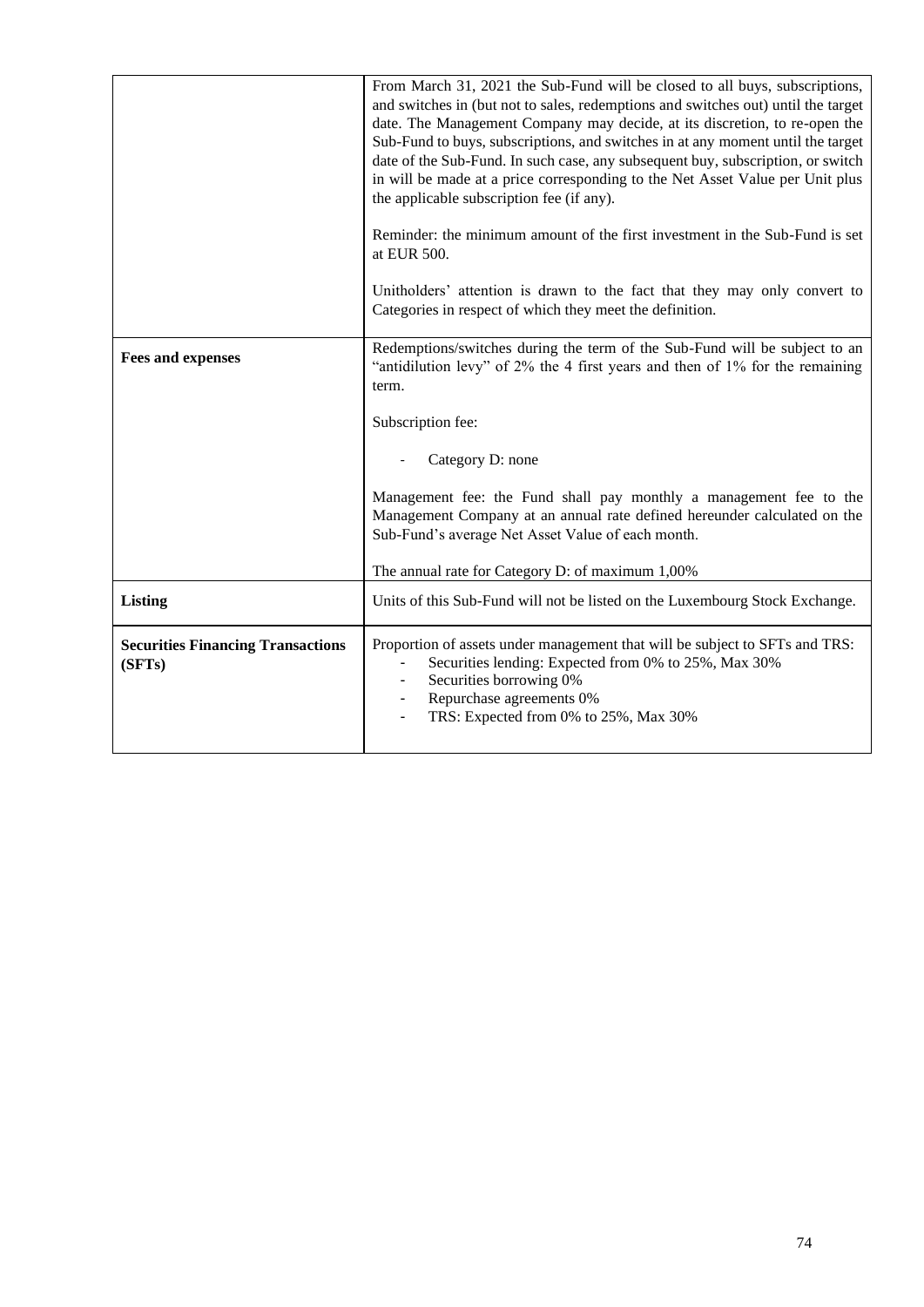| Sub-Fund 17: NEF - Ethical Global Trends SDG |                                                                                                                                                                                                                                                                                                                                                                                                                                                                                                                                                                                                          |  |  |
|----------------------------------------------|----------------------------------------------------------------------------------------------------------------------------------------------------------------------------------------------------------------------------------------------------------------------------------------------------------------------------------------------------------------------------------------------------------------------------------------------------------------------------------------------------------------------------------------------------------------------------------------------------------|--|--|
| <b>Investment policy</b><br>and objectives   | The Sub-Fund's investment objective is to seek an attractive long-term rate of<br>return, measured in Euros, through investment primarily in equity securities of<br>companies listed on the world's stock exchanges. Investments will be sought<br>primarily in equity securities of companies domiciled in developed countries,<br>but investment may be made in equity securities of companies domiciled in<br>emerging countries. The Sub-Fund has sustainable investment as its objective<br>in compliance with Article 9 of SFDR as further described in section<br>"Sustainable objective" below. |  |  |
|                                              | The Sub-Fund seeks to invest mainly in stocks issued by companies with high<br>quality Environmental, Social and Governance (ESG) profiles-and that<br>contribute to the achievement of the Sustainable Development Goals (SDGs) as<br>defined by the United Nations.                                                                                                                                                                                                                                                                                                                                    |  |  |
|                                              | The ESG profile of the company is assessed through both a quantitative analysis<br>based on available international recognised service providers of ESG scores and<br>through a qualitative analysis. The contribution to the achievement of the SDGs,<br>as defined by the United Nations, is implemented through an internal review of<br>the company practices and its business.                                                                                                                                                                                                                      |  |  |
|                                              | The SDG compliance is a prerequisite for the investment. The ESG risk analysis<br>is integrated in the fundamentals and valuation analysis of the company.                                                                                                                                                                                                                                                                                                                                                                                                                                               |  |  |
|                                              | In particular, the Sub-Fund invests in companies involved in long-term market<br>trends resulting from secular changes in economic and social factors.                                                                                                                                                                                                                                                                                                                                                                                                                                                   |  |  |
|                                              | Assets of the portfolio may be invested in equity related securities, such as<br>convertible bonds.                                                                                                                                                                                                                                                                                                                                                                                                                                                                                                      |  |  |
|                                              | The Sub-Fund will not invest in ABS or MBS.                                                                                                                                                                                                                                                                                                                                                                                                                                                                                                                                                              |  |  |
|                                              | Financial techniques and instruments for hedging purposes may be used.                                                                                                                                                                                                                                                                                                                                                                                                                                                                                                                                   |  |  |
|                                              | The Sub-Fund may also invest in cash, cash equivalent or Money Market<br>Instruments (including third party Deposits) to efficiently manage the liquidity<br>of the Sub-Fund.                                                                                                                                                                                                                                                                                                                                                                                                                            |  |  |
|                                              | The Sub-Fund may invest up to 10% in other UCITS or UCIs.                                                                                                                                                                                                                                                                                                                                                                                                                                                                                                                                                |  |  |
|                                              | It is specifically drawn to the attention of the investors that they should<br>refer to the Section "Risk Factors", as described in the Prospectus, while<br>investing in this Sub-Fund.                                                                                                                                                                                                                                                                                                                                                                                                                 |  |  |
| <b>Benchmark</b>                             | The Sub-Fund is managed actively in reference to the benchmark MSCI ACWI<br>Value Net Total Return Index USD (EUR unhedged). The benchmark is not<br>replicated; it merely serves as a reference point. The Investment Manager seeks<br>to outperform the benchmark. The composition of the Sub-Fund and its<br>performance may positively or negatively deviate significantly from the<br>benchmark.                                                                                                                                                                                                    |  |  |
| Sustainable objective                        | Specific information related to ESG as per Article 9 of SFDR                                                                                                                                                                                                                                                                                                                                                                                                                                                                                                                                             |  |  |
|                                              | Sustainability risks are integrated into the Sub-Fund's investment management<br>process.<br>The Sub-Fund shall apply a sustainable approach to the investments by only<br>investing in companies that can, directly or indirectly, help the achievement of<br>the SDGs, as stated by the UN.                                                                                                                                                                                                                                                                                                            |  |  |
|                                              | ESG rating:<br>All issuers must have an ESG rating from Thomson Reuters and the average<br>ESG portfolio rating should not be below 65.                                                                                                                                                                                                                                                                                                                                                                                                                                                                  |  |  |
|                                              | The issuer minimum ESG rating should not be below 41.67 (according to<br>Thomson Reuters).                                                                                                                                                                                                                                                                                                                                                                                                                                                                                                               |  |  |

 $\Gamma$ 

٦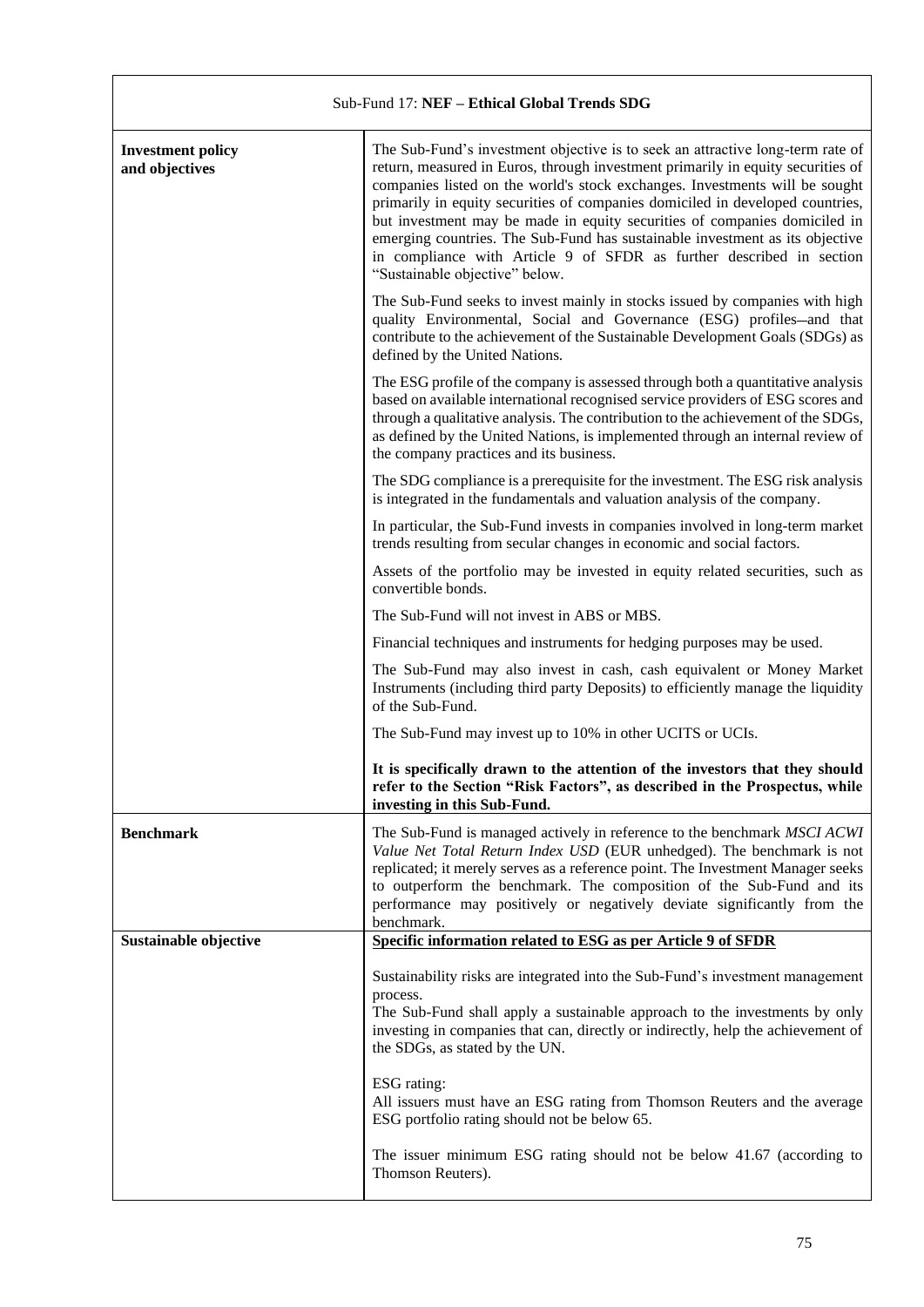|                         | If an issuer is downgraded to below such a rating, the Investment Manager<br>should sell it within a reasonable timeframe. However, it may continue to be<br>held, if consent has been obtained from the Management Company.                                                                                                                                                                                                                                                                                                                                                                                                                                                               |
|-------------------------|--------------------------------------------------------------------------------------------------------------------------------------------------------------------------------------------------------------------------------------------------------------------------------------------------------------------------------------------------------------------------------------------------------------------------------------------------------------------------------------------------------------------------------------------------------------------------------------------------------------------------------------------------------------------------------------------|
|                         | Furthermore, in consideration of the fact that the ESG classifications are still in<br>their infancy and very often they are not consistent among the different<br>providers, the Investment Manager can also invest in companies that are below<br>such a minimum rating (single C plus Thomson Reuters), provided that the<br>company is judged pivotal in the achievements of one or more SDGs and that<br>the low ESG rating can be duly justified.                                                                                                                                                                                                                                    |
|                         | The Investment Manager will not invest in ESG unrated securities. In case ESG<br>rating is not available from Thomson Reuters, ESG rating based on the<br>Investment Manager's own internal rating or other sources can be used only<br>with the prior explicit authorization of the Management Company and only if<br>properly disclosed.                                                                                                                                                                                                                                                                                                                                                 |
|                         | SDG strategies:                                                                                                                                                                                                                                                                                                                                                                                                                                                                                                                                                                                                                                                                            |
|                         | The Investment Manager will invest only in companies that contribute, directly<br>or indirectly, to the achievement of one or more SDGs. All companies must<br>have an SDG score assessed by Investment Manager through its own sustainable<br>analysis each component of the portfolio has to pass the SDGs test performed<br>by the Investment Manager.                                                                                                                                                                                                                                                                                                                                  |
|                         | <b>Exclusion list</b><br>An exclusion list will be made of companies that are to be excluded if their main<br>business activity is involved in some of the following business areas:<br>Weapons (armaments and cluster bombs)<br>$\bullet$<br>Gambling<br>$\bullet$<br>Tobacco<br>$\bullet$<br>Pornographic material<br>$\bullet$<br>Coal<br>$\bullet$<br>Integrated Oil and Gas<br>$\bullet$                                                                                                                                                                                                                                                                                              |
|                         | Oil and Gas Exploration and Production<br>$\bullet$<br>Oil and Gas Drilling<br>$\bullet$<br>Oil-related Services and Equipment                                                                                                                                                                                                                                                                                                                                                                                                                                                                                                                                                             |
|                         | The Investment Manager will follow the exclusion list as per the above<br>elements.                                                                                                                                                                                                                                                                                                                                                                                                                                                                                                                                                                                                        |
|                         | The benchmark of this Sub-Fund is not consistent with the environmental and<br>social characteristics promoted by this Sub-Fund.                                                                                                                                                                                                                                                                                                                                                                                                                                                                                                                                                           |
|                         | Further information about the investment management process can be found on<br>the website: https://neam.lu/lu/documents.                                                                                                                                                                                                                                                                                                                                                                                                                                                                                                                                                                  |
| <b>Investor Profile</b> | This Sub-Fund is suitable for investors who are interested in, and expert of the<br>capital market, who wish a medium/long term and medium/high risk investment<br>in mainly equities issued by companies with a high quality ESG profile. The<br>investor must have a high confidence of the risk, estimate the possible high<br>volatility of the transferable securities in the portfolio, and be able to withstand<br>temporary losses of considerable proportions; therefore the Sub-Fund is<br>attractive to investors who can afford to keep the capital immobilized for at least<br>5 to 6 years. The investment objective of the Sub-Fund lies in the accumulation<br>of capital. |
| <b>Risk Profile</b>     | The value of the Sub-Fund's portfolio is determined daily on the basis of the<br>market value of each of the equities contained therein. The Sub-Fund pursues a<br>primary investment in shares of companies listed on the main stock exchanges<br>worldwide and with a high quality ESG profile. Investments in this Sub-Fund<br>are subject not only to effects of negative corporate performance, but also to<br>fluctuations of exchange rates and must therefore be considered of high risk.                                                                                                                                                                                          |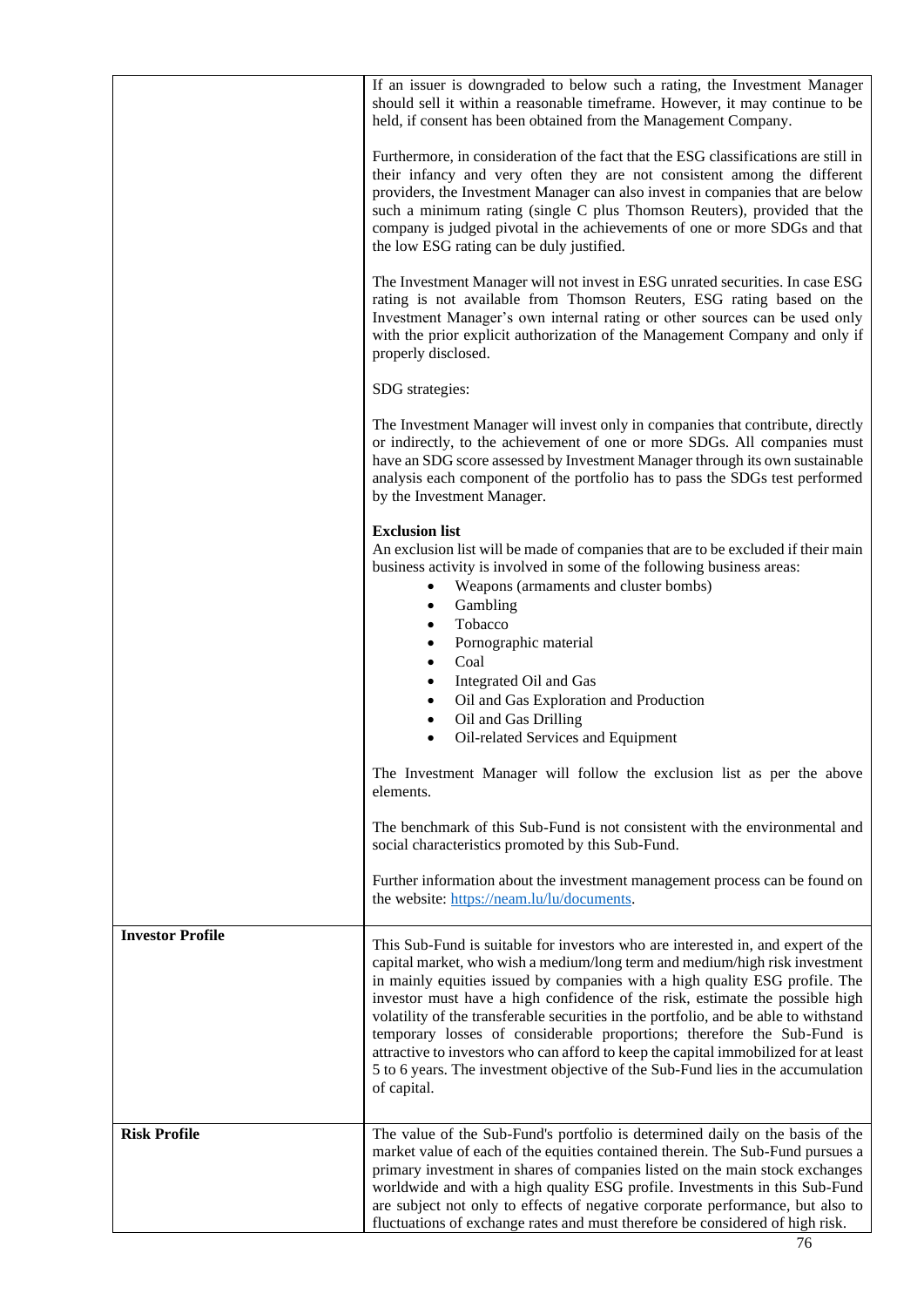| <b>Investment Manager</b>                          | Niche Asset Management LTD                                                                                                                                                                                                                                                                                                                                                                                                                                                                                                                  |  |  |  |  |
|----------------------------------------------------|---------------------------------------------------------------------------------------------------------------------------------------------------------------------------------------------------------------------------------------------------------------------------------------------------------------------------------------------------------------------------------------------------------------------------------------------------------------------------------------------------------------------------------------------|--|--|--|--|
| <b>Global exposure calculation</b>                 | The method used to calculate the Global Exposure is commitment approach.                                                                                                                                                                                                                                                                                                                                                                                                                                                                    |  |  |  |  |
| <b>Units</b>                                       | This Sub-Fund will currently issue 3 Categories of Units defined in the Section<br>"Units" of the Prospectus:<br>Category R<br>$\blacksquare$<br>Category I<br>$\overline{\phantom{a}}$<br>Category C<br>$\overline{\phantom{a}}$<br>The Sub-Fund will issue accumulation Units.<br>If the amount subscribed does not correspond to a whole number of Units, the<br>appropriate number of Units including any fraction of Unit calculated to the<br>three decimal places will be issued.                                                    |  |  |  |  |
| <b>Valuation currency and</b>                      | The valuation currency of this Sub-Fund will be the EUR.                                                                                                                                                                                                                                                                                                                                                                                                                                                                                    |  |  |  |  |
| <b>Valuation Day</b>                               | The Net Asset Value will be valued daily (Valuation Day). If this day is not a<br>bank Business Day in Luxembourg, the next following bank Business Day will<br>be the Valuation Day.                                                                                                                                                                                                                                                                                                                                                       |  |  |  |  |
| <b>Subscriptions, Conversions</b><br>& Redemptions | The initial subscription period for Category R, I and C Units took place from<br>September 23, 2019 until November 4, 2019 with payment date no later than<br>November 4, 2019.<br>Units were issued at the initial price of EUR 10 including subscription fee.<br>Should no subscriptions to units of a category occur during the respective initial<br>subscription period, the first subscription to such units will take place at the last<br>available Net Asset Value per Unit of Category R plus the applicable<br>subscription fee. |  |  |  |  |
|                                                    |                                                                                                                                                                                                                                                                                                                                                                                                                                                                                                                                             |  |  |  |  |
|                                                    |                                                                                                                                                                                                                                                                                                                                                                                                                                                                                                                                             |  |  |  |  |
|                                                    | Any subsequent subscription will be made at a price corresponding to the Net<br>Asset Value per Unit plus the applicable subscription fee.                                                                                                                                                                                                                                                                                                                                                                                                  |  |  |  |  |
|                                                    | Reminder:<br>the minimum amount of the first investment in the Fund for Category<br>R and I Units is set at EUR 500.<br>the minimum amount of the first investment in the Fund for Category<br>C Units is set at EUR 50 000.                                                                                                                                                                                                                                                                                                                |  |  |  |  |
|                                                    | Unitholders' attention is drawn to the fact that they may only convert to<br>Categories in respect of which they meet the definition.                                                                                                                                                                                                                                                                                                                                                                                                       |  |  |  |  |
| <b>Fees and expenses</b>                           | No conversion or redemption fees will be levied.                                                                                                                                                                                                                                                                                                                                                                                                                                                                                            |  |  |  |  |
|                                                    | Subscription fee:<br>Category R: up to 1%<br>Category I: none<br>Category C: up to 1%                                                                                                                                                                                                                                                                                                                                                                                                                                                       |  |  |  |  |
|                                                    | Management fee: the Fund shall pay monthly a management fee to the<br>Management Company at an annual rate defined hereunder calculated on the<br>Sub-Fund's average Net Asset Value of each month.<br>The annual rate for Category R: of maximum 1.55%<br>The annual rate for Category I: of maximum 0.45%<br>$\overline{\phantom{a}}$<br>The annual rate for Category C: of maximum 0.70%                                                                                                                                                 |  |  |  |  |
| <b>Listing</b>                                     | Units of this Sub-Fund will not be listed on the Luxembourg Stock Exchange.                                                                                                                                                                                                                                                                                                                                                                                                                                                                 |  |  |  |  |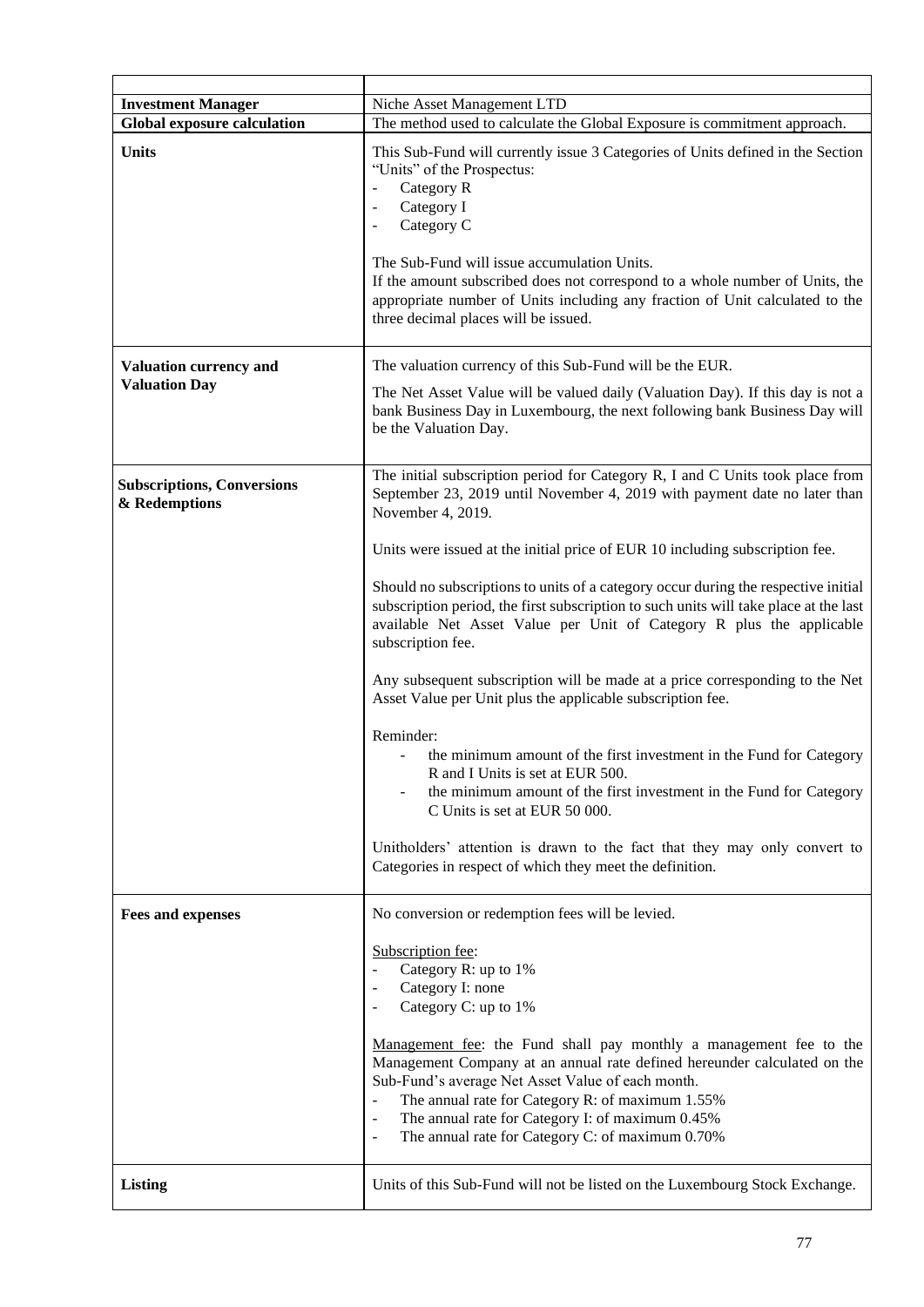| <b>Securities Financing Transactions</b><br>(SFTs) | Proportion of assets under management that will be subject to SFTs and TRS:<br>Securities lending: Expected from 0% to 25%, Max 30%<br>٠<br>Securities borrowing 0%<br>$\sim 100$<br>Repurchase agreements 0%<br>$\blacksquare$<br><b>TRS 0%</b> |
|----------------------------------------------------|--------------------------------------------------------------------------------------------------------------------------------------------------------------------------------------------------------------------------------------------------|
|                                                    |                                                                                                                                                                                                                                                  |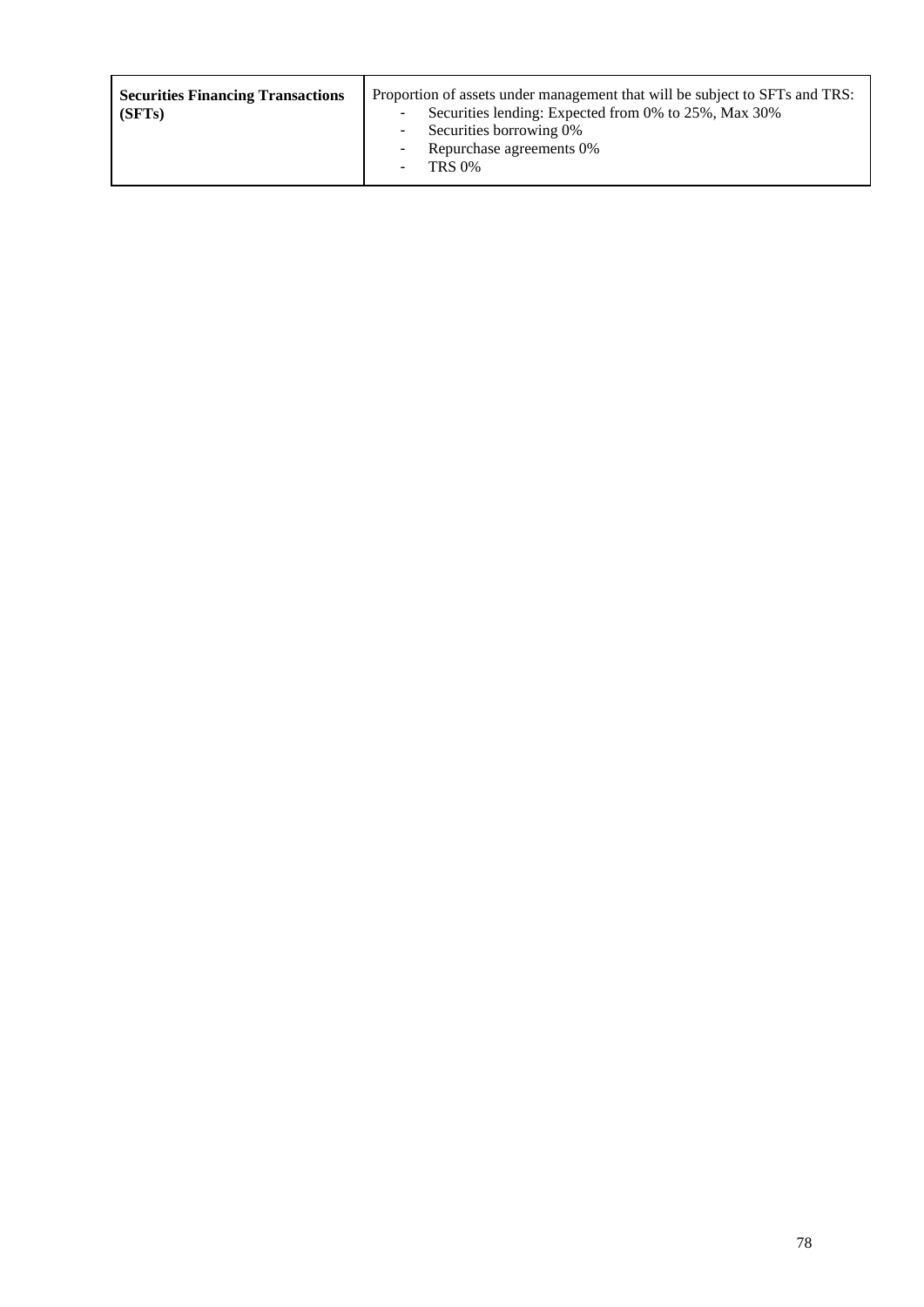| Sub-Fund $18:$ NEF $-$ Target 2028         |                                                                                                                                                                                                                                                                                                                                                                                                                                                                                                                                                                                                                           |  |  |  |
|--------------------------------------------|---------------------------------------------------------------------------------------------------------------------------------------------------------------------------------------------------------------------------------------------------------------------------------------------------------------------------------------------------------------------------------------------------------------------------------------------------------------------------------------------------------------------------------------------------------------------------------------------------------------------------|--|--|--|
| <b>Investment policy</b><br>and objectives | The Sub-Fund will mainly invest in global bonds issued by public and private<br>bodies with an average legal maturity not exceeding December 31, 2028, and<br>the legal maturity of individual holdings not exceeding December 31, 2029.                                                                                                                                                                                                                                                                                                                                                                                  |  |  |  |
|                                            | To achieve the management objective up to 100% of the portfolio may be<br>invested in fixed rate or floating rate bonds, other negotiable debt securities and<br>money market instruments (Treasury bills, Treasury notes, certificates of<br>deposit) from all economic sectors. The Sub-Fund will not invest in equity<br>securities.                                                                                                                                                                                                                                                                                   |  |  |  |
|                                            | The Sub-Fund may invest:<br>up to 10% in open ended UCITS or UCIs<br>up to 50% in high yield Bonds.<br>up to 40% in corporate and government bonds in emerging countries                                                                                                                                                                                                                                                                                                                                                                                                                                                  |  |  |  |
|                                            | The average rating of the whole portfolio of the Sub-Fund will not be lower than<br>BB+. To the extent a publicly issued rating for a security is not available, the<br>Sub-Fund may invest in unrated securities, and rely, notably, on private or<br>shadow ratings issued by one of the major rating agencies, securities issuers'<br>ratings or Investment Manager's own internal ratings.                                                                                                                                                                                                                            |  |  |  |
|                                            | The Sub-Fund will not invest directly in distressed or defaulted securities. In<br>case of an event leading a security in which the Sub-Fund had invested to be<br>considered as distressed or defaulted, the Management Company, in<br>consultation with the Investment Manager, will analyse the situation and<br>eventually instruct the Investment Manager to disinvest a distressed or defaulted<br>security at its earliest convenience and in the best interest of the investors of the<br>Sub-Fund.                                                                                                               |  |  |  |
|                                            | The Sub-Fund will not invest in convertible bonds, ABS or MBS.                                                                                                                                                                                                                                                                                                                                                                                                                                                                                                                                                            |  |  |  |
|                                            | The Sub-Fund will enter into currency hedging transactions to protect the value<br>of the Sub-Fund's units against the fluctuation of exchange rates Euro against<br>other currencies. At least 90% of investments in other currencies will be hedged<br>in Euro.                                                                                                                                                                                                                                                                                                                                                         |  |  |  |
|                                            | The Sub-Fund may also invest in financial derivative instruments for hedging<br>purpose, for efficient portfolio management and investment.                                                                                                                                                                                                                                                                                                                                                                                                                                                                               |  |  |  |
|                                            | During the period from the initial date of subscription and until the minimum<br>asset amount under management within the Sub-Fund reaches the level of 50<br>million Euros, the Sub-Fund may invest in money market securities and<br>government bonds.                                                                                                                                                                                                                                                                                                                                                                  |  |  |  |
|                                            | The 31 December 2028 is defined as the target date of the Sub-Fund. On or<br>around such a date, and no later than the first quarter of 2029, the Sub-Fund will<br>be merged into another sub-fund of NEF, or if such merger is not economically<br>or otherwise feasible, liquidated.                                                                                                                                                                                                                                                                                                                                    |  |  |  |
|                                            | Therefore, from 1 July 2028 once the securities maturity is reached the Sub-<br>Fund might be automatically invested in cash/money market instruments or<br>bonds with maturity in line with the residual limit of the investment universe.<br>Accordingly, from 1 July 2028, the Sub-Fund may invest up to 100% in<br>cash/money market instruments. For the avoidance of doubt, the Sub-Fund shall<br>not qualify as a money market fund in the sense of the Regulation (EU)<br>2017/1131 of the European Parliament and of the Council of 14 June 2017 on<br>money market funds (as may be amended from time to time). |  |  |  |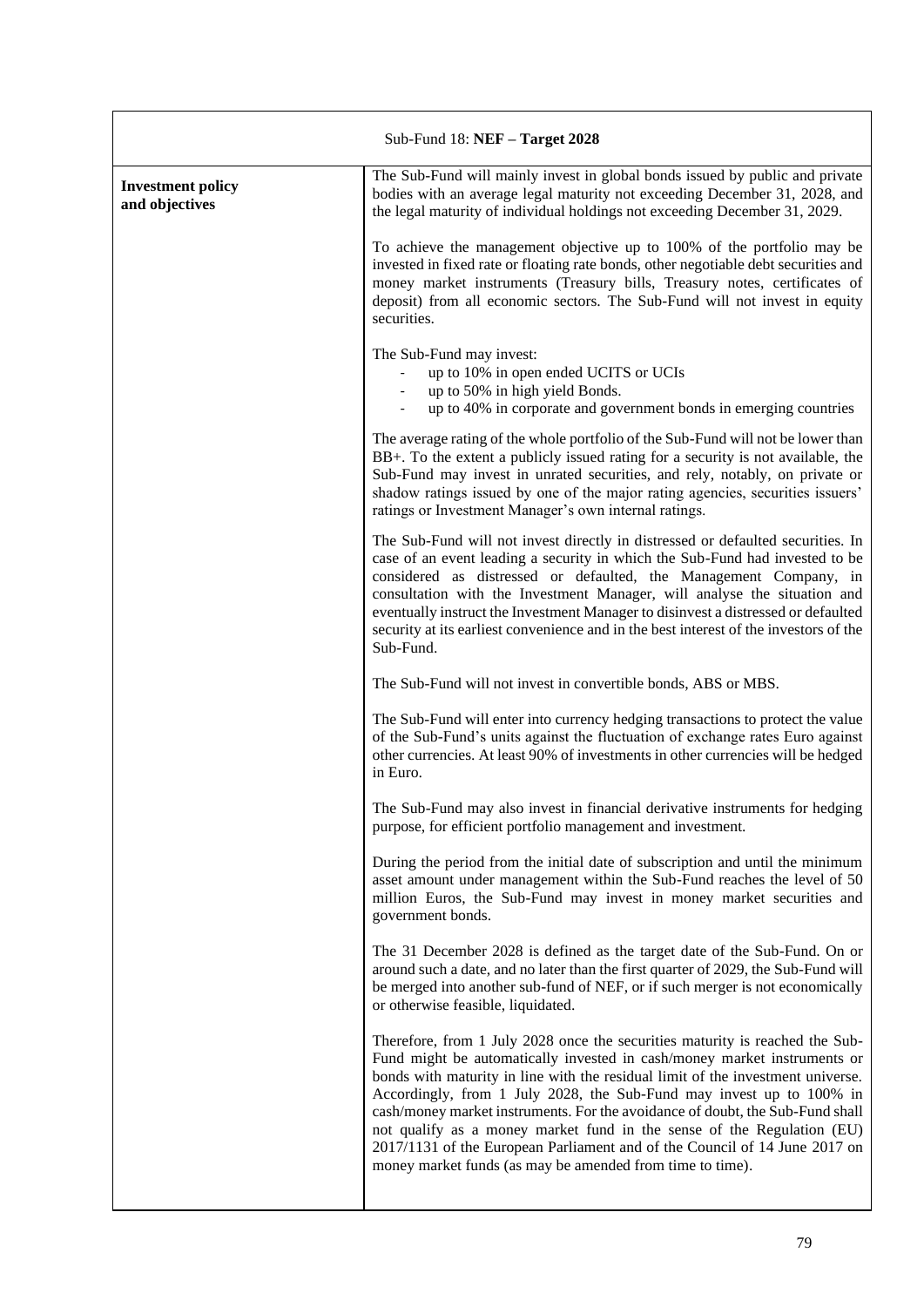|                                                    | It is specifically drawn to the attention of the investors that they should<br>refer to the Section "Risk Factors", including the risk factors related to<br>investment in financial and derivatives instruments, as described in the<br>Prospectus, while investing in this Sub-Fund.                                                                                                                                                                                                                                                                                                                                                                                                                                                                                                                                                                                                                                                                                                                                                                                                                                                                   |  |  |  |
|----------------------------------------------------|----------------------------------------------------------------------------------------------------------------------------------------------------------------------------------------------------------------------------------------------------------------------------------------------------------------------------------------------------------------------------------------------------------------------------------------------------------------------------------------------------------------------------------------------------------------------------------------------------------------------------------------------------------------------------------------------------------------------------------------------------------------------------------------------------------------------------------------------------------------------------------------------------------------------------------------------------------------------------------------------------------------------------------------------------------------------------------------------------------------------------------------------------------|--|--|--|
| <b>Sustainability risk integration</b>             | Sustainability risks are integrated into the Sub-Fund's investment management<br>process in compliance with the provisions of Article 6 of SFDR.                                                                                                                                                                                                                                                                                                                                                                                                                                                                                                                                                                                                                                                                                                                                                                                                                                                                                                                                                                                                         |  |  |  |
|                                                    | Further information is available under Section "Sustainability-related<br>disclosures regulation" of the Prospectus.                                                                                                                                                                                                                                                                                                                                                                                                                                                                                                                                                                                                                                                                                                                                                                                                                                                                                                                                                                                                                                     |  |  |  |
| <b>Benchmark</b>                                   | The Sub-Fund is managed in line with the investment policy and objectives. The<br>Sub-Fund is not managed in reference to a benchmark.                                                                                                                                                                                                                                                                                                                                                                                                                                                                                                                                                                                                                                                                                                                                                                                                                                                                                                                                                                                                                   |  |  |  |
| <b>Investor Profile</b>                            | The Sub-Fund is aimed at private and institutional investors looking for greater<br>returns, or a higher income than provided by cash holdings or by quality global<br>government bonds, who is willing to accept the risks associated with their<br>investment, and who is prepared to remain invested until the end date.                                                                                                                                                                                                                                                                                                                                                                                                                                                                                                                                                                                                                                                                                                                                                                                                                              |  |  |  |
| <b>Risk Profile</b>                                | The Sub-Fund will invest in a combination of high yielding sub investment<br>grade securities and investment grade corporate and government securities.<br>These securities may be subject to higher risk compared with quality<br>government bonds, including a risk of capital loss in the event of a stressed<br>market or high default environment.                                                                                                                                                                                                                                                                                                                                                                                                                                                                                                                                                                                                                                                                                                                                                                                                  |  |  |  |
| <b>Investment Manager</b>                          | PIMCO Europe GmbH                                                                                                                                                                                                                                                                                                                                                                                                                                                                                                                                                                                                                                                                                                                                                                                                                                                                                                                                                                                                                                                                                                                                        |  |  |  |
| <b>Sub-Investment Manager</b>                      | PIMCO Europe Ltd<br>Pacific Investment Management Company LLC                                                                                                                                                                                                                                                                                                                                                                                                                                                                                                                                                                                                                                                                                                                                                                                                                                                                                                                                                                                                                                                                                            |  |  |  |
| <b>Global exposure calculation</b>                 | The method used to calculate the Global Exposure is commitment approach.                                                                                                                                                                                                                                                                                                                                                                                                                                                                                                                                                                                                                                                                                                                                                                                                                                                                                                                                                                                                                                                                                 |  |  |  |
| <b>Units</b>                                       | This Sub-Fund will currently issue 1 Category of Units defined in the Section<br>"Units" of the Prospectus:<br>Category D<br>The Sub-Fund will issue distribution Units.<br>If the amount subscribed does not correspond to a whole number of Units, the<br>appropriate number of Units including any fraction of Unit calculated to the<br>three decimal places will be issued.<br>As far as the distribution policy is concerned please note the following:<br>distributing units (Category D): do pay dividends on an annual basis. The<br>ex-dividend date is the fifteenth day of January (or the first following<br>Business Day) and for the first time in January 2022.<br>The Management Company expects to distribute exclusively the investment<br>income amount received by the fund over the previous year. Exceptionally, in<br>order to maintain a stable dividend payment per Unit over the years, capital<br>could also be distributed provided that the Fund is not affected by such<br>distribution over the long term.<br>The Management Company draw the Unitholders' attention on the fact that the<br>dividend is not guaranteed. |  |  |  |
| Valuation currency and                             | The valuation currency of this Sub-Fund will be the EUR.                                                                                                                                                                                                                                                                                                                                                                                                                                                                                                                                                                                                                                                                                                                                                                                                                                                                                                                                                                                                                                                                                                 |  |  |  |
| <b>Valuation Day</b>                               | The Net Asset Value will be valued daily (Valuation Day). If this day is not a<br>bank Business Day in Luxembourg, the next following bank Business Day will<br>be the Valuation Day.                                                                                                                                                                                                                                                                                                                                                                                                                                                                                                                                                                                                                                                                                                                                                                                                                                                                                                                                                                    |  |  |  |
| <b>Subscriptions, Conversions</b><br>& Redemptions | The initial subscription period took place from April 6, 2021 to May 21, 2021<br>(including) with payment date no later than May 21, 2021.                                                                                                                                                                                                                                                                                                                                                                                                                                                                                                                                                                                                                                                                                                                                                                                                                                                                                                                                                                                                               |  |  |  |
|                                                    | Units were issued at the initial price of EUR 10 including subscription fee.<br>Any subsequent subscription will be made at a price corresponding to the Net<br>Asset Value per Unit plus the applicable subscription fee.                                                                                                                                                                                                                                                                                                                                                                                                                                                                                                                                                                                                                                                                                                                                                                                                                                                                                                                               |  |  |  |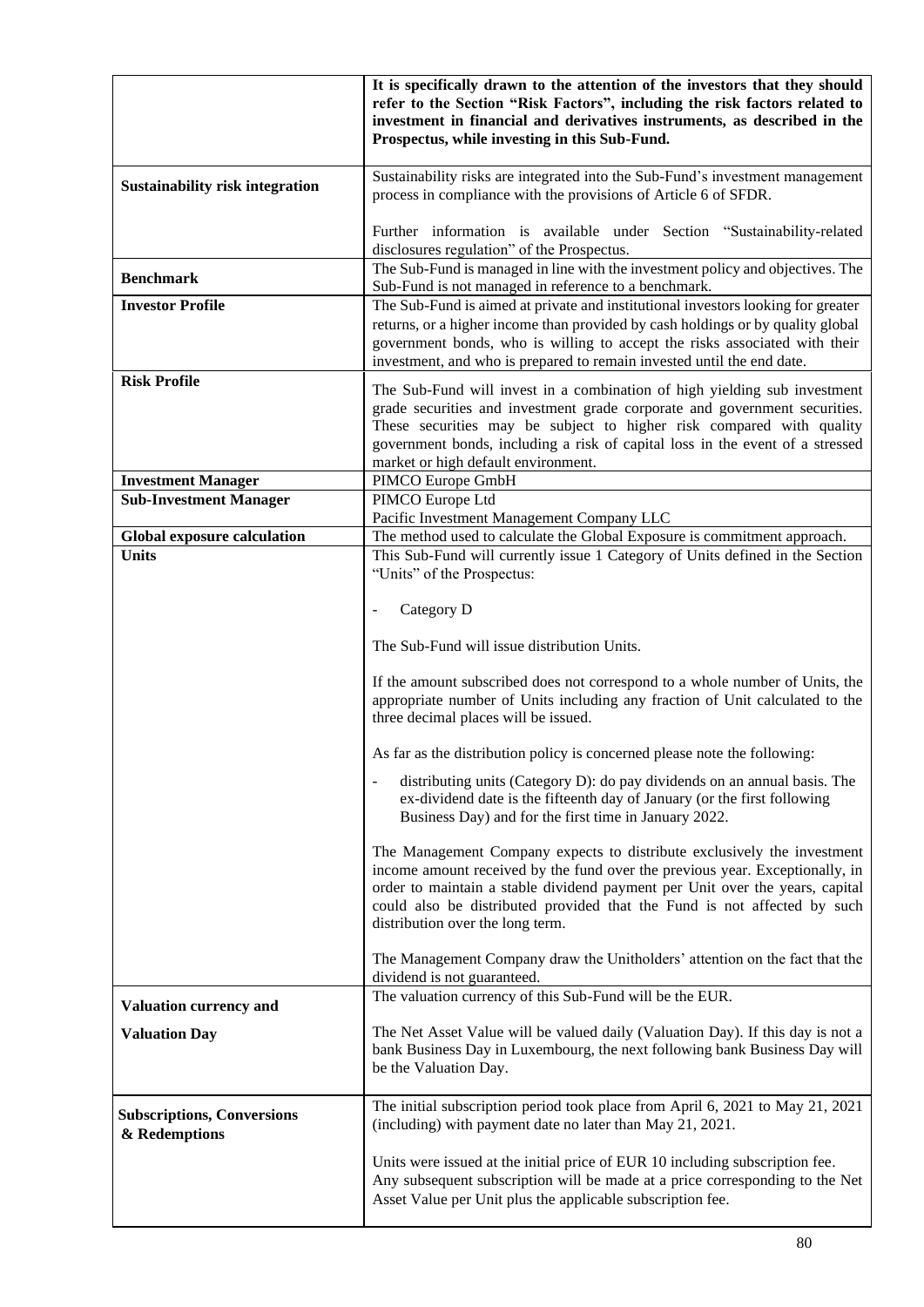|                                                    | From December 31, 2024 the Sub-Fund will be closed to all buys, subscriptions,<br>and switches in (but not to sales, redemptions and switches out) until the target<br>date. The Management Company may decide, at its discretion, to re-open the<br>Sub-Fund to buys, subscriptions, and switches in at any moment until the target<br>date of the Sub-Fund. In such case, any subsequent buy, subscription, or switch<br>in will be made at a price corresponding to the Net Asset Value per Unit plus<br>the applicable subscription fee (if any).<br>Reminder: the minimum amount of the first investment in the Sub-Fund is set<br>at EUR 500.<br>Unitholders' attention is drawn to the fact that they may only convert to<br>Categories in respect of which they meet the definition. |  |  |  |
|----------------------------------------------------|----------------------------------------------------------------------------------------------------------------------------------------------------------------------------------------------------------------------------------------------------------------------------------------------------------------------------------------------------------------------------------------------------------------------------------------------------------------------------------------------------------------------------------------------------------------------------------------------------------------------------------------------------------------------------------------------------------------------------------------------------------------------------------------------|--|--|--|
| <b>Fees and expenses</b>                           | Redemptions/switches during the term of the Sub-Fund will be subject to an<br>"antidilution levy" of 2% till the 31 <sup>st</sup> December 2024 then of 1.5% till the 31 <sup>st</sup><br>December 2026, 1% till the 31 <sup>st</sup> December 2027 and 0.5% till 31 <sup>st</sup> December<br>2028.<br>Subscription fee:                                                                                                                                                                                                                                                                                                                                                                                                                                                                    |  |  |  |
|                                                    | Category D: up to 1%                                                                                                                                                                                                                                                                                                                                                                                                                                                                                                                                                                                                                                                                                                                                                                         |  |  |  |
|                                                    | Management fee: the Fund shall pay monthly a management fee to the<br>Management Company at an annual rate defined hereunder calculated on the<br>Sub-Fund's average Net Asset Value of each month.                                                                                                                                                                                                                                                                                                                                                                                                                                                                                                                                                                                          |  |  |  |
|                                                    | The annual rate for Category D: of maximum 0.90%                                                                                                                                                                                                                                                                                                                                                                                                                                                                                                                                                                                                                                                                                                                                             |  |  |  |
|                                                    | Sub-Investment Manager fee: the Sub-Investment Manager will be remunerated<br>for its services by the Investment Manager out of its Investment Manager's fee.                                                                                                                                                                                                                                                                                                                                                                                                                                                                                                                                                                                                                                |  |  |  |
| Listing                                            | Units of this Sub-Fund will not be listed on the Luxembourg Stock Exchange.                                                                                                                                                                                                                                                                                                                                                                                                                                                                                                                                                                                                                                                                                                                  |  |  |  |
| <b>Securities Financing Transactions</b><br>(SFTs) | Proportion of assets under management that will be subject to SFTs and TRS:<br>Securities lending: Expected from 0% to 25%, Max 30%<br>Securities borrowing 0%<br>Repurchase agreements 0%<br><b>TRS: 0%</b>                                                                                                                                                                                                                                                                                                                                                                                                                                                                                                                                                                                 |  |  |  |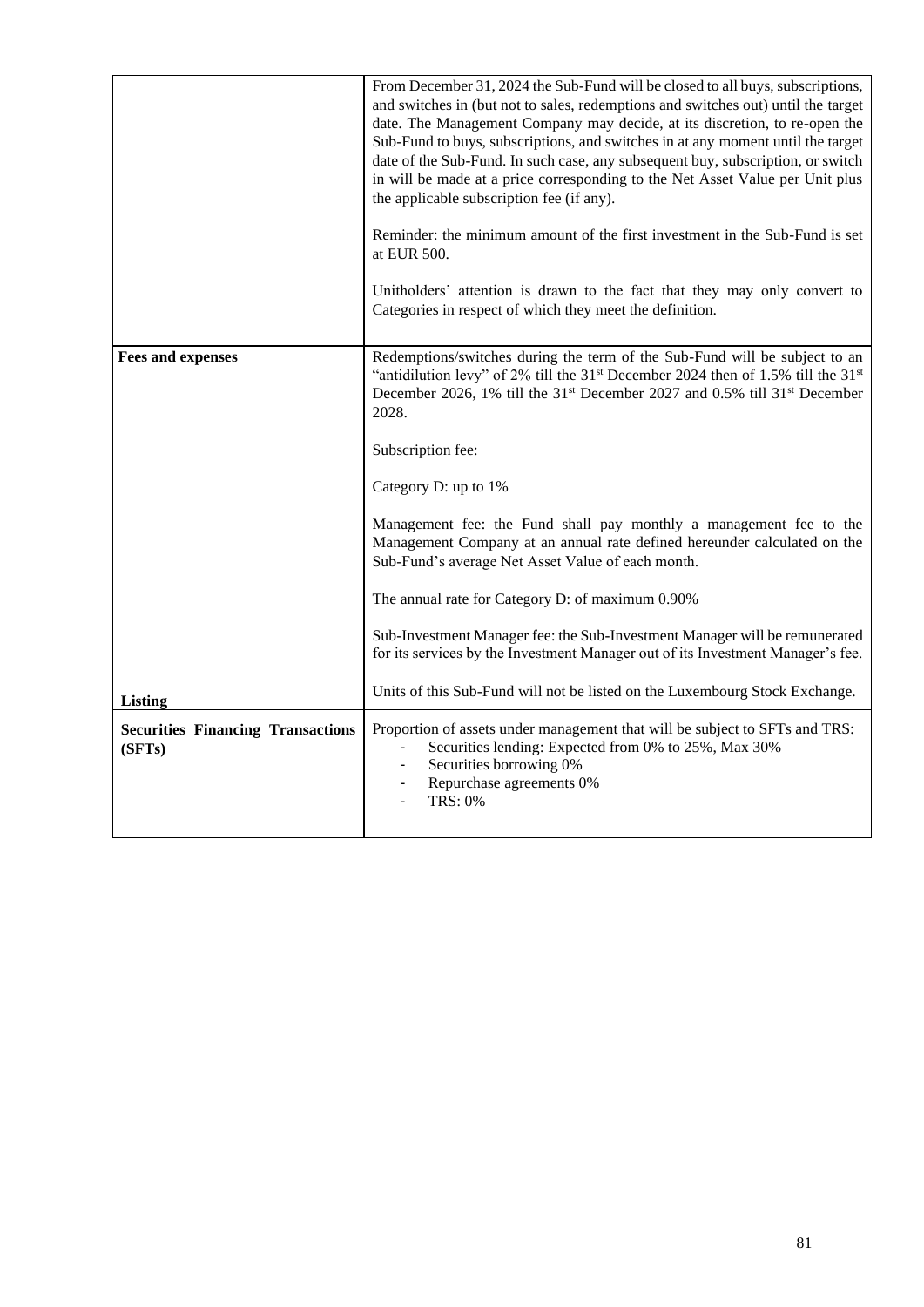### **1. The Unitholders**

Except as set out in this chapter under section 4 below, any person or legal entity may be a Unitholder and own one or more Categories of Units of the Fund or its different Sub-Funds on payment of the applicable subscription or acquisition price.

The Management Company draws the Unitholders' attention to the fact that any Unitholder will only be able to fully exercise his investor rights directly against the Fund, if the Unitholder is registered himself and in his own name in the unitholders' register of the Fund. In cases where an Unitholder invests in the Fund through an intermediary investing into the Fund in his own name but on behalf of the Unitholder, it may not always be possible for the Unitholder to exercise certain unitholder rights directly against the Fund. Unitholders are advised to take advice on their rights.

Neither the Unitholders nor their heirs or successors may request the liquidation or the sharing-out of the Fund and shall have no rights with respect to the representation and management of the Fund and their death, incapacity, failure or insolvency shall have no effect on the existence of the Fund.

### **2. Reference Currency**

The reference currency of each Sub-Fund will be expressed in the reference currency specified under the Section "Available Sub-Funds and Investment Policies". However, for the needs of the Fund's consolidated financial reports, the total net assets of the Fund will be expressed in EUR.

### **3. Form, ownership and transfer of Units**

The Management Company may create as many Sub-Funds as deemed necessary, according to criteria that said Management Company determines. Within each Sub-Fund, the Management Company is entitled to create different categories and/or sub-categories ("the Categories" and "the Sub-Categories"), that may be characterised by their distribution policy (distribution Units - accumulation Units), different reference currency, different fee level, and or by any other feature to be determined by the Management Company. Information regarding any such creation/modification will be formalised by way of an amendment to the present Prospectus.

The Management Company may in respect of each Sub-Fund resolve to issue all or any of the Categories of Units described hereunder. The particular Categories available in any Sub-Fund are defined above in the Section "Available Sub-Funds and investment policies":

Category R will be available for any kind of investors.

Category I will be available for the following type of investors (hereinafter and for the purposes of this Prospectus, referred to as the "Institutional Investors"): a) "professional clients" as defined by Annex II, section 1 of Directive 2014/65/EU of the European Parliament and of the Council of 15 May 2014 ("MIFID II"), even when acting on behalf of their customers in the provision of services and investment activities (e.g. portfolio management); b) the representative associations of the entities under point a); c) foundations; d) public bodies; e) public administrations; f) social security institutions; g) holding companies (i.e. companies that own the assets of other subsidiaries and their sole function is to carry out technical-financial coordination activities of the subsidiaries and do not produce nor exchange any goods and / or services).

Category D will be available for any kind of investors.

Category C will be available for (i) all legal persons who do not satisfy the above definition of Institutional Investors and (ii) all natural persons, subject to fulfilling the minimum initial subscription requirement. For the avoidance of doubt, the minimum initial subscription requirement for Category C units for persons under (i) and (ii) above is EUR 50 000.

Category PIR will be available for natural persons acting out of the scope of their entrepreneurial activity.

Units will be issued at no par value in registered form, without certificate. Confirmation statements will be issued to the Unitholders.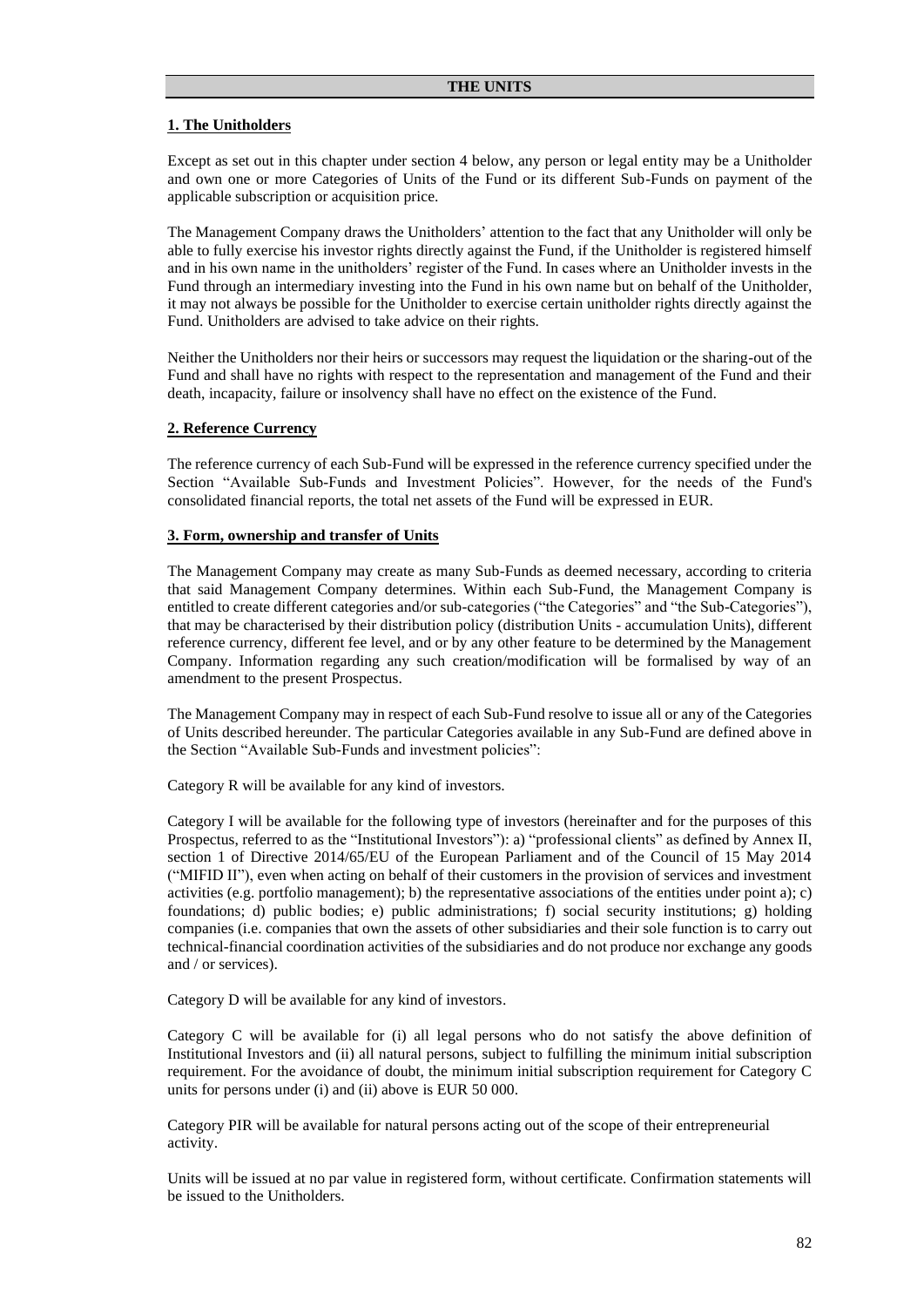The Units are attested by entries in the register of Unitholders.

Registered Units are transferable by means of a written deed executed by or on behalf of the transferor. The transfer of registered Units might be subject to costs.

## **4. Restrictions on subscription and ownership**

The Management Company may, at any time and at its discretion, temporarily discontinue, terminate or limit the issue of Category of Units to persons or corporate bodies resident or established in certain countries or territories. The Management Company may also prohibit certain persons or corporate bodies from directly or beneficially acquiring or holding Units if such a measure is necessary for the protection of the Fund, the Management Company or the Unitholders.

In particular, the Management Company may restrict or prevent the ownership of Units by any U.S. person. The term "U.S. person" means a citizen or resident of, or a company or partnership organised under the laws of or existing in any state, commonwealth, territory or possession of the United States of America, or an estate or trust (other than an estate or trust the income of which from sources outside the United States of America is not capable of inclusion in gross income for purpose of computing United States income tax payable by it), or any firm, company or other entity, regardless of citizenship, domicile or residence if under the income tax laws of the United States of America from time to time in effect, the ownership thereof would be attributed to one or more U.S. persons or any such other person or persons defined as a "U.S. person" under Regulation S promulgated under the United States Securities Act of 1933 or in the United States Internal Revenue Code of 1986, as amended from time to time.

In addition, the Management Company may direct the Depositary to: (1) reject any application for Units; (2) redeem at any time Units held by Unitholders who are excluded from purchasing or holding such Units.

In the event that the Management Company gives notice of a compulsory redemption for any of the reasons set out above to a Unitholder, such Unitholder shall cease to be entitled to the Units specified in the redemption notice immediately after the close of business on the date specified therein.

## **5. Rights of fractions of Units**

Fractions of Category of Units are, in due proportion, entitled to the same rights as full Units. Fractions will be issued until the third decimal.

## **MARKET TIMING AND LATE TRADING**

According to the Circular 04/146 issued by the Luxembourg Commission de Surveillance du Secteur Financier (hereinafter the "CSSF") and concerning the protection of undertakings for collective investment and their investors against Late Trading and Market Timing practices, the Fund does not permit any practices related to Market Timing and Late Trading.

The Circular defines the Market Timing as "an arbitrage method through which an investor systematically subscribes and redeems or convert units or shares of the Fund within a short time period, by taking advantage of time differences and/or imperfections or deficiencies in the method of determination of the net asset value of the Fund".

The Circular defines the Late Trading as "the acceptance of a subscription, conversion or redemption order after the time limit fixed for accepting orders (cut-off time) on the relevant day and the execution of such order at the price based on the net asset value (NAV) applicable to such same day".

The Board of Directors reserves the right to reject any subscription and conversion requests from an investor suspected to use Market Timing and/or Late Trading practices and is entitled to take any measures it deems appropriate to prevent such practices and to protect the other investors.

Subscriptions, redemptions and conversions are dealt with at an unknown Net Asset Value.

# **ANTI MONEY LAUNDERING PROCEDURES AND FURTHER IDENTIFICATION REQUIREMENTS**

Pursuant to international rules and Luxembourg laws and regulations comprising, but not limited to, the Law of 12 November 2004 on the fight against money laundering and financing of terrorism, as amended, CSSF Regulation 12-02, as amended, and circulars of the supervising authority, obligations have been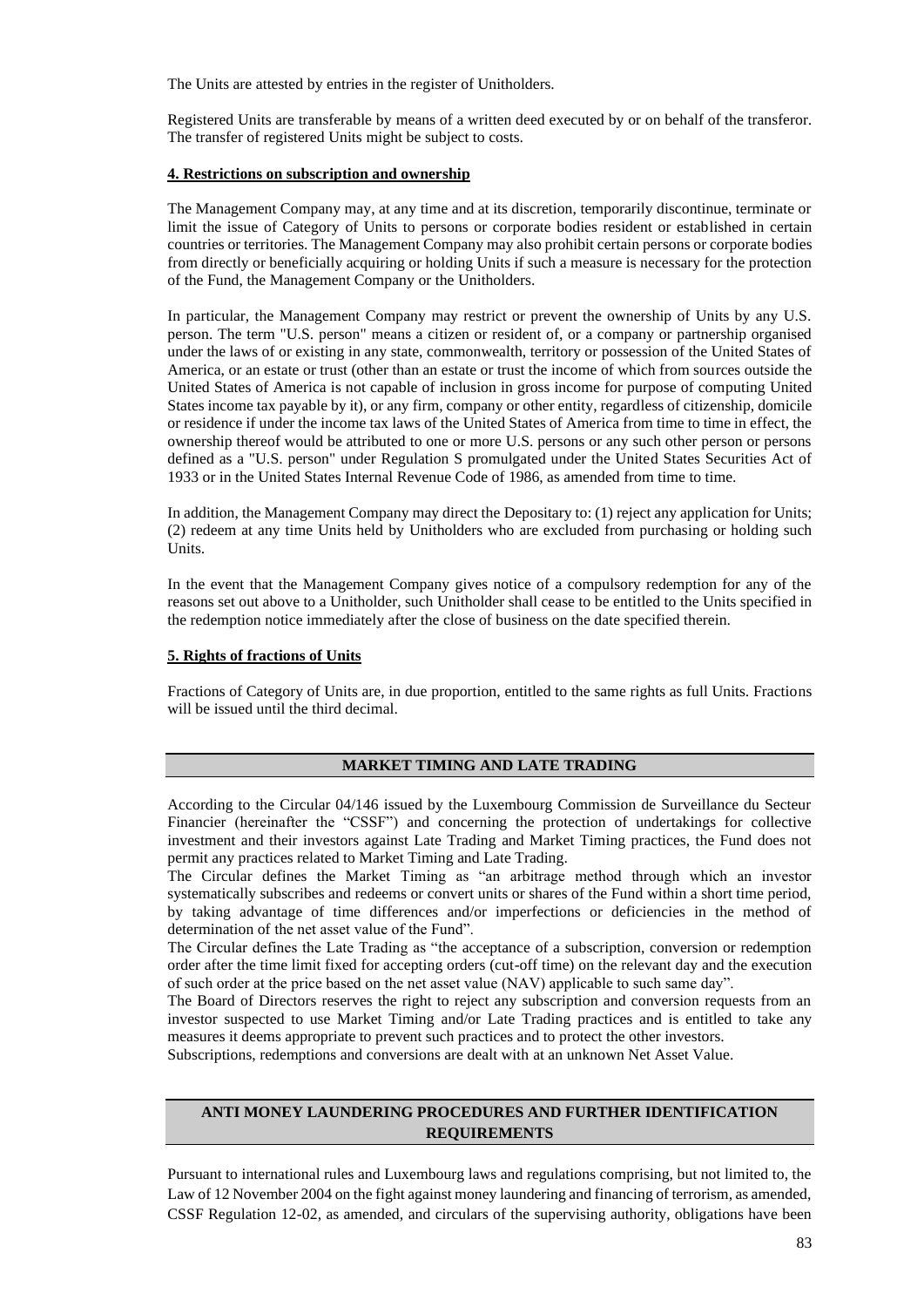imposed on all professionals of the financial sector to prevent the use of undertakings for collective investment for money laundering and financing of terrorism purposes. As a result of such provisions, the registrar agent of a Luxembourg undertaking for collective investment must in principle ascertain the identity of the subscriber as well as potentially of any beneficial owner in accordance with Luxembourg laws and regulations. The Central Administration may require subscribers to provide any document it deems necessary to effect such identification.

Namely, the requests for subscription must be accompanied, in the case of individuals, by a certified copy of the investor's passport or identification card and, in the case of legal entities, by a certified copy of the investor's articles of incorporation and, where applicable, an extract from the commercial register or a copy of such other documents as may be requested as verification of the identity and address of the individual or legal entity.

More generally the Fund and its Central Administration shall be able to require any documentation from subscriber that it deems necessary in order to comply with any law and regulations applicable to the Fund, and in particular, the FATCA Rules.

This identification procedure must be complied with by CACEIS Bank Luxembourg S.A. until December 31<sup>st</sup>, 2016 and CACEIS Bank, Luxembourg Branch as from January 1<sup>st</sup>, 2017, acting as Central Administration (or the relevant competent agent of registrar and transfer agent) in the case of direct subscriptions to the Registrar and Transfer Agent, and in the case of subscriptions received by the Company from any intermediary resident in a country that does not impose on such intermediary an obligation to identify investors equivalent to that required under AML Regulations.

Investors are requested to communicate forthwith any change in their situation that will prove the information previously submitted to be no longer valid or sufficient, and shall provide the necessary additional information.

In case of delay or failure by a subscriber to provide the documents required, the application for subscription (or, if applicable, for conversation or for redemption) will not be accepted. In the case of a failure to provide the documents and information requested in the context of ensuring compliance of the Fund with FATCA Rules, the Fund may also be entitled to force the redemption of the Units. Neither the Fund nor the Central Administration have any liability for delays or failure to process deals as a result of the subscriber providing no or only incomplete documentation.

### **ISSUE AND REDEMPTION OF UNITS**

### **1. Issue of Units**

Unless provided in the relevant Appendix, and more specifically for Category I of Units, Investors and Unitholders may subscribe, redeem or convert their Category of Units on each Valuation Day with the Registrar and Transfer Agent, or with any authorised bank or sales agent, subject to the approval of the Management Company.

Units may be issued on each Valuation Day as further described for each Sub-Fund in the prospectus, but at least twice a month, subject to the right of the Management Company to discontinue temporarily such issue as provided in the Section "Determination of the Net Asset Value per Unit" under the heading "Suspension of Calculation".

The subscriptions will be processed on the basis of the Net Asset Value per Unit of the relevant Category on a Valuation Day, provided that applications for subscription are received by the Registrar and Transfer Agent by 2 p.m. on that Valuation Day. Applications received after that time will be processed on the next Valuation Day.

Applications for subscription must be made by sending a subscription request in a form determined by resolution of both the Management Company and the Depositary.

The Fund will accept payment in any major freely convertible currency not later than three Business Days after the relevant Valuation Day. If the payment is made in a currency different from the Reference Currency, any currency conversion cost shall be borne by the Unitholder.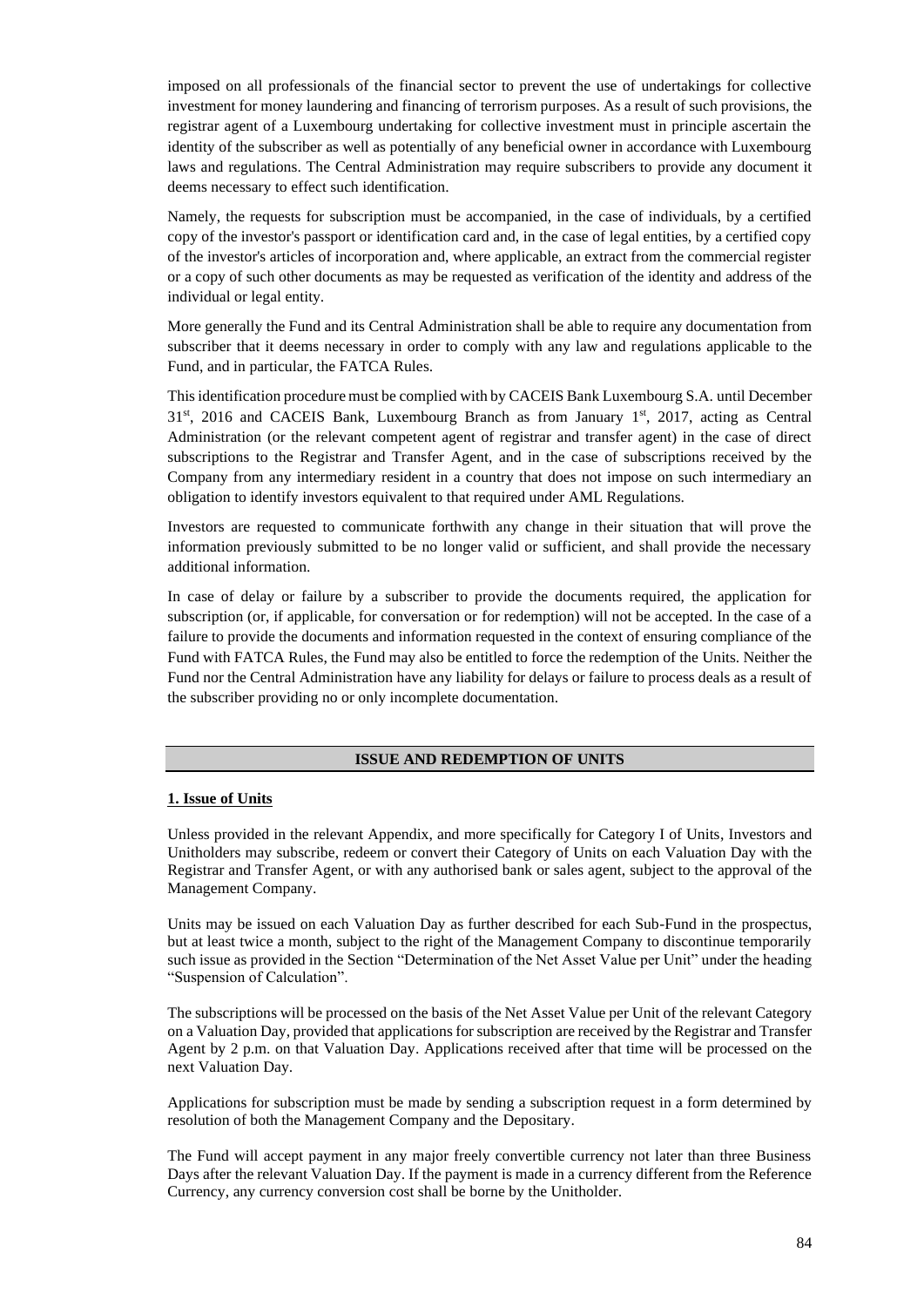The minimum of the first investment in the Fund is set at EUR 500 for Category R, I and D Units. The minimum of the first investment in the Fund is set at EUR 50 000 for Category C Units.

In addition to the subscription fees applicable to subscriptions, other exceptional fees may be charged to the subscribers in favour of the authorised bank or sale agent who has sold the Units.

## **The attention of Unitholders is hereby drawn to the fact that Category I and C Units may only be subscribed to by investors who are qualified to hold Units of such a Category.**

• Pluriannual Investment Plan

In addition to the single payment subscription's procedure described above (hereinafter referred as "Single Payment subscription"), investors may also subscribe a Pluriannual Investment Plan (hereinafter referred to as "Plan").

Subscriptions performed by way of a Plan may be subjected to other conditions than Single Payment subscriptions, provided these conditions are not less favourable or more restrictive for the Fund. The Board of Directors may notably decide:

- whether the subscriber may decide the number of payments as well as their frequencies and amounts;
- that the amount of subscription may be inferior to the minimum amount of subscription applicable to Single Payment subscriptions;
- that in addition to the subscription fee applicable to Single Payment subscriptions, other exceptional fees may be charged to the subscriber of Plan in favour of or the authorised bank or sales agent who has placed the Plan;

Terms and conditions of Plans offered to the subscribers are fully described in separate leaflets offered to subscribers in countries, if any, where a Plan is available. This Prospectus is attached to such leaflets, or such leaflets describe how a Prospectus can be obtained. Terms and conditions of Plans do not interfere with the right of any subscriber to redeem their Unit(s) as defined under the heading "Redemption of Units" of this Section.

## **2. Redemption of Units**

Unitholders may at any time request redemption of their Units of any Category.

Redemptions will be processed on the basis of the Net Asset Value per Unit of the relevant Category on a Valuation Day provided that applications for redemption are received by the Registrar and Transfer Agent by 2 p.m. on that Valuation Day. Applications received after that time will be processed on the next Valuation Day. It is not currently foreseen that a redemption fee shall be levied. However, additional fees may be charged to the investors in order to remunerate the activity performed by the banks acting as payment agents or by those subjects that have intermediated the Units redemption.

Applications for redemption must be made by sending to the Registrar and Transfer Agent, or to any bank and sales agent appointed by it for this purpose, a redemption request in a form determined by resolution of both the Management Company and the Depositary.

Redemption requests by a Unitholder who is not a physical person must be accompanied by a document evidencing authority to act on behalf of such Unitholder or power of attorney which is acceptable in form and substance to the Management Company. Redemption requests made in accordance with the foregoing procedure shall be irrevocable, except that a Unitholder may revoke such request in the event that it cannot be honoured for any of the reasons specified in the Section "Determination of the Net Asset Value per Unit".

Investors may also redeem their Units by means of a redemption Plan. Terms and conditions of such Plan are fully described in separated leaflets offered to subscribers in countries where such Plan is available. In that case, exceptional fees may be charged to the investor in favour of the authorized bank or sale agent who has received the redemption request.

Payment of the redemption price will be made by the Depositary or its agents not later than one week from the relevant Valuation Day or at the date on which the transfer documents have been received by the Registrar and Transfer Agent, whichever is the later date. Payment for such Category of Units will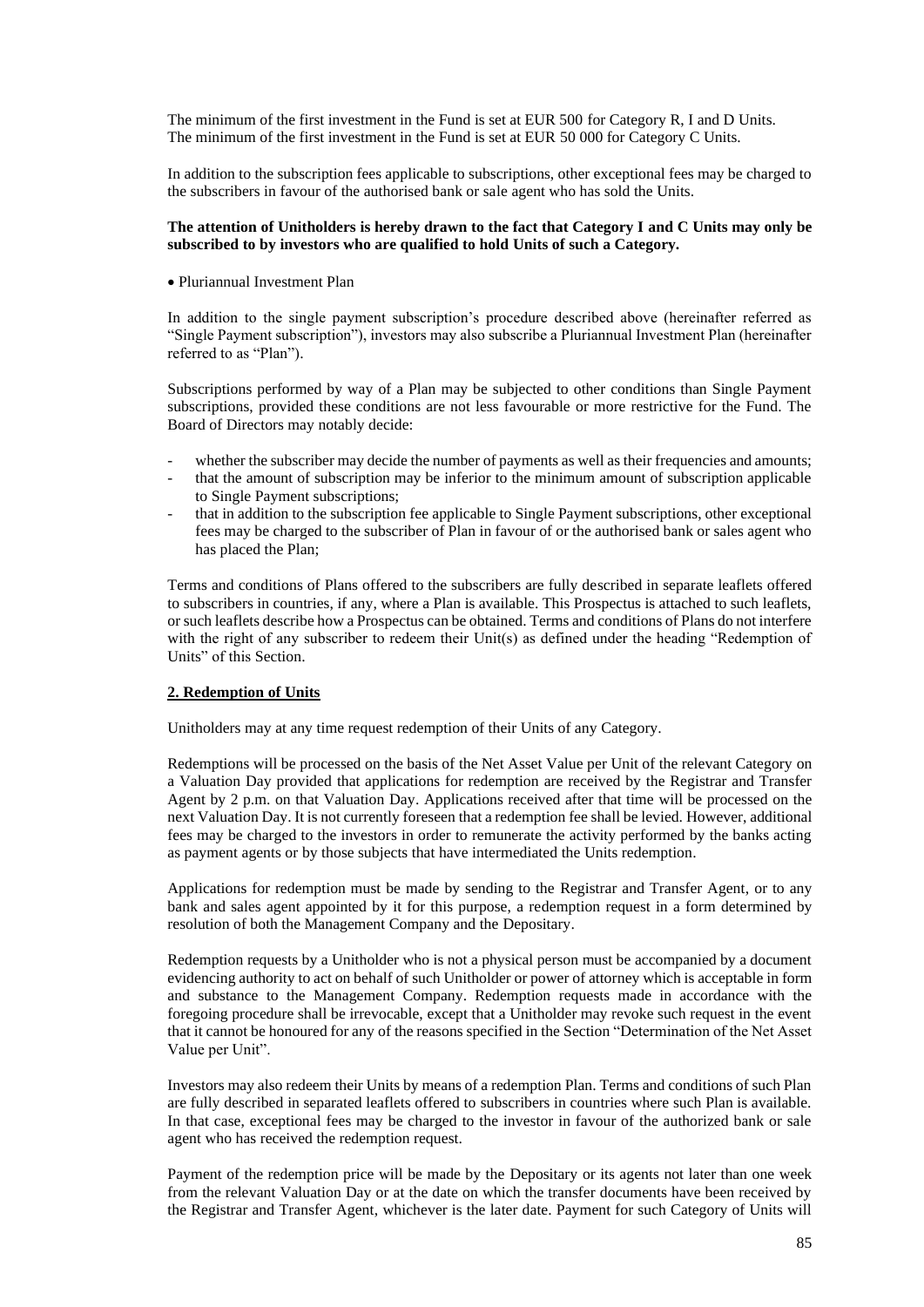be made in the Reference Currency of the Sub-Fund. Payment for such Category of Units may also be made in such other currency that may be freely purchased with the Reference Currency and that a Unitholder applying for redemption of its Category of Units may request, provided that any currency conversion cost shall be deducted from the amount payable to such Unitholder.

The Management Company may approve the redemption of Category of Units by means of securities of the corresponding Sub-Fund provided that the holder accepts such a redemption in specie, that such a redemption is not made to the detriment of the remaining holders of Category of Units of the relevant Sub-Fund and provided that the equality amongst holders of the Sub-Fund is at all time maintained. A valuation report, the cost of which is to be borne by the relevant holder, will be drawn up by the auditor ("réviseur d'entreprises agréé") of the Fund and will be deposited with the Court and available for inspection at the registered office of the Fund.

With a view to protecting the interests of all Unitholders, the Management Company will be entitled at its discretion, but subject to the approval of the Depositary, to limit the number of Units redeemed on any Valuation Day to 10 per cent of the total number of Units in issue in the relevant Sub-Fund. In this event, the limitation will apply pro rata so that all holders wishing to redeem their Units on that Valuation Day redeem the same proportion of such Units, and Units not redeemed but which would otherwise have been redeemed will be carried forward for redemption, subject to the same limitation, on the next Valuation Day. If requests for redemption are so carried forward, the Management Company will inform the Unitholders affected.

If on any given date payment in respect of requests involving substantial redemptions cannot be effected out of the Fund's assets or authorised borrowings, the Management Company may, with the consent of the Depositary, defer redemptions for such period as is considered necessary to sell part of the Fund's assets in order to be able to meet the substantial redemption requests. In this case, all applications for redemption without any exception will be processed at the Net Asset Value per Category of Unit thus calculated.

The Management Company may compulsory redeem the entire unitholding of any Unitholder who would not comply with the minimum holding request, if any, as stated in Section "Available Sub Funds and investment Policies" in the Prospectus.

The Management Company may impose such restrictions as they may think necessary for the purpose of ensuring that no Units in the Fund are acquired or held by (a) any person in breach of the laws or requirements of any country or governmental authority, or (b) any person in circumstances which in the opinion of the Management Company might result in the Fund incurring any liability of taxation or suffering any other disadvantage which the Fund might not otherwise have incurred or suffered. The Fund may compulsorily redeem all Units held by any such person.

In accordance with the Management Regulations, the Management Company may further compulsorily redeem all of the Units of a given Sub-Fund if, at any time, the Net Asset Value of such Sub-Fund shall, on a Valuation Date, be less than EURO 5 million or its equivalent in the Reference Currency.

The provisions listed herein will apply mutatis mutandis to the compulsory redemption of Units.

## **CONVERSION**

Unless otherwise specified in the relevant Appendix, Units of one category may be converted into Units of another Category within the same Sub-Fund and Units of a Category of one Sub-Fund may be converted into a Category of Units of another Sub-Fund. Unitholders are entitled to convert some or all of their Category of Units on any day which is a Valuation Day for both relevant Sub-Funds or Categories, by making application to the Registrar and Transfer Agent or to any bank and sales agent appointed by it for this purpose, including the relevant information.

Applications for conversion will be processed on a Valuation Day provided that requests for conversion are received by the Registrar and Transfer Agent by 2 p.m. on that Valuation Day. All applications for conversion reaching the Registrar and Transfer Agent after the time specified will be executed on the following Valuation Day at the net asset value then prevailing.

A request for conversion may be refused by the Management Company if the amount to be converted in one Sub-Fund or Category of Units is inferior to the applicable Minimum Subscription Amount, or if the implementation of such request would leave the Unitholder with a balance of Units in the previously held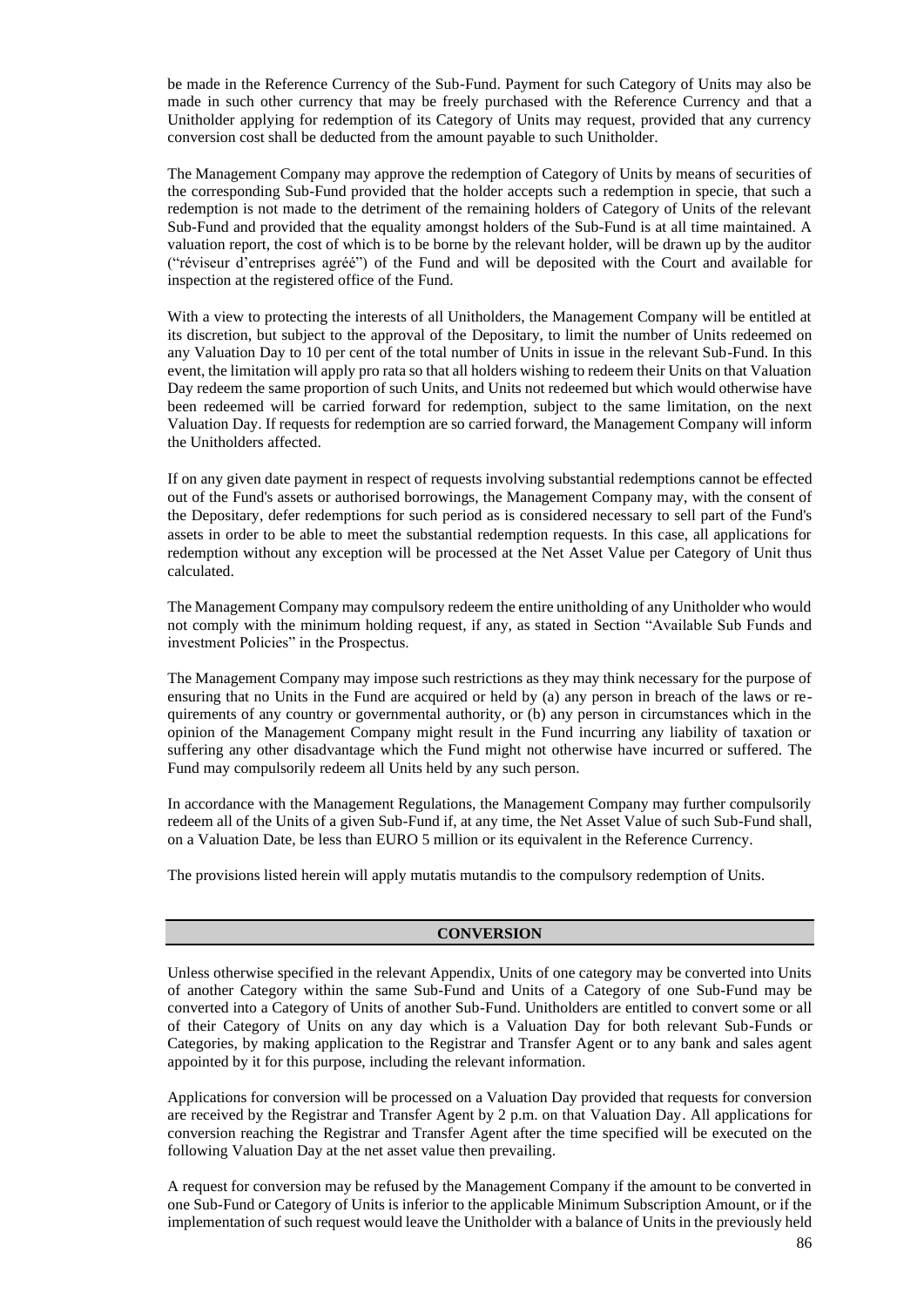Sub-Fund or Category amounting to less than the applicable Minimum Subscription Amount. The above minimum amounts do not take into account any applicable conversion charges. Conversion will also be refused if the calculation of the Net Asset Value of one of the relevant Sub-Funds is suspended.

## **The Unitholder's attention is drawn to the fact that they may only convert to Categories in respect of which they meet the definition.**

The rate at which all or any part of a holding of Units of any Sub-Fund or Category (the "original Sub-Fund") is converted on any such valuation day into units of another Sub-Fund or Category (the "new Sub-Fund") will be determined in accordance with the following formula:

Subject to the charges specified under Section "Available Sub-Funds and Investment Policies" (the maximum conversion fee being 3% of the NAV per Unit of the new Sub-Fund) and to what might be otherwise provided for in the Prospectus, Units of all Sub-Funds may be converted into Units of another Sub-Fund on any Valuation Day pursuant to the following formula:

 $A = B \times C \times E / D$  - where

- "A" = the number of Units of the new Sub-Fund or Category to be allotted;
- "B" = the number of the previously held Units;
- "C" = the relevant Net Asset Value, less applicable conversion charges, if any, of the previously held Units;
- "D" = the relevant Net Asset Value of the Units of the new Sub-Fund or Category to be allotted; and,
- "E" = the applicable currency conversion factor, if any.

# **DETERMINATION OF THE NET ASSET VALUE PER UNIT**

### **1. Frequency of Calculation**

The Net Asset Value per Unit and the issue, redemption and exchange prices will be valued on each Valuation Day, as defined under the chapter "Issue and Redemption of Units", by reference to the value of the assets of the Fund in accordance with the present Section, under the heading "Valuation of the Assets". The calculation of that Net Asset Value per Unit will be done on the next Business Day by the Central Administration Agent under guidelines established by, and under the responsibility of, the Management Company. Whenever used herein, the term "Business Day" shall mean a full day on which banks and stock exchanges are open for business in Luxembourg.

## **2. Calculation**

The Net Asset Value per Unit shall be expressed in the Reference Currency of each Sub-Fund and shall be calculated by dividing the Net Asset Value of the Fund attributable to each Sun-Fund which is equal to (i) the value of the assets of the Fund attributable to such Sub-Fund and the income thereon, less (ii) the liabilities of the Fund attributable to such Sub-Fund and any provisions deemed prudent or necessary, by the total number of Units outstanding in such Sub-Fund on the relevant Valuation Day.

The percentages of the total Net Asset Value allocated to each Category of Units within one Sub-Fund shall be determined by the ratio of Units issued in each Category of Units within one Sub-Fund to the total number of Units issued in the same Sub-Fund, and shall be adjusted subsequently in connection with the distribution effected and the issues, conversions and redemptions of Units as follows: (1) on each occasion when a distribution is effected, the Net Asset Value of the Units which received a dividend shall be reduced by the amount of the distribution (causing a reduction in the percentage of the Net Asset Value allocated to these units), whereas the Net asset Value of the other Units of the same Sub-Fund shall remain unchanged (causing an increase in the percentage of the Net Asset Value allocated to these Units); (2) on each occasion when Units are issued, converted or redeemed the Net Asset Value of the respective Categories of Units, within the relevant Sub-Fund shall be increased or decreased by the amount received or paid out.

The proceeds net of charges to be received from the issue of Units of a Sub-Fund shall be applied in the books of the Fund to that Sub-Fund and the relevant amount shall increase the proportion of the net assets of such Sub-Fund to be issued, and the assets and liabilities and income and expenditure attributable to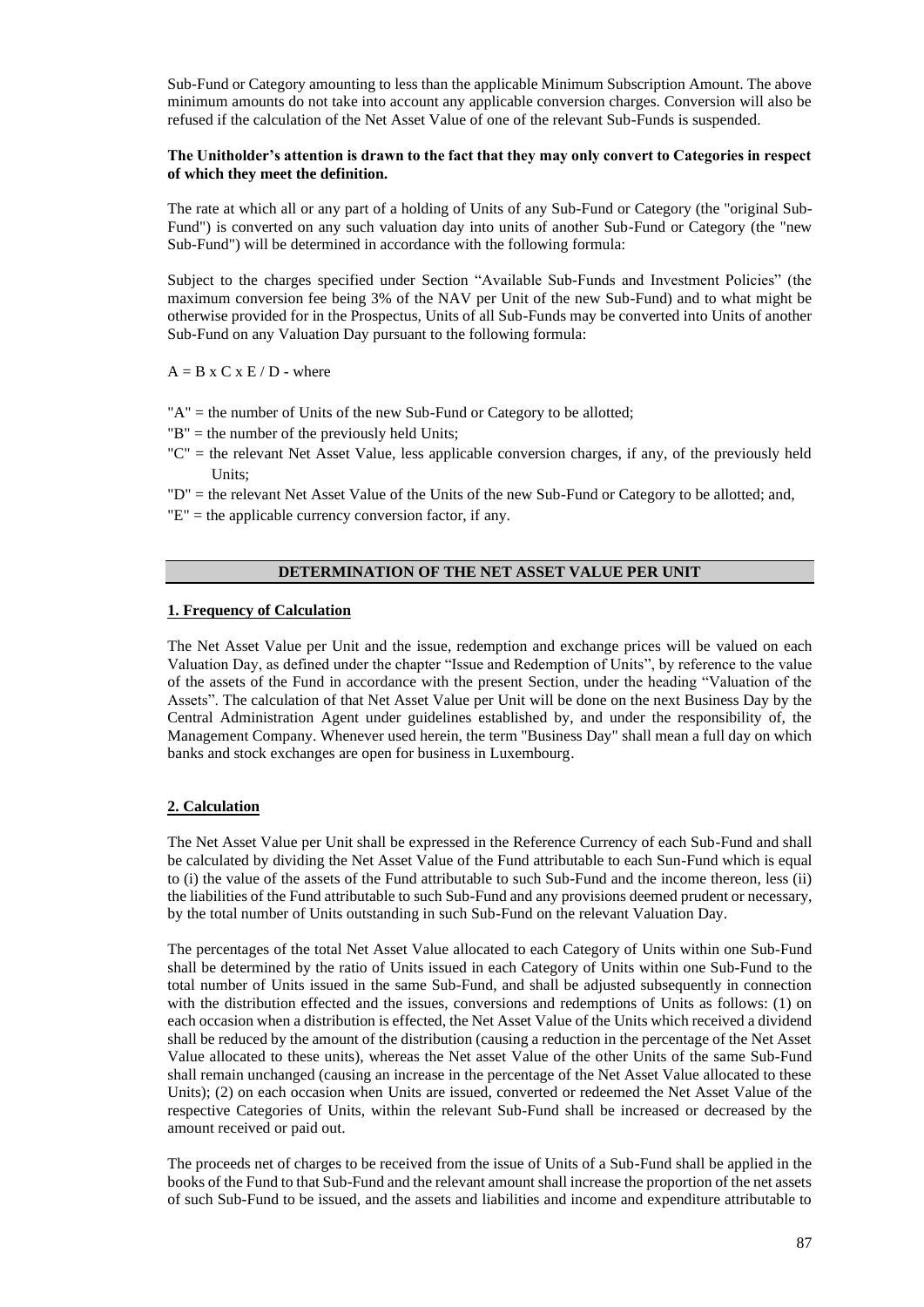such Sub-Fund(s) shall be applied to the corresponding Sub-Fund subject to the provisions of this chapter.

Without prejudice to what has been stated hereabove, when the Board of Directors has decided for a specific Sub-Fund to issue several Categories and/or Sub-Categories of Units, the Board of Directors may also decide to compute the Net Asset Value per Unit of a Category and/or Sub-Category as follows: on each Valuation Day the assets and liabilities of the considered Sub-Fund are valued in the reference currency of the Sub-Fund. The Categories and/or Sub-Categories of Units participate in the Sub-Fund's assets in proportion to their respective numbers of portfolio entitlements. Portfolio entitlements are allocated to or deducted from a particular Category and/or Sub-Category on the basis of issues or repurchases of Units of each Category and/or Sub-Category, and shall be adjusted subsequently with the distribution effected as well as with the issues, conversions and/or redemptions. The value of the total number or portfolio entitlements attributed to a particular Category and/or Sub-Category on the given Valuation Day represents the total Net Asset Value attributable to that Category and/or Sub-Category of Units on that Valuation day. The Net Asset Value per Unit of that Category and/or Sub-Category equals to the total Net Asset Value on that day divided by the total number of Units of that Category and/or Sub-Category then outstanding.

Although the Fund represents a single copropriatorship, unless otherwise agreed to with the creditors and any commitments apply to any Sub-Fund of the Fund, the assets and liabilities of each Sub-Fund following from these commitments are attributed to separate Sub-Funds. The rights of unitholders and of creditors concerning a Sub-Fund or which have arisen in connection with the creation, operation or liquidation of a Sub-Fund are limited to the assets of that Sub-Fund. The assets of a Sub-Fund are exclusively available to satisfy the rights of investors in relation to that Sub-Fund and the rights of those creditors whose claims have arisen in connection with the creation, the operation or the liquidation of that Sub-Fund.

If since the time of determination of the Net Asset Value of the Fund there has been a material change in the quotations in the markets on which a substantial portion of the investments of the Fund are dealt in or quoted, the Management Company may, in order to safeguard the interests of the Unitholders and the Fund, cancel the first valuation and carry out a second valuation.

To the extent feasible, investment income, interest payable, fees and other liabilities (including the administration and management fees of the Management Company) will be accrued daily. The charges incurred by the Fund are set out in the Section "Charges and Expenses of the Fund".

### **3. Suspension of Calculation**

The Management Company may temporarily suspend the determination of the Net Asset Value per Unit and in consequence the issue, redemption and exchange of Units of a Sub-Fund in any of the following events:

- When one or more stock exchanges, or one or more Regulated Markets, which provide the basis for valuing a substantial portion of the assets of the Sub-Fund, or when one or more foreign exchange markets in the currency in which a substantial portion of the assets of the Sub-Fund is denominated, are closed otherwise than for ordinary holidays or if trading thereon is restricted or suspended;
- When, as a result of political, economic, military or monetary events or any circumstances outside the responsibility and the control of the Management Company, disposal of the assets of the Sub-Fund is not reasonably or normally practicable without being seriously detrimental to the interests of the Unitholders;
- In the case of breakdown in the normal means of communication used for the valuation of any investment of the Sub-Funds or if, for any reason, the value of any asset of the Sub-Fund may not be determined as rapidly and accurately as required;
- When the Management Company is prevented from repatriating funds for the purpose of making payments on the redemption of the Units or when any transfer of funds involved in the realisation or acquisition of investments or payments due on redemption of Units cannot in the opinion of the the Management Company be effected at normal rates of exchange.
- When exceptional circumstances might negatively affect Unitholders' interests, or when redemptions would exceed 10% of a Sub-Fund's net assets.

Any such suspension and the termination thereof shall be notified to those Unitholders who have applied for subscription, redemption or conversion of their Units and shall be published as provided in Section "Information For The Unitholders" hereof. Unless withdrawn, their applications will be considered on the first Valuation Day after the suspension is lifted.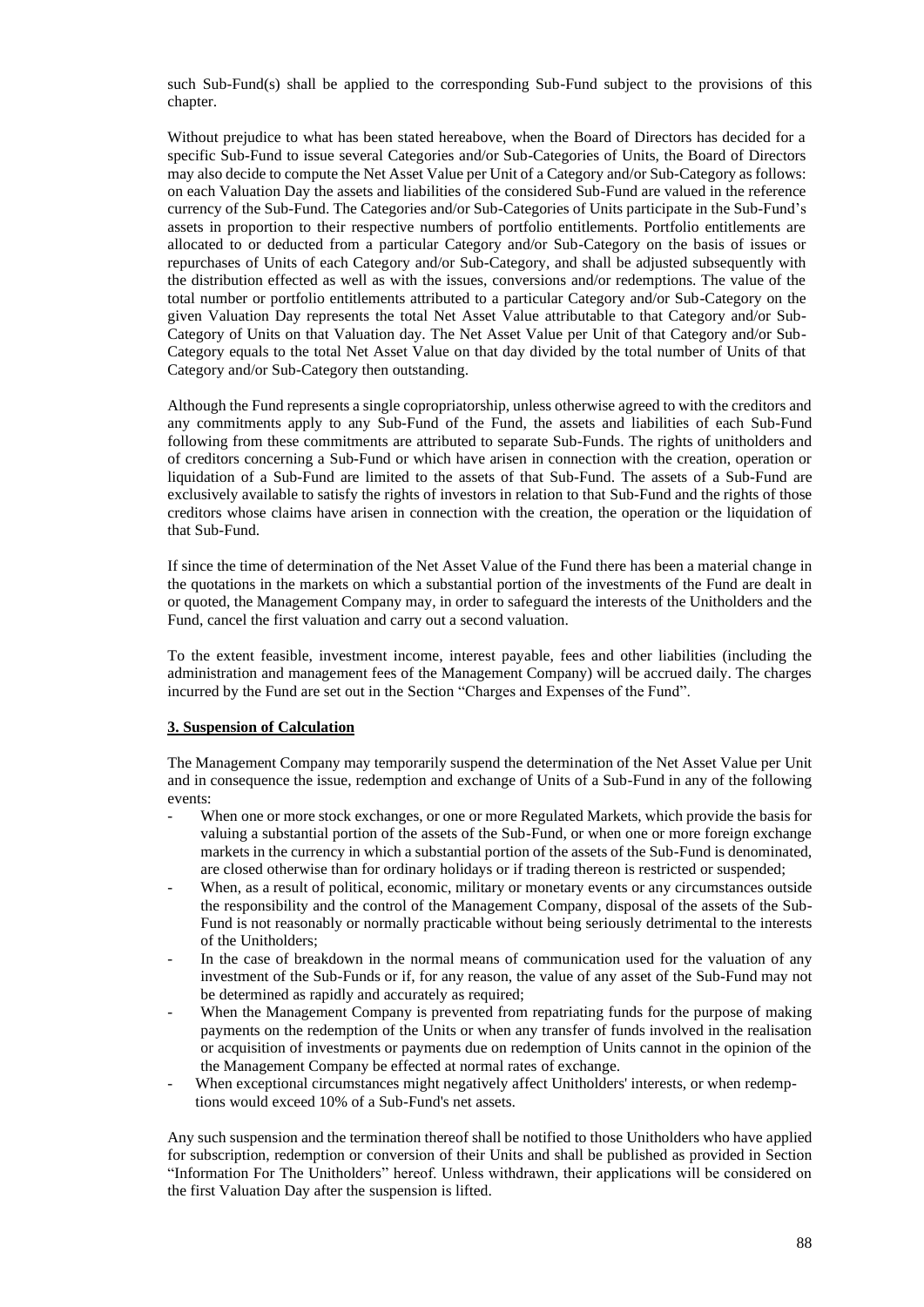Any suspension in one single Sub-Fund shall have no cause on the calculation of the Net Asset Value in the other Sub-Funds.

# **4. Valuation of the Assets**

The valuation of the Net Asset Value per Unit shall be made in the following manner:

## **I. The assets of the Fund shall include:**

- 1) all cash on hand or on deposit, including any interest accrued thereon;<br>2) all bills and notes payable and accounts receivable (including proceed
- 2) all bills and notes payable and accounts receivable (including proceeds of securities sold but not delivered);
- 3) all bonds, time notes, shares, stock, debenture stocks, units/shares in undertakings for collective investment, subscription rights, warrants, options and other securities, financial instruments and similar assets owned or contracted for by the Fund (provided that the Fund may make adjustments in a manner not inconsistent with paragraph 1. below with regard to fluctuations in the market value of securities caused by trading ex-dividends, ex-rights, or by similar practices);
- 4) all stock dividends, cash dividends and cash distributions receivable by the Fund to the extent information thereon is reasonably available to the Fund;
- 5) all interest accrued on any interest-bearing assets owned by the Fund except to the extent that the same is included or reflected in the principal amount of such asset;
- 6) the preliminary expenses of the Fund, including the cost of issuing and distributing Units of the Fund, insofar as the same have not been written off;
- 7) all other assets of any kind and nature including expenses paid in advance.

The value of such assets shall be determined as follows:

- 1) The value of any cash on hand or on deposit, bills and demand notes and accounts receivable, prepaid expenses, cash dividends and interest declared or accrued as aforesaid and not yet received shall be deemed to be the full amount thereof, unless in any case the same is unlikely to be paid or received in full, in which case the value thereof shall be arrived at after making such discount as the Management Company may consider appropriate in such case to reflect the true value thereof.
- 2) The value of each security and financial derivative instrument which is quoted or dealt in on a stock exchange will be valued at its latest available price on the stock exchange which is normally the principal market for such security and financial derivative instrument.
- 3) The value of each security dealt in on any other Regulated Market will be based on the price of the last available transaction. The latest available prices used to value the portfolios may differ from one Regulated Market to another one (or one sub-fund to another one).
- 4) In the event that any of the securities held in the Fund's portfolio on the relevant day are not quoted or dealt in on any stock exchange or dealt in on any other Regulated Market or if, with respect of securities quoted or dealt in on any stock exchange or dealt in on any Regulated Market, the price as determined pursuant to sub-paragraphs 2. or 3. is not representative of the relevant securities, the value of such securities will be determined based on a reasonable foreseeable price determined prudently and in good faith by the Management Company.
- 5) The financial derivative instruments which are not listed on any official stock exchange or traded on any other organised market will be valued on each Valuation Day in accordance with market practice with a constant, reliable and verifiable method.
- 6) Units or shares in underlying open-ended investment funds shall be valued at their last available net asset value reduced by any applicable charges. Units or shares in underlying closed-ended undertakings for collective investments shall be valued at their last available stock market price.

## **II. The liabilities of the Fund shall include:**

- 1) all loans, bills and accounts payable;
- 2) all accrued interest on loans of the Fund (including accrued fees for commitment for such loans);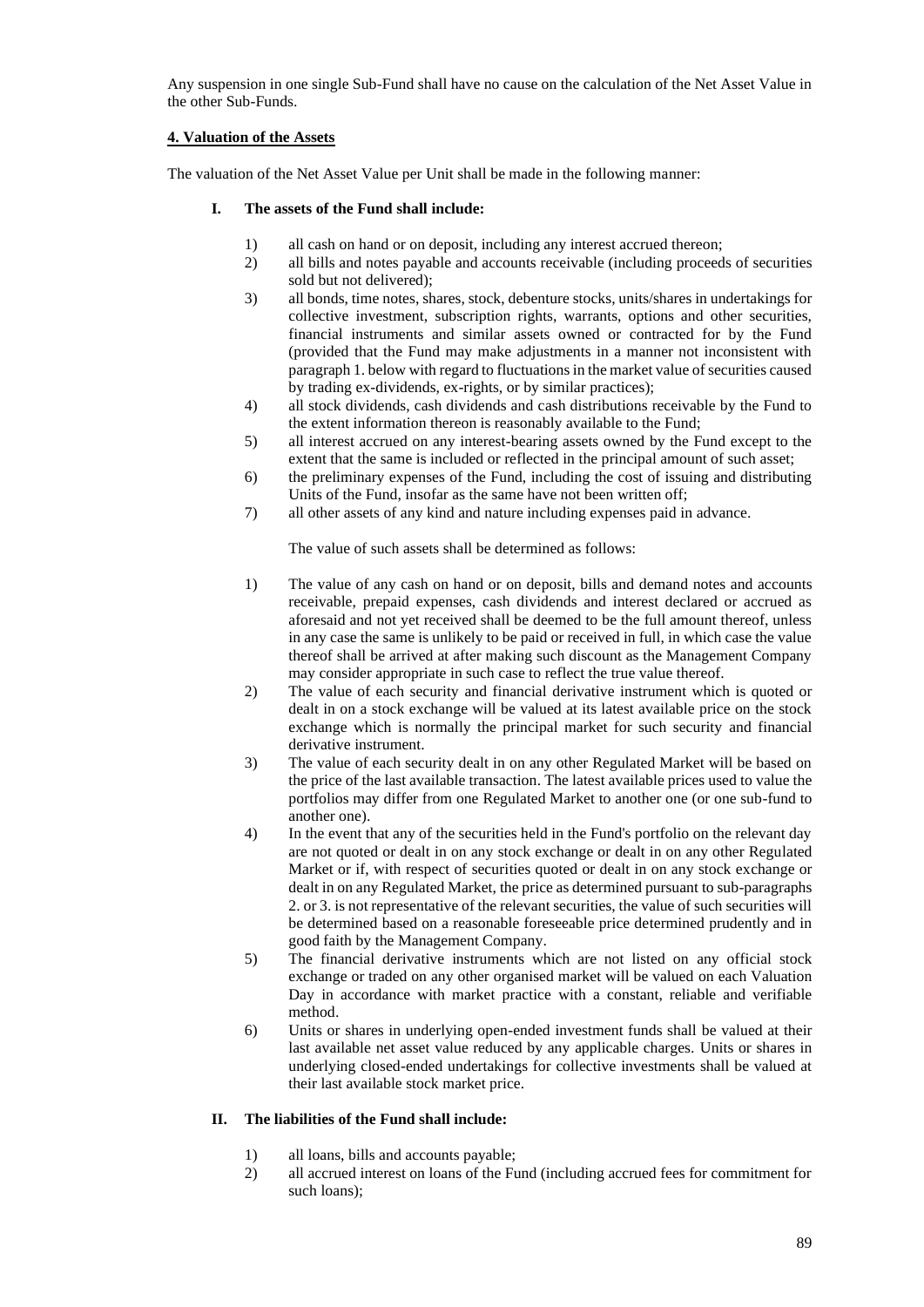- 3) all accrued or payable expenses (including administrative expenses, advisory and management fees, including incentive fees, and depositary fees);
- 4) all known liabilities, present and future, including all matured contractual obligations for payments of money or property, including the amount of any unpaid distributions declared by the Fund;
- 5) an appropriate provision for future taxes based on capital and income to the Valuation Day, as determined from time to time by the Fund, and other reserves (if any) authorised and approved by the Management Company, as well as such amount (if any) as the Management Company may consider to be an appropriate allowance in respect of any contingent liabilities of the Fund;
- 6) all other liabilities of the Fund of whatsoever kind and nature reflected in accordance with generally accepted accounting principles. In determining the amount of such liabilities, the Fund shall take into account all charges and expenses payable by the Fund pursuant to Article 12 and accruals of administrative and other expenses of a regular or recurring nature based on an estimated amount rateably for yearly or other periods.

The value of all assets and liabilities not expressed in the Reference Currency of the concerned Sub-Fund will be converted into the Reference Currency of this Sub-Fund at the rate of exchange ruling in Luxembourg on the relevant Valuation Day. If such quotations are not available, the rate of exchange will be determined in good faith by or under procedures established by the Board of Directors of the Management Company. If the Reference Currency of a specific Sub-Fund is not the same as the Reference Currency of the Fund, the net asset value of such Sub-Fund will be converted in the Fund's Reference Currency.

The Board of Directors of the Management Company, in its discretion, may permit some other method of valuation to be used, if it considers that such valuation better reflects the fair value of any asset of the Fund.

In the event that extraordinary circumstances render a valuation in accordance with the foregoing guidelines impracticable or inadequate, the Management Company will, prudently and in good faith, use other criteria in order to achieve what it believes to be a fair valuation in the circumstances.

## **GENERAL LEGAL CONSIDERATIONS**

The Fund and the Management Company are governed by Luxembourg law. Investment in the Fund may involve legal requirements, foreign exchange restrictions and tax considerations unique to each investor. The Management Company makes no representations with respect to whether any Unitholder is permitted to hold such Units.

Prior to making an investment decision, prospective investors should consult their own legal and tax advisers and inform themselves as to the legal requirements within their own countries relating to the acquisition, holding or disposal of Units in the Fund; as to any foreign exchange restrictions which they might encounter; and as to their taxation position on the holding or disposal of Units. Capital gains, dividends and interest on securities issued in countries other than Luxembourg may be subject to witholding or capital gains taxes imposed by such countries.

# **LUXEMBOURG TAX CONSIDERATION**

Under the laws of Luxembourg as currently in effect, the Fund is not liable to any Luxembourg tax on profits or income, nor are distributions (if any) paid by the Fund liable to any Luxembourg withholding tax. No Luxembourg tax is payable on the realised or unrealised capital appreciation of the assets of the Fund. The Fund is, however, liable in Luxembourg to a tax of 0.05% per annum of its Net Asset Value, such tax being payable quarterly on the basis of the Net Asset Value of the Fund at the end of the relevant quarter. Nevertheless, this annual rate will be reduced to 0,01% for the Sub-Fund(s) and/or Category which investment policy(ies) qualify with the criteria resulting (1) from the Grand-Ducal Regulation of April 14, 2003 adopted pursuant to Article 129 of the Law (2) from Article 129 of the Law.

*Taxation of the Unitholders*

*EU Tax Considerations for individuals resident in the EU or in certain third countries or dependent or associated territories*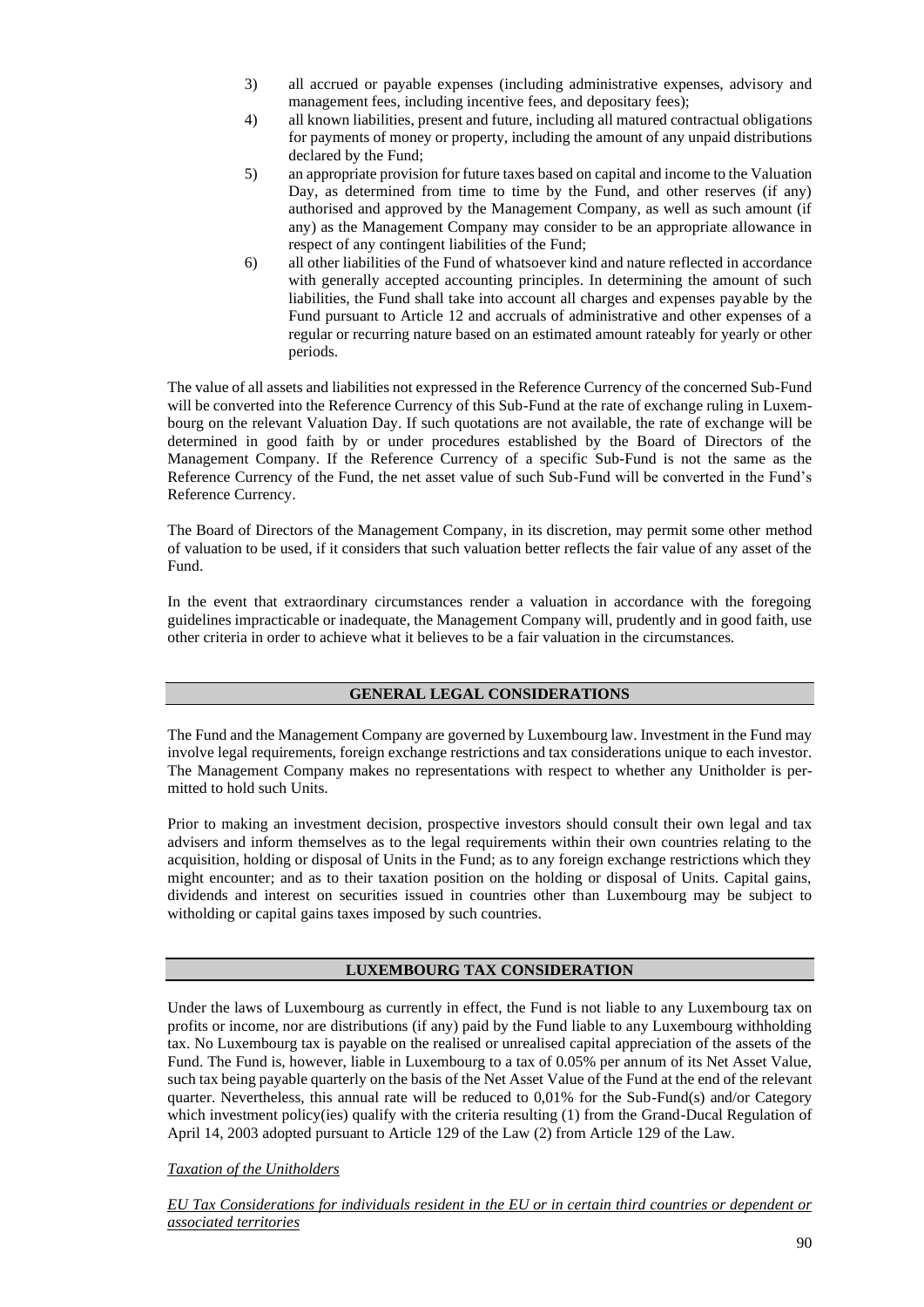The Council of the EU has adopted on 3rd June 2003 Council Directive 2003/48/EC on the taxation of savings income in the form of interest payments (the "Directive"). Under the Directive, Member States of the EU will be required to provide the tax authorities of another EU Member State with information on payments of interest or other similar income paid by a paying agent (as defined by the Directive) within its jurisdiction to an individual resident in that other EU Member State. Austria, Belgium and Luxembourg have opted instead for a tax withholding system for a transitional period in relation to such payments. Switzerland, Monaco, Liechtenstein, Andorra and San Marino and the Channel Islands, the Isle of Man and the dependent or associated territories in the Caribbean, have also introduced measures equivalent to information reporting or, during the above transitional period, withholding tax.

The Directive has been implemented in Luxembourg by a law dated June 21, 2005 (the "Law").

Dividends distributed by a Sub-Fund will be subject to the Directive and the Law if more than 15% of such Sub-Fund's assets are invested in debt claims (as defined in the Law) and proceeds realised by unitholders on the redemption or sale of Units in a Sub-Fund will be subject to the Directive and the Law if more than 40% of such Sub-Fund's assets are invested in debt claims (such Sub-Funds, hereafter "Affected Sub-Funds").

The applicable withholding tax will be at a rate of 15% from July 1, 2005 until June 30, 2008, 20% from July 1, 2008 until June 30, 2011 and 35% from July 1, 2011 onwards.

Consequently, if in relation to an Affected Sub-Fund a Luxembourg paying agent makes a payment of dividends or redemption proceeds directly to a unitholder who is an individual resident or deemed resident for tax purposes in another EU Member State or certain of the above mentioned dependent or associated territories, such payment will, subject to the next paragraph below, be subject to withholding tax at the rate indicated above.

No withholding tax will be withheld by the Luxembourg paying agent if the relevant individual either (i) has expressly authorised the paying agent to report information to the tax authorities in accordance with the provisions of the Law or (ii) has provided the paying agent with a certificate drawn up in the format required by the Law by the competent authorities of his State of residence for tax purposes.

According to the law of 25 November 2014, which entered into force on 1 January 2015, Luxembourg replaced the withholding tax mechanism by an automatic exchange of information regarding the payment of interest or similar income.

The EU Savings Directive has been repealed on November 10, 2015 by Directive 2015/2060/EU but will continue to apply until all reporting obligations under EU Savings Directive have been complied with.

The Fund reserves the right to reject any application for Units if the information provided by any prospective investor does not meet the standards required by the Law as a result of the Directive.

*The foregoing is only a summary of the implications of the Directive and the Law, is based on the current interpretation thereof and does not purport to be complete in all respects. It does not constitute investment or tax advice and investors should therefore seek advice from their financial or tax adviser on the full implications for themselves of the Directive and the Law.*

Unitholders are not subject to any capital gains, income or withholding tax in Luxembourg to the extent that they are not domiciled, resident or do not have a permanent establishment in Luxembourg. A Unitholder should consult its tax adviser to determine if and to what extent its jurisdiction of domicile may subject such Unitholder to tax.

## *Automatic Exchange of Information (EAI) / Directive on Administrative Cooperation in the field of taxation (DAC)*

In February 2014, the OECD released the main elements of a global standard for automatic exchange of financial account information in tax matters, namely a Model Competent Authority Agreement and a Common Reporting Standard (CRS). In July 2014, the OECD Council released the full global standard, including its remaining elements, namely the Commentaries on the Model Competent Authority Agreement and Common Reporting Standard and the Information Technology Modalities for implementing the global standard. The entire global standard package was endorsed by G20 Finance Ministers and Central Bank Governors in September 2014. The CRS initiates for participating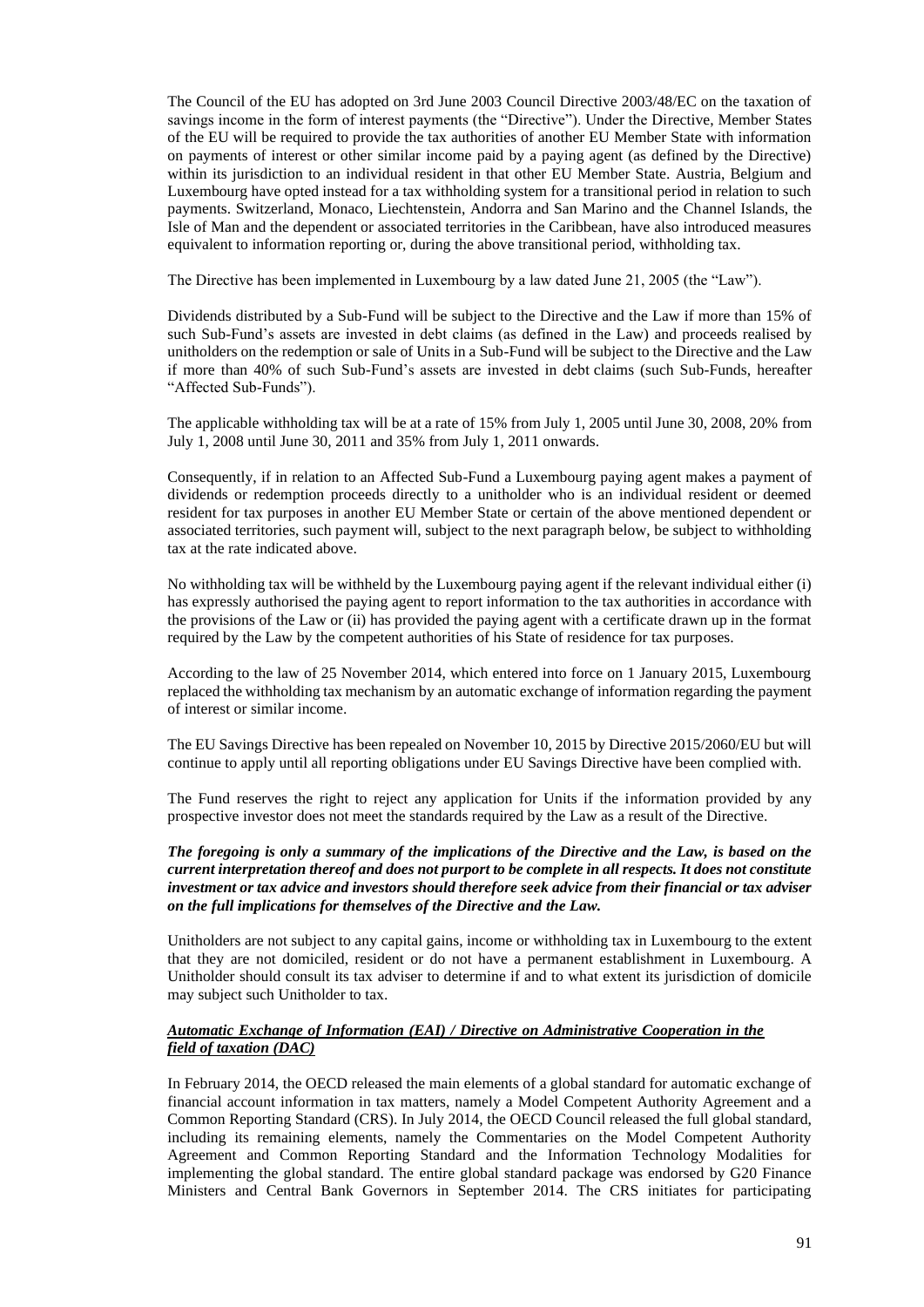jurisdiction a commitment to implement the latter regulation by 2017 or 2018 and ensuring the effective automatic exchange of information with their respective relevant exchange partners.

With respect to the European Union – and thus Luxembourg – the scope of information to be reported already envisaged in Article 8(5) of Directive 2011/16/UE DAC has been extended as to encompass the recommendations contained in the AEI. As such, all members of the European Union will effectively exchange information as of September 2017 with respect to calendar year 2016 (except Austria that will start reporting in 2018 regarding calendar year 2017).

The AEI has been fully implemented in Luxembourg by a law published on December 24, 2015 in the Luxembourg Gazette. The AEOI Law has officially entered into force on January 1<sup>st</sup>, 2016 in Luxembourg.

The application of one or the other of these regulations will compel financial institutions to determine shareholders' residence(s) for tax purposes and to report to their local competent authority all accounts held by reportable shareholders (i.e. shareholders residing for tax purposes in a reportable jurisdiction). The information to be reported encompasses the name, the address, the Tax Identification Number (TIN) the account balance or value at the end of the relevant calendar year. As to determine shareholders' residence for tax purposes, financial institutions will review the information contained in its customer's files. Unless, the shareholder produces a valid self-certification indicating the latter's residence for tax purposes, the financial institution will report the account as being maintained by a shareholder residing in all jurisdictions for which indicia has been found.

*FATCA Definition* 

**FATCA Rules:** the regulations relating to Information Reporting by Foreign Financial Institutions and Other Foreign Entities released by the IRS on January 28, 2013 (the "FATCA Regulations"), all subsequently published Fatca announcements and as the case may be, the provisions of the intergovernmental agreement (IGA) entered between Luxembourg and the United States and/or between the country of each investor and the US.

**Eligible Investor:** all Investors, other than investors specifically defined herein as Prohibited Persons.

**Prohibited Persons:** a U.S. Person (including U.S. Tax Persons) and/or any investor which is not eligible for an investment in the Fund.

## *General Rules and Legal background*

FATCA is part of the U.S. Hiring Incentives to Restore Employment Act. It is designed to prevent U.S. tax payers from avoiding U.S. tax on their income by investing through foreign financial institutions and offshore funds.

FATCA applies to so called Foreign Financial Institutions (FFIs), which notably include certain investment vehicles ("Investment Entities"), among which UCITS.

According to FATCA Rules, FFIs, unless they can rely under ad-hoc lighter or exempted regimes, need to register with the IRS and to report to the IRS certain holdings by/ and payments made to a/ certain U.S. investors b/ certain U.S. controlled foreign entity investor, c/ non U.S. financial institution investors that do not comply with their obligations under FATCA and d/clients that are not able to document clearly their FATCA status.

Moreover, any account that is not properly documented will have to suffer a 30% WHT.

On March 24th 2014, the Luxembourg and U.S. governments entered into a Model I IGA which aims to coordinate and facilitate the reporting obligations under FATCA with other U.S. reporting obligations of Luxembourg financial institutions.

According to the terms of the IGA, Reporting Luxembourg FFIs will have to report to the Luxembourg tax authorities instead of directly to the IRS. Information will be communicated onward by the Luxembourg authorities to the IRS under the general information exchange provisions of the U.S. Luxembourg income tax treaty.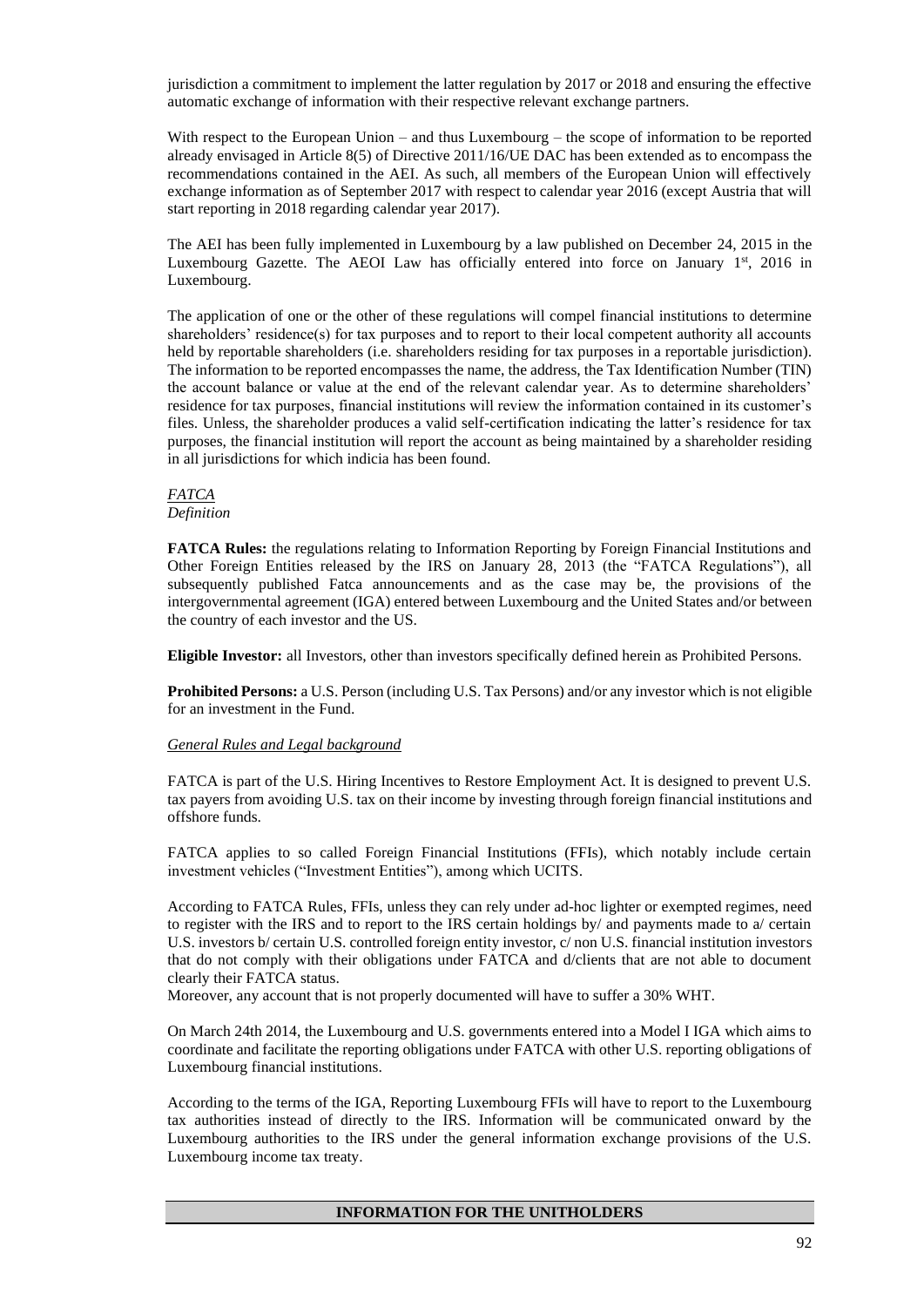ESG/SRI methodologies, audited annual reports and unaudited semi-annual reports will be mailed free of charge by the Management Company to the registered Unitholders who so request in the case of annual reports within four months of the year end and in the case of semi-annual reports, within two months following the period to which they relate. In addition, such reports will be available at the registered office of the Management Company, the Depositary and any local representative.

The Net Asset Value per Units of each Category of Units in each Sub-fund is made public at the registered office of the Management Company and is available at the offices of the Depositary and any local representative. Any other substantial information concerning the Fund may be published in such daily newspaper(s) of general circulation in Luxembourg or notified to Unitholders in such manner as may be specified from time to time by the Management Company.

The articles of incorporation of the Management Company as well as material provisions of the agreements referred to in this Prospectus and in the Management Regulations, to the extent that they may be relevant to the Unitholders, may be inspected during usual business hours on any business day at the registered office of the Management Company and of any local representative.

The Management Company may, in accordance with Luxembourg law, make such amendments to the Management Regulations as it may deem necessary in the interest of the Unitholders. A notice of the deposit of the amendments at the Registre de Commerce et des Sociétés de Luxembourg will be published in the RESA.

The information related to the past performance of each Sub-Fund is held in the current version of the KIID of the Sub-Fund.

## **CHARGES AND EXPENSES OF THE FUND**

The costs and expenses charged to the Fund include:

- A management fee charged by the Management Company for the performance of its duties, payable monthly on average Net Asset Value of each Sub-Funds, at a maximum rate determined in the Prospectus under the description of the available Sub-Funds;
- All costs related to transactions;
- Fees and expenses incurred by the Management Company or the Depositary while taking extraordinary measures in the interests of the Fund, including expert's report or litigation costs;
- Legal and Auditor's fees;
- Fees and expenses charged by the Depositary, as agreed with the Management Company in conformity to common practice in Luxembourg;
- An administrative fee charged by the Management Company for an amount of  $0.025%$  per annum of the respective Sub-Fund's net assets, concerning all administrative activities carried out by the Management Company, payable quarterly in arrears. Part of this amount is paid directly by the Management Company to the Central Administration Agent and Registrar and Transfer Agent for the performance of administrative activities such as, by way of example only, NAV calculation, register of unitholders maintenance and transaction orders execution.
- All taxes, duties, governmental and similar charges which may be due on the assets and the income of the Fund;
- The cost of preparing, printing and filling any administrative documents and memorandum for information purposes with any authority;
- Reporting and publishing expenses, including the cost of preparing, printing, in such languages as are necessary for the benefit of the Fund, and distributing prospectuses, annual, semi-annual and other reports or documents as may be required under applicable law or regulations;
- The fees and expenses involved in preparing and/or filing the Management Regulations and all other documents concerning the Fund, including the Prospectus and any amendments or supplements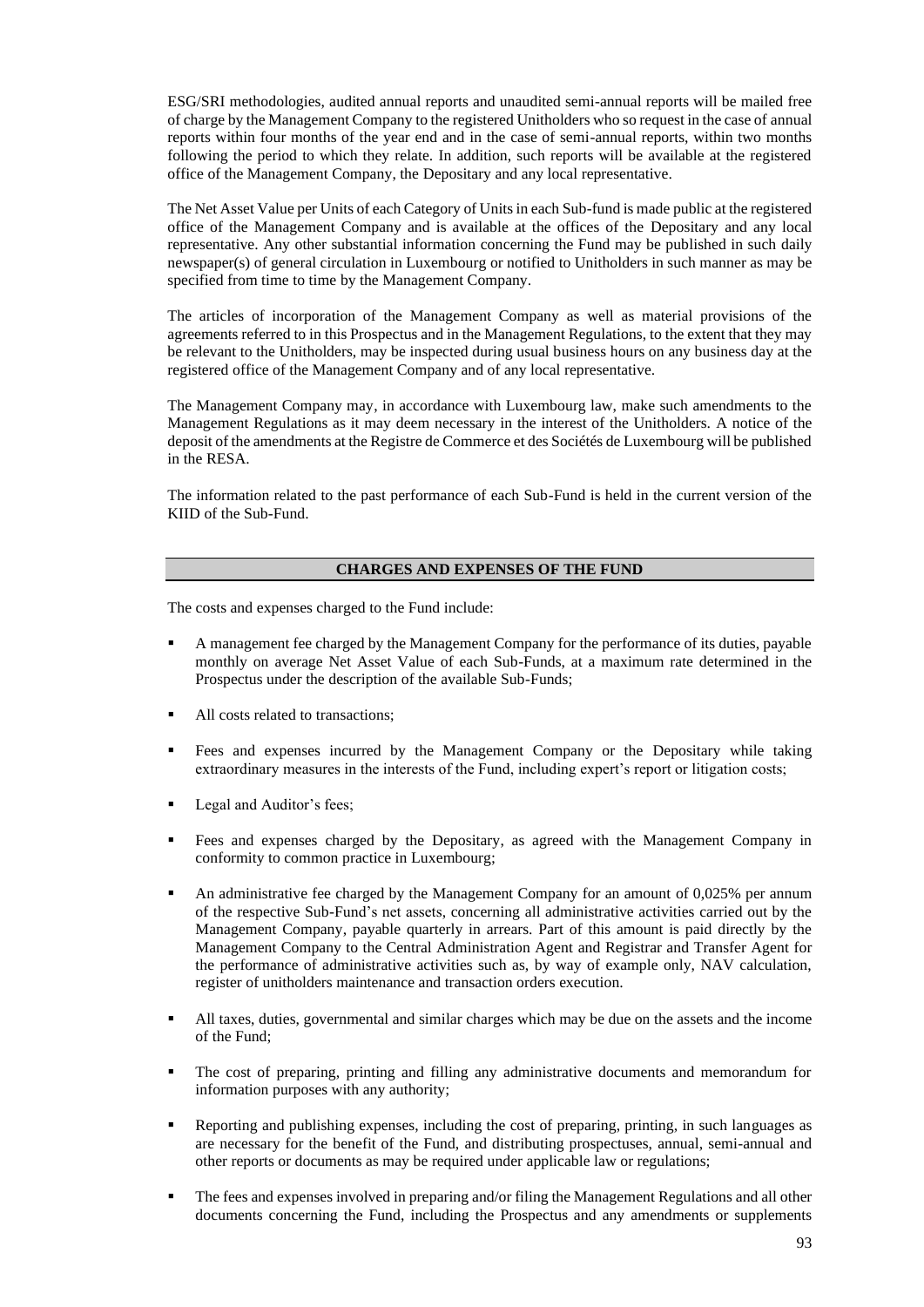thereto, with all authorities having jurisdiction over the Fund or the offering of Units of the Fund or with any stock exchanges in the Grand Duchy of Luxembourg and in any other country;

- Advertising, promotion and marketing costs of the Fund;
- The cost of preparing, printing and distributing public notices to the Unitholders, including the costs of publication of Unit prices;
- Fees and expenses charged by the correspondent banks in Italy, as agreed with the Management Company;
- All similar administrative, operating and communication charges;
- All fees and expenses related to (i) the regular compliance checks including the cost of the ESG certification for the relevant sub-fund(s) and to (ii) risk checks;
- The cost of the benchmark service providers.

For the avoidance of doubt, the fees charged by an investment manager will be paid by the Management Company out of its management fee, so that investment manager's fees are included in the Management Company's management fee and do not come on top of that.

For the avoidance of doubt, the fees charged by a sub-investment manager will be paid by the Investment Manager out of its management fee, so that sub-investment manager's fees are included in the Investment Manager fee and do not come on top of that.

For the avoidance of doubt, the fees charged by the Central Administration Agent and by the Registrar and Transfer Agent will be paid by the Management Company out of its administrative fee, so that Central Administration Agent's fees and Registrar and Transfer Agent's fees are included in the Management Company's administrative fee and do not come on top of that.

All recurring charges will be charged first against income of the Fund, then against capital gains and then against assets of the Fund. Other charges may be amortised over a period not exceeding five years.

Set up costs of the Fund and of new Sub-Funds will be amortized over a 5 year period. Each new Sub-Fund will amortize its own costs, initial set up costs being exclusively amortized by the Sub-Fund(s) that were/was launched initially.

Costs and expenses that may not be attributed to one particular Sub-Fund will be dealt with prorata the amount of net assets of each Sub-Fund.

The initial set up costs are estimated at approximately EUR 100.000.

### **ACCOUNTING YEAR - AUDIT**

The financial year of the Fund starts on the first of January and ends on the thirty-first of December of each year. The Fund publishes an audited annual report on its activity and the management of its assets. The accounts will contain a statement confirming that the Depositary had complied with the terms of the Management Regulations.

The accounts of the Fund shall be kept in EUR (the "Base Currency").

*Deloitte Audit Société à responsabilité limitée*, having its registered office located at 20, Boulevard de Kockelscheuer, L-1821 Luxembourg has been appointed as Independent Auditor of the Fund. *Deloitte Audit Société à responsabilité limitée* has also been appointed as independent auditor of the Management Company.

### **DISTRIBUTIONS**

Dividends, if any, in respect of Distribution Units, may be declared by the Management Company out of the net investment income payable by the Fund on these Units and if considered necessary in order to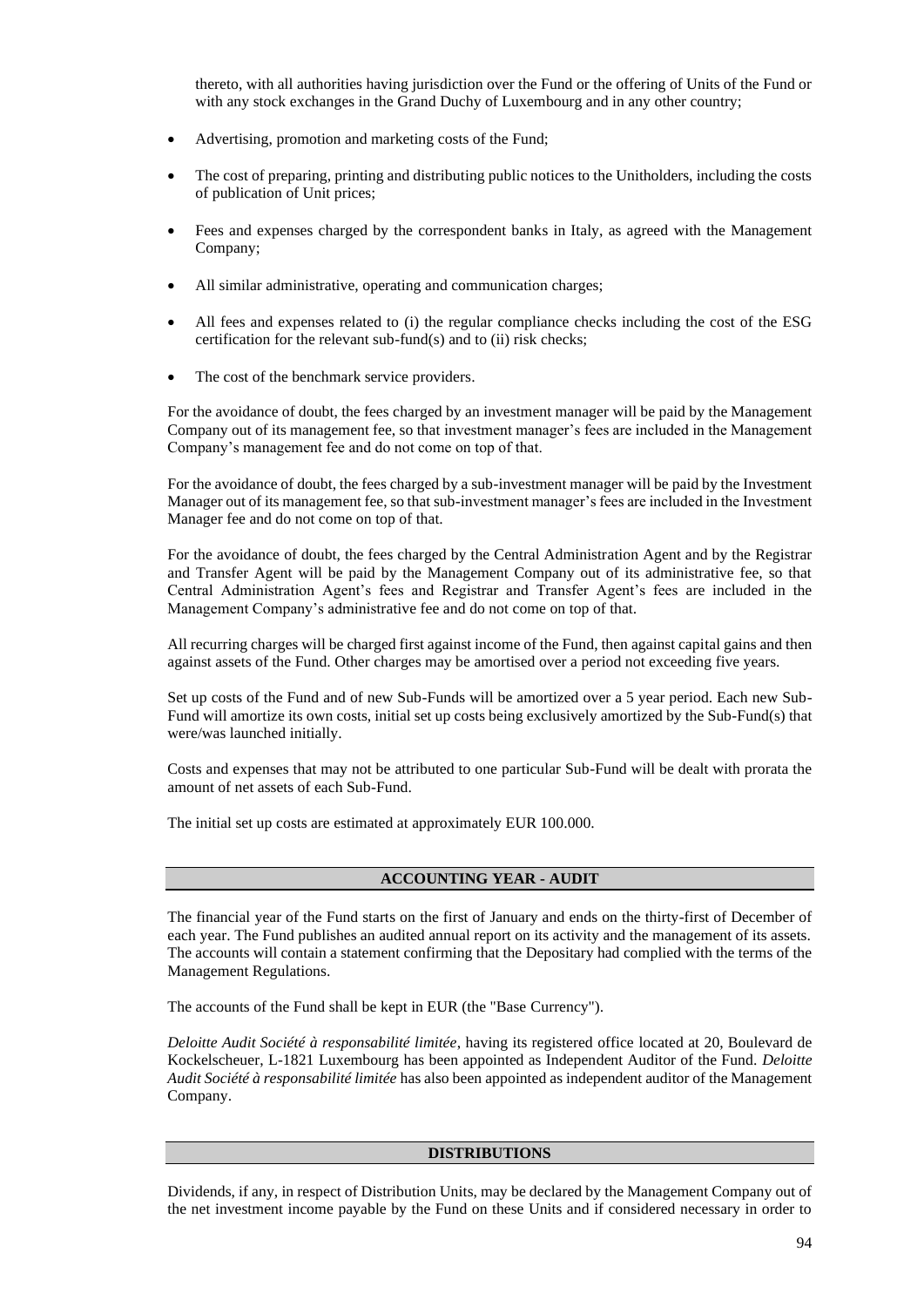maintain a reasonable level of dividend distribution on these Units, of net realised and/or unrealised capital gains.

Dividends shall be payable to Unitholders at their last known address and dividends not claimed within five years from their due date will lapse and revert to the Sub-Fund.

Accumulation Units will not entitle Unitholders to the payment of dividends. However, should a distribution be considered to be appropriate, the Management Company may decide a distribution to be paid out of the accumulated profits, and within the limits of the Law.

No distribution may be made if as a result of such distribution the Fund's net assets are less than the minimum imposed by the Law (EUR 1,250,000).

The dividend policy of each Sub-Fund (if applicable), is described in the relevant Appendix.

#### **JOINT HOLDERS**

Up to four persons may be registered as the joint holders of any registered Unit. The Management Regulations provide that the Depositary and the Management Company are entitled, but not bound, to require any redemption request or other instruction in relation to any joint holding to be signed by all the registered joint holders but that they may, to the exclusion of any such request or instruction from any of the other joint holders, rely on any redemption request or other instructions signed by or otherwise received from the joint holder first named on the register of Unitholders.

### **DURATION AND LIQUIDATION OF THE FUND AND OF ANY SUB-FUND**

The Fund has been established for an unlimited period. However, notwithstanding the causes of liquidation provided for in Article 22 of the Law, the Fund may be dissolved and liquidated at any time by mutual agreement between the Management Company and the Depositary. The Management Company is authorised, subject to the approval of the Depositary, to dissolve a Sub-Fund in the case where the value of the net assets of the Sub-Fund shall be less than the equivalent of EUR 5 million over a period of one month or in case of a significant change of the economic or political situation. Any decision or order of liquidation of the Fund or a Sub-Fund will be notified to the Unitholders, and published in accordance with the Law in two newspapers (one of which being a Luxembourg newspaper), in the "RESA" and in any other newspapers as determined by the Management Company.

In the event of voluntary or compulsory dissolution, the Management Company will realise the assets of the Fund in the best interests of the Unitholders, and upon instructions given by the Management Company, the Depositary will distribute the net proceeds from such liquidation, after deducting all expenses relating thereto, among the Unitholders in proportion to the number of Units held by them. The Management Company may distribute the assets of the Fund wholly or partly in kind in a fair manner. An audit report will then be established. Unless a derogation is obtained, 9 (nine) months after the start of the liquidation of the Fund, the proceeds thereof corresponding to Units not surrendered will be kept in safe custody with the Luxembourg *Caisse de Consignation* until the prescription period has elapsed.

The procedure to be followed in order to liquidate a Sub-Fund is that applicable to the Fund.

Issuance, redemption, conversion and exchange of Units will cease at the time of the decision or event leading to the dissolution of the Fund.

The liquidation or the partition of the Fund may not be requested by a Unitholder, nor by his heirs or beneficiaries.

### **MERGER**

#### **Merger from one Sub-Fund into another**

The Management Company may decide to operate the merger from one Sub-Fund into another. Such merger may arise (i) in case the net assets of one Sub-Fund fall below the equivalent of EUR 5 million,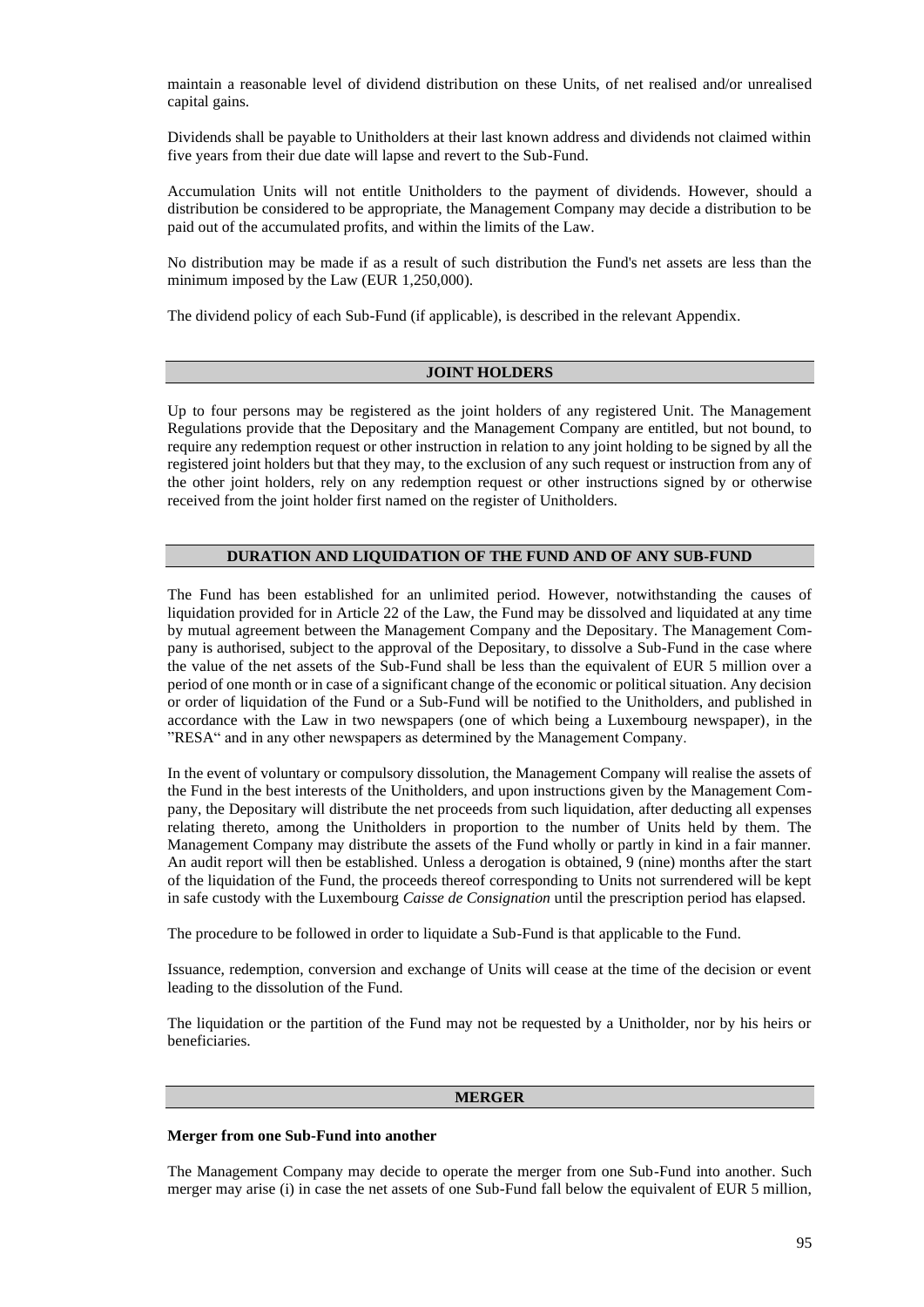(ii) in case of a significant change of the economic or political situation, or (iii) in any event the Management Company thinks it necessary for the best interest of the Unitholders.

In case of merger, the decision must be brought to the attention of the Unitholders the same way as provided for above for under dissolution and liquidation. Notification to the Unitholders shall, among others,(1) provide for the conditions of the merger and, (2) indicate the date of implementation of the merger, which date shall not be sooner than one month after the date of publication or the notification, whichever is the latest. During that one month period, the Unitholders who do not agree with the merger will have the opportunity to demand redemption of part or all of their Units at the applicable NAV free of any commissions and charges.

### **Merger from the Fund or a Sub-Fund into another structure**

In the case where the value of the net assets of the Fund or a Sub-Fund has decreased to an amount determined by the Management Company to be the minimum level for the Fund or Sub-Fund to be operated in an economically efficient manner, or in case of a significant change of the economic or political situation, the Board of Directors of the Management Company may, with the approval of the Depositary, resolve to cancel Units issued in the Fund or Sub-Fund and, after deducting all expenses relating thereto, determine the allocation of units to be issued in a UCI organised under Part I of the Law , subject to the condition that the investment objectives and policies of such UCI are compatible with the investment objectives and policies of the Fund or Sub-Fund and subject to the following formalities:

Notice shall be delivered in writing to the registered Unitholders of the Fund or Sub-Fund. Such notice shall further be published in the Recueil électronique des sociétés et associations and in a Luxembourg newspaper and may also be published, as the Management Company may deem appropriate, in newspapers of countries where the Units of the Fund or Sub-Fund are offered and sold. Such notice shall be delivered and published at least one month before the date on which the resolution of the Management Company shall take effect.

Unitholders of the Fund or Sub-Fund shall have the right, until the Business Day before the last Valuation Day before the date on which the resolution shall take effect (but at least during one month), to request the redemption of all or part of their Units at the applicable Net Asset Value per Unit, subject to the procedures described under "Redemption of Units" without paying any redemption charge.

The implementation of the merger conditions must be approved by an auditor.

# **INVESTMENT RESTRICTIONS AND FINANCIAL TECHNIQUES AND INSTRUMENTS**

## **1. INVESTMENT RESTRICTIONS**

Each Sub-Fund is subject to the following investment restrictions.

- I (A) Each Sub-Fund shall invest in:
	- 1 transferable securities and money market instruments admitted to or dealt in on a regulated market in any Eligible State;
	- 2 transferable securities and money market instruments dealt in on another regulated market in an Eligible State which is regulated, operates regularly and is recognised and open to the public (a "Regulated Market");
	- 3 transferable securities and money market instruments admitted to official listing on a stock exchange in a non Eligible State or dealt in on another market in a non Eligible State which is regulated, operates regularly and is recognised and open to the public provided that the choice of the stock exchange or market has been provided for the constitutional document of the Fund;
	- 4 recently issued transferable securities and money market instruments provided that the terms of the issue undertake that application will be made for admission to the official listing on a stock exchange or on another Regulated Market referred to above and that such admission is secured within a year of the issue.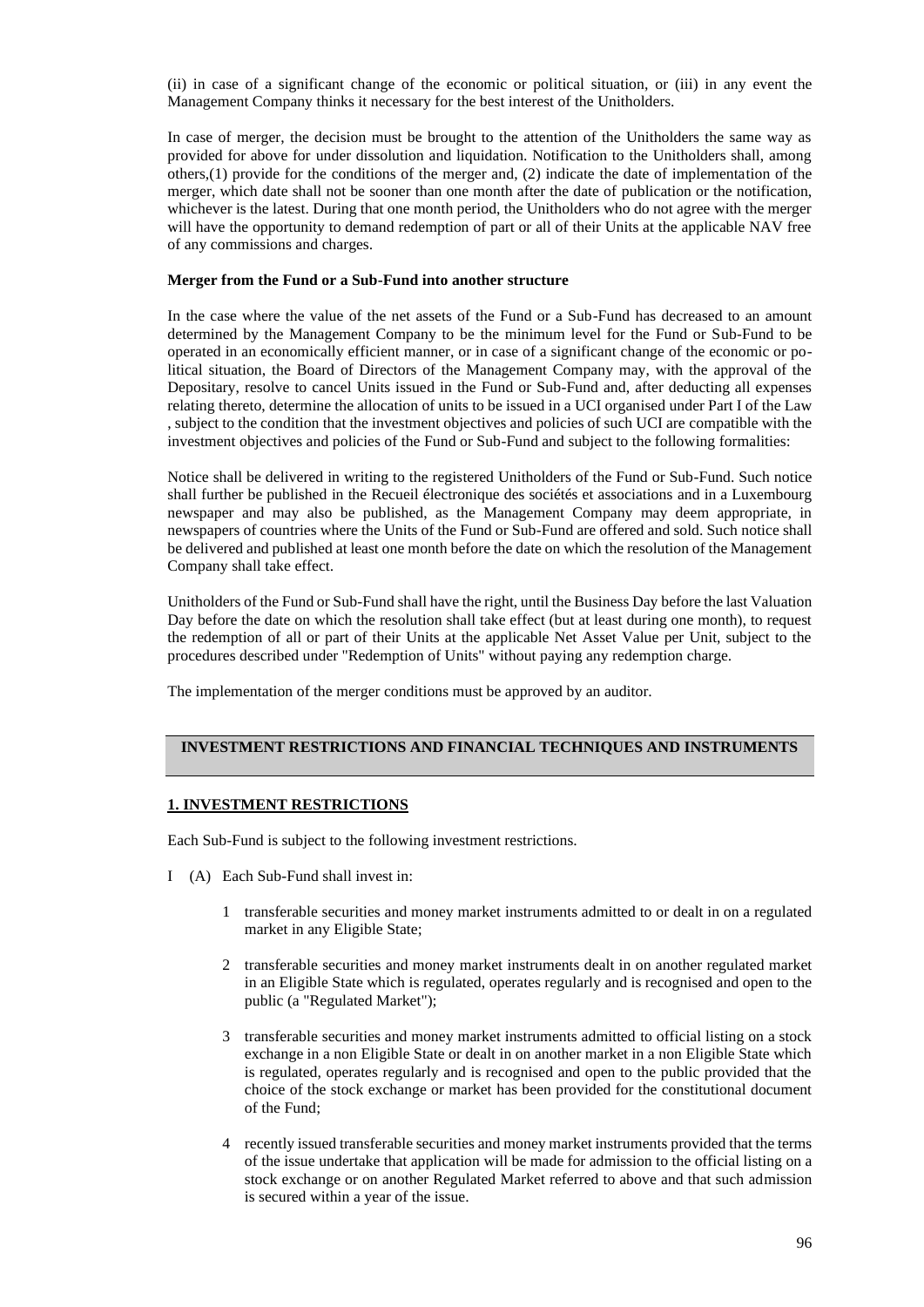"Eligible State" must be understood as any country of Europe, Asia, Oceania, the American continents and Africa.

- 5 units of UCITS authorised according to directive 2009/65/EC and/or other UCIs within the meaning of the first and second indent of Article 1 (2) of directive 2009/65/EC, whether situated in an European Union ("EU") Member State or not, provided that:
	- such other UCIs are authorised under laws which provide that they are subject to supervision considered by the CSSF to be equivalent to that laid down in Community law, and that cooperation between authorities is sufficient ensured,
	- the level of protection for unitholders in such other UCIs is equivalent to that provided for unitholders in a UCITS, and in particular that the rules on assets segregation, borrowing, lending, and uncovered sales of transferable securities and money market instruments are equivalent to the requirements of directive 2009/65/EC,
	- the business of such other UCIs is reported in half-yearly and annual reports to enable an assessment of the assets and liabilities, income and operations over the reporting period,
	- no more than 10% of the assets of the UCITS or of the other UCIs, whose acquisition is contemplated, can, according to their constitutional documents, in aggregate be invested in units of other UCITS or other UCIs;
- 6 deposits with credit institutions which are repayable on demand or have the right to be withdrawn, and maturing in no more than 12 months, provided that the credit institution has its registered office in a Member State of the European Union or, if the registered office of the credit institution is situated in a non-Member State, provided that is subject to prudential rules considered by the CSSF as equivalent to those laid down in Community law;
- 7 financial derivative instruments, including equivalent cash-settled instruments, dealt in on a Regulated Market and/or financial derivative instruments dealt in over-the-counter ("OTC derivatives"), provided that:
	- the underlying consists of instruments covered under this section, financial indices, interest rates, foreign exchange rates or currencies, in which the Sub-Fund may invest according to its investment objective;
	- the counterparties to OTC derivative transactions are institutions subject to prudential supervision and belonging to the categories approved by the CSSF; and
	- the OTC derivatives are subject to reliable and verifiable valuation on a daily basis and can be sold, liquidated or closed by an offsetting transaction at any time at their fair value at the Fund's initiative;
- 8 money market instruments other than those dealt in on a Regulated Market, if the issue or the issuer of such instruments are themselves regulated for the purpose of protecting investors and savings, and provided that such instruments are:
	- issued or guaranteed by a central, regional or local authority or by a central bank of an EU Member State, the European Central Bank, the EU or the European Investment Bank, a non-EU Member State or, in case of a Federal State, by one of the members making up the federation, or by a public international body to which one or more EU Member States belong, or
	- issued by an undertaking any securities of which are dealt in on Regulated Markets, or
	- issued or guaranteed by a credit institution which is subject to prudential supervision, in accordance with criteria defined by Community Law, or by a credit institution which is subject to and complies with prudential rules considered by the CSSF to be at least as stringent as those laid down by Community law, or
	- issued by other bodies belonging to the categories approved by the CSSF provided that investments in such instruments are subject to investor protection equivalent to that laid down in the first, the second or third indent and provided that the issuer is a company whose capital and reserves amount to at least ten million euro (10,000,000 euro) and which presents and publishes its annual accounts in accordance with directive 2013/34/EU, is an entity which, within a group of companies which includes one or several listed companies, is dedicated to the financing of the group or is an entity which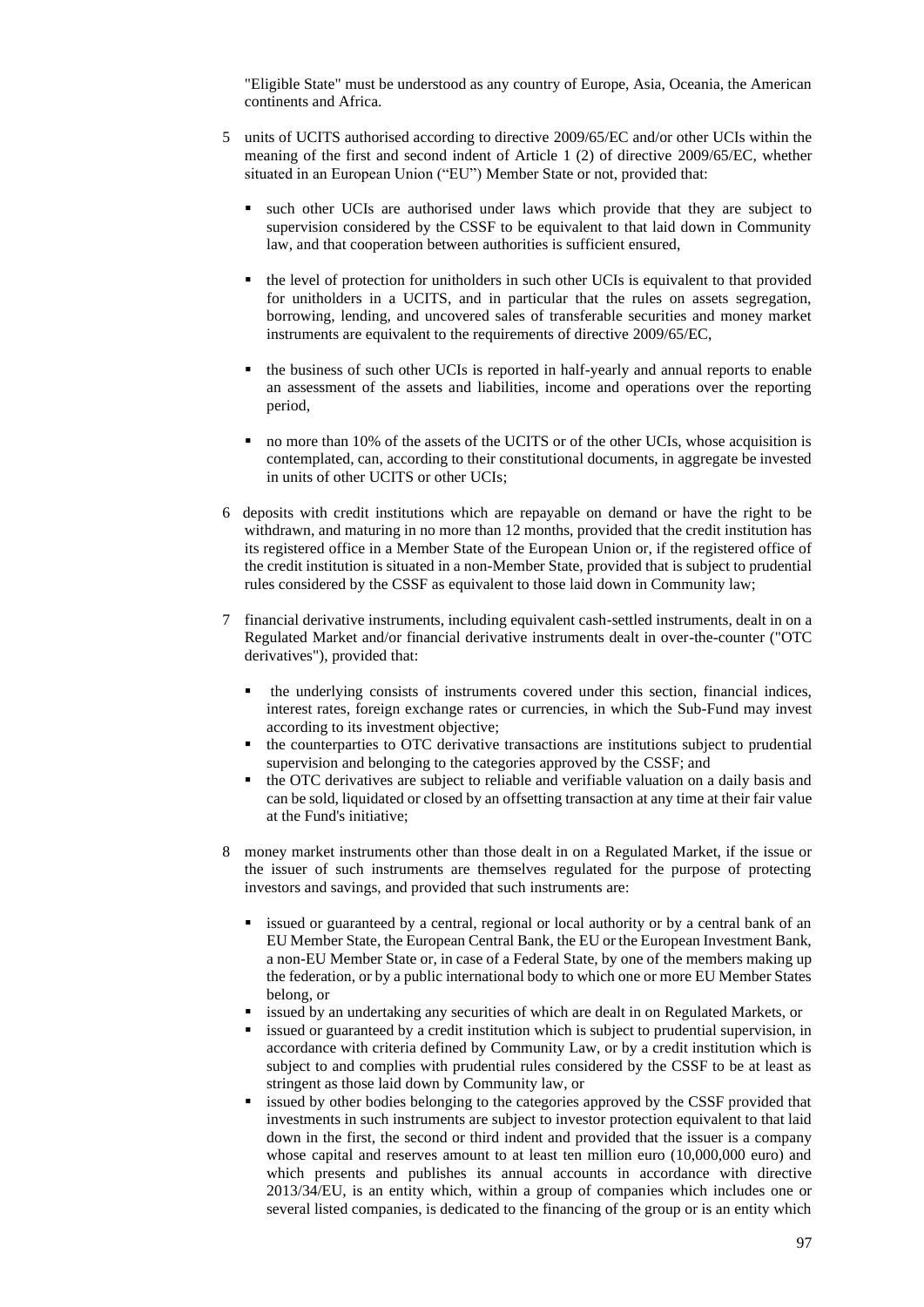is dedicated to the financing of securitisation vehicles which benefit from a banking liquidity line.

- (B) In spite of what is provided for under (I)(A), above, each Sub-Fund may also invest no more than 10% of its net assets in transferable securities and money market instruments other than those referred to in (A).
- II Each Sub-Fund may hold ancillary liquid assets. Such assets may be kept in short term money market instruments regularly negotiated, having a remaining maturity of less than 12 months, and issued or guaranteed by first class issuers or guarantors.
- III (A) Each Sub-Fund will invest no more than 10% of its net assets in transferable securities or money market instruments issued by the same issuing body. The Sub-Fund may not invest more than 20% of the net assets of any Sub-Fund in deposits made with the same body. The risk exposure of a Sub-Fund to a counterparty in an OTC derivative transaction may not exceed 10% of its net assets when the counterparty is a credit institution referred to in (I) (5) above or 5% of its net assets in other cases.
	- (B) Moreover, where the Sub-Fund holds on behalf of a Sub-Fund investments in transferable securities and money market instruments of issuing bodies which individually exceed 5% of the net assets of such Sub-Fund, the total of all such investments must not exceed 40% of the total net assets of such Sub-Fund. This limitation does not apply to deposits and OTC derivative transactions made with financial institutions subject to prudential supervision.

Notwithstanding the individual limits laid down in paragraph (A), the Fund may not combine for each Sub-Fund:

- investments in transferable securities or money market instruments issued by a single body,
- deposits made with a single body, and/or
- exposures arising from OTC derivative transactions undertaken with a single body in excess of 20% of its net assets
- (C) The limit of 10% laid down under (III)(A) above, may be of a maximum of 35% if the transferable securities or money market instruments are issued or guaranteed by an EU Member State, by its local authorities, by a non-EU Member State or by public international bodies of which one or more EU Member States are members.
- (D) The limit of 10% laid down under (III) (A) above, may be of a maximum of 25% for certain bonds where they are issued by a credit institution which has its registered office in an EU Member State and is subject by law, to special public supervision designed to protect bondholders. In particular, sums deriving from the issue of these bonds must be invested in conformity with the law in assets which, during the whole period of validity of the bonds are capable of covering claims attaching to the bonds and which, in case of bankruptcy of the issuer, would be used on a priority basis for the repayment of principal and payment of the accrued interest.

If the Sub-Fund invests more than 5% of its net assets in the bonds referred to in this subparagraph and issued by the same issuer, the total value of such investments may not exceed 80% of the value of the Sub-Fund's net assets.

(E) The transferable securities and money market instruments referred to in (C) and (D) shall not be included in the calculation of the limit of 40% in (B).

The limits set out in sub-paragraphs (A), (B), (C) and (D) may not be aggregated and, accordingly, investments in transferable securities or money market instruments issued by the same issuing body, in deposits or in derivative instruments effected with the same issuing body may not, in any event, exceed a total of 35% of any Sub-Fund's net assets;

Companies which are part of the same group for the purposes of the establishment of consolidated accounts, as defined in accordance with directive 83/349/EEC or in accordance with recognised international accounting rules, are regarded as a single body for the purpose of calculating the limits contained under (III).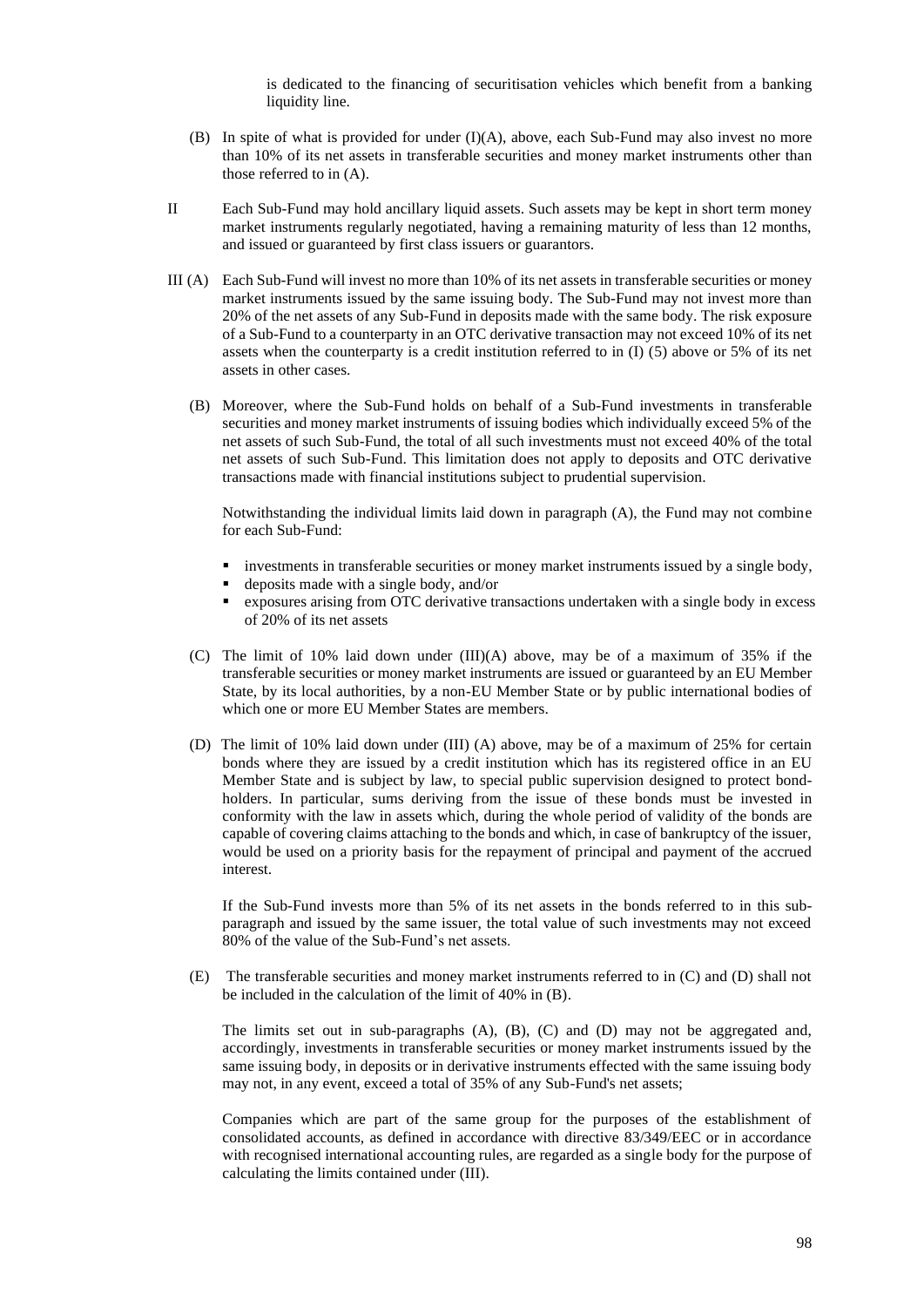The Fund may cumulatively invest up to 20% of the net assets of a Sub-Fund in transferable securities and money market instruments within the same group.

- (F) **Notwithstanding the above provisions, the Fund is authorised to invest up to 100% of the net assets of any Sub-Fund in accordance with the principle of risk spreading, in transferable securities and money market instruments issued or guaranteed by an EU Member State, by its local authorities or agencies, or by another Member State of the OECD or by a public international bodies of which one or more Member States of the EU are members, provided that the Sub-Fund must hold securities from at least six different issues and securities from one issue do not account for more than 30% of the net assets of such Sub-Fund.**
- IV (A) Without prejudice to the limits laid down under (V), the limits provided under (III) are raised to a maximum of 20% for investments in shares and/or bonds issued by the same issuing body if the aim of the investment policy of a Sub-Fund is to replicate the composition of a certain stock or bond index which is sufficiently diversified, represents an adequate benchmark for the market to which it refers, is published in an appropriate manner and disclosed in the relevant Fund's investment policy.
	- (B) The limit laid down in (A) is raised to 35% where this proves to be justified by exceptional market conditions, in particular on Regulated Markets where certain transferable securities or money market instruments are highly dominant. The investment up to this limit is only permitted for a single issuer.
- V Each Sub-Fund will not:
	- (A) acquire more than 10% of the non voting shares of the same issuer; - acquire more than 10% of the debt securities of the same issuer; -acquire more than 10% of the money market instruments of the same issuer.

The limits laid down in the second and third indents may be disregarded at the time of acquisition if at that time the gross amount of debt securities or of money market instruments or the net amount of the investments in issue cannot be calculated.

Such limits shall not apply to transferable securities and money market instruments issued or guaranteed by a Member State of the European Union, its local authorities, any other state, or by public international bodies of which one or more Member States of the European Union are members;

These provisions are also waived as regards shares held by the Sub-Fund in the capital of a company incorporated in a non-Member State of the EU which invests its assets mainly in the securities of issuing bodies having their registered office in that State, where under the legislation of that State, such a holding represents the only way in which the Sub-Fund can invest in the securities of issuing bodies of that State provided that the investment policy of the company from the non-Member State of the EU complies with the limits laid down in paragraphs  $(III)$ ,  $(V)$  and  $(VI)$   $(A)$ ,  $(B)$ ,  $(C)$  and  $(D)$ .

- (B) acquire shares carrying voting rights which would enable the Sub-Fund to exercise significant influence over the management of the issuing body.
- VI (A) The Fund may acquire units of the UCITS and/or other UCIs referred under (I) (A) 5, provided that no more than 20% of its net assets be invested in the units of a single UCITS or other UCI.

For the purpose of the application of this investment limit, each sub-fund of a UCI with multiple sub-funds is to be considered as a separate issuer provided that the principle of segregation of the obligations of the various sub-funds vis-à-vis third parties is ensured.

(B) Investments made in units of UCIs other than UCITS may not in aggregate exceed 30% of the net assets of a Sub-Fund.

The underlying investments held by the UCITS or other UCIs in which the Sub-Fund invests do not have to be considered for the purpose of the investment restrictions set forth under (III) above.

(C) When the Sub-Fund invests in the units of other UCITS and/or other UCIs that are managed, directly or by delegation, by the same management company or by any other company with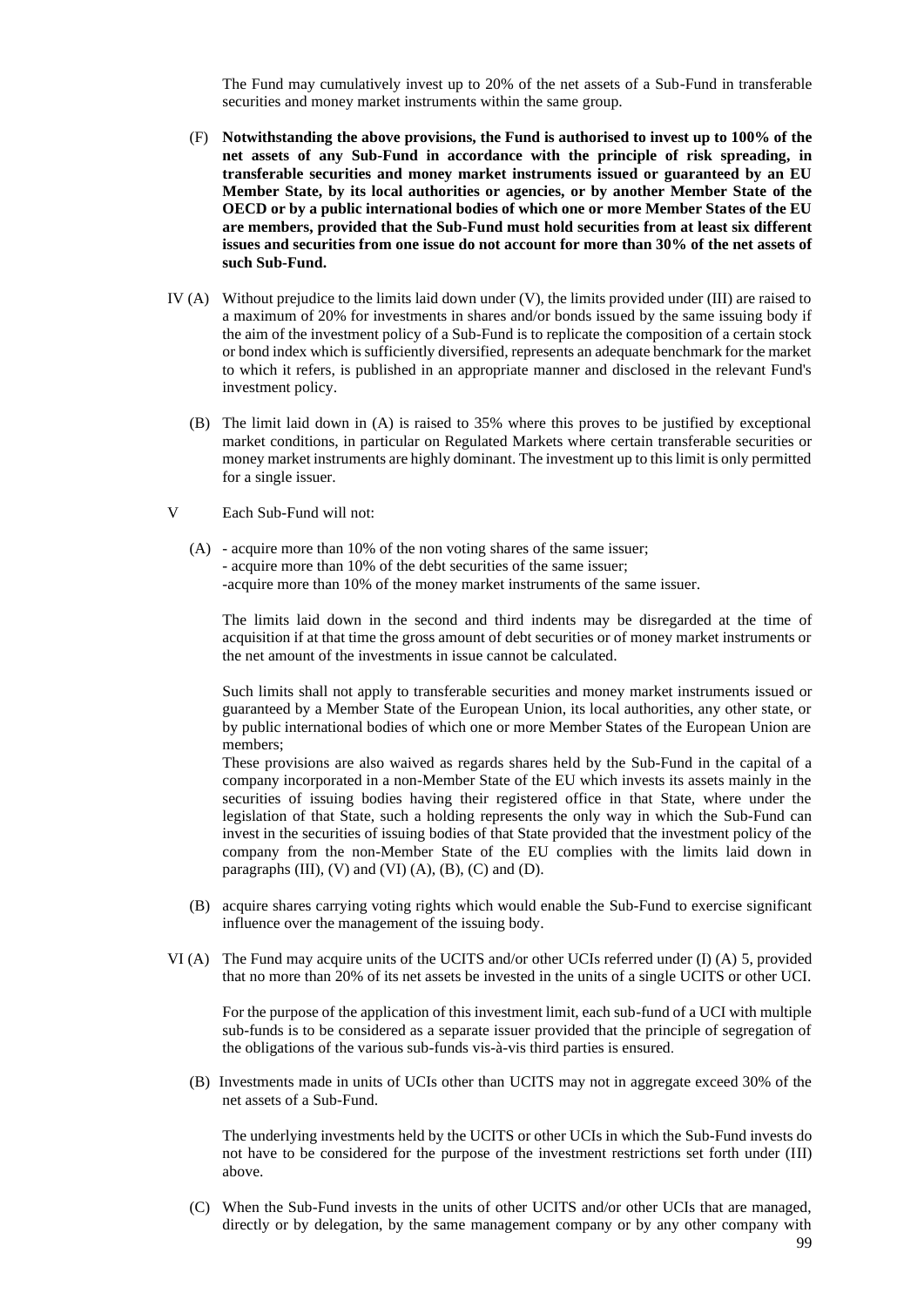which the management company is linked by common management or control, or by a substantial direct or indirect holding, the management company or other company cannot charge subscription or redemption fees on account of its investment in the units of such other UCITS and/or other UCIs.

If any Sub-Fund's investments in other UCITS and/or other UCIs constitute a substantial proportion of that Sub-Fund's assets, it shall disclose in the prospectus the maximum level of the management fees (excluding any performance fee) charged both to such Sub-Fund itself and the other UCITS and/or other UCIs concerned in which the Sub-Fund intends to invest. The Fund will indicate in its annual report the maximum level of the management fees charged both to the relevant Sub-Fund and to the UCITS and/or other UCIs in which such Sub-Fund has invested during the relevant period.

(D) Each Sub-Fund may acquire no more than 25% of the units of the same UCITS and/or other UCI. This limit may be disregarded at the time of acquisition if at that time the gross amount of the units in issue cannot be calculated

VII The Fund shall ensure for each Sub-Fund that the global exposure relating to derivative instruments does not exceed the total net value of the relevant Sub-Fund. The exposure is calculated taking into account the current value of the underlying assets, the counterparty risk, foreseeable market movements and the time available to liquidate the positions. This shall also apply to the following subparagraphs. If the Sub-Fund invests in financial derivative instruments, the exposure to the underlying assets may not exceed in aggregate the investment limits laid down under (III) above. When the Sub-Fund invests in index-based financial derivative instruments, these investments do not have to be combined to the limits laid down under (III).

When a transferable security or money market instrument embeds a derivative, the latter must be taken into account when complying with the requirements of this section.

- VIII Each Sub-Fund will not:
	- (A) purchase any securities on margin (except that the Sub-Fund may obtain such short-term credit as may be necessary for the clearance of purchases and sales of securities) or make short sales of securities or maintain a short position; deposits or other accounts in connection with option, forward or financial futures contracts, are, however, permitted within the limits provided for here below;
	- (B) make loans to, or act as a guarantor for, other persons, or assume, endorse or otherwise become directly or contingently liable for, or in connection with, any obligation or indebtedness of any person in respect of borrowed monies, provided that for the purpose of this restriction (i) the acquisition of transferable securities in partly paid form, and (ii) the lending of portfolio securities subject to all applicable laws and regulations shall not be deemed to constitute the making of a loan or be prohibited by this paragraph;
	- (C) borrow more than 10% of its total net assets, and then only from banks and as a temporary measure. Each Sub-Fund may, however, acquire currency by means of a back to back loan. Each Sub-Fund will not purchase securities while borrowings are outstanding in relation to it, except to fulfil prior commitments and/or exercise subscription rights;
	- (D) mortgage, pledge, hypothecate or in any manner encumber as security for indebtedness, any securities owned or held by each Sub-Fund, except as may be necessary in connection with the borrowings permitted under (VIII)(C), above, and then such mortgaging, pledging, hypothecating or encumbering may not exceed 10% of each Sub-Fund's total net assets. The deposit of securities or other assets in a separate account in connection with option or financial futures transactions shall not be considered to be a mortgage, pledge or hypothecation or encumbrance for this purpose;
	- (E) make investments in, or enter into transactions involving precious metals, commodities or certificates representing these.
	- (F) may not carry out uncovered sales of transferable securities, money market instruments or other financial instruments.
	- (G) may not acquire either precious metals or certificates representing them.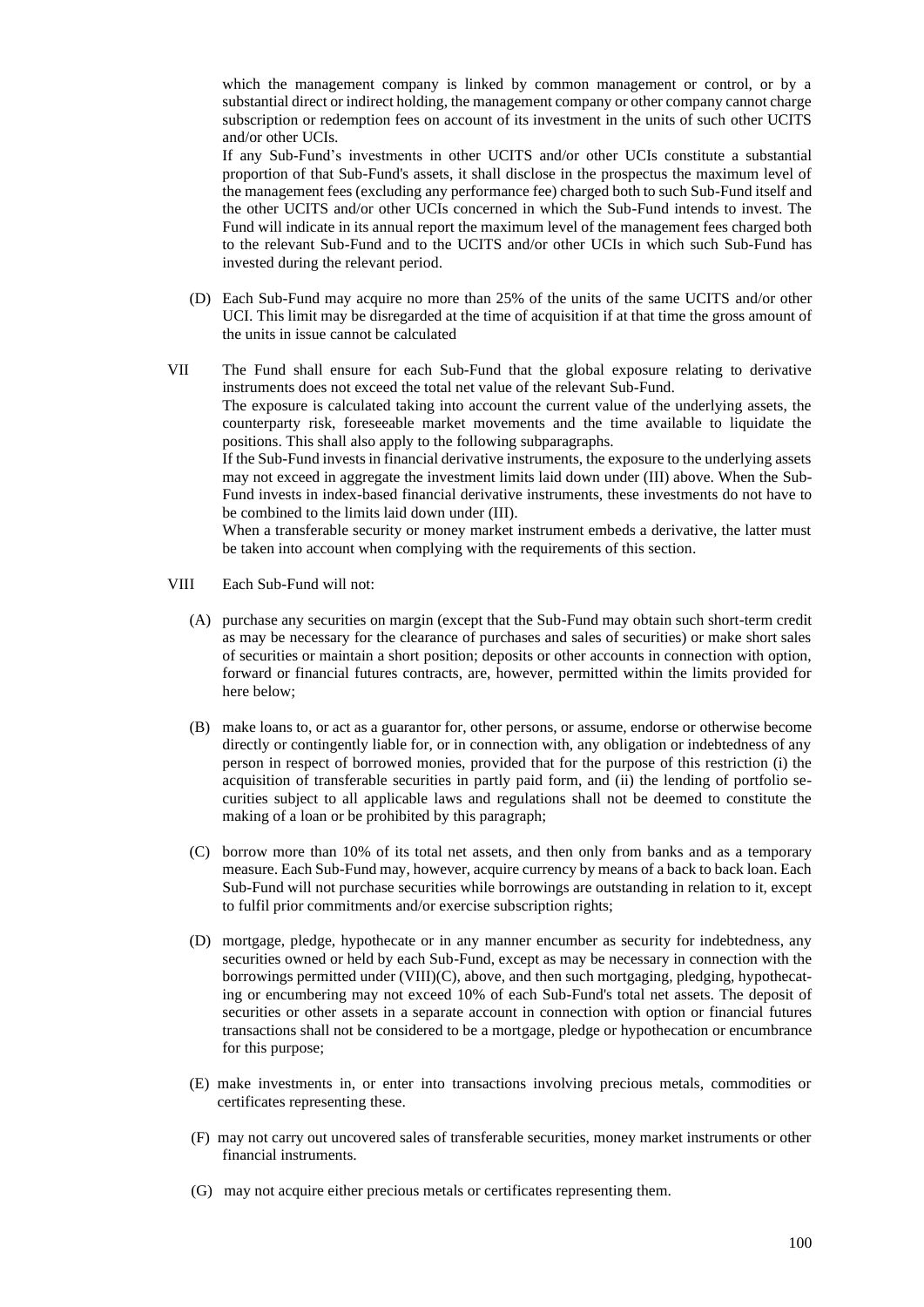# IX **Cross investment sub-fund**

A Sub-Fund may, subscribe, acquire and / or hold securities to be issued or issued by one or more Fund Sub-Funds under the condition however that:

- (i) the target Sub-Fund does not in turn, invest in the Sub-Fund invested in this target Sub-Fund: and,
- (ii) no more than 10% of the assets of the target Sub-Fund whose acquisition is contemplated may, pursuant to its investment policy, be invested in aggregate in units of other UCIs; and
- (iii) voting rights if any, attaching to the relevant securities are suspended for as long as they are held by the Sub-Fund concerned and without prejudice to the appropriate processing in the accounts and the periodic reports: and
- (iv) in any event for as long as these securities are held by the Sub-Fund. their value will not be taken into consideration for the calculation of the net assets of the Fund for the purposes of verifying the minimum threshold of the net assets imposed by this Law: and

If any of the above limitations are exceeded for reasons beyond the control of the Management Company acting on behalf of the each Sub-Fund or as a result of the exercise of subscription rights attaching to transferable securities and money market instruments, the Sub-Fund must adopt, as a priority objective, sales transactions for the remedying of that situation, taking due account of the interests of its Unitholders.

## X **Transparency on Securities Financing Transactions**

The Fund may employ securities financing transactions ("SFTs") and derivative instruments relating to transferable securities and money market instruments amongst others for hedging purposes, efficient portfolio management, duration management or other risk management of the portfolio notably in accordance with the terms and conditions of EU Regulation 2015/2365 of 25 November 2015 on transparency of securities financing transaction and of reuse ("STFR") as described here below.

Information on whether a Sub-Fund makes use of SFTs is specified under Section "Available Sub-Funds and investment policies" of the Prospectus. In the case where a Sub-Fund makes use of securities lending and borrowing and/or repurchase agreements, it will be on a continuous basis and to try to positively impact its performance.

The Sub-Funds will not make use of the following SFTs:

- buy-sell back and sell-buy back transaction;
- margin lending transaction.

The assets that may be subject to SFTs and TRS are limited to:

- short term bank certificates or money market instruments such as defined within Directive 2007/16/EC of 19 March 2007 implementing Council Directive 85/611/EEC on the coordination of laws, regulations and administrative provisions relating to certain UCITS as regards the clarification of certain definitions;
- bonds issued or guaranteed by a Member State of the OECD or by their local public authorities; or by supranational institutions and undertakings with EU, regional or world-wide scope;
- shares or units issued by money market UCIs calculating a daily net asset value and being assigned a rating of AAA or its equivalent;
- bonds issued by non-governmental issuers offering an adequate liquidity;
- shares quoted or negotiated on a regulated market of a European Union Member State or on a stock exchange of a Member State of the OECD, on the condition that these shares are included in a main index.

The maximum proportion of assets under management of the Fund that can be subject to SFTs and TRS is as follows:

- Securities lending 100 %
- Securities borrowing 10 %
- Repurchase agreements 15 %
- TRS 50 %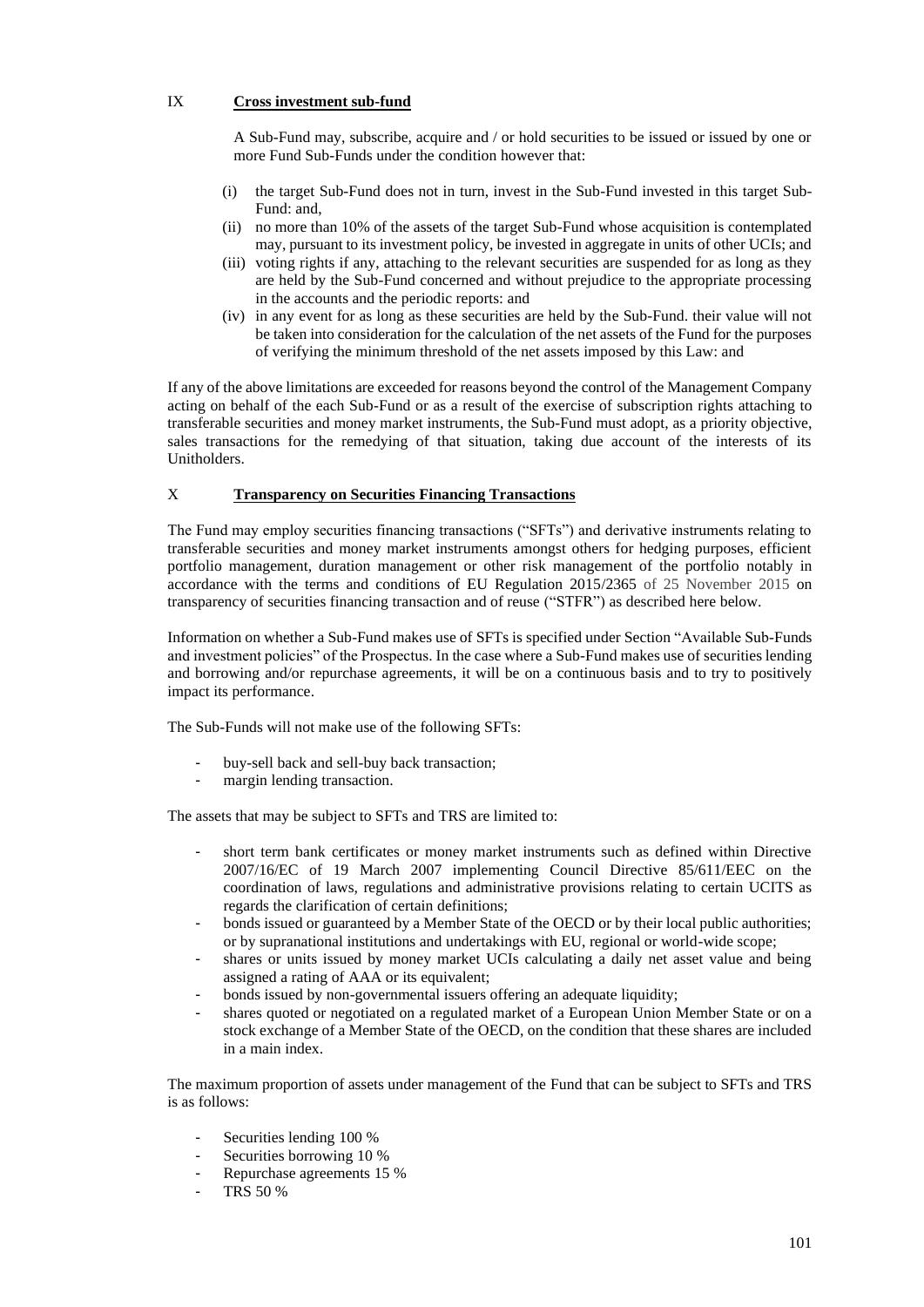The counterparties to the SFTs and TRS will be selected on the basis of very specific criteria taking into account notably their legal status, country of origin, and minimum credit rating. The Fund will therefore only enter into SFTs and TRS with such counterparties that are subject to prudential supervision rules considered by the CSSF as equivalent to those prescribed by EU law and approved by the board of directors of the Management Company, and who are based on a regulated market of a European Union Member State or on a stock exchange of a Member State of the OECD The credit analysis of the counterparties is tailored to the intended activity and may include, but not limited to, a review of the management, liquidity, profitability, corporate structure, regulatory framework in the relevant jurisdiction, capital adequacy and asset quality. Approved counterparties will typically have a public rating of A- or above. There are no predetermined legal status, except that it has to be of good reputation, or geographical criteria, applied in the selection of the counterparties.

The Fund will collateralize its SFTs and TRS pursuant to the provisions set forth hereunder in section "Management of collateral and collateral policy". The risks linked to the use of SFTs and TRS as well as risks linked to collateral management, such as operational, liquidity, counterparty, custody and legal risks and, where applicable, the risks arising from its reuse are further described in section "Risk Factors".

Assets subject to SFTs and TRS will be safe-kept by the Depositary as better described in the Prospectus under the section The Depositary and Central Administration Agent.

All revenues arising from TRS, net of direct and indirect operational costs and fees, will be returned to the Fund. 70% of revenues arising from securities lending, net of direct and indirect operational costs and fees, will be returned to the Fund while the remaining 30% will be respectively paid to CACEIS Bank Luxembourg Branch as securities lending agent (25%) and to the Management Company (5%).

In particular, fees and cost may be paid to agents of the Management Company and other intermediaries providing services in connection with TRS and SFTs as normal compensation of their services. Such fees may be calculated as a percentage of gross revenues earned by the Fund through the use of such techniques and transactions.

The annual report will contain information on income in connection with TRS and SFT's together with (i) details on direct and indirect operational costs and fees, (ii) identity of the entities which receive these direct and indirect operational costs and fees.

The Management Company for its services to the Fund receives a fee, paid by the borrower, not exceeding 5% of the gross revenue.

The exercise of the right to reuse financial instruments received under a collateral arrangement will be subject to the restrictions and disclosure obligations set forth in article 15 of the EU Regulation 2015/2365 of 25 November 2015 on transparency of securities financing transaction and of reuse.

The Management Company, the Investment Managers, the Depositary and Central Administration Agent may, in the course of their business, have potential conflicts of interests with the Fund when using securities lending, repurchase or reverse repurchase transactions, such as:

- The Depositary or independent firms as lending agent may have the motivation to increase or decrease the amount of securities on loan or to lend particular securities in order to generate additional risk-adjusted revenue for itself and its affiliates or;
- The Depositary or independent firms could also as a lending agent may have an incentive to allocate loans to clients that would provide more revenue to the firm.

Each of the Management Company, the Investment Managers, the Depositary and Central Administration Agent will have regard to their respective duties to the Fund and other persons when undertaking transactions where conflicts or potential conflicts of interest may arise. In the event that such conflict do arise, each of such persons has undertaken or will be requested by the Fund to undertake to use its reasonable endeavors to resolve any such conflicts of interest fairly (having regard to its respective obligations and duties) and to ensure that the Fund and Unitholders are fairly treated.

### **RISK-MANAGEMENT PROCESS**

The Management Company will employ, in respect of the Fund, a risk-management process which enables it to monitor and measure at any time the risk of the positions and their contribution to the overall risk profile of each Sub-Fund. The Management Company will employ, in relation to the Fund, if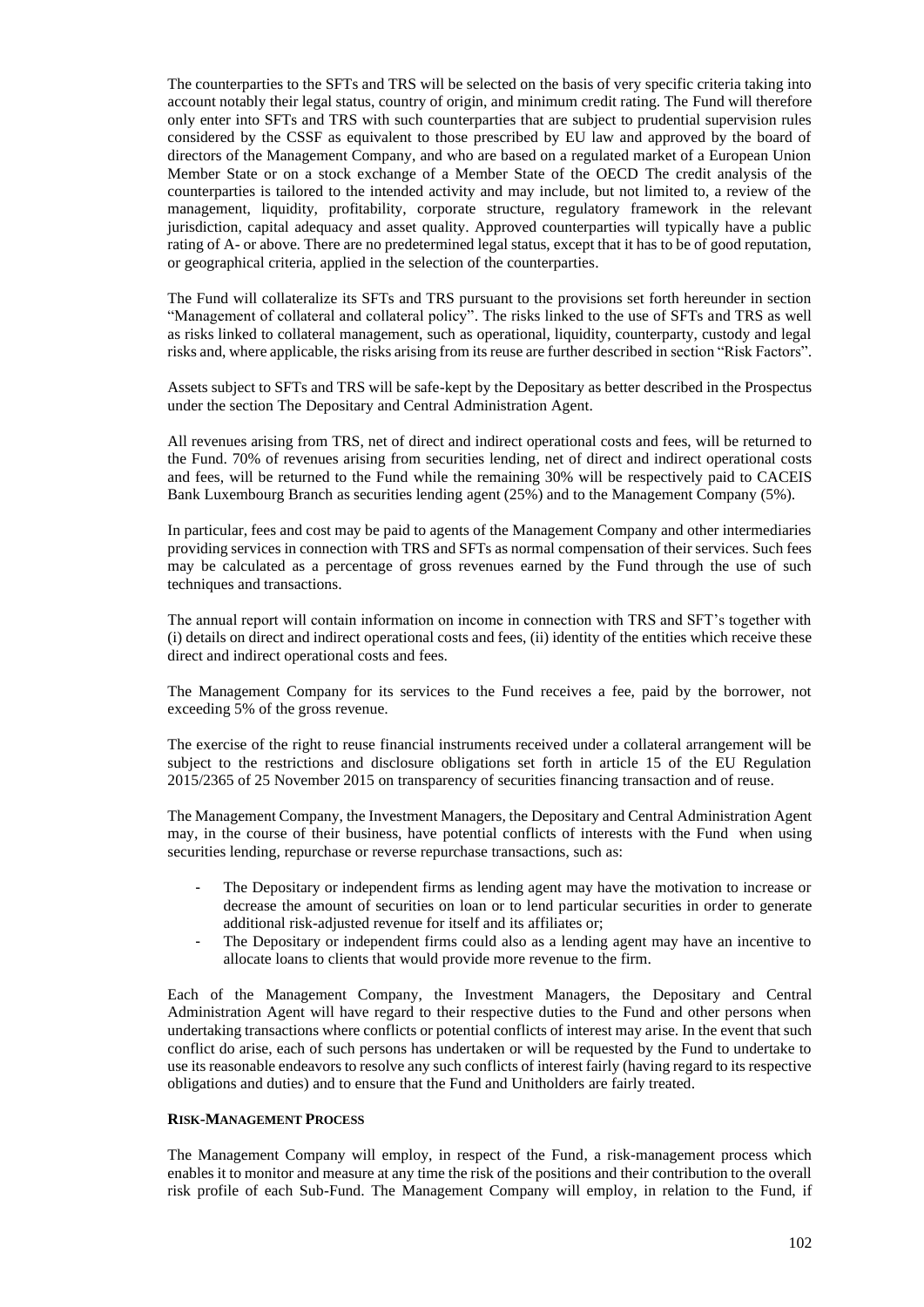applicable, a process for accurate and independent assessment of the value of any OTC derivative instruments.

# **2. FINANCIAL TECHNIQUES AND INSTRUMENTS**

## **1. General provisions**

For the purpose of efficient portfolio management and/or to protect its assets and commitments, the Fund may arrange for each Sub-Fund to make use of techniques and instruments relating to Transferable Securities and Money Market Instruments.

When these transactions involve the use of derivatives, the conditions and restrictions set out above in section I "Investment Restrictions" must be complied with. The Fund may arrange for each Sub-Fund to make use for purpose of hedging of same derivative instruments as those described below under point 2 for purposes other than hedging.

In no case whatsoever must recourse to transactions involving derivatives or other financial techniques and instruments cause the Fund to depart from the investment objectives set out in the Prospectus.

## **2. Use of derivatives for purposes other than hedging**

Where with respect to a particular sub-fund derivatives will be used for purposes other than hedging, the following rules will have to be complied with:

- (i) Transactions relating to options
- a) The total commitment arising from (a) the sale of call and put options (excluding the sale of call options for which there is adequate cover) and (b) transactions referred to under (ii) and (iii) below may not exceed in respect of each Sub-fund at any time the Net Asset Value of such Sub-fund. In this context, the commitment on call and put options sold is equal to the aggregate amount of the exercise prices of those options.
- b) When selling call options, the Fund must hold either the underlying transferable securities, or matching call options or any other instruments (such as warrants) providing sufficient cover. The cover for call options sold may not be disposed of as long as the options exist, unless they are covered in turn by matching options or other instruments used for the same purpose. Notwithstanding the foregoing, the Fund may sell uncovered call options if the Fund is, at all times, able to cover the positions taken on such sale and if the exercise prices of such options do not exceed 25% of the Net Asset Value of the relevant Sub-fund.
- c) When selling put options, the Fund must be covered during the full duration of the option by sufficient cash or liquid assets to pay for the transferable securities deliverable to the Fund by the counterparty on the exercise of the options.
- (ii) Transactions relating to futures, options and swap contracts relating to financial instruments

The Fund may, for a purpose other than hedging:

a) buy and sell futures contracts and options contracts, on any type of financial instrument (including contracts on currencies), provided that the total commitment arising on these purchase and sale transactions, together with the total commitment arising on the sale of call and put options referred to under (i) a) above, (ii)b) and (iii) below in respect of each Sub-fund, at no time exceeds the Net Asset value of such Sub-fund.

In this context, the commitment arising on transactions that do not relate to options on transferable securities is defined as follows:

• the commitment arising on futures contracts is equal to the liquidation value of the net position of contracts relating to identical financial instruments (after netting between purchase and sale positions), without taking into account the respective maturity dates; and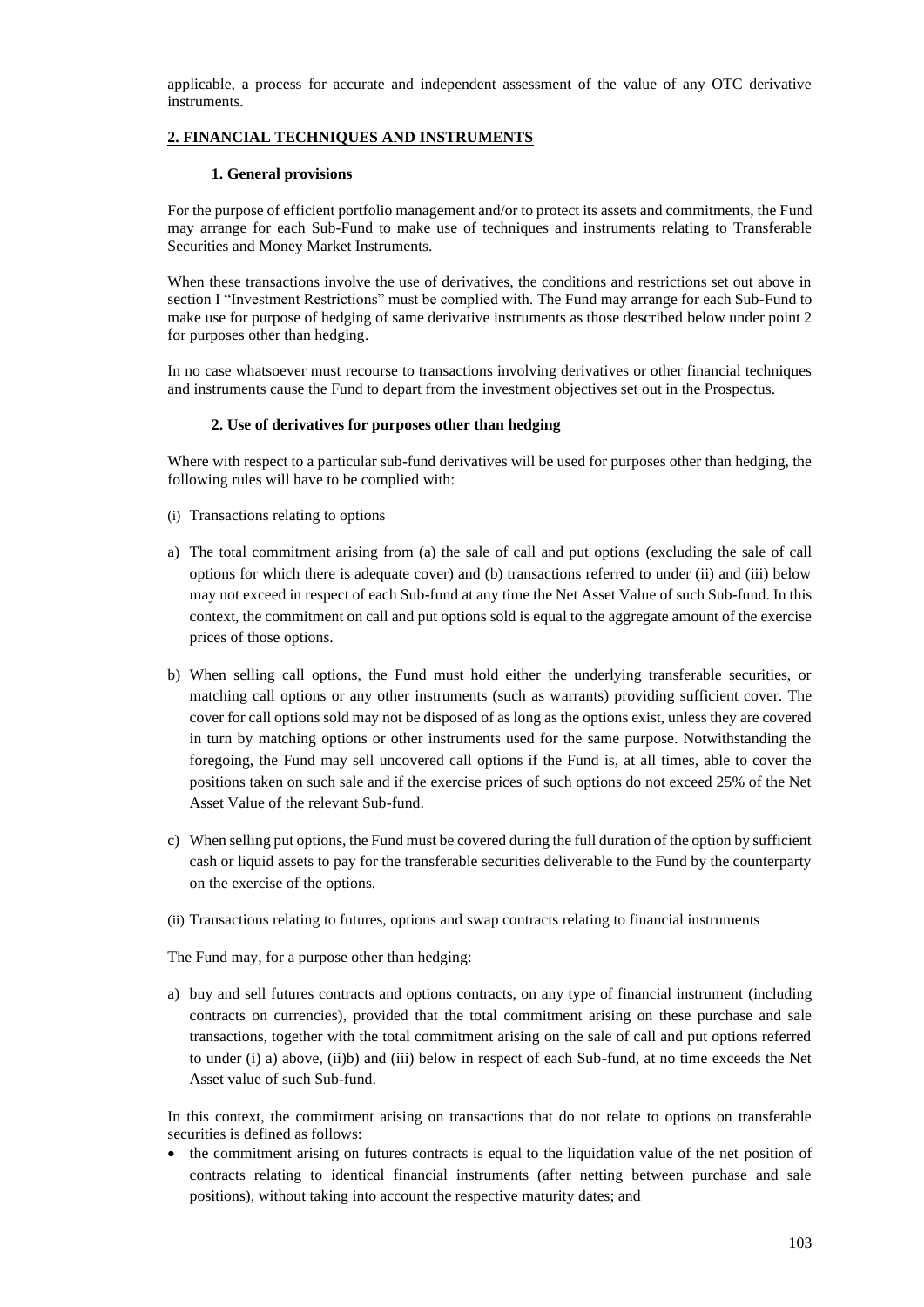- the commitment relating to options bought and sold is equal to the sum of the exercise prices of those options representing the net uncovered sales positions in respect of the same underlying asset, without taking into account the respective maturity dates.
- b) enter into swap contracts in which the Fund and the counterparty agree to exchange the returns generated by a security, instrument, basket or index thereof for the returns generated by another security, instrument, basket or index thereof. The payments made by the Fund to the counterparty and vice versa are calculated by reference to a specific security, index, or instrument and an agreed upon notional amount. The relevant indices include, but are not limited to, currencies, fixed interest rates, prices and total return on interest rate indices, fixed income indices, stock indices, and commodity indices. The Fund may enter into swap contracts relating to commodity indices, up to 10% of the net assets of each Sub-fund, and provided that the commodity indice:
	- is sufficiently diversified;
	- represents an adequate benchmark for the market to which it refers;
	- is published in an appropriate manner.

The Fund may enter into swap contracts relating to any financial instrument or index provided that the total commitment arising from such transactions together with the total commitments referred to under (i)a), (ii)a) above and (iii) below, in respect of each Sub-fund at no time exceeds the Net Asset Value of such Sub-funds and the counterparty to the swap contract is a first class financial institution that specialises in that type of transaction.

In this context, the commitment arising on a swap transaction is equal to the value of the net position under the contract marked to market daily. Any accrued, but unpaid, net amounts owed to a swap counterparty will be covered by cash or transferable securities.

# (iii)Forward Purchase Settlement Transactions

The Fund may, to a limited extent and within the limits set forth below, enter into forward purchase settlement transactions for a purpose other than hedging with broker-dealers who make markets in these transactions and who are first class financial institutions that specialise in these types of transaction and are participants in the over-the-counter markets; such transactions consist of the purchase of debt securities or currencies at their current price with delivery and settlement at a specified future date (which could be in two to twelve months' time).

As settlement date approaches, the Fund may agree with the relevant broker-dealer either to sell the debt securities back to such broker-dealer or to roll the trade over for a further period with any gains or loss realised on the trade paid to, or received from, the broker-dealer. Such transactions are, however, entered into by the Fund with a view to acquiring the relevant debt securities.

The Fund will pay customary fees to the relevant broker-dealer in order to finance the cost to such brokerdealer of the delayed settlement.

The total commitment arising on these forward purchase settlement transactions together with the total commitment arising on the transactions, referred to under (i) and (ii) above in respect of each Sub-fund will at no time exceed the Net Asset Value of such Sub-fund.

The Fund must also at all times have sufficient liquid assets available to meet the commitments arising on such transactions and redemption requests.

## **3. Securities lending**

Information on whether a Sub-Fund makes use of securities lending is specified under Section "Available Sub-Funds and investment policies" of the Prospectus. In the case where a Sub-Fund entersinto securities lending transactions as lender or borrower, it must comply with the provisions set forth in CSSF Circular 08/356, and in particular:

Each Sub-Fund may lend/borrow the securities included in its portfolio to a borrower/lender either directly or through a standardised lending system organised by a recognised clearing institution or through a lending system organised by a financial institution subject to prudential supervision rules considered by the CSSF as equivalent to those prescribed by Community law and specialised in this type of transactions.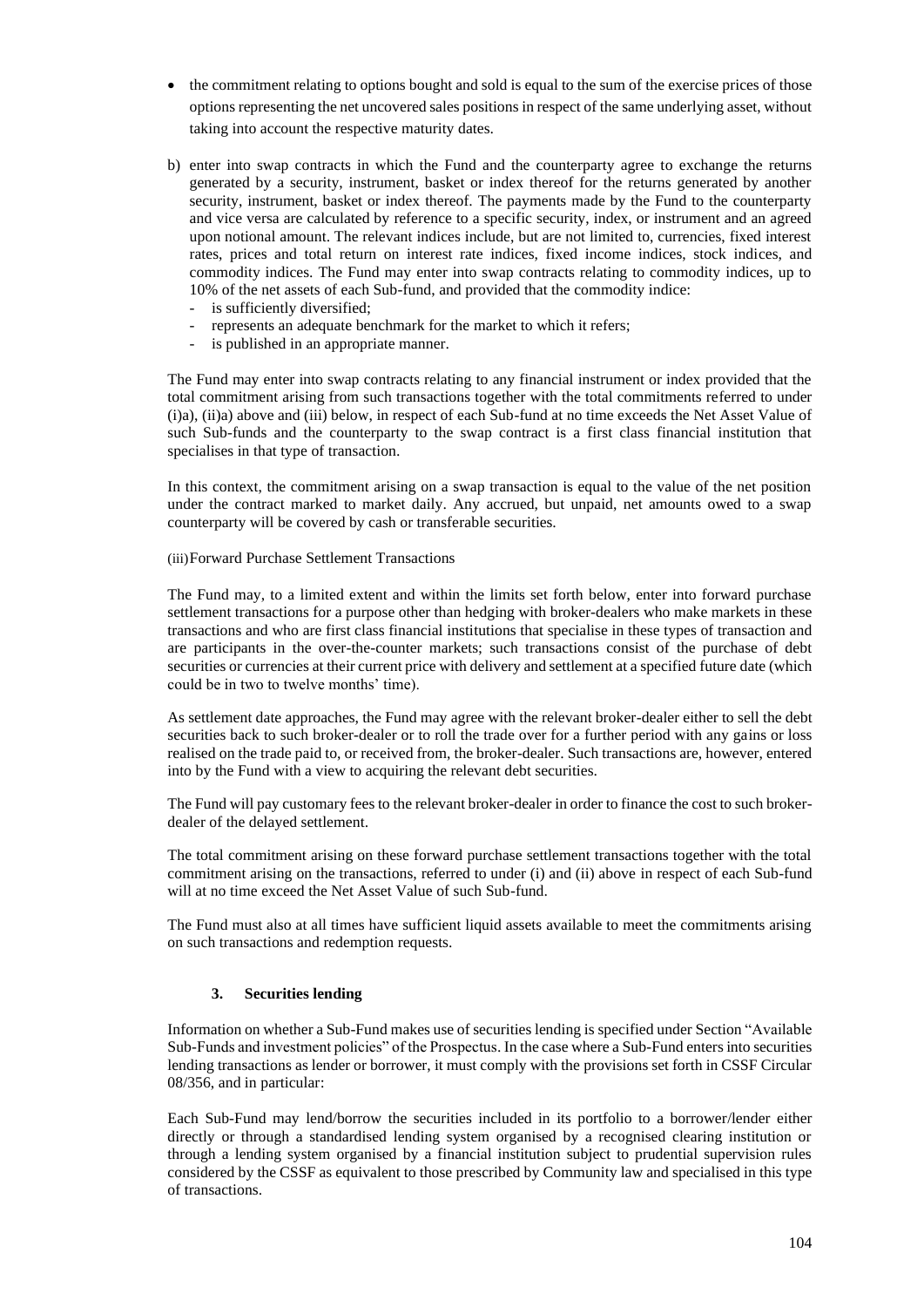For each securities lending transaction, the Sub-Fund must receive, a guarantee the value of which is, during the lifetime of the lending agreement, at least equivalent to 90% of the global valuation (interests, dividends and other eventual rights included) of the securities lent.

The guarantee must normally take the form of:

(i) liquid assets; liquid assets include not only cash and short term bank certificates, but also money market instruments such as defined within Directive 2009/65/EC. A letter of credit or a guarantee at first-demand given by a first class credit institution not affiliated to the counterparty are considered as equivalent to liquid assets;

(ii) bonds issued or guaranteed by a Member State of the OECD or by their local public authorities or by supranational institutions and undertakings with EU, regional or world-wide scope;

(iii) shares or units issued by money market UCIs calculating a daily net asset value and being assigned a rating of AAA or its equivalent;

(iv) shares or units issued by UCITS investing mainly in bonds/shares mentioned in (v) and (vi) below;

(v) bonds issued or guaranteed by first class issuers offering an adequate liquidity, or

(vi) shares admitted to or dealt in on a regulated market of a Member State of the European Union or on a stock exchange of a Member State of the OECD, on the condition that these shares are included in a main index.

In the case the guarantee is given in the form of cash, such cash could be reinvested by the Sub-fund subject to the prior update of this Prospectus.

### **4 Credit Default Swaps**

Each Sub-Fund may use credit default swaps. A credit default swap is a bilateral financial contract in which one counterpart (the protection buyer) pays a periodic fee in return for a contingent payment by the protection seller following a credit event of a reference issuer. The protection buyer must either sell particular obligations issued by the reference issuer at their par value (or some other designated reference or strike price) when a credit event occurs or receive a cash settlement based on the difference between the market price and such reference or strike price. A credit event is commonly defined as bankruptcy, insolvency, receivership, material adverse restructuring of debt, or failure to meet payment obligations when due. The International Swaps and Derivatives Association ("ISDA") has produced standardized documentation for these transactions under the umbrella of its ISDA Master Agreement.

Each Sub-Fund may use credit default swaps in order to hedge the specific credit risk of some of the issuers in its portfolios by buying protection.

In addition, each Sub-Fund may, provided it is in the exclusive interests of its Unitholders, buy protection under credit default swaps without holding the underlying assets provided that the aggregate premiums paid together with the present value of the aggregate premiums still payable in connection with credit default swaps previously purchased and the aggregate premiums paid relating to the purchase of options on transferable securities or on financial instruments for a purpose other than hedging, may not, at any time, exceed 15% of the net assets of the relevant Sub-Fund.

Provided it is in the exclusive interests of its Unitholders, each Sub-Fund may also sell protection under credit default swaps in order to acquire a specific credit exposure. In addition, the aggregate commitments in connection with such credit default swaps sold together with the amount of the commitments relating to the purchase and sale of futures and option contracts on any kind of financial instruments and the commitments relating to the sale of call and put options on transferable securities may not, at any time, exceed the value of the net assets of the relevant Sub-Fund.

Each Sub-Fund will only enter into credit default swap transactions with highly rated financial institutions specialized in this type of transaction and only in accordance with the standard terms laid down by the ISDA. In addition, the use of credit default swaps must comply with the investment objectives and policies and risk profile of the relevant Sub-Fund.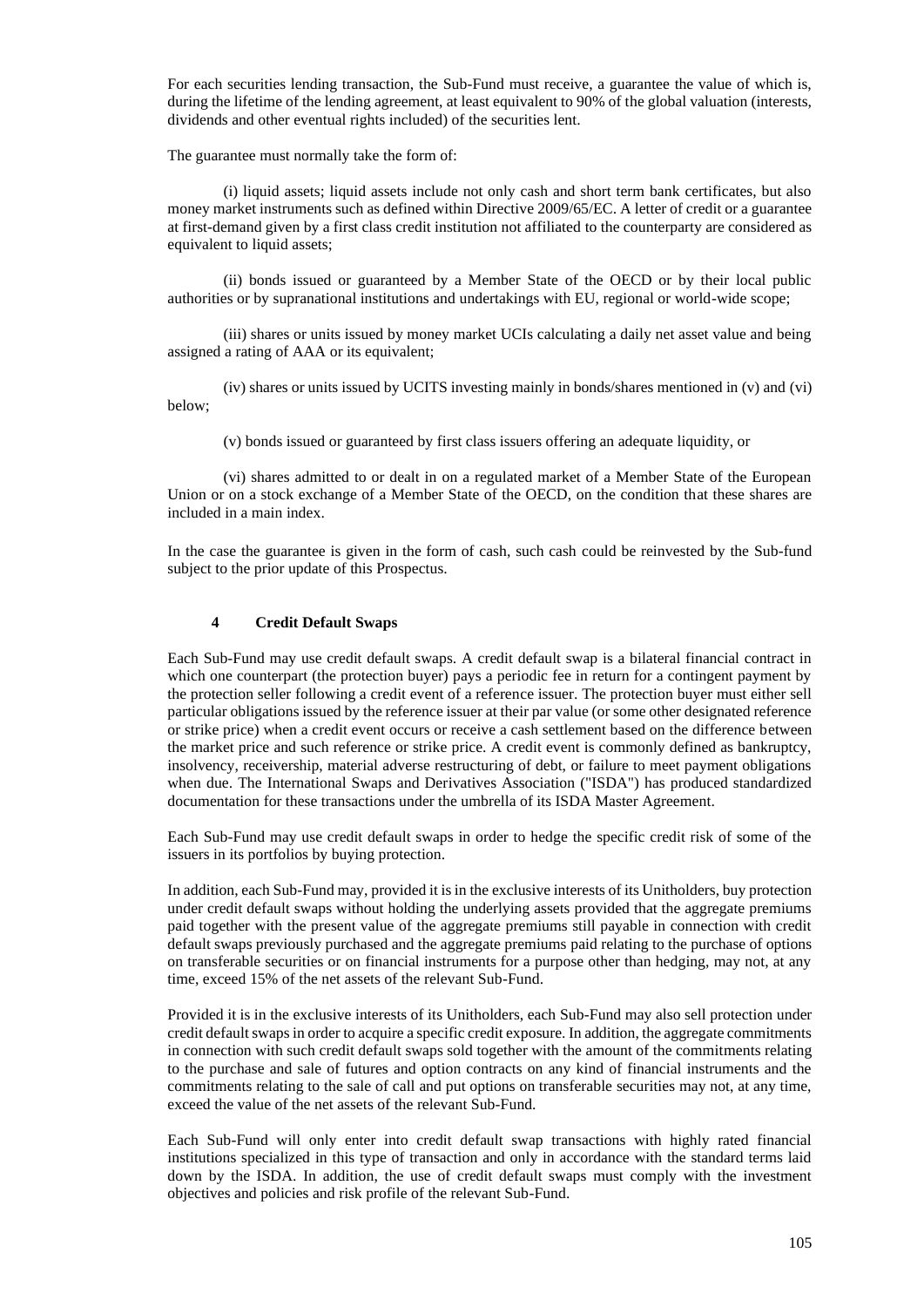The aggregate commitments on all credit default swaps will not exceed 20% of the net assets of the Sub-Fund unless specified differently in the Sub-Funds particular.

The total commitments arising from the use of credit default swaps together with the total commitments arising from the use of other derivative instruments may not, at any time, exceed the value of the net assets of the relevant Sub-Fund.

Each Sub-Fund will ensure that, at any time, it has the necessary assets in order to pay redemption proceeds resulting from redemption requests and also meet its obligations resulting from credit default swaps and other techniques and instruments.

### Each Sub-Fund will not:

- invest more than 10% of its net assets in securities not listed on a stock exchange nor dealt in on another regulated market which operates regularly and is recognised and open to the public;

- acquire more than 10% of the securities of the same kind issued by the same issuing body;

- invest more than 10% or its net assets in securities issued by the same issuing body.

The above mentioned investment restrictions apply to the credit default swap issuer and to the credit default swap's final debtor risk ("underlying").

### **5. "***Réméré***" transactions (repurchase agreements)**

Information on whether a Sub-Fund makes use of "réméré transactions" (repurchase agreements) is specified under Section "Available Sub-Funds and investment policies" of the Prospectus. In the case where a Sub-Fund , subject to the provisions set forth in CSSF Circular 08/356, enters into "réméré" transactions which consist of the purchase and sale of securities with a clause reserving the seller the right to repurchase from the acquirer the securities sold at a price and term specified by the two parties in a contractual agreement. Each Sub-Fund can act either as purchaser or seller in "réméré" transactions. The involvement in such transactions is, in particular, subject to the following regulations: (a) The Sub-Fund may enter into these transactions only if the counterparties to these transactions are subject to prudential supervision rules considered by the CSSF as equivalent to those prescribed by Community law; (b) During the duration of a purchase with a repurchase option agreement, the Sub-Fund may not sell the securities which are the subject of the contract, before the counterparty has exercised its option or until the deadline for the repurchase has expired, unless the Sub-Fund has other means of coverage; (c) The Sub-Fund must ensure to maintain the value of the purchase with repurchase option transactions at a level such that it is able, at all times, to meet its redemption obligations towards unitholders.

A Sub-Fund's counterparty risk arising from one or more securities lending transactions, sale with right of repurchase transaction or repurchase/reverse repurchase transaction vis-à-vis one same counterparty may not exceed:

- 10% of the Sub-Fund's net assets if such counterparty is a credit institution having its registered office in the European Union or in a jurisdiction considered by the CSSF as having equivalent prudential supervision rules; or

- 5% of the Sub-Fund's net assets in any other case.

If the limitations above are exceeded for reasons beyond the control of the Fund or as a result of the exercise of subscription rights, the Management Company shall adopt as a priority objective for the sale transactions of the Fund, the remedying of that situation, taking due account of the interests of the Unitholders of the Fund.

The Management Company shall have the authority to take appropriate steps with the agreement of the Depositary to amend the investment restrictions and other parts of the Management Regulations, as well as to institute further investment restrictions which are necessary in order to comply with the conditions in such countries where units are sold or are to be sold.

## **6. Management of collateral and collateral policy**

### General

In the context of SFTs, TRS and OTC financial derivative transactions and efficient portfolio management techniques, the Fund may receive collateral with a view to reduce its counterparty risk. This section sets out the collateral policy applied by the Management Company on behalf of the Fund in such case. All assets received by the Fund in the context of efficient portfolio management techniques shall be considered as collateral for the purpose of this section.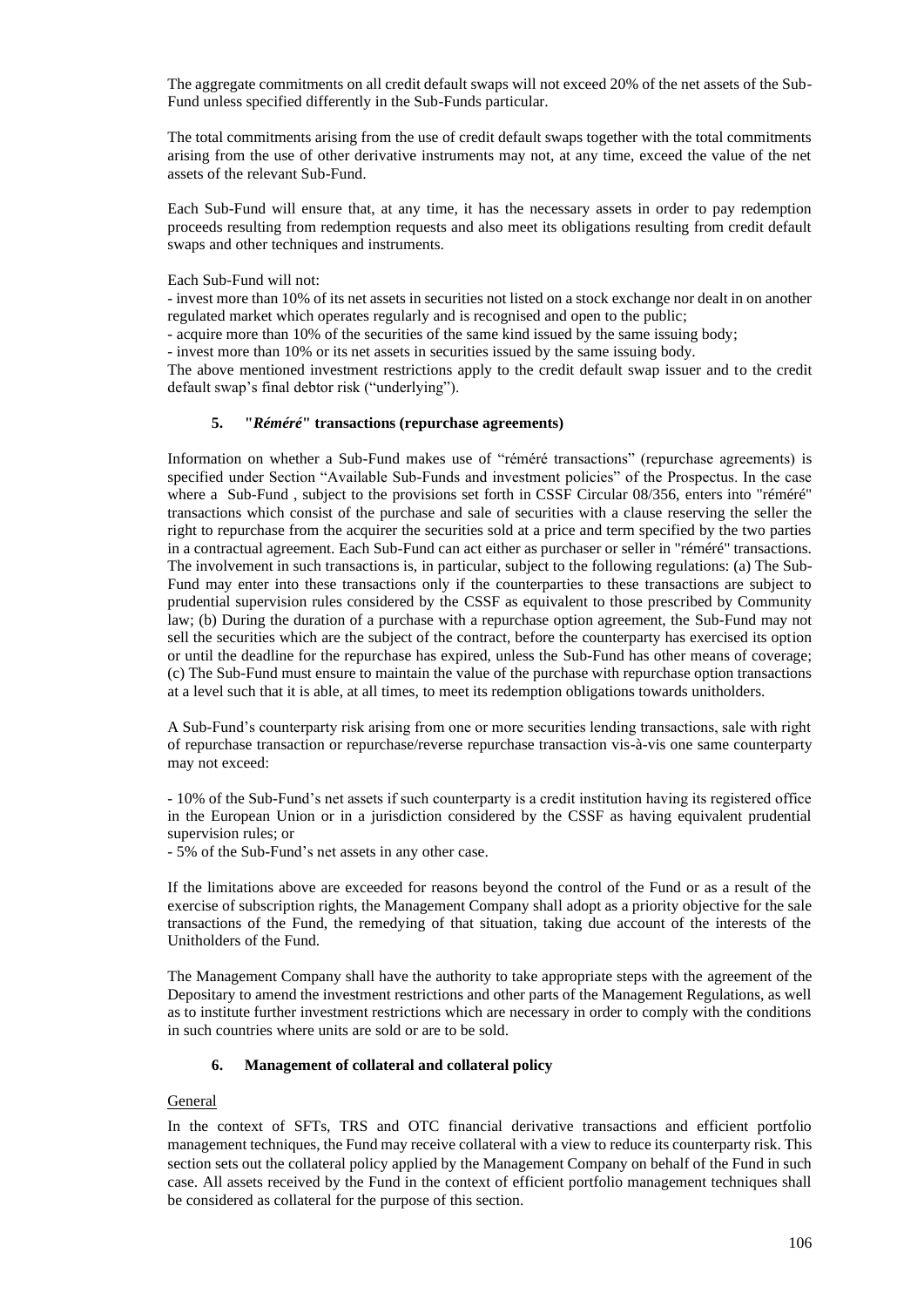### Eligible Collateral

Collateral received by the Fund may be used to reduce its counterparty risk exposure if it complies with the criteria set out in applicable laws, regulations and CSSF-Circulars issued from time to time notably in terms of liquidity, valuation, issuer credit quality, correlation, risks linked to the management of collateral and enforceability. In particular, collateral should comply with the following conditions:

- (i) Any collateral received other than cash should be of high quality, highly liquid and traded on a regulated market or multilateral trading facility with transparent pricing in order that it can be sold quickly at a price that is close to pre-sale valuation;
- (ii) It should be valued on at least a daily basis and assets that exhibit high price volatility should not be accepted as collateral unless suitably conservative haircuts are in place;
- (iii) It should be issued by an entity that is independent from the counterparty and is expected not to display a high correlation with the performance of the counterparty;
- (iv) It should be sufficiently diversified in terms of country, markets and issuers with a maximum exposure of 20% of the respective Sub-Fund's net asset value to any single issuer on an aggregate basis, taking into account all collateral received. By way of derogation, a Sub-Fund may be fully collateralised in different transferable securities and money market instruments issued or guaranteed by a Member State of the EU, one or more of its local authorities, a third country, or a public international body to which one or more EU Member States belong, provided the Sub-Fund receives securities from at least six different issues and any single issue does not account for more than 30% of the Sub-Fundʹs net assets. Accordingly a Sub-Fund may be fully collateralised in securities issued or guaranteed by an eligible OECD Member State.
- (v) It should be capable of being fully enforced by the Management Company on behalf of the Fund at any time without reference to or approval from the counterparty.

Subject to the abovementioned conditions, collateral received by the Fund may consist of:

- (i) Cash and cash equivalents, including short-term bank certificates and money market instruments;
- (ii) Bonds issued or guaranteed by a Member State of the OECD or by their local public authorities or by supranational institutions and undertakings with EU, regional or worldwide scope;
- (iii) Shares or units issued by money market UCIs calculating a daily net asset value and being assigned a rating of AAA or its equivalent;
- (iv) Shares or units issued by UCITS investing mainly in bonds/shares mentioned in number (v) and (vi);
- (v) Bonds issued or guaranteed by first class issuers offering adequate liquidity
- (vi) Shares admitted to or dealt in on a regulated market of a Member State of the EU or on a stock exchange of a Member State of the OECD, on the condition that these shares are included in a main index.
- (a) Non-Cash collateral
	- 1. cannot be sold, pledged or re-invested;
	- 2. must be issued by an entity independent of the counterparty; and
	- 3. must be diversified to avoid concentration risk in one issue, sector or country.

The maturity of the non-cash collateral shall be a maximum of 5 years.

- (b) Cash Collateral can only be:
	- placed on deposit with entities prescribed in Article 41(f) of the Law;
	- used for the purpose of reverse repurchase transactions provided the transactions are with credit institutions subject to prudential supervision and the Fund is able to recall at any time the full amount of cash on accrued basis;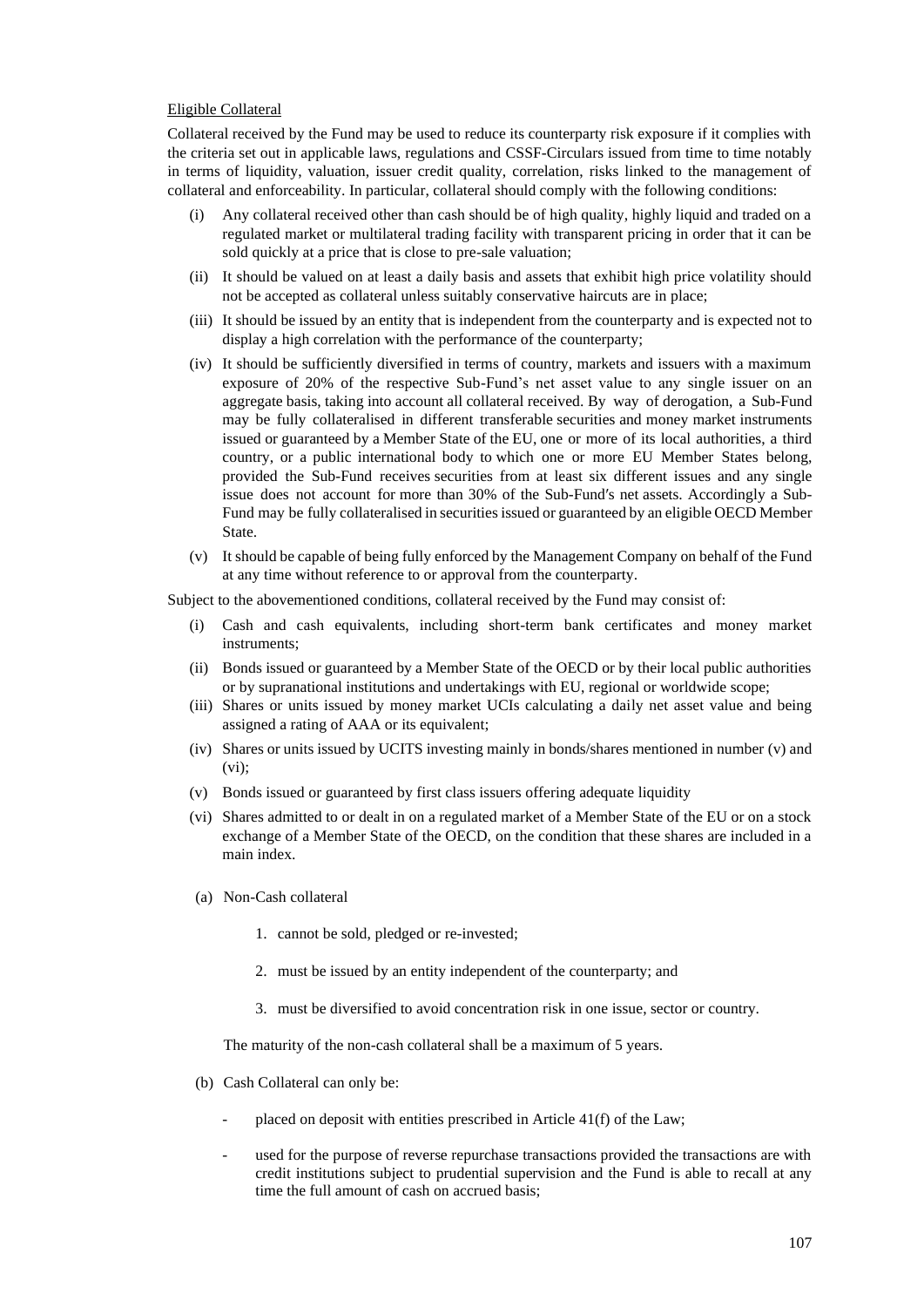invested in short-term money market funds as defined in ESMA's Guidelines on a Common Definition of European Money Market Funds. Each Sub-Fund may reinvest cash which it receives as collateral in connection with the use of techniques and instruments for efficient portfolio management, pursuant to the provisions of the applicable laws and regulations, including CSSF Circular 08/356, as amended by CSSF Circular 11/512 and the ESMA Guidelines.

Re-invested cash collateral will expose the Sub-Fund to certain risks such as foreign exchange risk, the risk of a failure or default of the issuer of the relevant security in which the cash collateral has been invested. Re-invested cash collateral should be diversified in accordance with the diversification requirements applicable to non cash collateral.

Each Sub-Fund must make sure that it is able to claim its rights on the guarantee in case of the occurrence of an event requiring the execution thereof. Therefore, the guarantee must be available at all times, either directly or through the intermediary of a first class financial institution or a wholly-owned subsidiary of this institution, in such a manner that the Sub-Fund is able to appropriate or realize the assets given as guarantee, without delay, if the counterparty does not comply with its obligation to return the securities. During the duration of the agreement, the guarantee cannot be sold or given as a security or pledged.

# Level of Collateral

The Management Company will determine the required level of collateral for OTC financial derivatives transactions and efficient portfolio management techniques by reference to the applicable counterparty risk limits set out in this Prospectus and taking into account the nature and characteristics of transactions, the creditworthiness and identity of counterparties and prevailing market conditions.

### Haircut Policy

Collateral will be maintained at all times in an amount equal to 100% of the total valuation of the securities and for the duration of the loan adjusted by the applicable margin in accordance with the table below (the "Haircut")

Haircut applicable to collateral received in respect of securities lending transactions:

| Government bonds and T-Bills                  |  |  | 2%          |
|-----------------------------------------------|--|--|-------------|
| Supranational bonds and 3%<br>municipal bonds |  |  |             |
| Corporate bonds                               |  |  | 4%          |
| Equities                                      |  |  | at least 5% |

Collateral is blocked in favor of the Fund until termination of the lending contract.

### Reinvestment of Collateral

Non-cash collateral received by the Fund may not be sold, re-invested or pledged.

Cash collateral received by the Fund can only be:

- (i) placed on deposit with credit institutions which have their registered office in an EU Member State or, if their registered office is located in a third-country, are subject to prudential rules considered by the CSSF as equivalent to those laid down in EU law;
- (ii) invested in high-quality government bonds;
- (iii) used for the purpose of reverse repurchase transactions provided the transactions are with credit institutions subject to prudential supervision and the Fund is able to recall at any time the full amount of cash on accrued basis; and/or
- (iv) invested in short-term money market funds as defined in the ESMA-Guidelines 2010/049 on a Common Definition of European Money Market Funds.

Re-invested cash collateral should be diversified in accordance with the diversification requirements applicable to non-cash collateral as set out under the section "Eligible Collateral" above.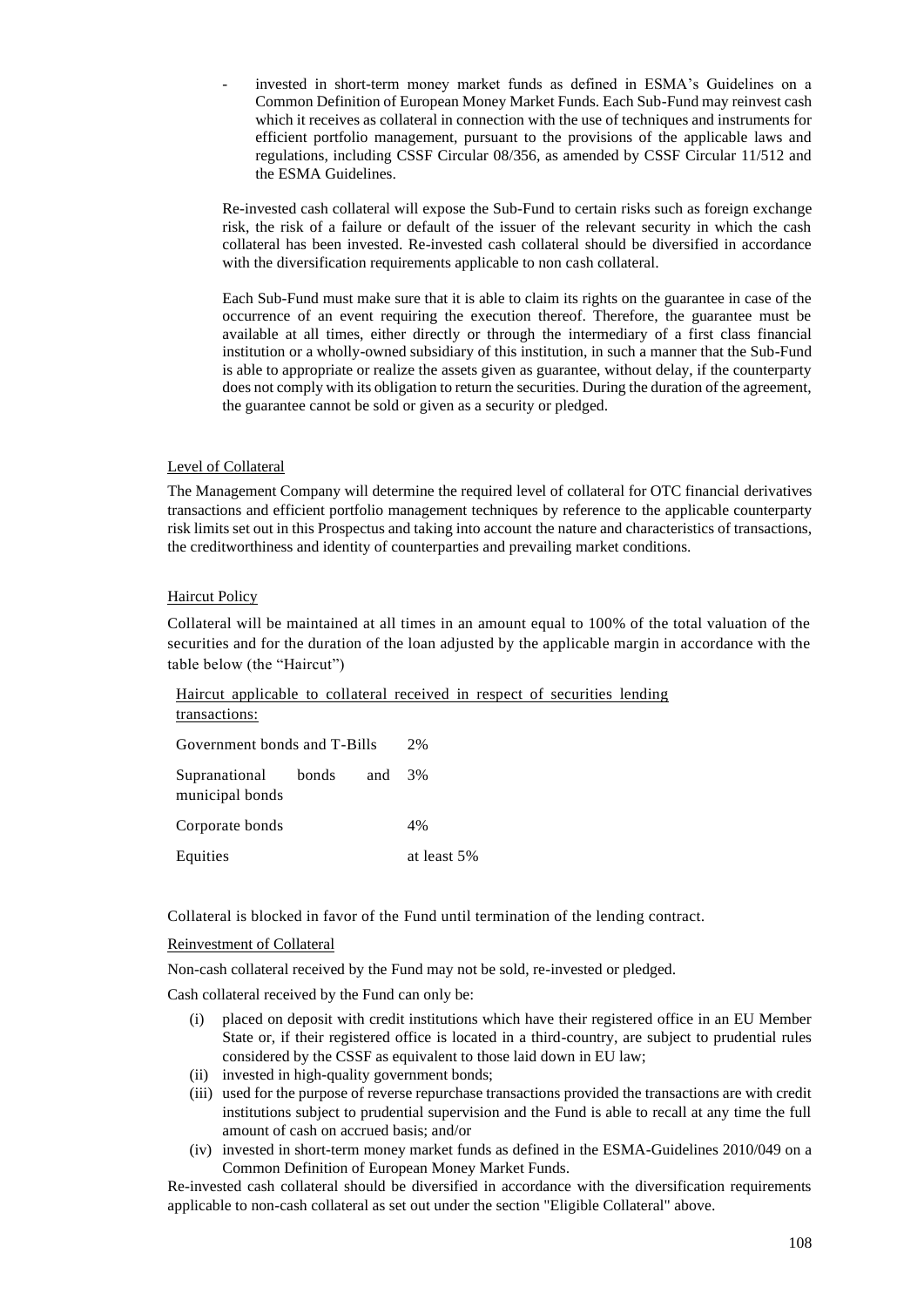The Sub-Fund concerned may incur a loss in reinvesting the cash collateral it receives. Such a loss may arise due to a decline in the value of the investment made with cash collateral received. A decline in the value of such investment of the cash collateral would reduce the amount of collateral available to be returned by the Management Company on behalf of the Fund to the counterparty at the conclusion of the transaction. The respective Sub-Fund would be required to cover the difference in value between the collateral originally received and the amount available to be returned to the counterparty, thereby resulting in a loss to such Sub-Fund.

Value-at-Risk (VaR) means the maximum loss not exceeded with a given probability defined as the confidence level, over a given period of time.

#### **SOFT COMMISSION**

The Investment Manager and any of its connected persons may effect transactions by or through the agency of another person with whom the Investment Manager and any of its connected persons have an arrangement under which that party will, from time to time, provide to, or procure for the Manager and any of its connected persons, group services or other benefits such as research and advisory services, computer hardware associated with specialised software or researched services and performance methods, portfolio valuation and analysis, market price services etc. The provision of such services can reasonably be expected to benefit the Fund as a whole and may contribute an improvement to the Fund's performance and that of the Investment Manager or any of its connected persons in providing services to the Fund and for which no direct payment is made but instead the Investment Manager and any of its connected persons undertake to place business with that party. For the avoidance of doubt, such goods and services do not include travel, accommodation, entertainment, general administrative goods or services, general office equipment or premises, membership fees, employees' salaries or direct money payments.

The Investment Manager and any connected person shall not retain the benefit of any cash commission rebate being cash commission repayment made by a broker or dealer to the Investment Manager and/or any connected person paid or payable for any such broker or dealer in respect of any business placed with such a broker or dealer by the Investment Manager or any connected persons for the account of and on behalf of the Fund. Any such cash commission rebate received from any such broker or dealer shall be held by the Investment Manager and any connected persons for the account of the Fund.

The Investment Manager may also at its discretion and on behalf of the Funds transact foreign exchange business with parties which are related to the Investment Manager or the Depositary but will endeavour to adhere to its policy of best execution in relation to all such transactions. Soft commission and related party transactions shall be disclosed in the periodic reports.

#### **CO-MANAGEMENT**

In order to reduce operational and administrative charges while allowing a wider diversification of the investments, the Management Company may decide that part or all of the assets of any Sub-Fund will be co-managed with assets belonging to other Luxembourg collective investment schemes. In the following paragraphs, the words "co-managed entities" shall refer to any Sub-Fund and all entities with and between which there would exist any given co-management arrangement and the words "co-managed Assets" shall refer to the entire assets of these co-managed entities and co-managed pursuant to the same co-management arrangement.

Under the co-management arrangement, the Investment Manager will be entitled to take, on a consolidated basis for the relevant co-managed entities, investment, disinvestment and portfolio readjustment decisions which will influence the composition of the Sub-Fund's portfolio. Each comanaged entity shall hold a portion of the co-managed Assets corresponding to the proportion of its net assets to the total value of the co-managed Assets. This proportional holding shall be applicable to each and every line of investment held or acquired under co-management. In case of investment and/or disinvestment decisions these proportions shall not be affected and additional investments shall be allotted to the co-managed entities pursuant to the same proportion and assets sold shall be levied proportionately on the co-managed Assets held by each co-managed entity.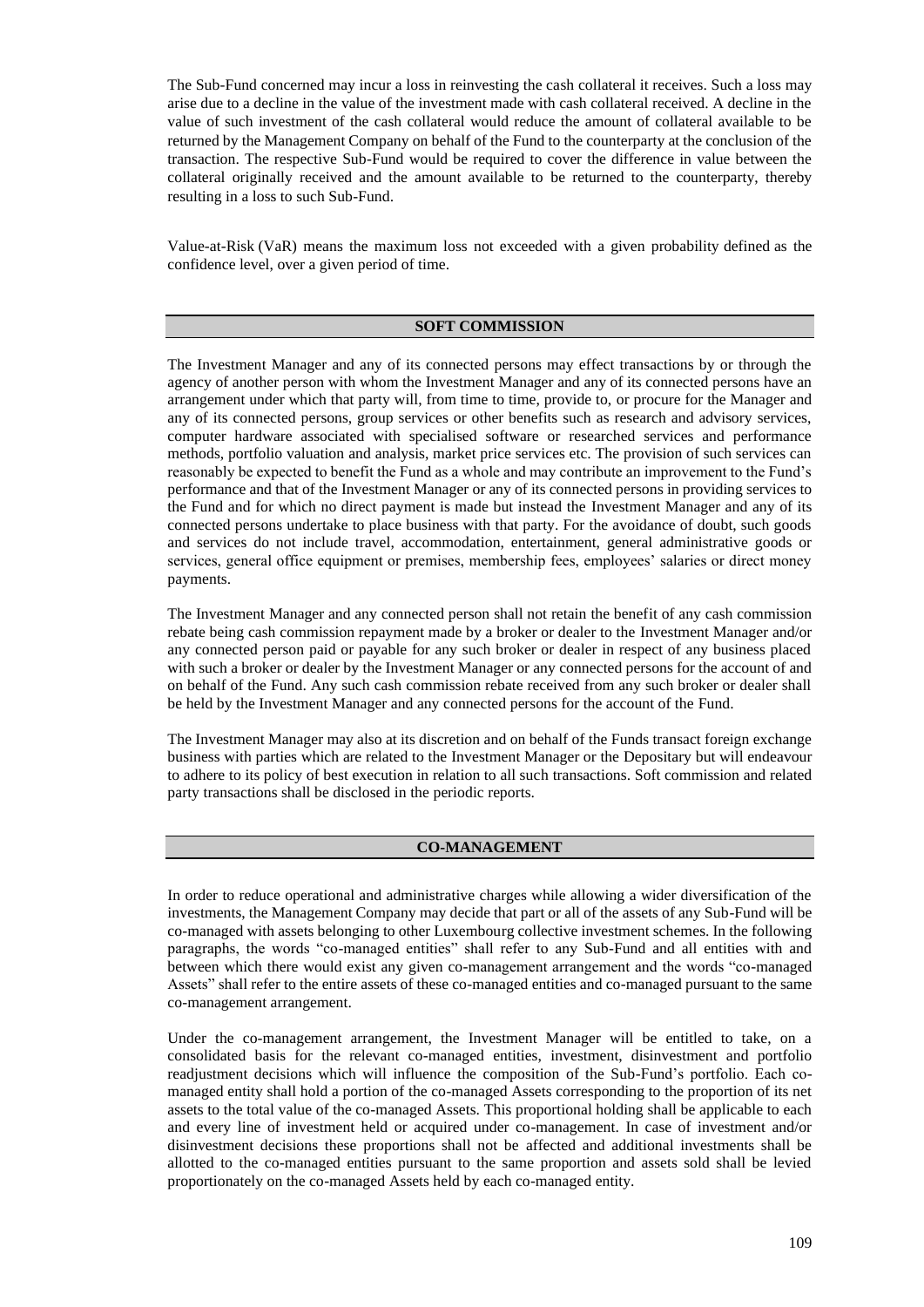In case of new subscriptions in one of the co-managed entities, the subscription proceeds shall be allotted to the co-managed entities pursuant to the modified proportions resulting from the net asset increase of the co-managed entity which has benefited from the subscriptions and all lines of investment shall be modified by a transfer of assets from one co-managed entity to the other in order to be adjusted to the modified proportions. In a similar manner, in case of redemptions in one of the co-managed entities, the cash required may be levied on the cash held by the co-managed entities pursuant to the modified proportions resulting from the net asset reduction of the co-managed entity which has suffered from the redemptions and, in such case, all lines of investment shall be adjusted to the modified proportions. Unitholders should be aware that, in the absence of any specific action by the Management Company or its appointed agents, the co-management arrangement may cause the composition of assets of a Sub-Fund to be influenced by events attributable to other co-managed entities such as subscriptions and redemptions. Thus, all other things being equal, subscriptions received in one entity with which any Sub-Fund is co-managed will lead to an increase of this Sub- Fund's reserve of cash. Conversely, redemptions made in one entity with which any Sub-Fund is co-managed will lead to a reduction of the Sub-Fund's reserve of cash. Subscriptions and redemptions may however be kept in the specific account opened for each co-managed entity outside the co-management arrangement and through which subscriptions and redemptions must pass. The possibility to allocate substantial subscriptions and redemptions to these specific accounts together with the possibility for the Management Company or its appointed agents to decide at anytime to terminate a Sub-Fund's participation in the co-management arrangement permit the Sub-Fund to avoid the readjustments of its portfolio if these readjustments are likely to affect the interest of the Fund and of its Unitholders.

If a modification of the composition of the Sub-Fund's portfolio resulting from redemptions or payments of charges and expenses peculiar to another co-managed entity (i.e. not attributable to the Sub-Fund) is likely to result in a breach of the investment restrictions applicable to the Sub-Fund, the relevant assets shall be excluded from the co-management arrangement before the implementation of the modification in order for it not to be affected by the ensuing adjustments.

Co-managed Assets of any Sub-Fund shall only be co-managed with assets intended to be invested pursuant to investment objectives identical to those applicable to the co-managed Assets of such Sub-Fund in order to assure that investment decisions are fully compatible with the investment policy of the Sub-Fund. Co-managed Assets of any Sub-Fund shall only be co-managed with assets that are held by the Depositary in custody in order to assure that the Depositary is able, with respect to the Fund, to fully carry out its functions and responsibilities pursuant to the Law of December 17, 2010 on undertakings of collective investment. The Depositary shall at all times keep the Fund's assets segregated from the assets of other co-managed entities, and shall therefore be able at all time to identify the assets of the Fund. Since co-managed entities may have investment policies which are not strictly identical to the investment policy of one of the Sub-Funds, it is possible that as a result the common policy implemented may be more restrictive than that of the Sub-Fund.

The Management Company may decide at any time and without notice to terminate the co-management arrangement.

Unitholders may at all times contact the registered office of the Management Company to be informed of the percentage of assets which are co-managed and of the entities with which there is such a comanagement arrangement at the time of their request. Annual and half-yearly reports shall state the comanaged Assets' composition and percentages.

### **BENCHMARK REGULATION**

Regulation (EU) 2016/1011 of the European Parliament and of the Council of 8 June 2016 on indices used as benchmarks in financial instruments and financial contracts or to measure the performance of investment funds (the "**Benchmark Regulation**") came into full effect on 1 January 2018.

The Benchmark Regulation introduces a new requirement for all benchmark administrators providing indices which are used or intended to be used as benchmarks in the European Union to be authorised or registered by the competent authority. In respect of undertakings for collective investment in transferable securities, the Benchmark Regulation prohibits the use of benchmarks unless they are produced by an EU administrator authorised or registered by the European Securities and Markets Authority (ESMA) or are non-EU benchmarks that are included in ESMA's public register pursuant to the Benchmark Regulation's third country regime.

Notwithstanding the above, the Benchmark Regulation was first amended by the Regulation (EU) 2019/2089 of the European Parliament and of the Council of 27 November 2019 amending Regulation (EU) 2016/1011 as regards EU Climate Transition Benchmarks, EU Paris-aligned Benchmarks and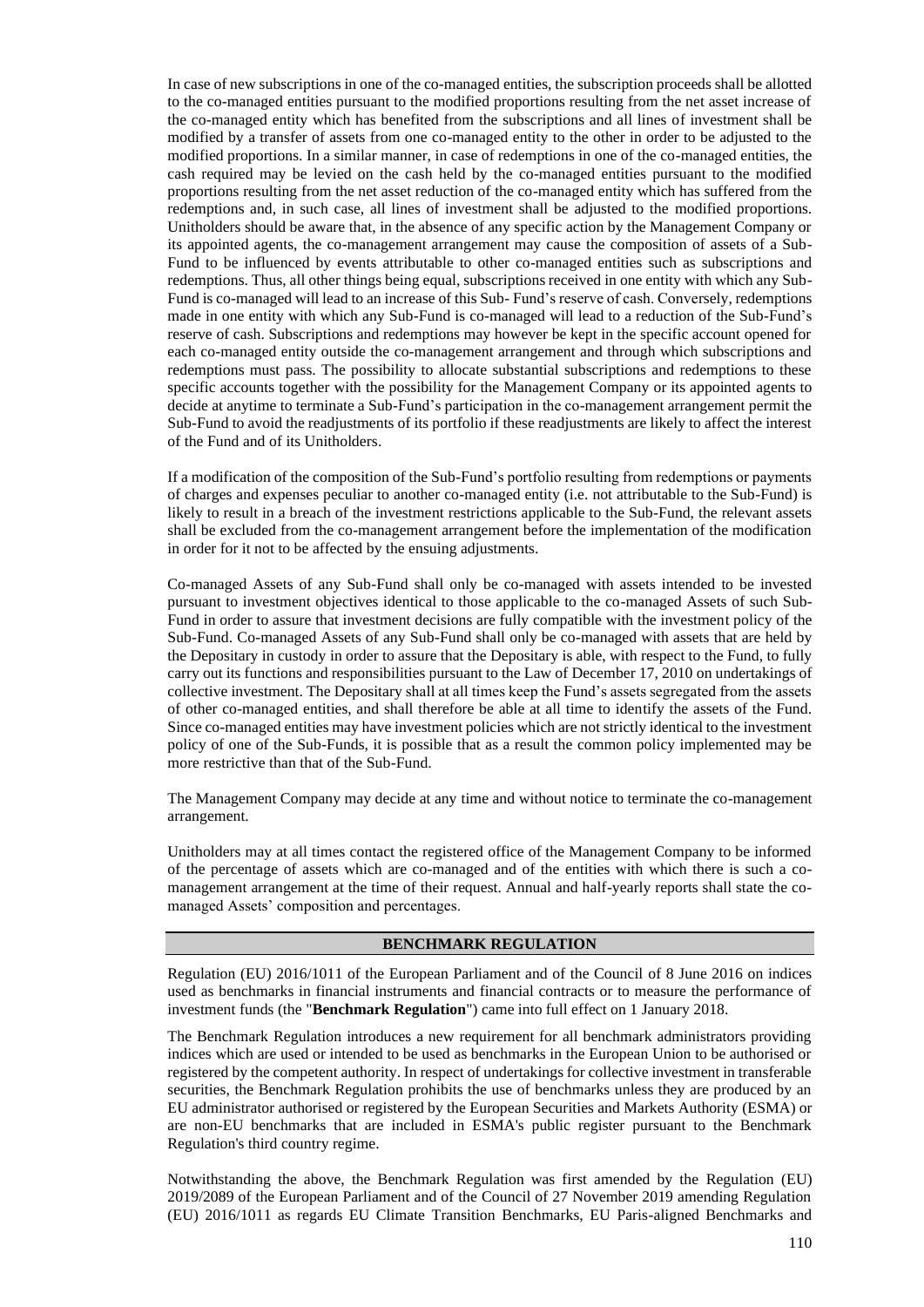sustainability-related disclosures for benchmarks and was then amended by the Regulation (EU) 2021/168 of the European Parliament and of the Council of 10 February 2021 amending Regulation (EU) 2016/1011 as regards the exemption of certain third-country spot foreign exchange benchmarks and the designation of replacements for certain benchmarks in cessation, and amending Regulation (EU) No 648/2012 (the "**Amended Benchmark Regulation**"). Pursuant to article 1(9) of the Amended Benchmark Regulation, the use in the European Union by supervised entities of a third-country benchmark shall be permitted only for financial instruments, financial contracts and measurements of the performance of an investment fund that already reference that benchmark or which add a reference to such benchmark before 31 December 2023.

In respect of those Sub-Funds that track a benchmark index, or are managed by reference to a benchmark index, or use a benchmark index to compute a performance fee if applicable, unless otherwise disclosed in this Prospectus and unless in case of third-party benchmark that benefits from a transitional period mentioned in the previous paragraph, the benchmark administrators for the benchmark indices of the relevant Sub-Funds are registered in accordance with article 34 of the Benchmark Regulation, and have been included in the register maintained by the European Securities and Markets Authority (ESMA).

Further information regarding the benchmark used and the purposes of such benchmark is provided in the relevant Sub-Fund appendix.

In accordance with the Benchmark Regulation, the Management Company has produced and maintains a contingency plan setting out the actions to be followed in the event that a benchmark materially changes or ceases to be provided ("**Benchmark Contingency Plan**"), as required by article 28(2) of the Benchmark Regulation.

Details of the Benchmark Contingency Plan are available to the unitholders free of charge at the registered office of the Management Company.

# **SUSTAINABILITY-RELATED DISCLOSURES REGULATION**

The Regulation (EU) 2019/2088 on sustainability-related disclosures in the financial services sector ("**SFDR**") partly came into effect on 10 March 2021.

The objective of SFDR is to harmonise transparency rules with regards the integration of sustainability risks and the consideration of adverse sustainability impacts in the Sub-Funds' investment management processes and the provision of sustainability-related information.

Sustainability risks are defined in Article 2 of SFDR as an environmental, social or governance (ESG) event or condition that, if it occurs, could cause an actual or a potential material negative impact on the value of the investment. Therefore, sustainability risks are integrated into the investment and risk management process of the Sub-Funds.

Sustainability risks (e.g. climate change, health and safety, companies with breach issues such as serious criminal penalties, etc) may represent a risk of its own and / or have an impact on other Sub-Funds' risks. Therefore, sustainability risks may significantly contribute to the increase of the Sub-Fund's risks, such as market risks, credit risks, liquidity risks and operational risks while negatively impacting the value and/or the return of the Sub-Funds.

Therefore, the Management Company considers, in addition to financial criteria, ESG criteria without being the single determining factor in the investment management's decision. The objective is to identify sustainable risks, which may negatively impact the performance of each Sub-Fund. Such ESG criteria may defer from one sub-fund to another one and may exclude or limit investments in (i) certain controversial sectors of activities such as armaments, cluster bombs, gambling, tobacco, pornography, alcohol and Fossil Fuel Business and (ii) investments presenting sustainability risks (such as climate change, governance issues, companies with breach issues / serious criminal or tax penalties, gender diversity, etc) or risks arising from misalignments with or breaches of internationally recognized guidelines (such as the United Nations-supported Principles for Responsible Investments, the UN Global Compact's principles or the OECD guidelines).

The ESG data sources used to assess and monitor the sustainability risks are mainly companies' public information, direct engagements with companies, financial press as well as external ESG data providers (if need be).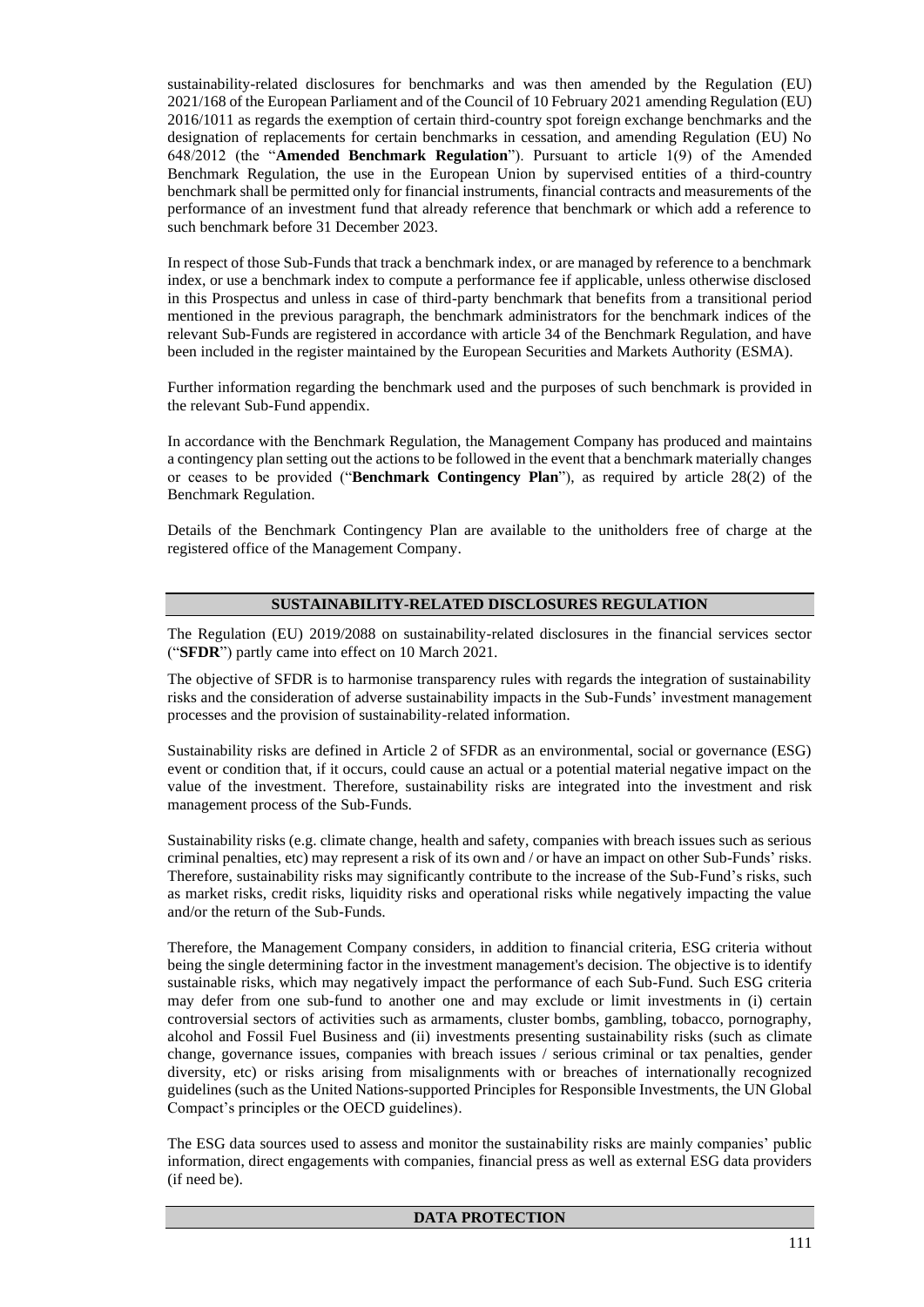Investor's personal data (i.e. any information relating to an identified or identifiable natural person) can be collected, stored and processed in accordance with the provisions of the Regulation (EU) 2016/679 of the European Parliament and the Council of 27 April 2016 on the protection of natural persons with regard to the processing of personal data and on the free movement of such data, and repealing Directive 95/46/EC ("**GDPR**") and data protection law applicable in Luxembourg in connection with an investment in the Fund.

The Management Company usually receives Investors' Data in an aggregate and anonymous form and in any case in a form that does not allow it to refer such data to an identifiable individual. In limited circumstances and in any case only where personal data are eventually transmitted in a non-anonymous form by other data controllers or by the same investor, personal data are processed by the Management Company as data processor and in compliance with the provisions of the GDPR for the following purposes:

(i) Management and administration of investments in the Fund and related relationships (including pledges, seizures and handling of complaints).

(ii) Disclosure to third parties, such as auditors, supervisory and tax authorities, IT service providers in the context of the daily operations of the Fund.

(iii) Compliance with the legal, tax, or other regulatory obligation associated with the participation in the Fund, including any law and regulation relating to taxation and the fight against money laundering and terrorist financing (AML/CTF).

The legal basis for processing is (i) the performance of the contract between the Investors and the Fund and (ii) the compliance with a legal obligation to which the Management Company is subject. In these cases the processing of personal data, their storage, cancellation and destruction takes place with

the use of suitable tools to guarantee their security and confidentiality.

Personal data may also be processed by the Management Company's agents, consultants, and affiliated companies for the purposes specified above. These entities will be required to comply with the data protection laws of the countries in which they operate. The Management Company may provide personal data to other subjects if this is necessary either due to justified business interests, to exercise or defend legal claims, or where required by law, for example to third parties such as auditors, the Depositary, supervisory authorities, tax authorities and IT Services providers. Personal data will not be provided to third parties for processing with commercial information purposes and/or for carrying out market research or similar treatments and will not be transferred outside of EU.

Investors' personal data will be stored until it the data processing purpose has been fulfilled. This is without prejudice to the applicable storage periods imposed by the relevant legal acts.

If personal data provided in connection with an investment in the Fund includes personal data of the investor's representatives, authorized signatories or beneficial owners, it is assumed that the investor has obtained the consent of the persons concerned for their personal data to be processed in the aforementioned manner, and in particular for such data to be disclosed to and processed by the above parties.

In accordance with Art.  $15 - 21$  of the GDPR, investors may apply to access, correct or delete their personal data free of charge at any time. Such requests should be sent in writing to the Management Company at [info@neam.lu.](mailto:info@neam.lu) Investors shall further have a right to lodge a complaint with the National Commission for Data Protection. It is assumed that investors shall inform any representatives, authorized signatories or beneficial owners whose personal data is processed of these rights.

# **SUMMARY**

The summary below is qualified in its entity by the provisions of the Management Regulations enclosed as an appendix to this Prospectus.

#### **NEF:**

Establishment of the Management Company: May 19, 1999 Accounting year **Ianuary 1st** - December 31st First Accounting Year **Ending December 31st 2000** Publication of the Management Regulations (RESA) November 16, 1999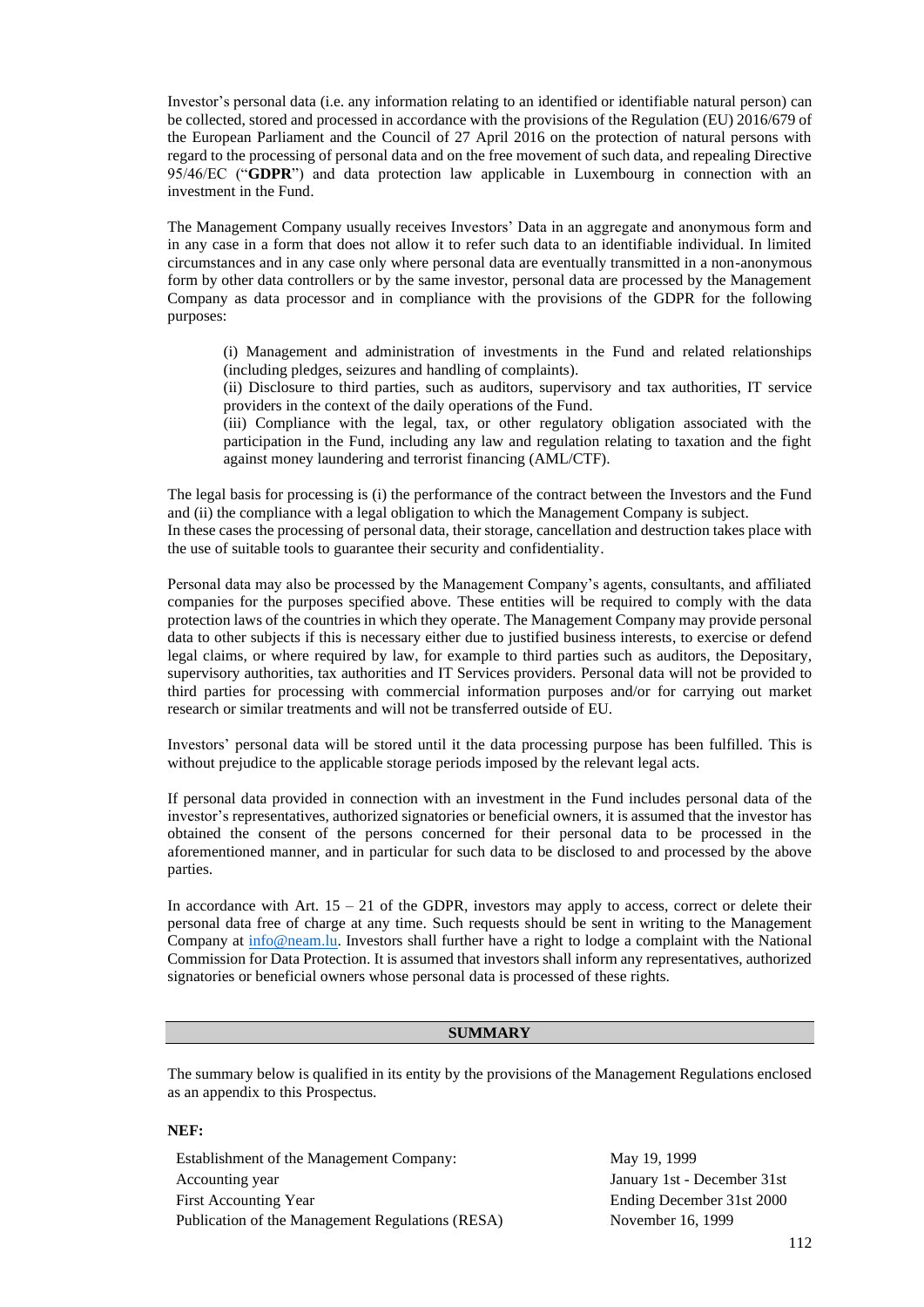Publication of the amendment to the Management Regulations December 29, 1999 dated November 1999 (RESA)

Publication of the notice of the deposit of the last amendment to the Management Regulations and of the last Consolidated Management Regulations at the Registre de Commerce et des Sociétés de Luxembourg (RESA) January 19, 2021 Types of Units only registered Units only registered Units

Accumulation Units and Distribution Units

what is provided for in the Management

accumulation of profits.

Regulations

Accumulation Units in principle no distribution of dividend and

Distribution Units distribution of dividends in compliance with

First Financial Report as at December 31,1999

# **Management Company**

*NORD EST ASSET MANAGEMENT* 5, Allée Scheffer L - 2520 Luxembourg

Conducting Officers

*Mr. Diego Ballardini*

*Mrs Samanta Graziosi* (Luxembourg resident Conducting Officer) Nord Est Asset Management 5 Allée Scheffer L-2520 Luxembourg

*Mrs Federica Pasca* (Luxembourg resident Conducting Officer) Nord Est Asset Management 5 Allée Scheffer L-2520 Luxembourg

Board of Directors

| Chairman of the Board | Paolo Crozzoli                                                              |
|-----------------------|-----------------------------------------------------------------------------|
|                       | <b>Independent Director</b>                                                 |
| Vice-Chairman         | Mario Sartori                                                               |
|                       | Chief Executive Officer Cassa Centrale Banca – Credito Cooperativo Italiano |
|                       | S.p.A.                                                                      |
|                       | Via Segantini 5                                                             |
|                       | IT-38100 Trento, Italy                                                      |
| Director              | Paolo Gonzo                                                                 |
|                       | Cassa Rurale Valsugana e Tesino                                             |
|                       | Banca di Credito Cooperativo – Società Cooperativa                          |
|                       | Viale Quattro Novembre 20                                                   |
|                       | IT-38051, Borgo Valsugana (TN), Italy                                       |
| Director              | Vincent Linari                                                              |
|                       | <b>Independent Director</b>                                                 |
| Director              | Josée-Lynda Denis                                                           |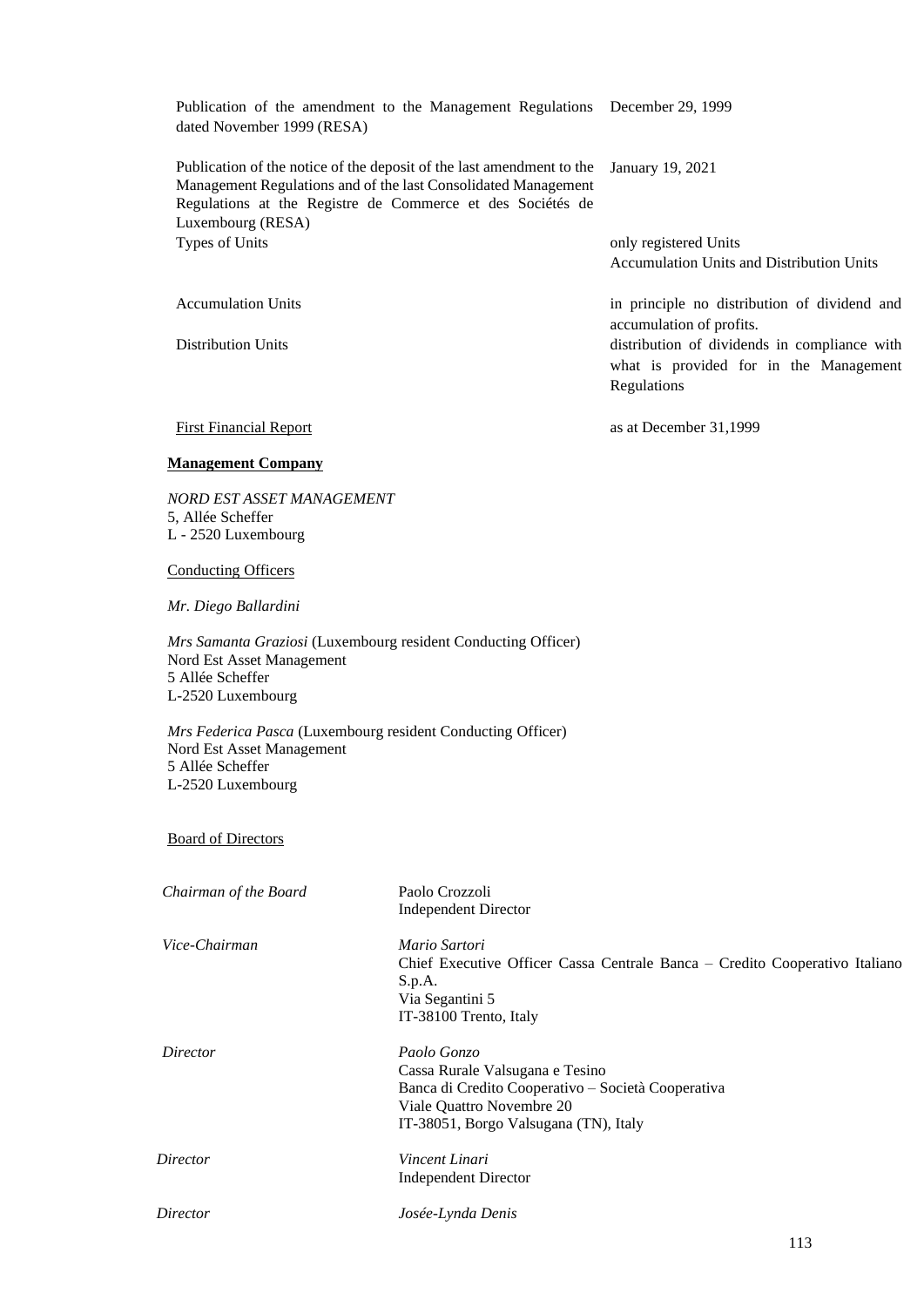#### Independent Director

#### **Investment Managers**

Amundi (UK) Limited 77 Coleman Street London, EC2R 5BJ United Kingdom

Raiffeisen Kapitalanlage-Gesellschaft m.b.H Mooslackengasse 12, A-1190 Vienna, Austria

FIL Pensions Management Beech Gate, Millfield Lane, Lower Kingswood, Tadworth, Surrey KT20 6RP, United Kingdom

BNP Paribas Asset Management UK Limited 5 Aldermanbury Square London EC2V 7BP, United Kingdom

Amundi SGR S.p.A Via Cernaia 8/10 20121 Milan, Italy

Union Investment Luxembourg SA 3, Heienhaff, L-1736 Senningerberg, Grand Duchy of Luxembourg

BlackRock Investment Management (UK) Limited 12 Throgmorton Avenue London, EC2N 2DL, United Kingdom

Vontobel Asset Management Inc. 1540 Broadway, 38th Floor New York, NY 10036, United States

BNP Paribas Asset Management France 1 boulevard Haussmann, F-75009 Paris, France

Schroder Investment Management Ltd 1 London Wall Place, London EC2Y 5AU, United Kingdom

DWS Investment GmbH. Mainzer Landstraße 11-17, 60329 Frankfurt am Main, Germany

Eurizon Capital SGR S.p.A. Piazzetta Giordano Dell'amore, 3 20121 Milan, Italy

MFS International (U.K.) Limited One Carter Lane, London, EC4V 5ER, United Kingdom

La Française Asset Management 128, boulevard Raspail 75006, Paris, France

Niche Asset Management LTD Lennox Gardens 17 London, SW1X 0DB United Kingdom

PIMCO Europe GmbH Seidlstraße 24-24a, 80335 Munich, Germany

### **Sub-Investment Manager(s)**

FIL Investment Management (Hong Kong) Ltd 17th Floor, One International Finance Centre 1Harbour View Street, Central Hong Kong

FIL Investments International Beech Gate, Millfield Lane, Lower Kingswood, Tadworth, Surrey KT20 6RP, United Kingdom

MFS Institutional Advisors Inc. 111 Huntington Avenue Boston, MA 02199-7632, United States

Union Investment Privatfonds GmbH Weißfrauenstraße 7